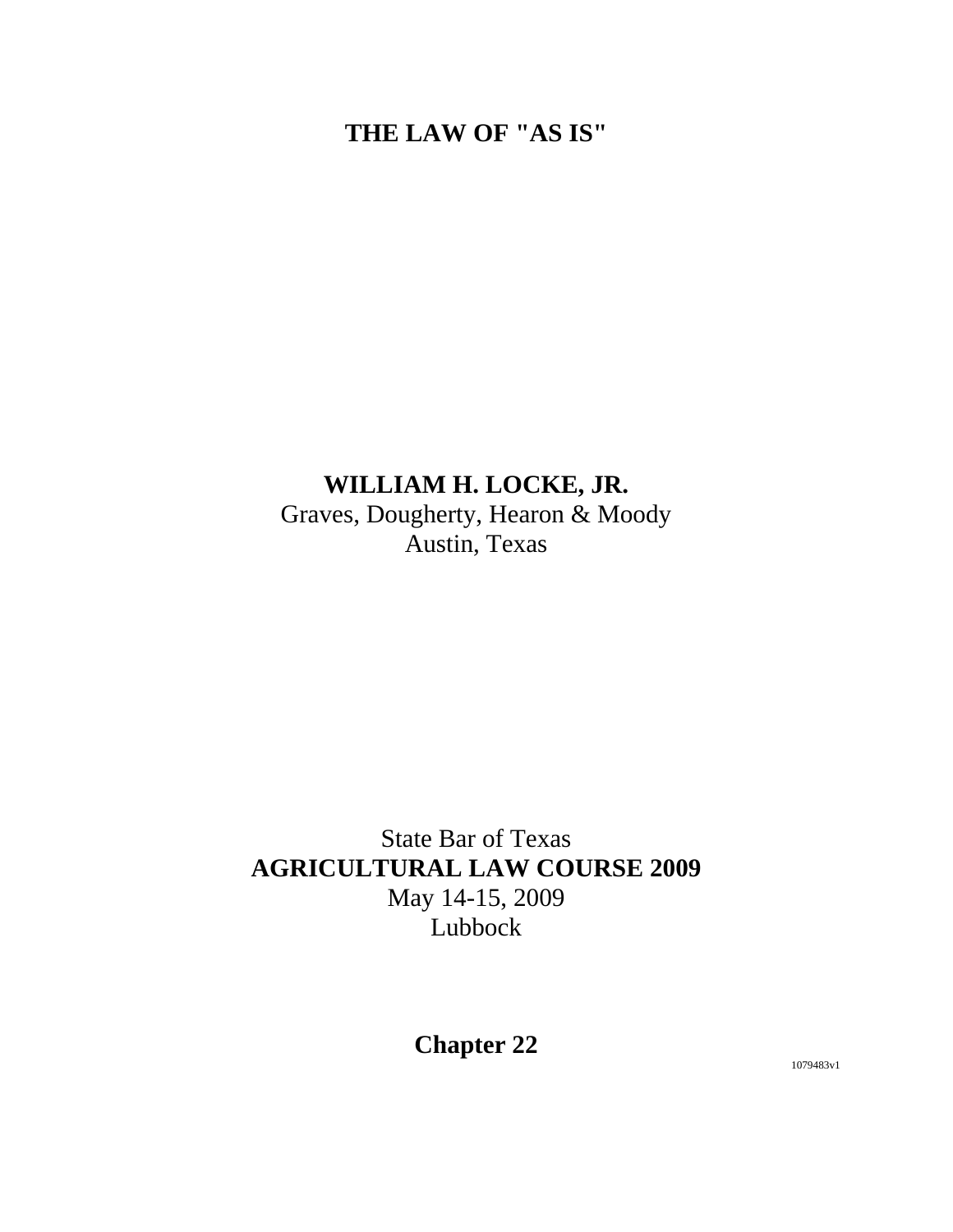#### **William H. Locke, Jr.** Graves, Dougherty, Hearon & Moody, A Professional Corporation 401 Congress Ave., Suite 2200 Austin, Texas 78701 512-480-5736 [blocke@gdhm.com](mailto:blocke@gdhm.com)

#### EDUCATION

B.A., The University of Texas J.D. with Honors, The University of Texas

#### PROFESSIONAL ACTIVITIES

Board Certified in Real Estate Law: Commercial, Residential and Farm and Ranch Life Fellow, Texas Bar Foundation Fellow of College of Law of State Bar of Texas (20+ Year Maintaining Member) Past Director, Texas College of Real Estate Attorneys Past President, Corpus Christi Bar Association Past Chairman, Zoning and Planning Commission of City of Corpus Christi

#### LAW RELATED PUBLICATIONS AND HONORS

TEXAS FORECLOSURE MANUAL (State Bar of Texas – 1990,  $2<sup>nd</sup>$  ed. 2006 and 2008 Supplement) Coauthor.

- "*Ins and Outs of Deed of Trust Foreclosures Practical Tips for the Practitioner*", State Bar of Texas, Advanced Real Estate Law Course (2005).\*
- "*Field Guide for Due Diligence on Income Producing Properties*" (2000)\* and "*Papering The Deal: From Land Acquisition to Development*", State Bar of Texas, Advanced Real Estate Law Course (2004).\*
- "*Documentation for the To-Be-Built Office Condominium*", State Bar of Texas, Advanced Real Estate Drafting Course (2005).\*
- *"Annotated Risk Management Provisions (Focus on Texas Real Estate Forms Manual's Retail Lease)"*; "*Allocating Extraordinary Risk in Leases: Indemnity/Insurance/Releases and Exculpations-Condemnation (Including a Review of the Risk Management Provisions of the Texas Real Estate Forms Manual's Office Lease)*"; "*Risk Management*"; and *Shifting of Extraordinary Risk: Contractual Provisions for Indemnity, Additional Insureds, Waiver of Subrogation and Exculpation*", State Bar of Texas, Annual Advanced Real Estate Drafting Course (2007, 2003, 2002) and the Annual Advanced Real Estate Law Course (2006) \*
- "*Additional Insured Endorsements to Liability Policies: Typical Defects and Solutions*", State Bar of Texas, Advanced Real Estate Drafting Course (2008).\*
- \* Copy of these articles found in bio. at website: [www.gdhm.com.](http://www.gdhm.com/)

American College of Real Estate Lawyers (2007 – 2009). The Best Lawyers in America (Real Estate) (2000 - 2009). Who's Who in America (1995 - 2009) and Who's Who in American Law (1985 - 2009). Texas Monthly, Super Lawyer - Real Estate (2001-2009).

ACCOMPLISHMENTS: Established the Palmer Drug Abuse Program in Corpus Christi in 1979 and in Austin in 2000 as programs helping teens and young adults recover from alcohol and drug abuse; Conceived of and participated in obtaining designations of the Corpus Christi Aquarium as the Official Aquarium of the State of Texas and the Mexic-Arte Museum of Austin, Texas as the Official Mexican and Mexican American Fine Art Museum of Texas; and conceiving and participating in the implementation as chairman of the Corpus Christi Zoning and Planning Commission of the neighborhood zoning plan process for the city of Corpus Christi.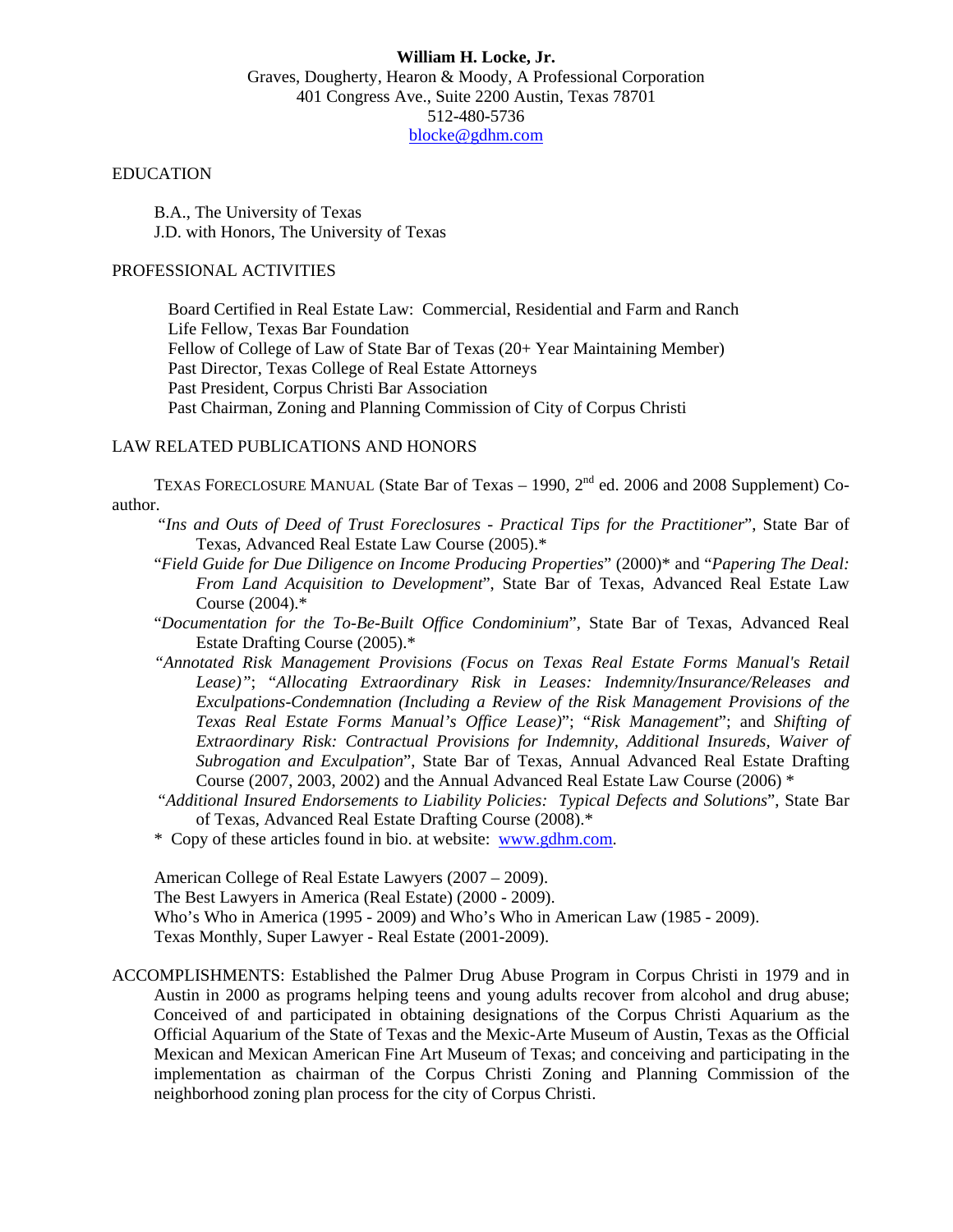# TABLE OF CONTENTS

| I.   |                              |                                                               |               |  |  |  |
|------|------------------------------|---------------------------------------------------------------|---------------|--|--|--|
|      | A.                           |                                                               |               |  |  |  |
|      | <b>B.</b><br>$\mathcal{C}$ . |                                                               |               |  |  |  |
|      |                              |                                                               |               |  |  |  |
| II.  |                              |                                                               |               |  |  |  |
|      | A.                           |                                                               |               |  |  |  |
|      |                              | 1.                                                            |               |  |  |  |
|      |                              | 2.                                                            |               |  |  |  |
|      |                              | 3.                                                            |               |  |  |  |
|      |                              | $\overline{4}$ .                                              |               |  |  |  |
|      | <b>B.</b>                    |                                                               |               |  |  |  |
|      |                              | 1.                                                            |               |  |  |  |
|      |                              | 2.                                                            |               |  |  |  |
|      |                              | When Other Party Does Not Have a Reasonable Opportunity<br>a. |               |  |  |  |
|      |                              |                                                               |               |  |  |  |
|      |                              | When Knowledgeable Party has Knowledge That Other<br>b.       |               |  |  |  |
|      |                              |                                                               |               |  |  |  |
|      |                              | c.                                                            |               |  |  |  |
|      |                              | d.<br>Subsequent Knowledge that Prior Statement is False or   |               |  |  |  |
|      |                              |                                                               |               |  |  |  |
| III. |                              |                                                               |               |  |  |  |
|      | A <sub>1</sub>               |                                                               |               |  |  |  |
|      | <b>B.</b>                    |                                                               |               |  |  |  |
|      | C.                           |                                                               |               |  |  |  |
| IV.  |                              |                                                               |               |  |  |  |
|      | A.                           |                                                               |               |  |  |  |
|      |                              |                                                               | $\mathcal{F}$ |  |  |  |
|      |                              | 2.                                                            |               |  |  |  |
|      |                              | a.                                                            |               |  |  |  |
|      |                              | $\mathbf{b}$ .                                                |               |  |  |  |
|      | <b>B.</b>                    |                                                               |               |  |  |  |
|      |                              | -1.                                                           |               |  |  |  |
|      |                              | 2.                                                            |               |  |  |  |
|      |                              | a.                                                            |               |  |  |  |
|      |                              | $\mathbf{b}$ .                                                |               |  |  |  |
|      |                              | $C_{\bullet}$                                                 |               |  |  |  |
|      |                              | d.                                                            |               |  |  |  |
|      |                              | 3.                                                            |               |  |  |  |
|      |                              | a.                                                            |               |  |  |  |
|      |                              | $b$ .                                                         |               |  |  |  |
|      |                              |                                                               |               |  |  |  |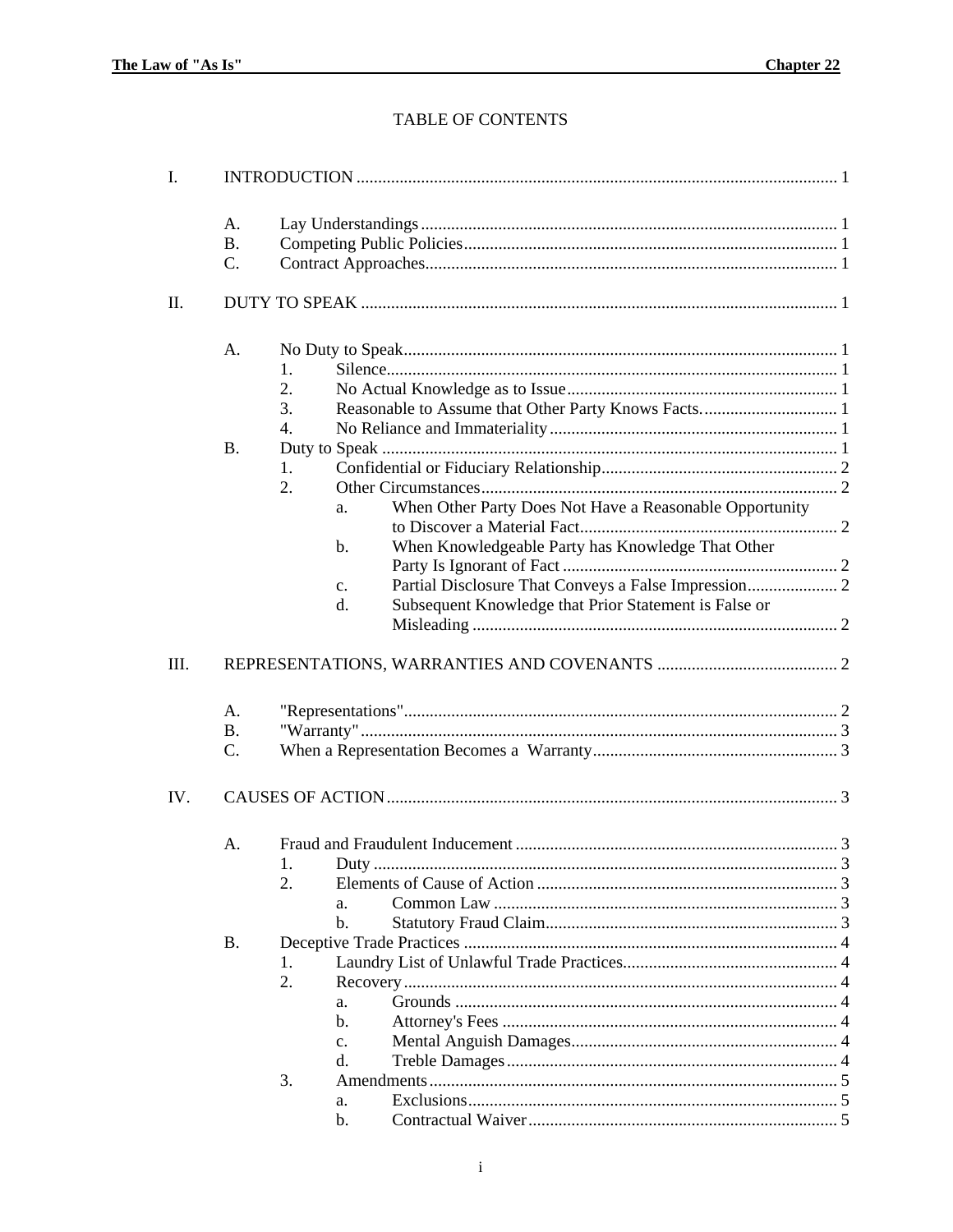|    |           | 4. |    |                                                                  |  |  |  |
|----|-----------|----|----|------------------------------------------------------------------|--|--|--|
|    | C.        |    |    |                                                                  |  |  |  |
| V. |           |    |    |                                                                  |  |  |  |
|    |           |    |    |                                                                  |  |  |  |
|    | А.        |    |    |                                                                  |  |  |  |
|    |           | 1. |    |                                                                  |  |  |  |
|    |           | 2. |    |                                                                  |  |  |  |
|    |           |    | a. |                                                                  |  |  |  |
|    |           |    | b. |                                                                  |  |  |  |
|    |           |    | c. |                                                                  |  |  |  |
|    |           | 3. |    |                                                                  |  |  |  |
|    |           |    | a. |                                                                  |  |  |  |
|    |           |    |    | (1)                                                              |  |  |  |
|    |           |    |    | (2)                                                              |  |  |  |
|    |           |    |    | (3)                                                              |  |  |  |
|    |           |    |    | No Third Party Beneficiaries of "As-Is" 10<br>(4)                |  |  |  |
|    |           |    |    | Statement of the Subject Matter Covered 10<br>(5)                |  |  |  |
|    |           |    |    | (6)                                                              |  |  |  |
|    |           |    |    | "As-Is" Clause Does Not Allocate Environmental<br>(7)            |  |  |  |
|    |           |    |    |                                                                  |  |  |  |
|    |           |    |    | (8)<br>"As-Is" Clause Coupled with a Seller Covenant to          |  |  |  |
|    |           |    |    | Make Repairs may Not Include a Warranty of                       |  |  |  |
|    |           |    |    |                                                                  |  |  |  |
|    |           |    |    | "As-Is" Clause Does not Shift to Buyer Risk of<br>(9)            |  |  |  |
|    |           |    |    |                                                                  |  |  |  |
|    |           |    |    | "As-Is" Clause in Residential Sales Contracts 11<br>(10)         |  |  |  |
|    |           |    |    | Liability of a Seller for its Agent's Misrepresentations<br>(11) |  |  |  |
|    |           |    |    | of a Property's Condition on an "As-Is" Sale 11                  |  |  |  |
|    |           |    | b. |                                                                  |  |  |  |
|    |           |    |    | (1)                                                              |  |  |  |
|    |           |    |    | (2)                                                              |  |  |  |
|    |           |    |    | (3)                                                              |  |  |  |
|    |           |    | c. |                                                                  |  |  |  |
|    |           |    |    | "Entire-Agreements" Clause; "Merger" Clause 13<br>(1)            |  |  |  |
|    |           |    |    | (2)                                                              |  |  |  |
|    |           |    |    | (3)                                                              |  |  |  |
|    |           |    | d. |                                                                  |  |  |  |
|    |           |    | e. | Assumption of Environmental Liability and Indemnity              |  |  |  |
|    |           |    |    |                                                                  |  |  |  |
|    | <b>B.</b> |    |    |                                                                  |  |  |  |
|    |           | 1. |    |                                                                  |  |  |  |
|    |           |    | a. |                                                                  |  |  |  |
|    |           |    | h. |                                                                  |  |  |  |
|    |           | 2. |    |                                                                  |  |  |  |
|    |           |    | a. |                                                                  |  |  |  |
|    |           |    | b. |                                                                  |  |  |  |
|    |           |    | c. |                                                                  |  |  |  |
|    |           |    |    | (1)                                                              |  |  |  |
|    |           |    |    | (2)                                                              |  |  |  |
|    |           |    | d. |                                                                  |  |  |  |
|    |           |    |    |                                                                  |  |  |  |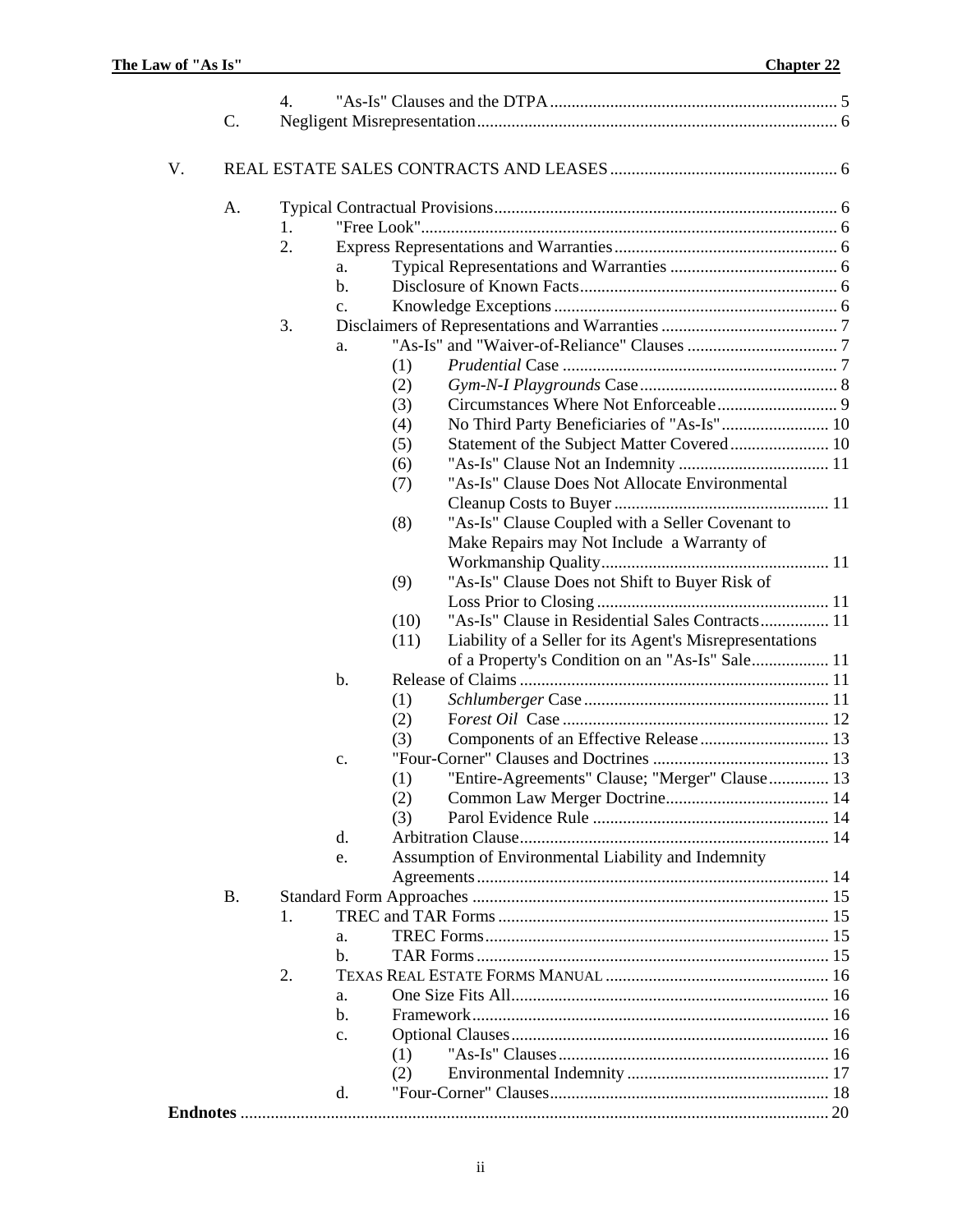# **USEFUL MATERIALS**

# **Texas**

#### **Encyclopedias, Treatises and Publications**

13 TEX. JUR.3d *Consumer and Borrower Protection* § 255 Failure to disclose—Affirmative misrepresentations and failure to disclose distinguished (2004).

41 TEX. JUR. 3d *Fraud and Deceit* §§13 Materiality; 21 "Puffing", 33 "As is"; waiver of reliance (2007).

65 TEX. JUR. 3d *Sales* §§ 223 Implied Warranties—Exclusion; Waiver and 309 "As is" sales (2006).

3 CRAIG B. GLIDDEN AND GREGORY ABBOTT, TEX. PRAC. GUIDE BUS. & COM. LITIG. 112-117 Ch. 19 *Contract Rights and Liabilities* § 19.201 Enforcement of "as is" contracts; § 19.202 Enforcement of "as is" contracts—determination whether to give effect to "as is" provisions (Thompson/West Supp. 2008).

Wise and Poole, 40 TEX. TECH. L. REV. 845 *Negligent Misrepresentation in Texas: The Misunderstood Tort* (2008).

Fambrough, 16 TIERRA GRANDE *"As Is"* (Apr. 2009).

#### **Seminars**

Michael Baucum, *As-Is Update "Prudential 2008"*, in STATE BAR OF TEXAS PROF. DEV. PROGRAM, ADVANCED REAL ESTATE LAW COURSE (2008).

Larry W. Nettles, *Drafting Environmental Clauses*, in STATE BAR OF TEXAS PROF. DEV. PROGRAM, ADVANCED REAL ESTATE DRAFTING COURSE (2007).

Anne Newton, *"As Is" Provisions in Commercial Leases*, in STATE BAR OF TEXAS PROF. DEV. PROGRAM, ADVANCED REAL ESTATE DRAFTING COURSE (2008).

Butler, Rieger, and Peterson, *Condominium Defect Litigation – If You Build It, They Will Sue*, in STATE BAR OF TEXAS PROF. DEV. PROGRAM, ADVANCED REAL ESTATE LAW COURSE (2006).

and the following articles by the author of this paper:

William H. Locke, Jr., *Annotated Risk Management Provisions: Indemnity and Insurance (Focus on TEXAS REAL ESTATE FORMS MANUAL Retail Lease)*, in STATE BAR OF TEXAS PROF. DEV. PROGRAM, ADVANCED REAL ESTATE DRAFTING COURSE (2007). \*

William H. Locke, Jr., *Allocating Extraordinary Risk in Leases: Indemnity/Insurance/Releases and Exculpations/Condemnation (Including a Review of the Risk Management Provisions of the TEXAS REAL ESTATE FORMS MANUAL Office Lease)*, in STATE BAR OF TEXAS PROF. DEV. PROGRAM, ADVANCED REAL ESTATE LAW COURSE (2006). \*

William H. Locke, Jr., *Fair Forms for Shifting Liability for Personal Injuries Between Landlords and Tenants and Owners and Contractors*, in STATE BAR OF TEXAS PROF. DEV. PROGRAM, ADVANCED REAL ESTATE DRAFTING COURSE (2004).\*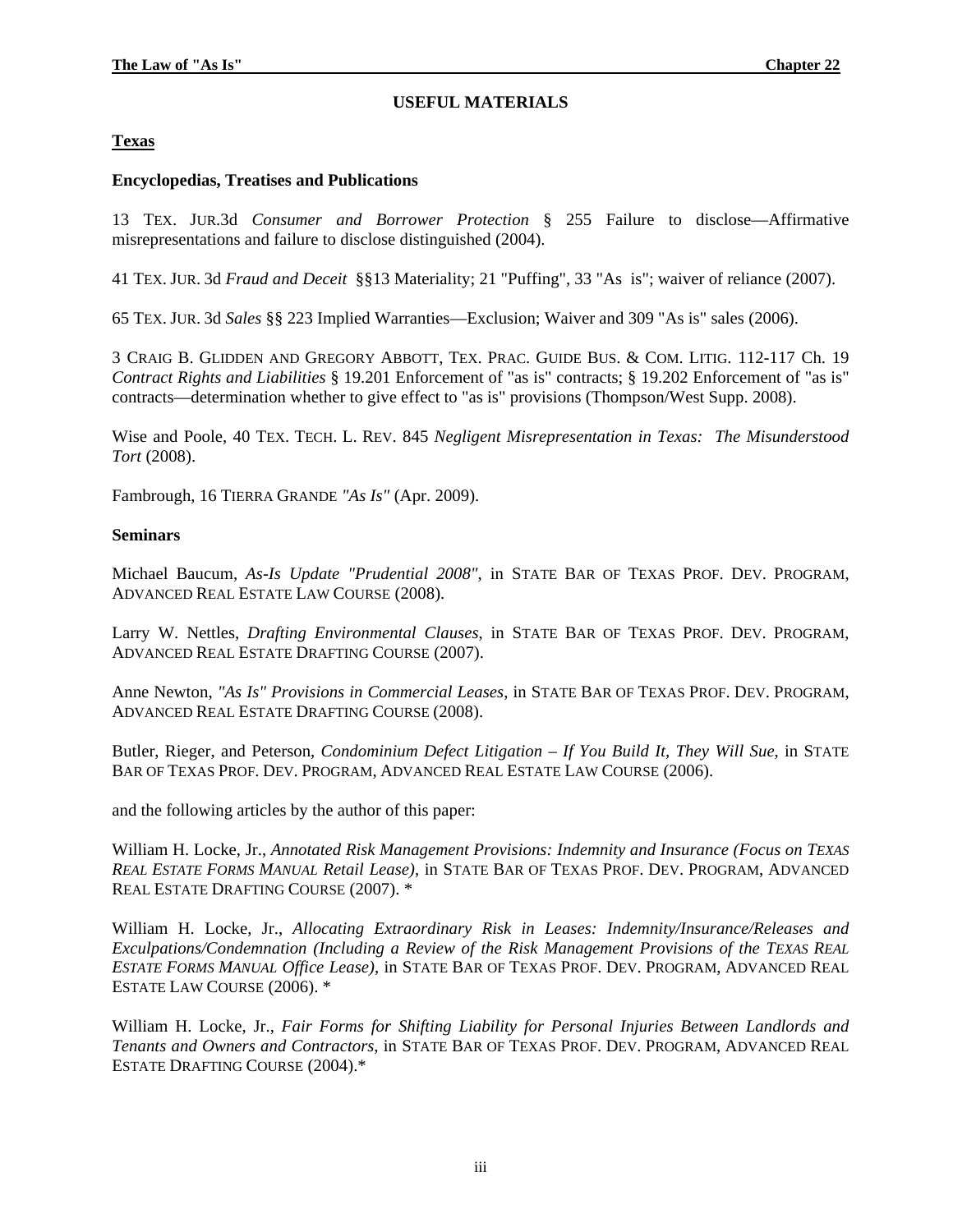William H. Locke, Jr., *Risk Management for Landlords, Tenants and Contractors: Through Contractual Provisions for Indemnity, Additional Insureds, Waiver of Subrogation, Limitation, Exculpation and Release Vol. 1 "The Law" and Vol. 2 "The Forms"*, in TEXAS COLLEGE FOR JUDICIAL STUDIES (2003). \*

William H. Locke, Jr. and Rick Triplett, *Field Guide for Due Diligence on Income Producing Properties*, in STATE BAR OF TEXAS PROF. DEV. PROGRAM, ADVANCED REAL ESTATE LAW COURSE (2000). \*

\* Copy at GDHM Website [\(www.gdhm.com](http://www.gdhm.com/)) at bio.

#### **Search Tool:**

Boolean Search Query: ((real w/2 estate or property) or (sale or purchase w/10 property or home or house or apartment or land or building or condo!) and present condition and (warranty w/4 disclaim! or waive! or no))

#### **National:**

#### **Encyclopedias, Books and Treatises**

AM. JUR. 2D *[Fraud and Deceit](http://www.westlaw.com/Find/Default.wl?rs=dfa1.0&vr=2.0&DB=0113504&FindType=Y&SerialNum=0281967625)* §§ 7, [158](http://www.westlaw.com/Find/Default.wl?rs=dfa1.0&vr=2.0&DB=0113504&FindType=Y&SerialNum=0281967776)[-160,](http://www.westlaw.com/Find/Default.wl?rs=dfa1.0&vr=2.0&DB=0113504&FindType=Y&SerialNum=0281967778) [388.](http://www.westlaw.com/Find/Default.wl?rs=dfa1.0&vr=2.0&DB=0113504&FindType=Y&SerialNum=0281968006)

AM. JUR. 2D *[Vendor and Purchaser](http://www.westlaw.com/Find/Default.wl?rs=dfa1.0&vr=2.0&DB=0113753&FindType=Y&SerialNum=0281521352)* § 329.

[C.J.S.](http://www.westlaw.com/Find/Default.wl?rs=dfa1.0&vr=2.0&DB=0157016&FindType=Y&SerialNum=0289599117) *Fraud* §§ 52[-53](http://www.westlaw.com/Find/Default.wl?rs=dfa1.0&vr=2.0&DB=0157016&FindType=Y&SerialNum=0289599118), [68.](http://www.westlaw.com/Find/Default.wl?rs=dfa1.0&vr=2.0&DB=0157016&FindType=Y&SerialNum=0289599133)

C.J.S. *[Vendor and Purchaser](http://www.westlaw.com/Find/Default.wl?rs=dfa1.0&vr=2.0&DB=0158418&FindType=Y&SerialNum=0289701288)* §§ 54[-60](http://www.westlaw.com/Find/Default.wl?rs=dfa1.0&vr=2.0&DB=0158418&FindType=Y&SerialNum=0289701294), [61,](http://www.westlaw.com/Find/Default.wl?rs=dfa1.0&vr=2.0&DB=0158418&FindType=Y&SerialNum=0289701295) [62](http://www.westlaw.com/Find/Default.wl?rs=dfa1.0&vr=2.0&DB=0158418&FindType=Y&SerialNum=0289701296), [64,](http://www.westlaw.com/Find/Default.wl?rs=dfa1.0&vr=2.0&DB=0158418&FindType=Y&SerialNum=0289701298) [65](http://www.westlaw.com/Find/Default.wl?rs=dfa1.0&vr=2.0&DB=0158418&FindType=Y&SerialNum=0289701299), [67,](http://www.westlaw.com/Find/Default.wl?rs=dfa1.0&vr=2.0&DB=0158418&FindType=Y&SerialNum=0289701301) [68](http://www.westlaw.com/Find/Default.wl?rs=dfa1.0&vr=2.0&DB=0158418&FindType=Y&SerialNum=0289701302), [69,](http://www.westlaw.com/Find/Default.wl?rs=dfa1.0&vr=2.0&DB=0158418&FindType=Y&SerialNum=0289701303) [75](http://www.westlaw.com/Find/Default.wl?rs=dfa1.0&vr=2.0&DB=0158418&FindType=Y&SerialNum=0289701309)-[79,](http://www.westlaw.com/Find/Default.wl?rs=dfa1.0&vr=2.0&DB=0158418&FindType=Y&SerialNum=0289701313) [157,](http://www.westlaw.com/Find/Default.wl?rs=dfa1.0&vr=2.0&DB=0158418&FindType=Y&SerialNum=0289701391) [162,](http://www.westlaw.com/Find/Default.wl?rs=dfa1.0&vr=2.0&DB=0158418&FindType=Y&SerialNum=0289701396) 574, [578.](http://www.westlaw.com/Find/Default.wl?rs=dfa1.0&vr=2.0&DB=0158418&FindType=Y&SerialNum=0289701812)

RESTATEMENT (SECOND) OF CONTRACTS §154 *When a Party Bears the Risk of a Mistake* (1981)

RESTATEMENT (SECOND) OF TORTS §353 *Undisclosed Dangerous Conditions Know to Vendor* (1965).

RESTATEMENT (SECOND) OF TORTS §551 *Liability for Nondisclosure* (1977).

RESTATEMENT (SECOND) OF TORTS § 552(2) (1977).

Mark S. Dennison, 59 AM. JUR. TRIALS 231 *Contractual Indemnifications and Releases from Environmental Liability* (Supp. 2008).

TOD I. ZUCKERMAN ET AL., ENVTL. LIABILITY ALLOCATION L. & PRAC. Ch. 9 *Allocation of Environmental Liability: A Reprise of Private Party Environmental Actions, and Contractual Allocation of Environmental Liabilities* § 9:14 The three distinct stages of transferring contaminated property; § 9:15 Practical considerations regarding environmental site assessments; § 9:16 Difficulties allocating liability between buyers and sellers—Why litigation often results after escrow has closed; § 9:17 Buying and selling: negotiating each party's rights and responsibilities regarding actual or possible contamination (Supp. 2008).

17 WILLISTON ON CONTRACTS Ch. 50 *Contracts for the Sale or Lease of Land – Caveat Emptor, Warranties and Representations* § 50:40 Particular representations—Environmental matters (Supp. 2008).

## **Journals**

George Lefcoe, *Property Condition Disclosure Forms: How the Real Estate Industry Eased the Transition from Caveat Emptor to "Seller Tell All"*, 39 REAL PROP. PROB. & TR. J. 193 (2004).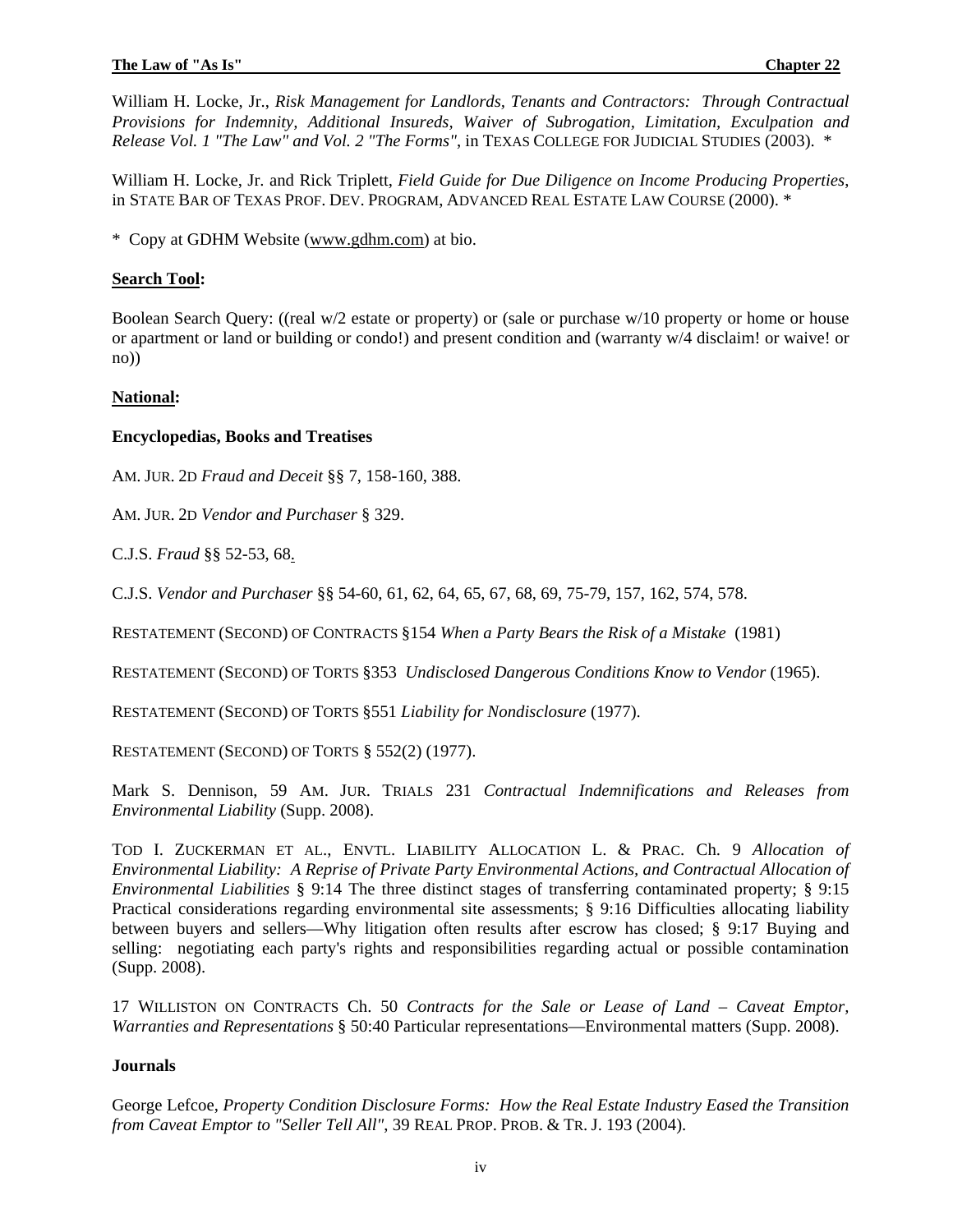Tod I. Zuckerman et al., *Representing Buyers, Sellers, and Lenders in Transferring Contaminated Property: A primer for Real Estate Practitioners, Part I*, 35 REAL PROP. PROB. & TR. J. 305 (2005); and *Part II* 36 REAL PROP. PROB. & TR. J. 37 (2001).

#### **A.L.R Annotations**

160 A.L.R. 357, *Necessity of Buyer's Actual Knowledge of Disclaimer of Warranty of Personal Property*.

168 A.L.R. 389, *Implied Warranty of Quality, Fitness, or Condition as Affected by Buyer's Inspection Of, or Opportunity to Inspect Goods*.

1 A.L.R.2d 9, *[Relief by Way of Rescission or Adjustment of Purchase Price for Mutual Mistake as to](http://www.westlaw.com/Find/Default.wl?rs=dfa1.0&vr=2.0&DB=0000107&FindType=Y&SerialNum=1948007911)  [Quantity of Land, Where the Sale is in Gross](http://www.westlaw.com/Find/Default.wl?rs=dfa1.0&vr=2.0&DB=0000107&FindType=Y&SerialNum=1948007911)*.

27 A.L.R.2d 14, *[False Representations as to Income, Profits, or Productivity of Property as Fraud](http://www.westlaw.com/Find/Default.wl?rs=dfa1.0&vr=2.0&DB=0000107&FindType=Y&SerialNum=1953010539)*.

54 A.L.R.2d 660, *[Tort Liability for Damages for Misrepresentations as to Area of Real Property Sold or](http://www.westlaw.com/Find/Default.wl?rs=dfa1.0&vr=2.0&DB=0000107&FindType=Y&SerialNum=1957011994)  [Exchanged](http://www.westlaw.com/Find/Default.wl?rs=dfa1.0&vr=2.0&DB=0000107&FindType=Y&SerialNum=1957011994)*.

80 A.L.R.2d 1453, *[Liability of Vendor of Structure for Failure to Disclose That It was Built on Filled](http://www.westlaw.com/Find/Default.wl?rs=dfa1.0&vr=2.0&DB=0000107&FindType=Y&SerialNum=1961011118)  [Ground](http://www.westlaw.com/Find/Default.wl?rs=dfa1.0&vr=2.0&DB=0000107&FindType=Y&SerialNum=1961011118)*.

13 A.L.R.3d 875, *["Out of Pocket" or "Benefit of Bargain" as Proper Rule of Damages for Fraudulent](http://www.westlaw.com/Find/Default.wl?rs=dfa1.0&vr=2.0&DB=0000108&FindType=Y&SerialNum=1967011558)  [Representations Inducing Contract for the Transfer of Property](http://www.westlaw.com/Find/Default.wl?rs=dfa1.0&vr=2.0&DB=0000108&FindType=Y&SerialNum=1967011558)*.

22 A.L.R.3d 972, *[Duty of Vendor of Real Estate to Give Purchaser Information as to Termite Infestation](http://www.westlaw.com/Find/Default.wl?rs=dfa1.0&vr=2.0&DB=0000108&FindType=Y&SerialNum=1968011442)*.

24 A.L.R.3d 465, *Construction and Effect of Affirmative Provision in Contract of Sale by Which Purchaser Agrees to Take Article "As Is," in the Condition in Which it Is, or Equivalent Term.*

25 A.L.R.3d 383, *[Liability of Builder-Vendor or Other Vendor of New Dwelling for Loss, Injury, or](http://www.westlaw.com/Find/Default.wl?rs=dfa1.0&vr=2.0&DB=0000108&FindType=Y&SerialNum=1969012960)  [Damage Occasioned by Defective Condition Thereof](http://www.westlaw.com/Find/Default.wl?rs=dfa1.0&vr=2.0&DB=0000108&FindType=Y&SerialNum=1969012960)*.

48 A.L.R.3d 1027, *[Liability of Vendor or Grantor of Real Estate for Personal Injury to Purchaser or Third](http://www.westlaw.com/Find/Default.wl?rs=dfa1.0&vr=2.0&DB=0000108&FindType=Y&SerialNum=1973019664)  [Person Due to Defective Condition of Premises](http://www.westlaw.com/Find/Default.wl?rs=dfa1.0&vr=2.0&DB=0000108&FindType=Y&SerialNum=1973019664)*.

50 A.L.R.3d 1071, *[Liability of Vendor of Condominiums for Damages Occasioned by Defective Condition](http://www.westlaw.com/Find/Default.wl?rs=dfa1.0&vr=2.0&DB=0000108&FindType=Y&SerialNum=1973019537)  [Thereof](http://www.westlaw.com/Find/Default.wl?rs=dfa1.0&vr=2.0&DB=0000108&FindType=Y&SerialNum=1973019537)*.

50 A.L.R.3d 1188, *[Vendor and Purchaser: Mutual Mistake as to Physical Condition of Realty as Ground](http://www.westlaw.com/Find/Default.wl?rs=dfa1.0&vr=2.0&DB=0000108&FindType=Y&SerialNum=1973019543)  [for Rescission](http://www.westlaw.com/Find/Default.wl?rs=dfa1.0&vr=2.0&DB=0000108&FindType=Y&SerialNum=1973019543)*.

73 A.L.R. 3rd 248, *Construction and Effect of UCC § 2-316(2) Providing that Implied Warranty Disclaimer Must be "Conspicuous".*

81 A.L.R.3d 717, *[Real Estate Broker's Liability for Misrepresentation as to Income from or Productivity of](http://www.westlaw.com/Find/Default.wl?rs=dfa1.0&vr=2.0&DB=0000108&FindType=Y&SerialNum=1977017934)  [Property](http://www.westlaw.com/Find/Default.wl?rs=dfa1.0&vr=2.0&DB=0000108&FindType=Y&SerialNum=1977017934)*.

90 A.L.R.3d 568, *[Fraud Predicated on Vendor's Misrepresentation or Concealment of Danger or](http://www.westlaw.com/Find/Default.wl?rs=dfa1.0&vr=2.0&DB=0000108&FindType=Y&SerialNum=1979018472)  [Possibility of Flooding or Other Unfavorable Water Conditions](http://www.westlaw.com/Find/Default.wl?rs=dfa1.0&vr=2.0&DB=0000108&FindType=Y&SerialNum=1979018472)*.

25 A.L.R.4th 351, *[Recovery, Under Strict Liability in Tort, for Injury or Damage Caused by Defects in](http://www.westlaw.com/Find/Default.wl?rs=dfa1.0&vr=2.0&DB=0000849&FindType=Y&SerialNum=1983025951)*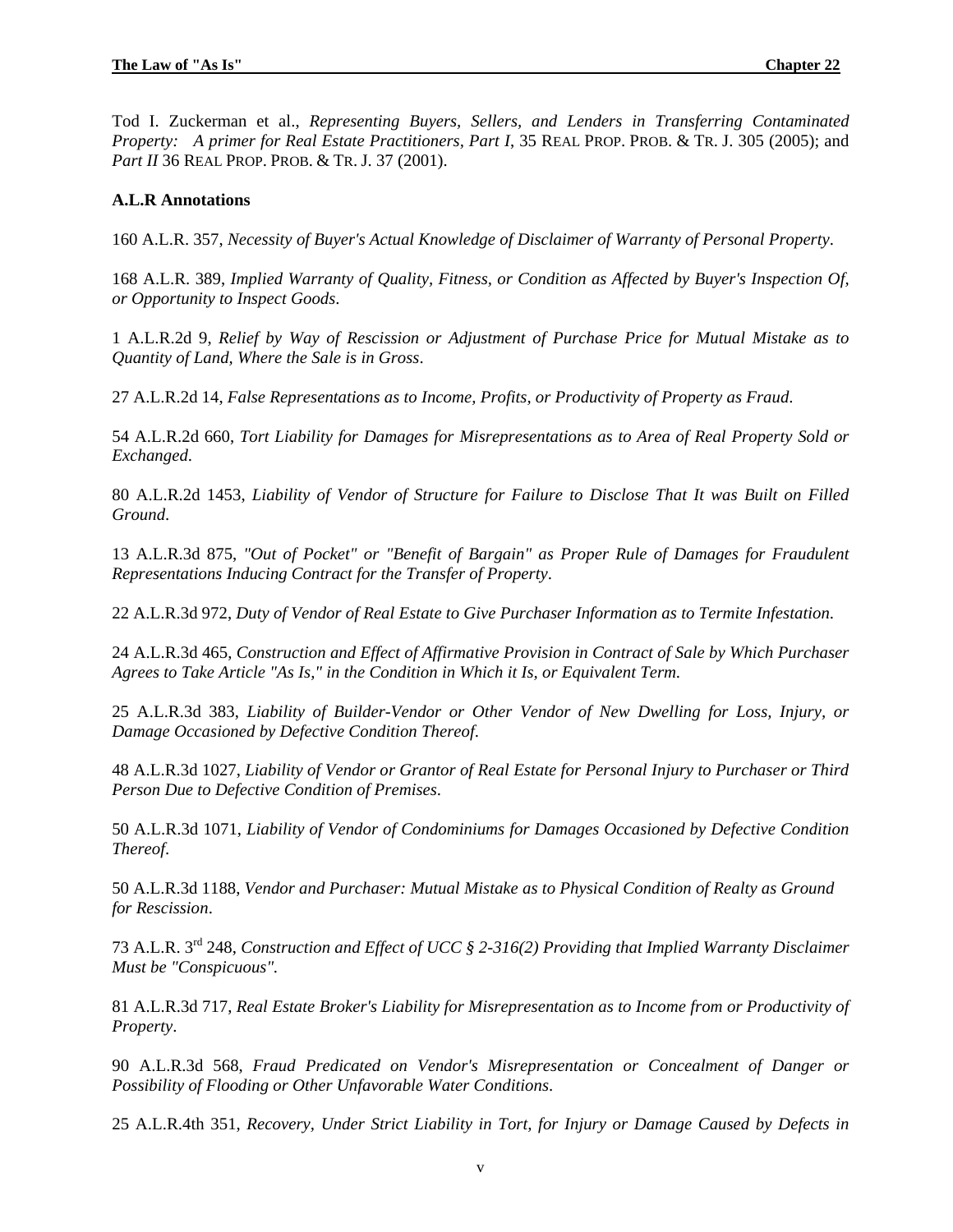#### **The Law of "As Is" Chapter 22**

*[Building or Land](http://www.westlaw.com/Find/Default.wl?rs=dfa1.0&vr=2.0&DB=0000849&FindType=Y&SerialNum=1983025951)*.

18 A.L.R.4th 1168, *[Liability of Vendor of Existing Structure for Property Damage Sustained by Purchaser](http://www.westlaw.com/Find/Default.wl?rs=dfa1.0&vr=2.0&DB=0000849&FindType=Y&SerialNum=1982026110)  [after Transfer.](http://www.westlaw.com/Find/Default.wl?rs=dfa1.0&vr=2.0&DB=0000849&FindType=Y&SerialNum=1982026110)*

40 A.L.R.4th 627, *[Necessity of Real-estate Purchaser's Election between Remedy of Rescission and](http://www.westlaw.com/Find/Default.wl?rs=dfa1.0&vr=2.0&DB=0000849&FindType=Y&SerialNum=1985026159)  [Remedy of Damages for Fraud](http://www.westlaw.com/Find/Default.wl?rs=dfa1.0&vr=2.0&DB=0000849&FindType=Y&SerialNum=1985026159)*.

8 A.L.R.5th 312, *Construction and Effect of Provision in Contract for Sale of Realty by Which Purchaser Agrees to Take property "As Is" or in Its Existing Condition*.

12 A.L.R.5th 630, *Vendor's Obligation to Disclose to Purchaser of Land Presence of Contamination from Hazardous Substances or Wastes*.

#### **Trial Strategy**

43 AM. JUR. PROOF OF FACTS 3d 407, *[Fraud or Other Misconduct by Land Sales Broker in Connection](http://www.westlaw.com/Find/Default.wl?rs=dfa1.0&vr=2.0&DB=0119405&FindType=Y&SerialNum=0110538928)  [with Subdivision and Sale of Real Property](http://www.westlaw.com/Find/Default.wl?rs=dfa1.0&vr=2.0&DB=0119405&FindType=Y&SerialNum=0110538928)*.

36 AM. JUR. PROOF OF FACTS 3d 471, *[Buyer's Claim Against Seller Who Fails To Disclose Environmental](http://www.westlaw.com/Find/Default.wl?rs=dfa1.0&vr=2.0&DB=0119405&FindType=Y&SerialNum=0110538869)  [Condition Of Property](http://www.westlaw.com/Find/Default.wl?rs=dfa1.0&vr=2.0&DB=0119405&FindType=Y&SerialNum=0110538869)*.

30 AM. JUR. PROOF OF FACTS 3d 1, *[Fraudulent Representations Inducing the Purchase of a Small](http://www.westlaw.com/Find/Default.wl?rs=dfa1.0&vr=2.0&DB=0119405&FindType=Y&SerialNum=0110538808)  [Business](http://www.westlaw.com/Find/Default.wl?rs=dfa1.0&vr=2.0&DB=0119405&FindType=Y&SerialNum=0110538808)*.

16 AM. JUR. PROOF OF FACTS 2d 719, *[Real Estate Broker's Misrepresentation of Condition or Value of](http://www.westlaw.com/Find/Default.wl?rs=dfa1.0&vr=2.0&DB=0119404&FindType=Y&SerialNum=0110537998)  [Realty](http://www.westlaw.com/Find/Default.wl?rs=dfa1.0&vr=2.0&DB=0119404&FindType=Y&SerialNum=0110537998)*.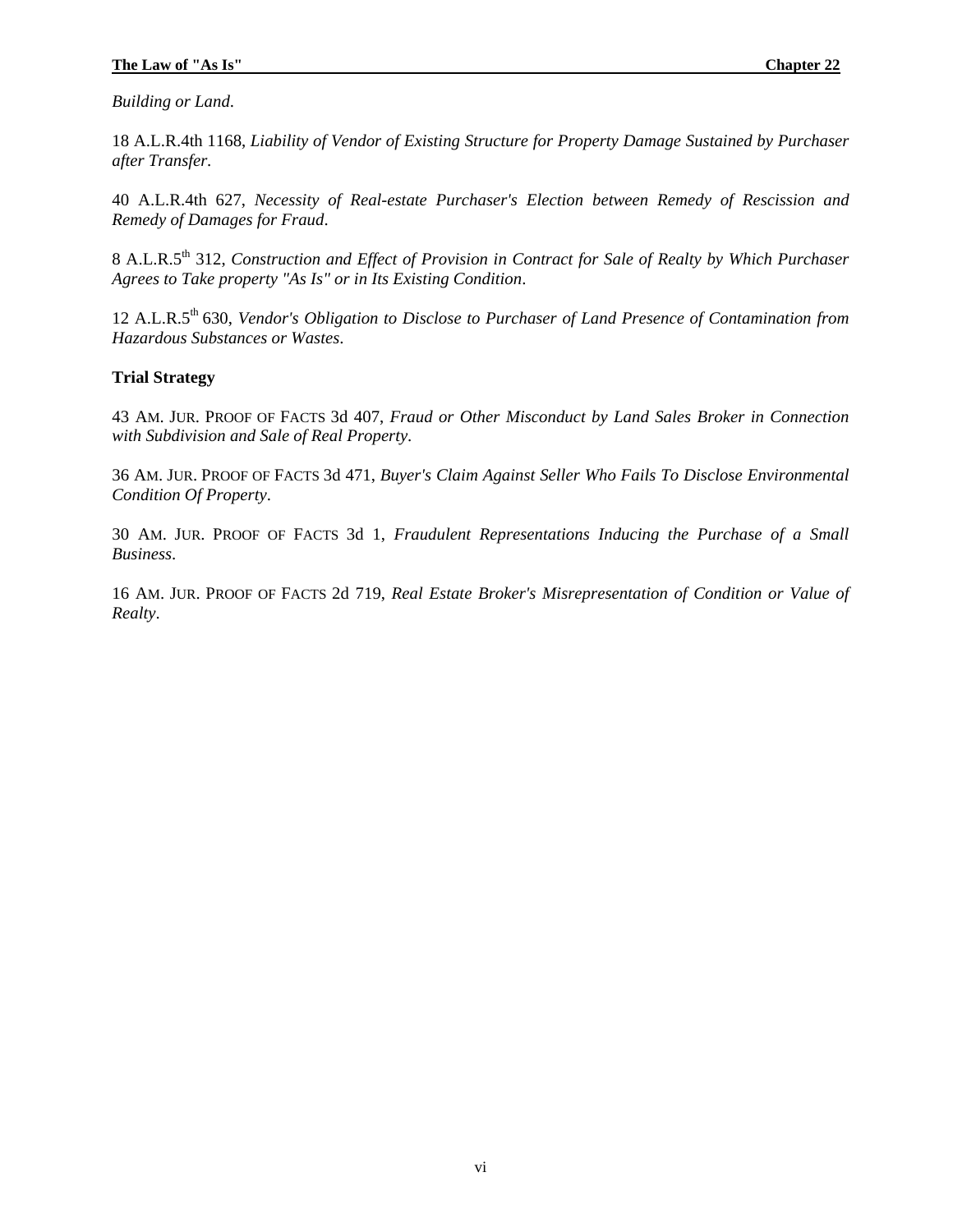# <span id="page-8-0"></span>**A. Lay Understandings**

"*Darling, I have always told you some version of the truth.*"[1](#page-27-1) "*Caveat emptor*."[2](#page-27-2) "*Prove yourself to be brave, truthful and unselfish.*"[3](#page-27-2) "*Silence is the virtue of fools.*"[4](#page-27-2) "*Silence is golden*."[5](#page-27-2) "*Honesty is a good thing but it is not profitable to its possessor unless it is kept under control.*"[6](#page-27-2) "*Honesty is the best policy; but he who is governed by that maxim is not an honest man.*" [7](#page-27-2) "*Established 1966. It is just a business lie. That is ok.*" $8$ 

## **B. Competing Public Policies**

There are two competing public policies in play in Texas governing the allocation of risks between parties to sales contracts and leases. These are

- consumer protection<sup>[9](#page-27-2)</sup> and
- freedom of contract. $10$

## **C. Contract Approaches**

Risk shifting provisions are contained in all contracts. They are used in an attempt to assure the intended economic objectives of the "deal." The most common methods by which risk is shifted in a contract are by the use of representations and warranties, insurance covenants, express assumption of liabilities, indemnity, $11 \quad \text{exculpation}$  $11 \quad \text{exculpation}$ , $12 \quad \text{release}$  $12 \quad \text{release}$ <sup>[13](#page-28-0)</sup> and limitation of liability provisions.

Every provision of a contract is either restating the rule that would be supplied by the court in the absence of the provision or is expressly shifting a risk from one party to the other.

Each contracting party's risk-related goals are (1) to accept no more risk than it can reasonably bear or insure, and (2) to transfer the balance of the risk to the other party. The following factors are involved in the ultimate determination as to how much risk a party receives or transfers: (1) which party is in the best position to control the extent of the occurrence of the risk?; (2) does one party have specialized knowledge of the

type of risks most likely to occur and how to prevent or identify them?; (3) custom and practice in the particular industry (for example, sellers to buyers; landlords to tenants; owners to contractors; contractors to subcontractors); (4) the bargaining strength of the respective parties; and (5) statutory and common law public policies.

# **II. DUTY TO SPEAK**

# **A. No Duty to Speak**

## **1. Silence**

As a general rule, in an arms'-length commercial business transaction, failure to disclose information does not constitute fraud unless there is a duty to disclose the information. Mere silence in regard to a material fact, as to which there is no legal obligation to disclose, will not avoid a contract, although it operates as an injury to the party from whom it is concealed. $14$ A party does not have an obligation to make predictions or to disclose patent facts or facts which the other party has an equal opportunity to obtain. $15$ 

## **2. No Actual Knowledge as to Issue**

Sellers have no duty to raise a subject with a buyer, absent actual knowledge of a material adverse condition regarding the subject.<sup>[16](#page-28-0)</sup> Sellers have no liability for failure to disclose what one should have known, but did not.<sup>17</sup>

#### **3. Reasonable to Assume that Other Party Knows Facts**

An exception to the imposition of a duty to speak may exist if the ignorant party never asked the seller about the condition and it is reasonable to assume that the ignorant party knew the non-disclosed fact.<sup>[18](#page-28-0)</sup>

## **4. No Reliance and Immateriality**

Non-disclosure is not actionable, if no reliance was in fact placed on the non-disclosed fact.<sup>[19](#page-29-0)</sup>

## **B. Duty to Speak**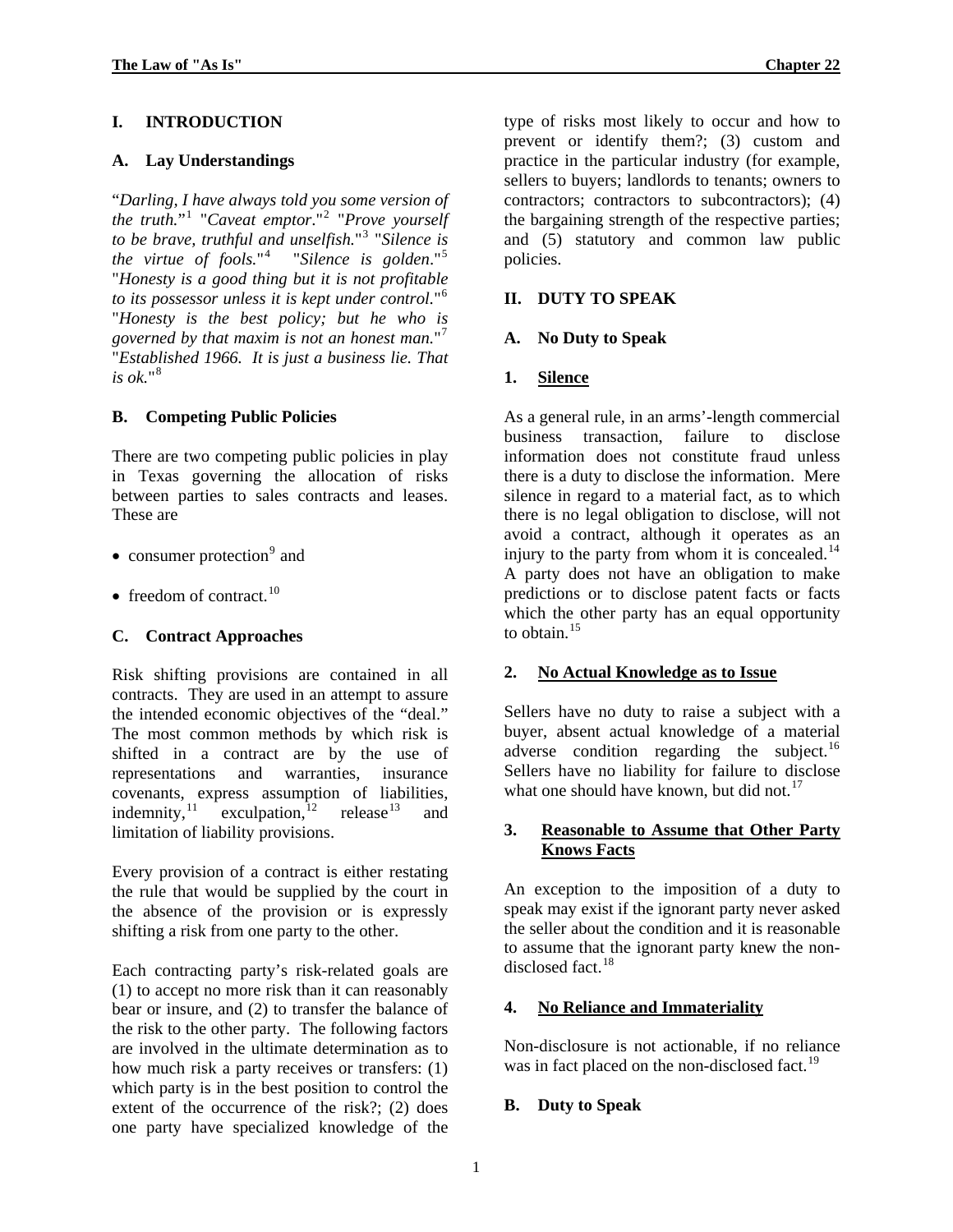#### <span id="page-9-0"></span>**1. Confidential or Fiduciary Relationship**

As in many other jurisdictions, early Texas law was "buyer beware".<sup>[20](#page-29-0)</sup> Sellers were under no duty to disclose information as to the property, unless there was a fiduciary relationship between the buyer and the seller. The historical rule in business transactions, absent other circumstances mentioned below, in order to find a duty to speak a confidential or fiduciary relationship must exist.<sup>[21](#page-29-0)</sup>

#### **2. Other Circumstances**

Silence may be equivalent to a false representation when the circumstances impose a duty to speak and the knowledgeable party deliberately remains silent. While the Texas Supreme Court has not yet adopted § 551 of the RESTATEMENT (SECOND) OF TORTS §551 *Liability for Nondisclosure* (1977) that is the basis for a general duty to disclose facts in a commercial setting, it has acknowledged that several courts of appeal have held a general duty to disclose information may arise in an arm's length business transaction when a party makes a partial disclosure that, although true, conveys a false impression. $^{22}$  $^{22}$  $^{22}$ 

#### **a. When Other Party Does Not Have a Reasonable Opportunity to Discover a Material Fact**

A knowledgeable party is under a duty to disclose material facts which would not be discoverable by the exercise of ordinary care and diligence on the part of the buyer, or which a reasonable investigation and inquiry would not uncover $^{23}$  $^{23}$  $^{23}$ 

Conversely, a person cannot secure redress for fraud when he or she has acted in reliance on his or her own judgment derived from an independent investigation or the advice of his or her own agents.<sup>[24](#page-30-0)</sup> Additionally, a person is charged with knowledge of the facts that a reasonable investigation would have revealed. $^{25}$  $^{25}$  $^{25}$ 

#### **b. When Knowledgeable Party has Knowledge That Other Party Is Ignorant of Fact**

A duty to speak may be imposed under certain factual circumstances if the knowledgeable party also knows that the other party is ignorant of a material fact or has knowledge that the other party does not have an equal opportunity to discover the material fact.<sup>[26](#page-30-0)</sup> Some court of appeals have followed the disclosure rule set out in the RESTATEMENT (SECOND) OF TORTS §353 (1965) which recognizes that the seller of land who conceals or fails to disclose to his buyer a condition, which involves unreasonable risk to persons, is subject to liability to the buyer, others on the land with the consent of the buyer, and subsequent buyers from his buyer for physical harm caused by the condition, if the buyer does not know or have reason to know of the condition or the risk involved, and the seller knows or has reason to know of the condition, and realizes or should realize the risk involved, and has reason to believe that the buyer will not discover the condition or realize the risk. $27$  The American Law Institute's rationale for the duty placed on the seller is grounded on the premises that a seller who does not inform a buyer about a latent dangerous condition is engaging in an "implied misrepresentation, because the seller likely intended to induce the buyer to make a purchase he or she would not have made with full knowledge of the danger. $^{28}$  $^{28}$  $^{28}$ 

#### **c. Partial Disclosure That Conveys a False Impression**

Several courts of appeals have held that a general duty to disclose information may arise in an arms'-length business transaction when a party makes a *partial disclosure* that, although true, conveys a false impression.<sup>[29](#page-31-0)</sup>

#### **d. Subsequent Knowledge that Prior Statement is False or Misleading**

A duty to disclose arises if a party knows, or should have known, its prior statement was false, or later learns that its prior statement was false. $30$ 

#### **III. REPRESENTATIONS, WARRANTIES AND COVENANTS**

#### **A. "Representations"**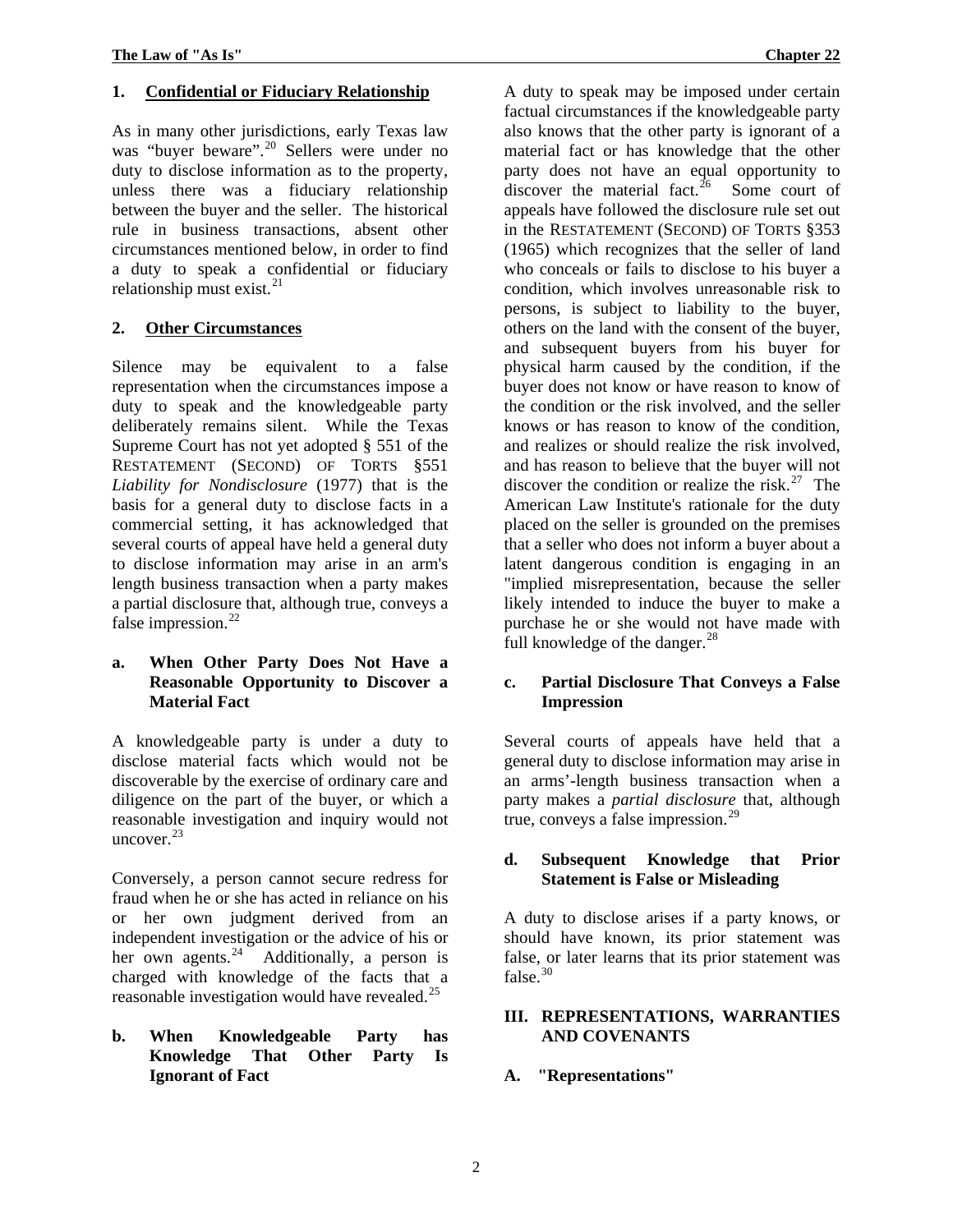<span id="page-10-0"></span>BLACK'S LAW DICTIONARY defines "representation" as

A presentation of fact – either by words or by conduct – made to induce some to act, esp. to enter into a contract; esp., the manifestation to another that a fact, including a state of mind, exists [the buyer relied on the seller's representation that the roof did not  $leak$ ].  $31$ 

Representations are a means for the buyer to gain information about the property. Representations can be a valuable supplement to a buyer's investigation of the property, especially as to matters that are not readily ascertainable by a buyer through normal investigations. Also, time constraints or other practical obstacles (such as evaluating the purchase of multiple properties) may dictate the use of representations and warranties as opposed to in-depth property inspections.

Representations and warranties are also a means of allocating risks between the parties as to matters occurring prior to the sale.

Prudence dictates that a buyer undertake its own investigation of the property as opposed to placing sole reliance upon a seller's representations and warranties.

# **B. "Warranty"**

BLACK'S LAW DICTIONARY defines "warranty" as

*Contracts*. An express or implied promise that something in furtherance of the contract is guaranteed by one of the contracting parties; esp., a seller's promise that the thing being sold is as represented or promised. A warranty differs from a representation in four principal ways: (1) a warranty is an essential part of a contract, while a representation is usu. only a collateral inducement, (2) an express warranty is usu. written on the face of the contract, while a representation may be written or oral, (3) a warranty is conclusively presumed to be material, while the

burden is on the party claiming breach to shown that a representation is material, and (4) a warranty must be strictly complied with, while substantial truth is the only requirement for a representation.<sup>[32](#page-31-0)</sup>

#### **C. When a Representation Becomes a Warranty**

The distinction between representations and warranties is many times unclear. The test as to whether a representation is a warranty or is a mere expression of an opinion turns on whether the seller asserts a fact of which the buyer was ignorant or merely expresses a judgment about something on which each might be expected to have an opinion. $33$ 

# **IV. CAUSES OF ACTION**

## **A. Fraud and Fraudulent Inducement**

## **1. Duty**

A party which makes a representation to the other party to a business transaction is under a common law duty to know if the representation is true.<sup>[34](#page-31-0)</sup>

#### **2. Elements of Cause of Action**

#### **a. Common Law**

To recover on a fraud claim at common law in Texas, a plaintiff is required to prove that: (1) the defendant made a material misrepresentation; (2) the representation was false; (3) when the representation was made, the defendant knew it was false or the statement was recklessly asserted without any knowledge of its truth; (4) the defendant made the false representation with the intent that it be acted on by the plaintiff; (5) the plaintiff acted in reliance on the misrepresentation; and (6) the plaintiff suffered injury as a result.<sup>[35](#page-31-0)</sup> Fraud by nondisclosure is simply a subcategory of fraud, because, where a party has a duty to disclose, the non-disclosure may be as misleading as a positive misrepresentation of facts.[36](#page-32-0)

## **b. Statutory Fraud Claim**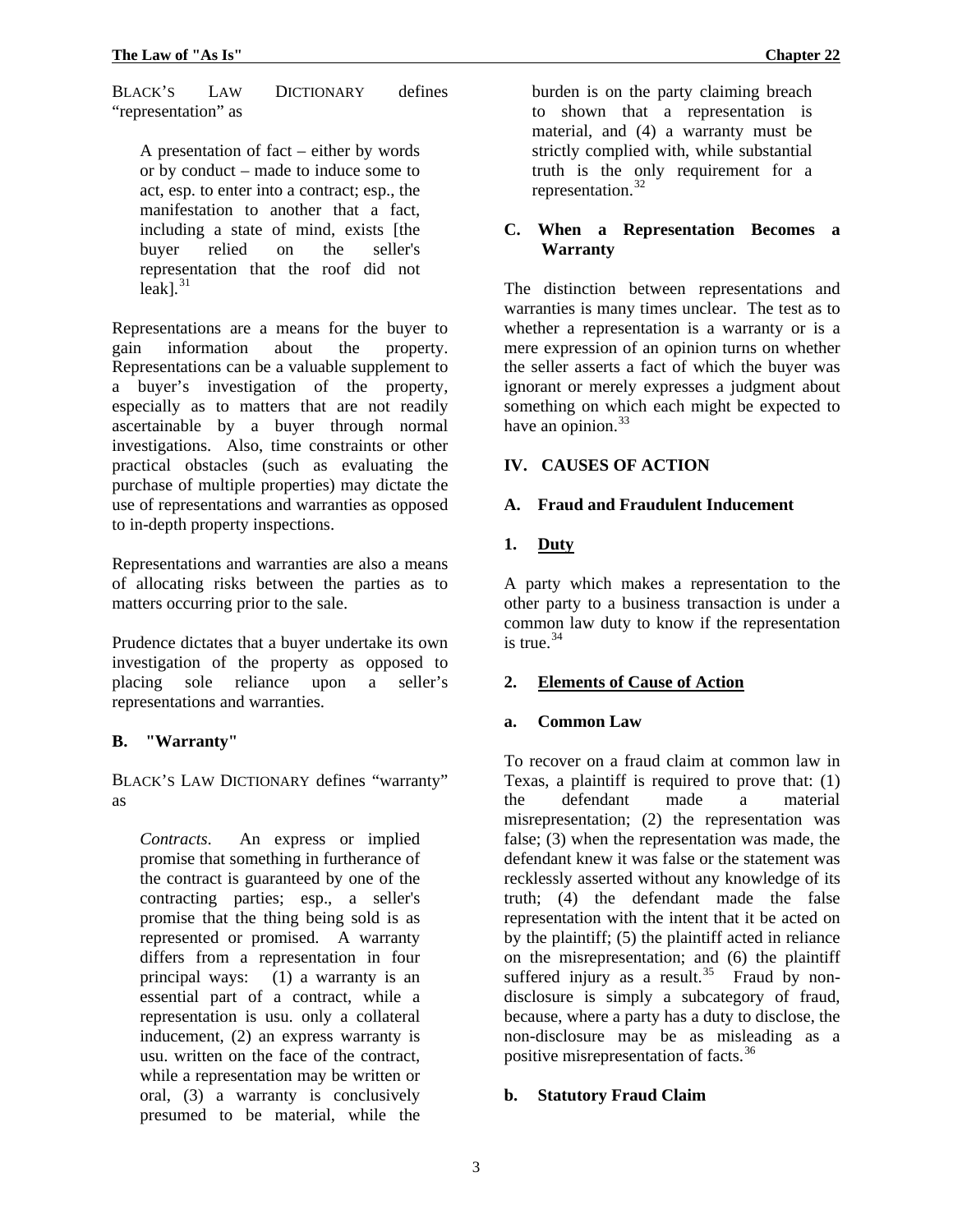<span id="page-11-0"></span>In addition to common law fraud, Texas has a statutory cause of action for fraud in a real estate transaction. TEX. BUS. & COM. CODE  $$27.01$ .<sup>[37](#page-32-0)</sup> As with common law fraud, the statutory cause of action requires proof of reliance on the misrepresentation.<sup>[38](#page-32-0)</sup> Under Texas Business and Commerce Code §27.01, a person that commits fraud in connection with a real estate transaction can be liable for damages, including attorneys' fees, expert fees and court costs. As a general rule, these claims require evidence of intent, knowledge and injury *as a result of conduct.* For example, the allegations are often levied against the developer of a project as opposed to the contractor, since the contractor is not likely to have made representations to the buyer. In a condominium project, a difficulty a condominium association may have is that these claims are more personal to the unit owner and not "common" to two or more unit owners. Although not resolved by current Texas case law, defendant developers argue that the condominium association lacks standing to assert these types of "personal" claims.

# **B. Deceptive Trade Practices**

#### **1. Laundry List of Unlawful Trade Practices**

In 1967, Texas adopted the Texas Deceptive Trade Practices Act ("DTPA"). TEX. BUS. & COM. CODE §§ 17.41 *et seq.* The DTPA declares false, misleading, and deceptive acts or practices in the conduct of any trade or commerce to be unlawful. The DTPA lists 27 unlawful practices (referred to as the "laundry list") that are *per se* false, misleading or deceptive and create a cause of action for consumers to sue those employing such practices. As examples of unlawful acts or practices on the laundry list, the DTPA prohibits:

> (7) representing that goods or services are of a particular standard, quality, or grade, or that goods are of a particular style or model, if they are of another; $39$ ….

(24) failing to disclose information concerning goods or services which was known at the time of the transaction if such failure to disclose

such information was intended to induce the consumer into a transaction into which the consumer would not have entered had the information been disclosed.[40](#page-32-0)

The DTPA requires disclosure of all known defects and conditions that would influence a consumer/buyer's decision to buy. In this sense the DTPA as to matters governed by the DTPA replaces *caveat emptor* with *caveat vendor*.

# **2. Recovery**

# **a. Grounds**

A consumer may maintain an action under the DTPA where any of the following constitute a producing cause of damages: (1) the use or employment by a person of a false, misleading, or deceptive act or practice that is (a) specifically enumerated on the laundry list of prohibited acts; and (b) relied on by the consumer to the consumer's detriment;  $^{41}$  $^{41}$  $^{41}$  (2) breach of an express or implied warranty; or (3) any unconscionable action or course of action by any person. $42$ 

## **b. Attorney's Fees**

The DTPA is an attractive cause of action for a claimant because it allows recovery of attorneys' fees.

## **c. Mental Anguish Damages**

It also provides for mental anguish damages if the plaintiff shows the defendant(s) acted "*knowingly*" or "*intentionally*."[43](#page-33-0)

## **d. Treble Damages**

Finally, a plaintiff who proves the defendant acted "knowingly" or "intentionally" is entitled to treble damages under the DTPA. A defendant commits an act "knowingly" if he acts with actual awareness of the falsity, deception or unfairness of the act. DTPA at  $\S$  17.45(9). Actual awareness may be inferred where objective manifestations indicate that a person acted with actual awareness. A defendant acts "intentionally" if he acts with actual awareness of the falsity, deception or unfairness of the act,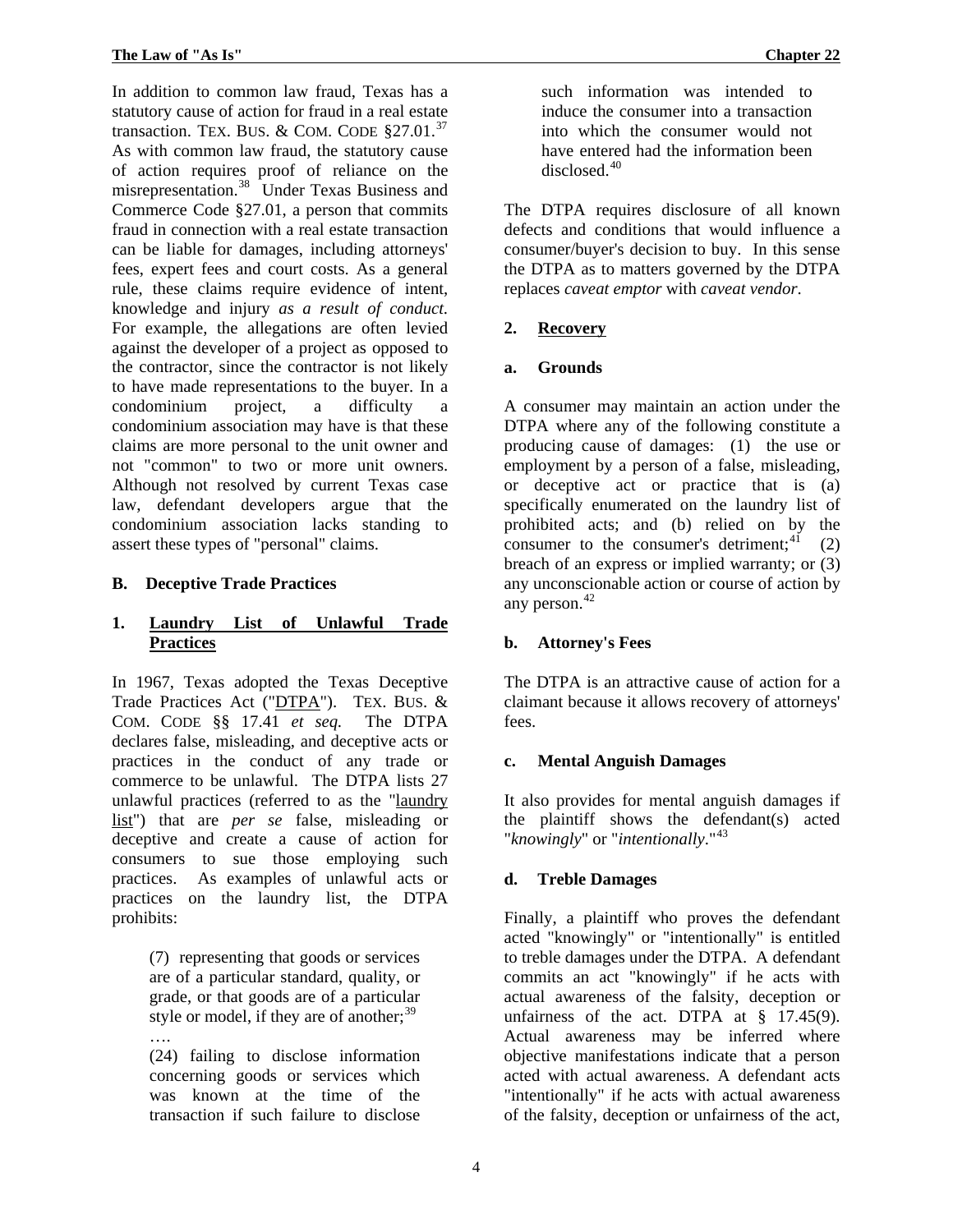<span id="page-12-0"></span>coupled with the specific intent that the consumer detrimentally rely on the falsity, deception or unfairness or in detrimental ignorance of the unfairness. Intention may be inferred from objective manifestations that indicate that the person acted intentionally or from facts showing that defendant acted with flagrant disregard of prudent and fair business practices to the extent that the defendant should be treated as having acted intentionally. DTPA at § 17.45(13).

After the passage of the DTPA, plaintiffs found that they had new and additional causes of action for conduct alleged as a false, misleading or deceptive act under the DTPA's "laundry list" of prohibited acts or practices. In the 1970's and 1980's the DTPA created an imbalance that impeded the reasonable resolution of disputes arising from defects in residential construction, remodeling or repair. An example of this is the *Brighton Homes* case where the plaintiff homeowners were successful in obtaining a judgment for 7 times the cost of the house.  $44$ The DTPA has been held to be applicable to a seller's failure to disclose information even if the information was discoverable by the buyer (for example, failing to disclose a recorded lien was held to be a DTPA violation).<sup>[45](#page-33-0)</sup>

## **3. Amendments**

## **a. Exclusions**

The DTPA has been amended to exclude certain transactions. Section 17.49(f) and (g) of the DTPA, as amended, provides that the DTPA does not apply to contracts in the following instances:

## Greater than \$100,000:

(f) Nothing in the subchapter shall apply to a claim arising out of a written contract if: (1) the contract relates to a transaction, a project, or a set of transactions related to the same project involving total consideration by the consumer of more than \$100,000; (2) in negotiating the contract the consumer is represented by legal counsel who is not directly or indirectly identified, suggested, or selected by the defendant

or an agent of the defendant; and (3) and the contract does not involve the consumer's residence.

# Greater than \$500,000:

(g) Nothing in this subchapter shall apply to a cause of action arising from a transaction, project, or a set of transactions relating to the same project, involving total consideration by the consumer of more than \$500,000, other than a cause of action involving a consumer's residence (Author's Note: note that in this \$500,000 exception, there is no requirement that the consumer be represented by legal counsel).

# **b. Contractual Waiver**

§17.42 of the DTPA, as amended, permits parties to waive the remedies of the DTPA in certain circumstances. A consumer may waive the DTPA if the waiver is in writing and signed by the consumer; the consumer is not in a significantly disparate bargaining position; and the consumer is represented by legal counsel in seeking or acquiring the goods or services. The waiver is not effective if the consumer's counsel was directly or indirectly identified, suggested or selected by a defendant or an agent of the defendant. The waiver must be conspicuous and in bold-face type of at least 10 points in size. It also must be identified by the heading "Waiver of Consumer Rights", or similar language, and include language substantially the same as that provided in §  $17.4(c)(3)$ .

# **4. "As-Is" Clauses and the DTPA**

An effective "as-is" clause breaks the causal connection between the seller's DTPA violation (e.g., a misrepresentation) and the buyer's subsequent damages. As the Texas Supreme Court stated in the *Prudential* case, "A valid asis agreement does not say the plaintiff cannot sue, it says the plaintiff cannot win if a suit is filed.[46](#page-33-0) With an enforceable contractual waiver of the DTPA, the plaintiff relinquishes all rights to assert a DTPA claim. With an "as-is" clause, the plaintiff relinquishes the right to recover if a claim is filed.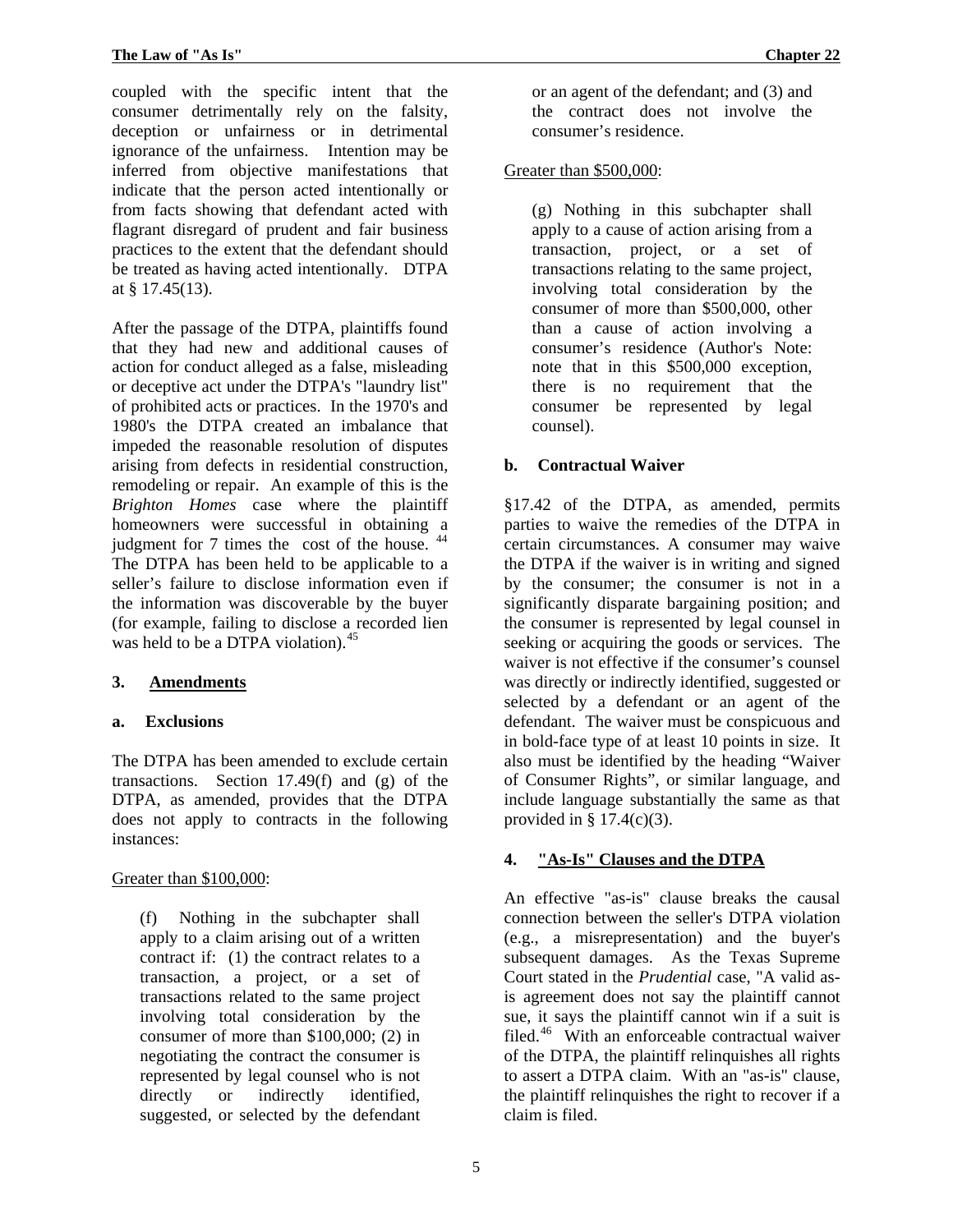# <span id="page-13-0"></span>**C. Negligent Misrepresentation**

A cause of action for negligent misrepresentation requires a plaintiff to show that: (1) a representation was made by a defendant in the course of his business, or in a transaction in which he had a pecuniary interest; (2) the defendant supplied "false information" for the guidance of others in their business; (3) the defendant did not exercise reasonable care or competence in obtaining or communicating the information; and (4) the plaintiff suffered pecuniary loss by justifiably relying on the representation.<sup>[47](#page-33-0)</sup>

The maker of the representation's liability is limited to a loss suffered: (1) by the person or one of a limited group of persons for whose benefit and guidance he intends to supply the information or knows that the recipient intends to supply it: and (2) through reliance upon it in a transaction that he intends the information to influence or knows the recipient so intends or in a substantially similar transaction.<sup>[48](#page-33-0)</sup>

## **V. REAL ESTATE SALES CONTRACTS AND LEASES**

## **A. Typical Contractual Provisions**

## **1. "Free Look"**

It is standard practice for there to be incorporated into a sales contract a so-called "free" look period or investigation or feasibility period. Usually, in such circumstances the buyer is given a period after execution of the contract to conduct an investigation of the property and to terminate the deal, if the buyer determines that the property is "unsuitable". Such investigations can range from an inspection of the records of the seller to an in depth phase II environmental inspection of the property. In most such cases the buyer's determination of suitability or unsuitability is in its "sole discretion".

Usually the "look" is not "free", as independent consideration is required to support the termination right. In order to avoid characterization of the contract as illusory and unenforceable a discernable consideration

("Option Fee") should be paid by the buyer to the seller for this right. Stipulation of an Option Fee for this termination right may be more to protect the buyer from the seller walking out on the deal than *vice versa*. In essence, a free look is akin to an option. Usually, free looks are granted for a nominal sum whereas options are granted for a significant amount. Earnest money serves a different function. However, if the seller's sole remedy for a buyer's breach of the contract is loss of the earnest money, then the contract is in reality an option.<sup>[49](#page-33-0)</sup>

#### **2. Express Representations and Warranties**

#### **a. Typical Representations and Warranties**

Representations and warranties given in the sale of property usually cover three areas: (1) the status and authority of the seller; (2) the status of the property; and (3) the operation and maintenance of the property.

One means of limiting the seller's exposure is to limit the scope of representations and warranties to matters under the control of, and that can be verified by, the seller.

#### **b. Disclosure of Known Facts**

The seller usually takes exception from representations and warranties for known facts and circumstances, such as matters disclosed in environmental reports in the possession of the seller and delivered or made available to the buyer. It is prudent for the seller to make a list or even a copy of all records delivered or made available to the buyer.

#### **c. Knowledge Exceptions**

Often the seller limits its representations by "to the extent of seller's knowledge" or "to the seller's best knowledge". Such limitations also are subject to question: (a) What does "knowledge" mean?; (b) Does knowledge mean actual knowledge, implied knowledge, or constructive knowledge?; (c) Can a person have knowledge through negligent or blind ignorance?; (d) Does the seller have a duty to find out facts?; and (e) Is suspicion knowledge? A seller is not excused from advising a buyer of his knowledge, if in his opinion the condition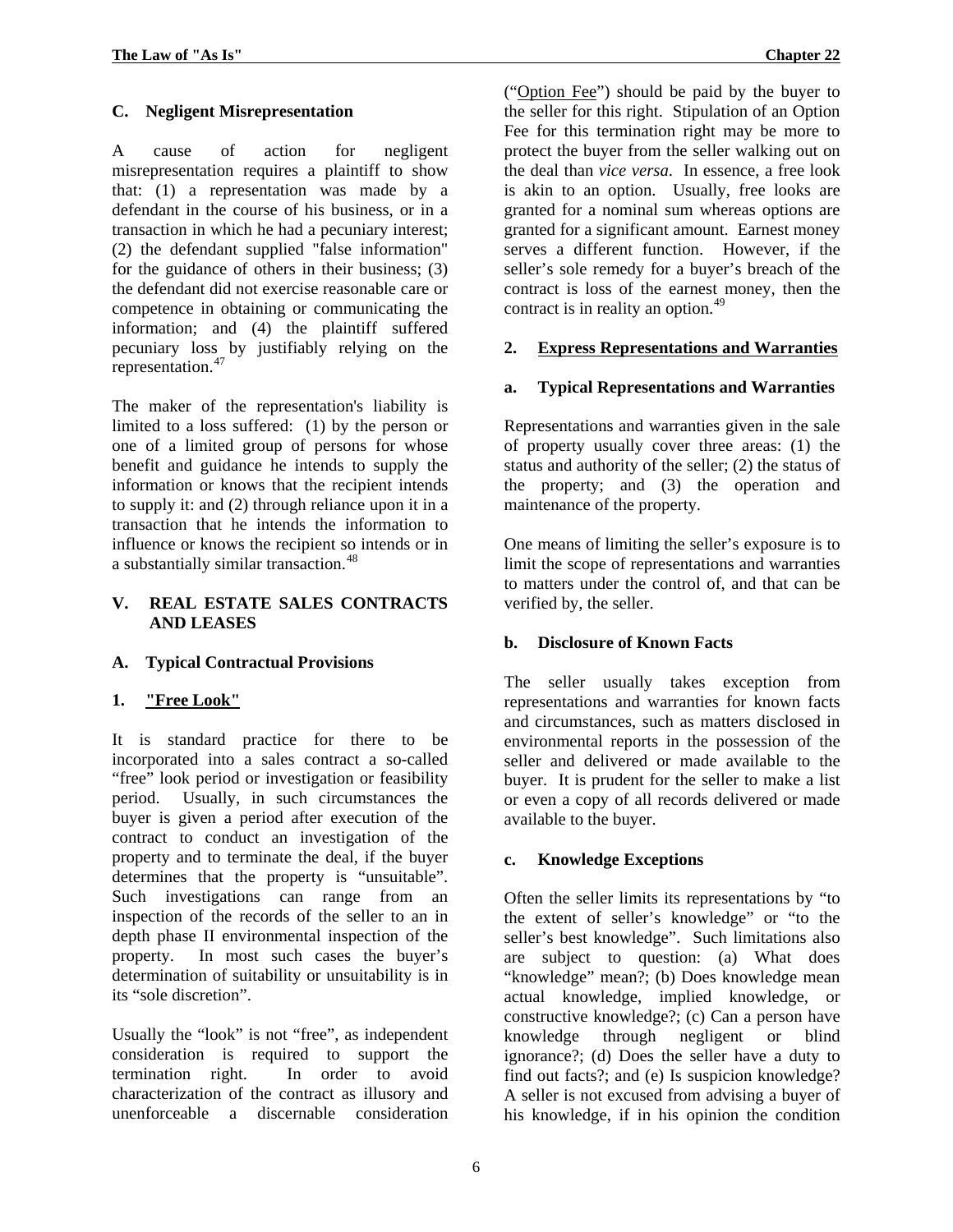<span id="page-14-0"></span>does not exist.<sup>[50](#page-34-0)</sup>

Actual knowledge and negligent ignorance are the same. Actual knowledge includes not only that information of which a party has express knowledge, but also that which would have been gained from a reasonably diligently inquiry and exercise of the means of information at hand. $51$ 

If a knowledge exception is used, then the term "knowledge" should be defined. The definition should cover the following elements:

(1) Whose knowledge? (*e.g.,* does the term include the knowledge of the seller's employees, former employees, agents, affiliates, etc.?—if so, then what steps will be followed to assure the person making the representation that each of these parties has been contacted prior to making the representation "to the best of the seller's knowledge"?). In large companies it may be difficult to know what every employee knows.

(2) Is knowledge to be limited to actual knowledge? And if so, is reasonable inquiry of seller required or is blind ignorance permitted?

(3) Should the duty of inquiry be limited?

(4) Should the knowledge be limited to the current knowledge possessed at the time of execution of the contract?

(5) Is the seller under an obligation to notify the buyer of matters of which the seller becomes aware after giving the representation, or is the representation limited to the facts as they are known to exist as of giving of the representation?

Sometimes representations are couched in terms of "seller has received no notice" or "no written notice". A person may have knowledge of a matter but may not have received notice from a third party.

Sometimes knowledge representations are qualified by a materiality standard. A materiality standard attempts to limit the seller's misrepresentations to having materially misstated a condition. The representation may be worded that seller represents that a particular condition exists "except to the extent that the

same does not result in a material adverse effect". Like "knowledge", "materiality" should also be defined. This is most often accomplished by a reference to a dollar amount or percentage of tolerance.

Representations are sometimes qualified as to matters occurring during the seller's ownership—for example, as to environmental conditions.

## **3. Disclaimers of Representations and Warranties**

Many times if a seller permits the buyer a "free look", the seller also insists upon selling the property "as is", that is without representations or warranties as to its condition. Even honest mistakes in making a representation can result in seller liability. The following are the typical clauses employed to shift to the other party the risk of the existence of adverse conditions.

#### **a. "As-Is" and "Waiver-of-Reliance" Clauses**

# **(1)** *Prudential* **Case**

The following is the "as-is" clause in the commercial building sales contract enforced in the *Prudential Ins. Co. of America v. Jefferson Assoc., Ltd.* case:<sup>[52](#page-34-0)</sup>

As a material part of the consideration for this Agreement, Seller and Purchaser agree that Purchaser is taking the Property "AS IS" with any and all latent and patent defects and that there is no warranty by Seller that the property is fit for a particular purpose. Purchaser acknowledges that it is not relying upon any representation, statement or other assertion with respect to the Property condition, but is relying upon its examination of the Property. Purchaser takes the Property under the express understanding there are no express or implied warranties (except for limited warranties of title set forth in the closing documents). Provisions of this Section 15 shall survive the Closing.

As held in the *Prudential* case, agreeing to take property in its "as is" condition and subject to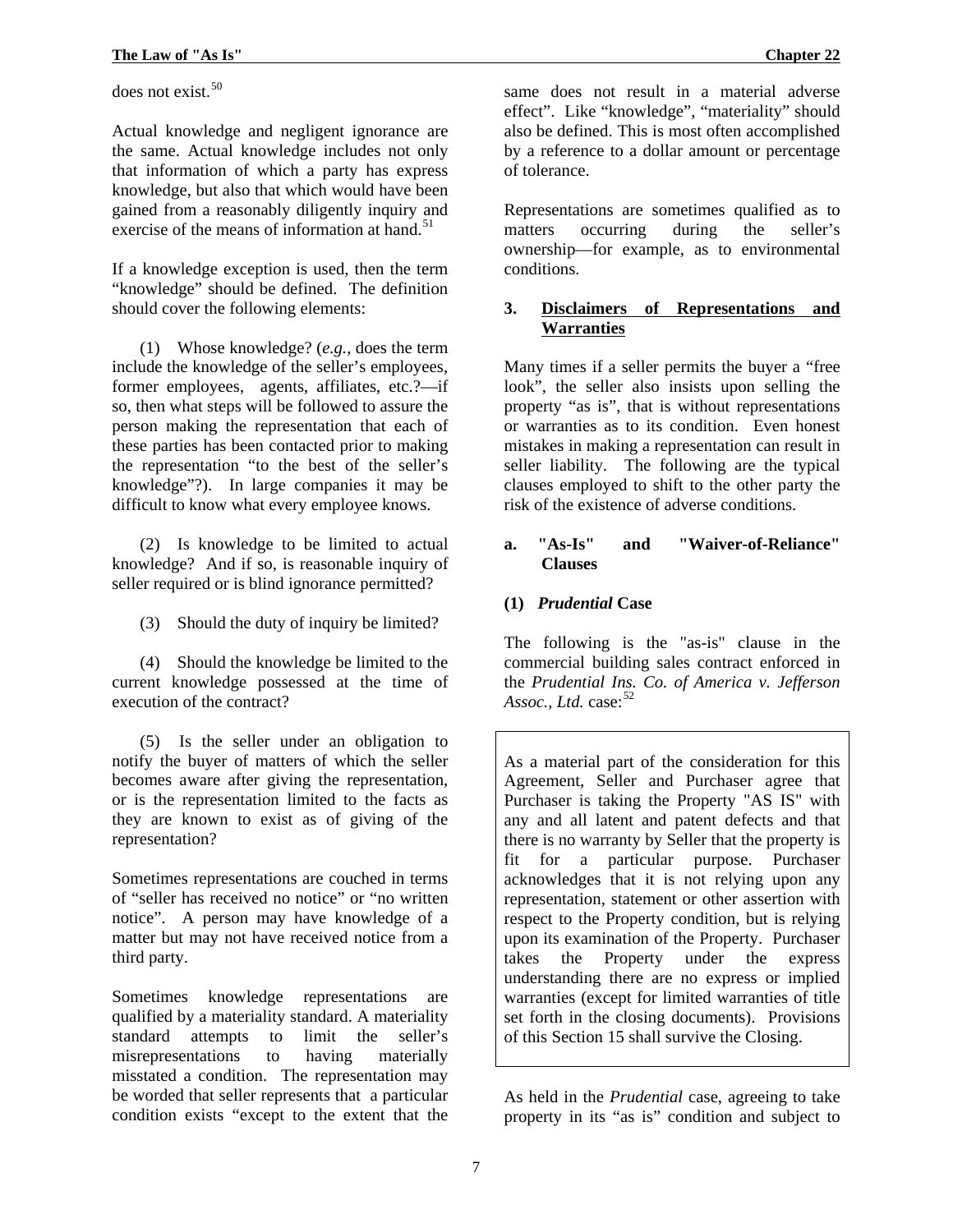<span id="page-15-0"></span>as follows: latent and patent defects, in a case where buyer acknowledges that it is not relying upon any representation of seller with regard to condition or fitness of property, negates an essential element for recovery against seller for misrepresentations, the element of reliance. The buyer in such cases assumes the risk that buyer's appraisal of the bargain is correct. $53$  The court in *Prudential* stated the question and answered it

We granted writ of error in this case to decide whether a buyer who agrees, freely and without fraudulent inducement, to purchase commercial real estate "as is" can recover damages from the seller when the property is later discovered not to be in as good a condition as the buyer believed it was when he inspected it before the sale. We hold he cannot.  $54$ 

The following conditions for an effective "as-is" sale (aka the "*Prudential* Rule"):

- 1. The seller must disclose all known defects. The "as-is" clause will be unenforceable if the buyer is induced by knowing misrepresentation or concealment of a known fact.
- 2. The seller cannot obstruct the buyer's ability to inspect the property.<sup>[55](#page-35-0)</sup>
- 3. The "as is" clause and "waiver-of-reliance" clause must be an important basis of the bargain. It cannot be an incidental provision or a part of the "boiler plate"<sup>[56](#page-35-0)</sup> of the contract.<sup>[57](#page-35-0)</sup>
- 4. The buyer and seller must have relatively equal bargaining positions, an arms-length transaction with a sophisticated buyer.<sup>[58](#page-36-0)</sup>

#### **(2)** *Gym-N-I Playgrounds* **Case**

The following is the "as-is" clause in the commercial lease enforced in *Gym-N-I Playgrounds, Inc. v. Snider*<sup>[59](#page-36-0)</sup>:

Tenant accepts the Premises "as is." *LANDLORD HAS NOT MADE AND DOES* 

*NOT MAKE ANY REPRESENTATIONS AS TO THE COMMERCIAL SUITABILITY, PHYSICAL CONDITION, LAYOUT, FOOTAGE, EXPENSES, OPERATION OR ANY OTHER MATTER AFFECTING OR RELATING TO THE PREMISES AND THIS AGREEMENT, EXCEPT AS HEREIN SPECIFICALLY SET FORTH OR REFERRED TO AND TENANT HEREBY EXPRESSLY ACKNOWLEDGES THAT NO SUCH REPRESENTATIONS HAVE BEEN MADE. LANDLORD MAKES NO OTHER WARRANTIES, EXPRESS OR IMPLIED, OF MERCHANTABILITY, MARKETABILITY, FITNESS OR SUITABILITY FOR A PARTICULAR PURPOSE OR OTHERWISE, EXCEPT AS SET FORTH HEREIN. ANY IMPLIED WARRANTIES ARE EXPRESSLY DISCLAIMED AND EXCLUDED…. THE REPRESENTATIONS, WARRANTIES, COVENANTS, TERMS, CONDITIONS, AND WAIVERS SET FORTH IN THIS SECTION SHALL SURVIVE THE TERMINATION OF THE LEASE.*

#### **Components**

Note that the "as is" and "waiver-of-reliance" clauses litigated in *Prudential* and *Gym-N-I Playgrounds* contain the following components:

(1) The use of the words "as is" or equivalent language, such as "in its present condition."

(2) The use of conspicuous disclaimer language.<sup>[60](#page-36-0)</sup>

(3) In the *Prudential* case, an acknowledgement that the "as-is" purchase of the property with all latent and patent defects is a *material part* of the negotiations. This wording emphasizes that this provision is not boilerplate and the provision has played an important role in the bargaining process.

(4) In the *Prudential* case, an acknowledgment by the buyer that it is not relying upon any representation, statement or other assertion with respect to the Property condition, but is relying upon its own examination of the property.<sup>[61](#page-36-0)</sup>

(5) Provision for the "as-is" clause to survive closing.<sup>[62](#page-37-0)</sup> When the survivorship language is omitted, the "as-is" clause merges into the deed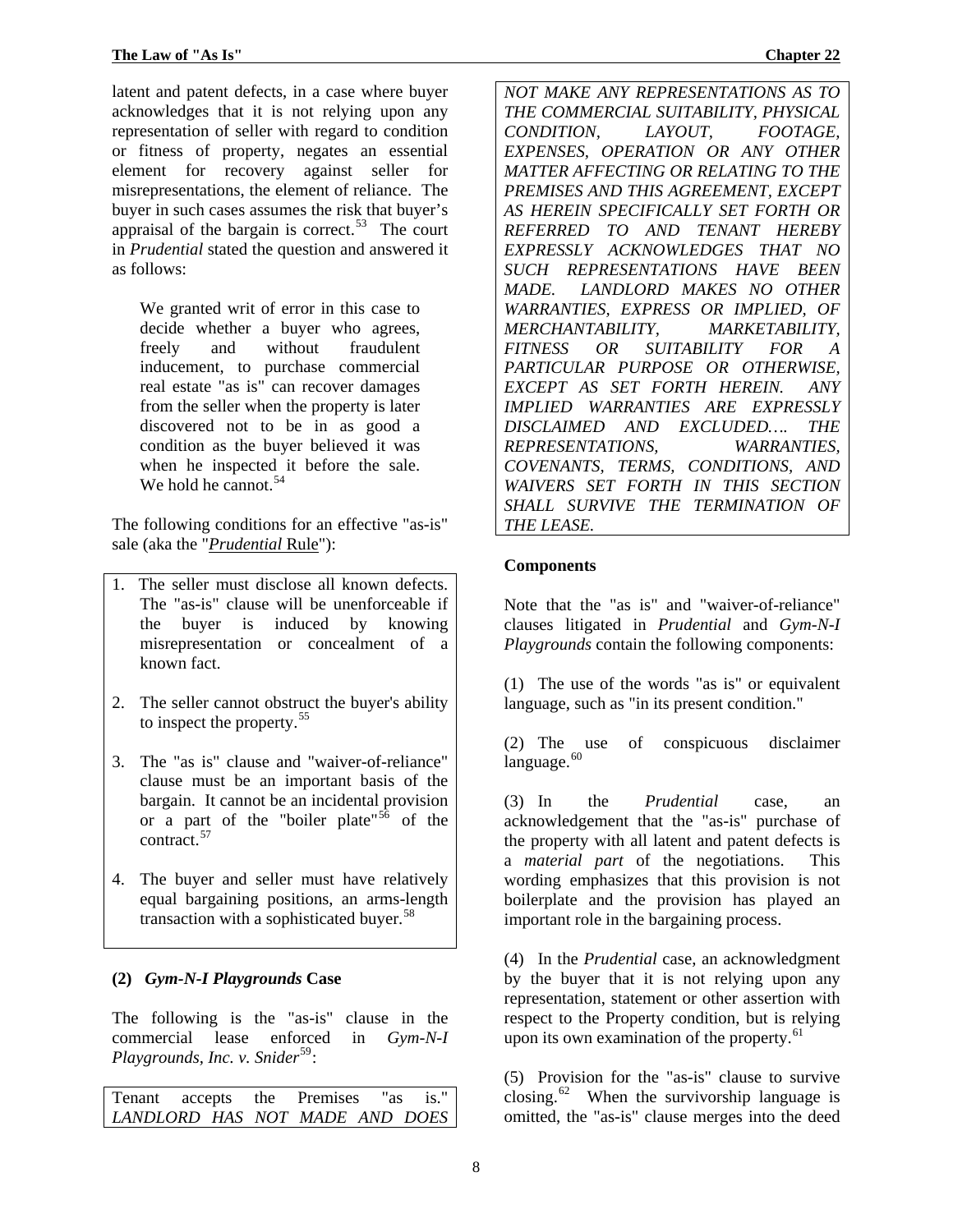<span id="page-16-0"></span>at closing and is no longer enforceable. This risk has led to drafters including the "as-is" clause in the deed in addition to stating in the contract that the "as-is" clause survives closing (a "belt-and-suspenders" drafting approach).

(6) An express enumeration of the particular implied warranty that is disclaimed or waived.

(7) The transaction is a commercial sale or lease transaction as opposed to a new home sale.

## **Matters Not Addressed**

The following matters were not addressed in the *Prudential* and the *Gym-N-I Playground* cases, but are important in crafting an effective "as-is" clause under other circumstances:

(1) A statement that in addition to a waiver of reliance on assertions by the other party, the disclosure recipient is not relying on the "*nonassertion*" of a matter by the disclosing party.

(2) A statement that the disclosure recipient is relying "*solely*" on its own examination of the property.[63](#page-37-0)

(3) A statement that the price has been reduced after discovery of a defective condition and the contract is renegotiated with buyer agreeing to purchase the property "as is".  $64$ 

(4) A statement that the buyer is, and a requirement that the buyer be, represented by counsel, who has explained the meaning of the "as-is" clause to buyer.<sup>[65](#page-38-0)</sup>

# **(3) Circumstances Where Not Enforceable**

However, buyers are not bound by agreement to purchase something "as is" under the following circumstances:

# **Fraudulent Representations**

Buyers are not bound to purchase property "as is" if the "as-is" contract is induced by fraudulent representations; $^{66}$  $^{66}$  $^{66}$  provided the agreement does not contain a "waiver-ofreliance" clause or a "release" clause as to fraudulent inducements, which the court finds

under the "totality of circumstances" is to be enforced.<sup>[67](#page-38-0)</sup>

"Puffing" or statements of opinion are not fraudulent misrepresentations; but statements of facts that the speaker knows or has reason to suspect to be incorrect can be a fraudulent representation if material to the transaction and relied upon by the recipient. $68$  The court in the *Prudential* case found that the statement by Prudential's on-site manger, to the buyer, Goldman, in response to his inquiry as to whether there were any building defects, that the building had "*no defects*" and that it had only "*one problem*," the concrete floor in the mechanical room, were neither material to Goldman nor fraudulent, although untrue as the building turned out to have extensive asbestos.<sup>[69](#page-38-0)</sup>

# **Concealment**

Buyers are not bound to purchase property "as is" where the "as-is" clause is induced by - concealment of information by Seller.<sup>[70](#page-39-0)</sup> The court in the *Prudential* case found that the seller's on-site manager's mistakenly telling the buyer's inspector that she did not have the plans and specifications for the building but only had the "as-built" plans, which she gave him, could be a concealment sufficient to set aside the "asis" contract. However, the court found that, assuming Prudential concealed the plans and specifications from the buyer, the plans and specifications did not note on their face that the building materials specified for the building contained asbestos, and thus their concealment would not be grounds to set aside the "as-is" clause in this case  $71$ 

The following "as-is" provision reviewed by the court in *Warehouse Associates Corporate Centre II, Inc. v. Celotex Corp.*[72](#page-39-0) did not shield the seller of contaminated property from liability for having concealed information from the buyer:

OTHER THAN THE WARRANTIES OF TITLE CONTAINED IN THE DEED, PURCHASER ACKNOWLEDGES THAT SELLER HAS NOT MADE, DOES NOT MAKE AND SPECIFICALLY DISCLAIMS ANY REPRESENTATIONS, WARRANTIES, PROMISES, COVENANTS, AGREEMENTS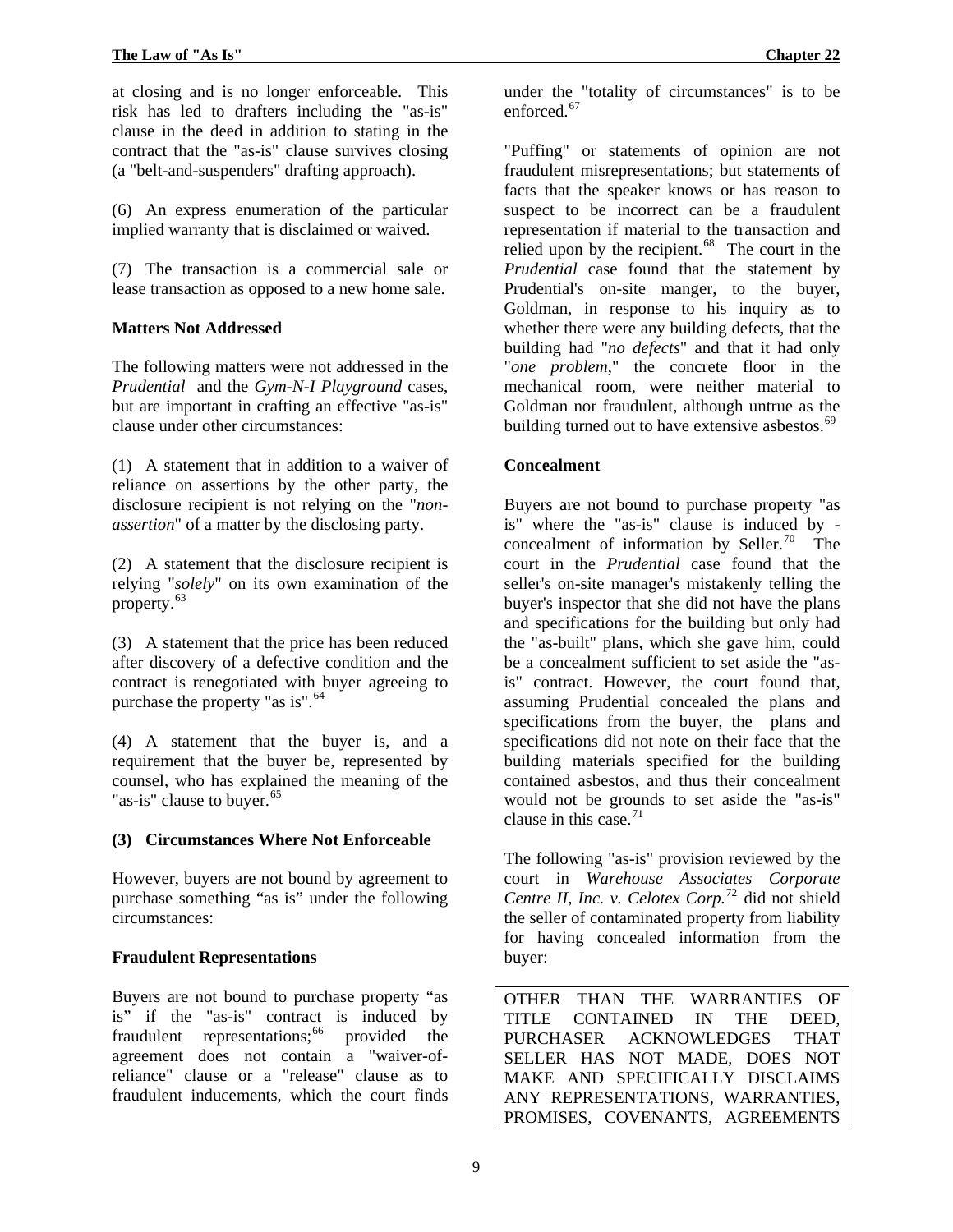<span id="page-17-0"></span>OR GUARANTIES OF ANY KIND OR CHARACTER WHATSOEVER, WHETHER EXPRESS OR IMPLIED, ORAL OR WRITTEN, PAST, PRESENT OR FUTURE, OF, AS TO, CONCERNING OR WITH RESPECT TO (A) THE NATURE, QUALITY OR CONDITION OF THE PROPERTY, INCLUDING WITHOUT LIMITATION, THE WATER, SOIL AND GEOLOGY, (B) THE INCOME TO BE DERIVED FROM THE PROPERTY, (C) THE SUITABILITY OF THE PROPERTY FOR ANY AND ALL ACTIVITIES AND USES WHICH PURCHASER MAY CONDUCT THEREON, (D) THE COMPLIANCE OF OR BY THE PROPERTY OR ITS OPERATION WITH ANY LAWS, RULES, ORDINANCES OR REGULATIONS OF ANY APPLICABLE GOVERNMENTAL AUTHORITY OR BODY … (E) THE HABITABILITY, MERCHANTABILITY OR FITNESS FOR A PARTICULAR PURPOSE OF THE PROPERTY, OR (F) ANY OTHER MATTER WITH RESPECT TO THE PROPERTY, AND SPECIFICALLY THAT SELLER HAS NOT MADE, AND DOES NOT MAKE AND SPECIFICALLY DISCLAIMS ANY REPRESENTATIONS REGARDING SOLID WASTE, AS DEFINED BY THE U. S. ENVIRONMENTAL PROTECTION AGENCY REGULATIONS AT 40 C.F.R., PART 261, OR THE DISPOSAL OR EXISTENCE, IN OR ON THE PROPERTY, OF ANY HAZARDOUS SUBSTANCE, AS DEFINED BY THE COMPREHENSIVE ENVIRONMENTAL RESPONSE COMPENSATION ENVIRON-MENTAL RESPONSE COMPENSATION AND LIABILITY ACT OF 1980, AS AMENDED, AND APPLICABLE STATE LAWS, AND REGULATIONS PROMUL-GATED THEREUNDER. PURCHASER FURTHER ACKNOWLEDGES AND AGREES THAT HAVING BEEN GIVEN THE OPPORTUNITY TO INSPECT THE PROPERTY, PURCHASER IS RELYING SOLELY ON ITS OWN INVESTIGATION OF THE PROPERTY AND NOT ON ANY INFORMATION PROVIDED OR TO BE PROVIDED BY THE SELLER. PURCHASER FURTHER ACKNOWLEDGES AND AGREES THAT ANY INFORMATION PROVIDED OR TO BE PROVIDED WITH RESPECT TO THE PROPERTY WAS

OBTAINED FROM A VARIETY OF SOURCES AND THAT SELLER HAS NOT MADE ANY INDEPENDENT INVESTI-GATION OR VERIFICATION OF SUCH INFORMATION. PURCHASER FURTHER ACKNOWLEDGES AND AGREES THAT THE SALE OF THE PROPERTY AT CLOSING SHALL BE MADE ON AN "AS IS, WHERE IS" CONDITION AND BASIS "WITH ALL FAULTS".

#### **Ability to Learn of Fact is Impaired by Seller's Conduct**

Buyers are not bound to purchase property "as is" if the buyer is entitled to inspect the condition of what is being sold but is impaired by seller's conduct.<sup>[73](#page-40-0)</sup>

# **The Totality of the Circumstances: Other Conditions Negating Effect of "As-Is" Clause**

Where the nature of transaction and totality of circumstances surrounding agreement are considered, such as whether the clause is an important part of the basis of bargain rather than an incidental or boilerplate provision and whether parties were not in relatively equal bargaining position, a court may decide not to give effect to the "as-is" clause.<sup>[74](#page-40-0)</sup>

# **Public Policy**

"As-Is" clauses have been overridden by statute in the sale of new homes. See the discussion in Endnote 9.

# **(4) No Third Party Beneficiaries of "As Is"**

Persons not party to a contract or not named as protected by the "as is" acceptance of the property are not shielded from liability for defective conditions created by them that damage a purchaser's property after it acquires the property.<sup>[75](#page-40-0)</sup> However, a party's agent may be able to rely on the protection of such provisions.[76](#page-40-0) Additionally, a third-party report preparer may be protected if the buyer agrees that it is not relying on reports furnished to it by the seller.<sup>[77](#page-40-0)</sup>

## **(5) Statement of the Subject Matter Covered**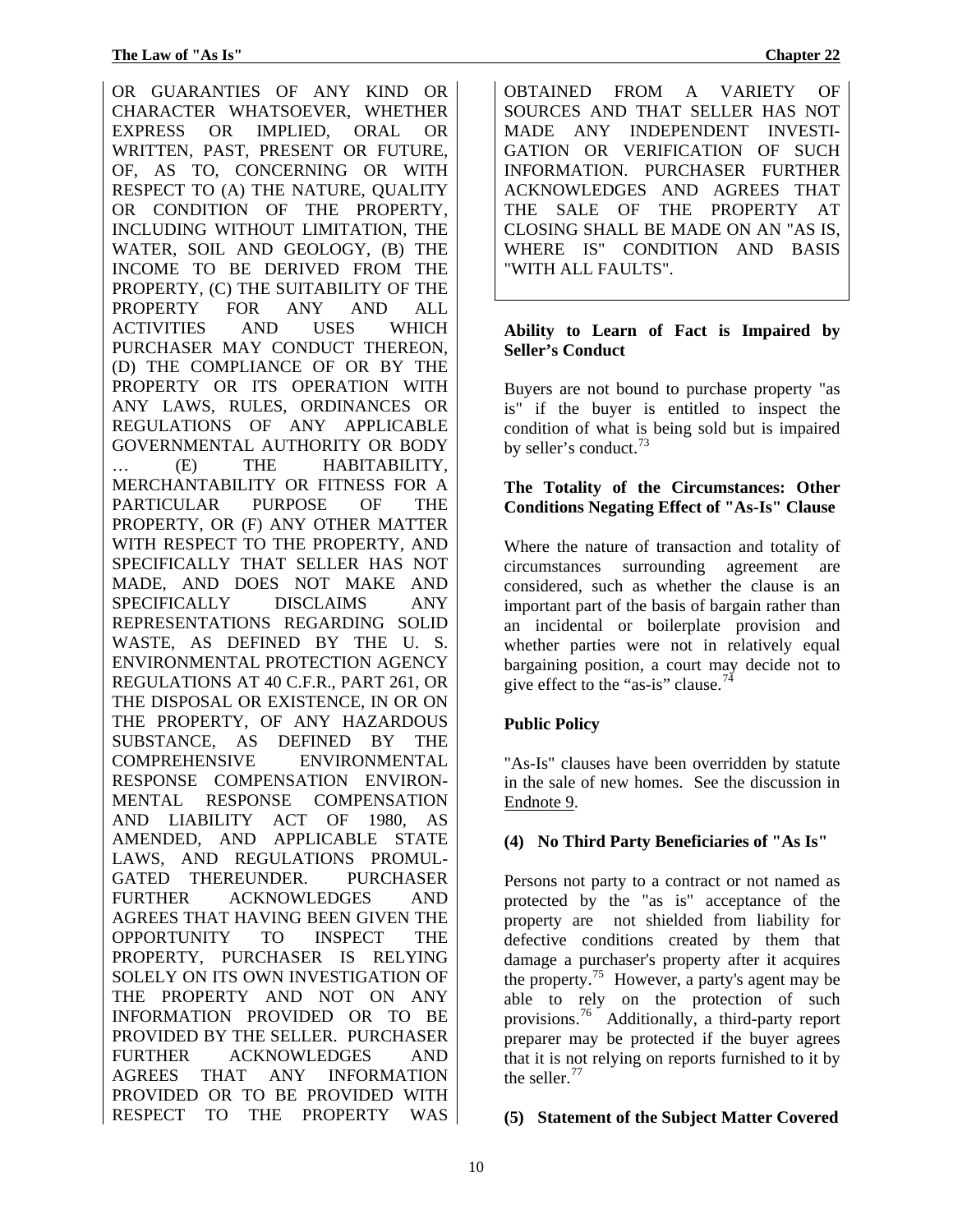# <span id="page-18-0"></span>**(6) "As-Is" Clause Not an Indemnity**

An "as-is" clause is not the equivalent of an effective indemnity or release, but may be some evidence to be considered by the jury in apportioning negligence liability between the seller and purchaser of property for injuries caused by condition of the property.<sup>[79](#page-41-0)</sup>

#### **(7) "As-Is" Clause Does Not Allocate Environmental Cleanup Costs to Buyer**

An "as-is" disclaimer in a sales contract will not shield the seller from liability to the buyer for contributing towards environmental cleanup response costs under CERCLA.[80](#page-41-0)

#### **(8) "As-Is" Clause Coupled with a Seller Covenant to Make Repairs may Not Include a Warranty of Workmanship Quality**

A case in another jurisdiction has held in an industrial facility sale that the failure to include an express warranty of workmanship as to repair work coupled with a survival clause negated any warranty of good and workmanlike construction when the contract also contained an "as-is" clause and a "buyer inspection-and-approval" clause.<sup>[81](#page-41-0)</sup>

#### **(9) "As-Is" Clause Does not Shift to Buyer Risk of Loss Prior to Closing**

Courts in other states have construed "as-is" clauses or clauses stating that the property is sold "*as now existing, and in its present condition*" as not transferring to the buyer the risk of loss (e.g., fire, vandalism) to the property occurring prior to sale.<sup>[82](#page-41-0)</sup>

#### **(10) "As-Is" Clause in Residential Sales Contracts**

As discussed below as to the TREC and TAR residential sales contracts in the review of Standard Form Approaches, "as is" clauses may

protect a seller in the resale of a house. Also, as discussed in the Endnote 9, the right of a builder to sell a new homes "as is" and/or with an express waiver of the implied warranty of good and workmanlike construction has been overridden by statute and replaced with minimum statutory warranties. Also, as therein discussed, the Texas Supreme Court in *Centex Homes v. Buecher* held that the implied warranty of habitability was not waived by a general "asis" clause, but could be released by a buyer of a new home by an informed consent to a release of a known defect.

#### **(11) Liability of a Seller for its Agent's Misrepresentations of a Property's Condition on an "As-Is" Sale**

A court in an out-of-state case held that a seller was not liable to the buyer for the misrepresentations of its agent, which induced the buyer to purchase property, on an "as-is" contract, where the seller was unaware of the misrepresentations, and the court determined that the agent was the special agent of the seller without apparent authority to have made the misrepresentations.<sup>[83](#page-42-0)</sup>

## **b. Release of Claims**

#### **(1)** *Schlumberger* **Case**

The following release language was held in *Schlumberger Technology Corp. v. Swanson[84](#page-42-0)* to overcome claims by the releasing party that it had been fraudulently induced by the fraudulent representations and non-disclosures of the released party:

[The Swansons release all] causes of action of whatsoever nature, or any other legal theory arising out of the circumstances described above, from any and all liability damages of any kind known or unknown, whether in contract or tort…. [E]ach of us [the Swansons] expressly warrants and represents and does hereby state ... and represent … that no promise or agreement which is not herein expressed has been made to him or her in executing this release, and that none of us is relying upon any statement or representation of any agent of the parties being released hereby. Each of us is relying on his or her own judgment and each has been represented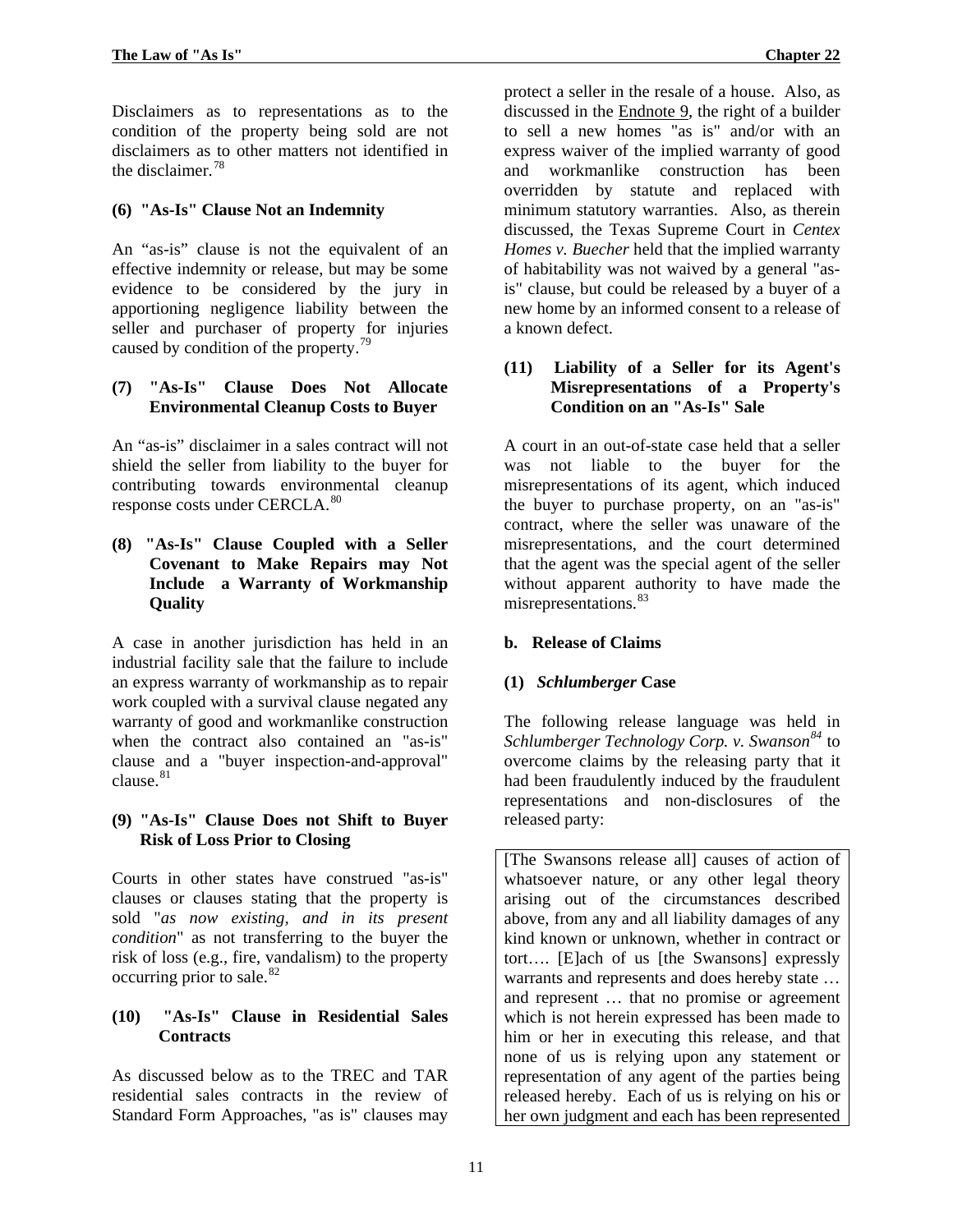<span id="page-19-0"></span>by Hubert Johnson as legal counsel in this matter. The aforesaid legal counsel has read and explained to each of us the entire contents of this release in full, as well as the legal consequences of this Release ….

# **(2)** *Forest Oil* **Case**

The Texas Supreme Court in *Forest Oil Corp. v. McAllen[85](#page-42-0)* held that the "waiver-of-reliance" clause precluded a fraudulent inducement claim by a settling party (McAllen). McAllen unsuccessfully argued that he was not barred by the "waiver-of-reliance" clause from establishing that he was fraudulently induced in to agreeing to arbitrate environmental claims he had specifically excluded from the scope of the release he signed at a mediated settlement.<sup>[86](#page-42-0)</sup> McAllen argued that there was no "meeting of the minds" regarding arbitration of potential environmental claims because Forest Oil knew all along of the potential for environmental claims while simultaneously assuring McAllen "there [were] no issues having to do with the surface." Noting that courts of appeals  $87$ subsequent to the Supreme Court's decision in *Schlumberger* were in disagreement over what facts were most relevant in determining whether to enforce a "waiver-of-reliance" clause, the court issued the following guidance:

> It is true that *Schlumberger* noted a disclaimer of reliance "will not always bar a fraudulent inducement claim," [FN 30. 959 S.W.2d at 181], but this statement merely acknowledges that facts may exist where the disclaimer lacks "the requisite clear and unequivocal expression of intent necessary to disclaim reliance" on the specific representation at issue. [FN 31. *Id.* at 179] Courts must always examine the contract itself and the totality of the surrounding circumstances when determining if a waiver-of-reliance provision is binding. We did so in *Schlumberger*, but since courts of appeals seem to disagree over which *Schlumberger* facts were most relevant, [FN 32] we now clarify those that guided our reasoning: (1) the terms of the contract were negotiated, rather than boilerplate, and during negotiations the parties specifically

discussed the issue which has become the topic of the subsequent dispute; (2) the complaining party was represented by counsel; (3) the parties dealt with each other in an arm's length transaction; (4) the parties were knowledgeable in business matters; and (5) the release language was clear. These factors were each present in *Schlumberger*, and they are each present in this case.

## "Waiver-of-Reliance" Clause:

[1] Each party acknowledges and confirms that each has had the opportunity to consult with counsel and has been fully advised by counsel prior to the execution of this Agreement.

[2] Each of the Plaintiffs and Intervenors expressly warrants and represents and does hereby state and represent that no promise or agreement which is not herein expressed has been made to him, her, or it in executing the releases contained in this Agreement, and that none of them is relying upon any statement or any representation of any agent of the parties being released hereby. Each of the Plaintiffs and Intervenors is relying on his, her, or its own judgment and each has been represented by his, her, or its own legal counsel in this matter. The legal counsel for Plaintiffs have read and explained to each of the Plaintiffs the entire contents of the releases contained in this Agreement as well as the legal consequences of the releases....

[3] Defendants expressly represent and warrant and do hereby state and represent that no promise or agreement which is not herein expressed has been made to them in executing the releases contained in this Agreement, and that they are not relying upon any statement or representation of any of the parties being released hereby. Defendants, and each of them are relying upon its own judgment and each has been represented by its own legal counsel in this matter. The legal counsel for Defendants have read and explained to them the entire contents of the releases contained in this Agreement as well as the legal consequences of the releases.

The court concludes with the following admonishments:

After-the-fact protests of misrepresentation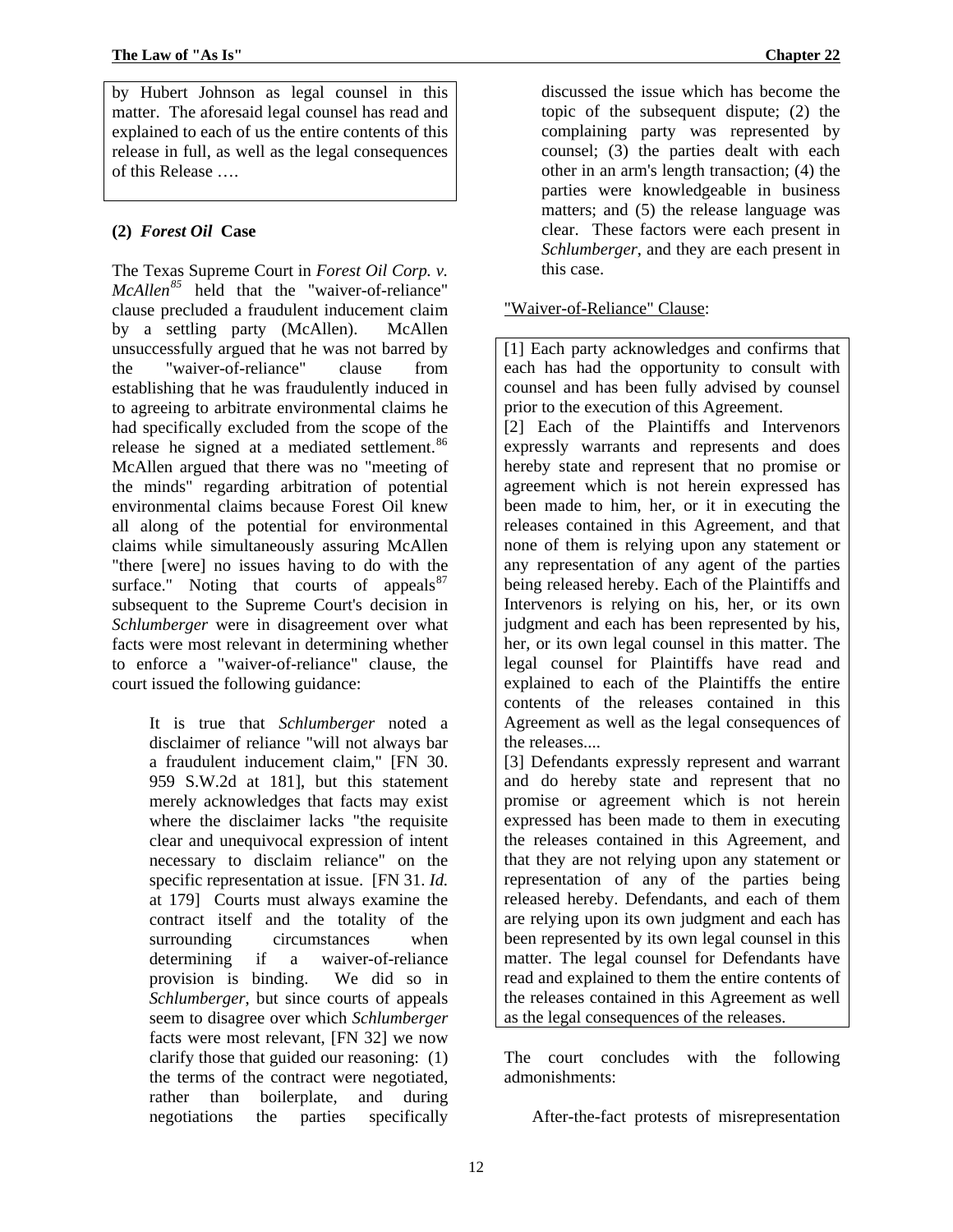<span id="page-20-0"></span>are easily lodged, and parties who contractually promise not to rely on extracontractual statements—*more than that, promise that they have in fact not relied upon such statements*—should be held to their word. Parties should not sign contracts while crossing their fingers behind their backs….It is not asking too much that parties not rely on extra-contractual statements that they contract not to rely on (or else set forth the relied-upon representations in the contract or except them from the disclaimer). If disclaimers of reliance cannot ensure finality and preclude post-deal claims for fraudulent inducement, then freedom of contract, even among the most knowledgeable parties advised by the most knowledgeable legal counsel, is grievously impaired….

None of McAllen's arguments materially distinguishes our hold in *Schlumberger:* "a release that clearly expresses the parties' intent to waive fraudulent inducement claims, or one that disclaims reliance on representations about specific matters in dispute, can preclude a claim of fraudulent inducement." [FN 34. 959 S.W.2d at 181] Today's holding should not be construed to mean that a mere disclaimer standing alone will forgive intentional lies regardless of context. We decline to adopt a *per se* rule that a disclaimer automatically precludes a fraudulent-inducement claim, but we hold today, as in *Schlumberger*, that "on this record," the disclaimer of reliance refutes the required element of reliance.

*Id.* at 60-61.

#### **(3) Components of an Effective Release**

The components of the release upheld in each of the *Schlumberger* case and the *Forest Oil* case, and the grounds for the court's upholding enforcement of the release, are the following:

(1) The terms of the contract were negotiated, rather than boilerplate, and during negotiations the parties specifically discussed the issue which has become the topic of the subsequent dispute.

(2) The complaining party was represented by

counsel.

(3) The parties dealt with each other in an arm's length transaction.

(4) The parties were knowledgeable in business matters.

(5) The release language is clear. The release identifies with specificity the claim released. The release is knowingly made.<sup>[88](#page-43-0)</sup>

(6) The nature of the transaction and the totality of the circumstances justify upholding the release.<sup>[89](#page-43-0)</sup>

## **c. "Four-Corner" Clauses and Doctrines**

# **(1) "Entire-Agreements" Clause; "Merger" Clause**

An "entire-agreements" clause and a "merger" clause seek to limit the scope of representations and warranties by a seller or a landlord to the written representations and warranties contained in the contract or lease.

## *Italian Cowboy* **Case**

A court of appeals in *Prudential Ins. Co. of*  America v. Italian Cowboy Partners, Ltd.<sup>5</sup> concluded that the inclusion in the lease of the following "entire agreements" clause and "waiver-of-reliance" clause "under this record" clearly and unequivocally expressed the intent of the "sophisticated business parties in this arm's length transaction that they were not relying on any representations made outside of the agreement." The court held that, assuming that the trial court's findings were true, that the landlord via its agent had made materially false statements to the tenant, with the intent that the tenant rely upon them and the tenant did rely upon them, and would not have entered into the lease had the statements not been made,  $91$  the inclusion of these clauses "conclusively negates the element of reliance in the common-law fraud claim, the statutory fraud claim, and the negligent misrepresentation claim."<sup>[92](#page-43-0)</sup>

14.18 *Representations.* Tenant acknowledges that neither Landlord nor Landlord's agents, employees or contractors have made any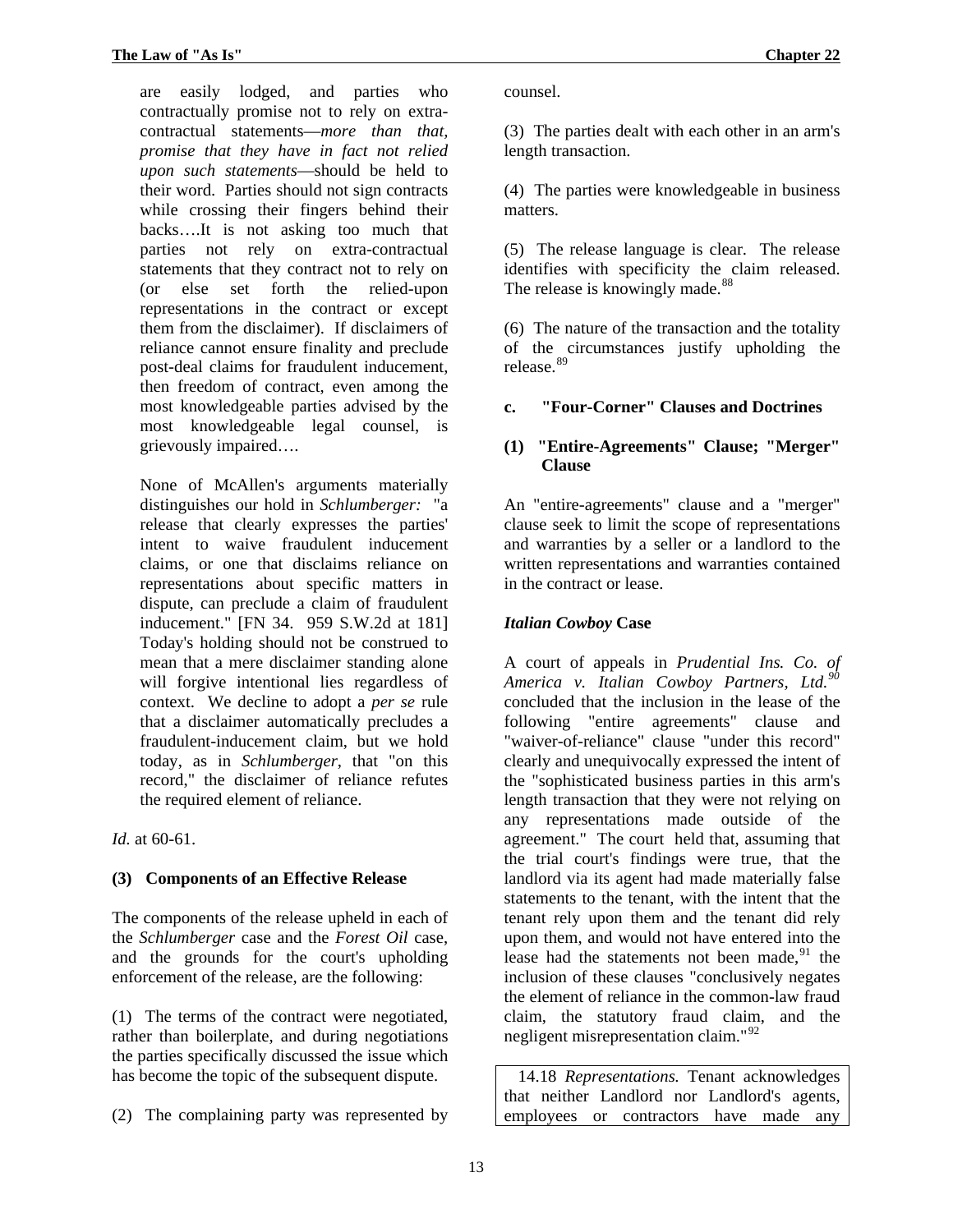<span id="page-21-0"></span>representations or promises with respect to the Site, the Shopping Center or this Lease except as expressly set forth herein.

14.21 *Entire Agreement.* This Lease constitutes the entire agreement between the parties hereto with respect to the subject matter hereof, and no subsequent amendment or agreement shall be binding upon either party unless it is signed by each party.

The court of appeals framed the key question and answered it as follows:

When fraudulent or negligent misrepresentations have been made before a contract is executed, may a party successfully prosecute fraud claims and negligent misrepresentation claims when the contract contains provisions by which it is agreed that there are no representations outside of the contract and that the writing constitutes the entire agreement of the parties? We believe that the answer to that question depends upon the circumstances surrounding the particular transaction.  $93$ 

The *Italian Cowboy* case also addressed a second issue, one dealing with non-disclosure. The trial court found that the landlord had breached its implied warranty of suitability of the premises. Unlike the lease in the *Gym-N-I Playground* case, the lease in the *Italian Cowboy* case did not contain an "as-is" clause with an express waiver of the warranty of suitability. The court of appeals in the *Italian Cowboy* case noted that the Supreme Court in the *Gym-N-I Playground* case drew the following distinction between waivers by tenants of the implied warranty of suitability of leased premises and waivers by residential purchasers of new homes of the implied warranty of habitability. The Supreme Court in *Gym-N-I Playground* stated "We recognize that our holding today stands in contrast to the implied warranty of habitability, which 'can be waived only to the extent that defects are adequately disclosed.'"[94](#page-43-0) The *Italian Cowboy* court held that the provision in the lease placing the obligation on the tenant to make all repairs "foreseen or unforeseen" to the plumbing and "any other mechanical installations or equipment serving the Premises or located

therein" clearly included latent defects that might exist at the inception of the lease and controlled over the implied warranty of suitability.<sup>[95](#page-44-0)</sup>

# **(2) Common Law Merger Doctrine**

A concept similar to the merger clause is the common law doctrine of merger of the contract into the deed and that the deed alone determines the rights of the parties. $96$  However, this common law merger doctrine does not apply when the contract was procured by fraud. $97$ 

# **(3) Parol Evidence Rule**

The parol evidence rule is invoked to prevent the introduction at trial of parol testimony to add to, vary or contradict the terms of a written agreement, except if there exists a facial ambiguity in the agreement or if the agreement is incomplete.<sup>[98](#page-44-0)</sup> The parol evidence rule "is particularly applicable when the written contract contains a recital that it contains the entire agreement between the parties or a similarly worded merger provision.<sup>"[99](#page-44-0)</sup>

## **d. Arbitration Clause**

It is becoming increasingly more common for sales contracts and leases to include binding arbitration clauses, especially in projects where the developer is also providing limited warranties against construction defects. It is the perception of some developers that a "fairer" decision and determination of the facts can be rendered by an arbitrator as opposed to a judge and jury. For instance in condominium projects, binding arbitration provisions will be included in each of the sales contracts and in the condominium declaration.<sup>[100](#page-44-0)</sup> The parties to the contract, the condominium association and subsequent purchasers of units have been held to be bound by this contractual designation of the means to resolve disputes, including breaches of express limited warranties.<sup>[101](#page-44-0)</sup>

#### **e. Assumption of Environmental Liability and Indemnity Agreements**

The allocation of environmental risks in a sales transaction through representations, warranties, and indemnities will generally result in a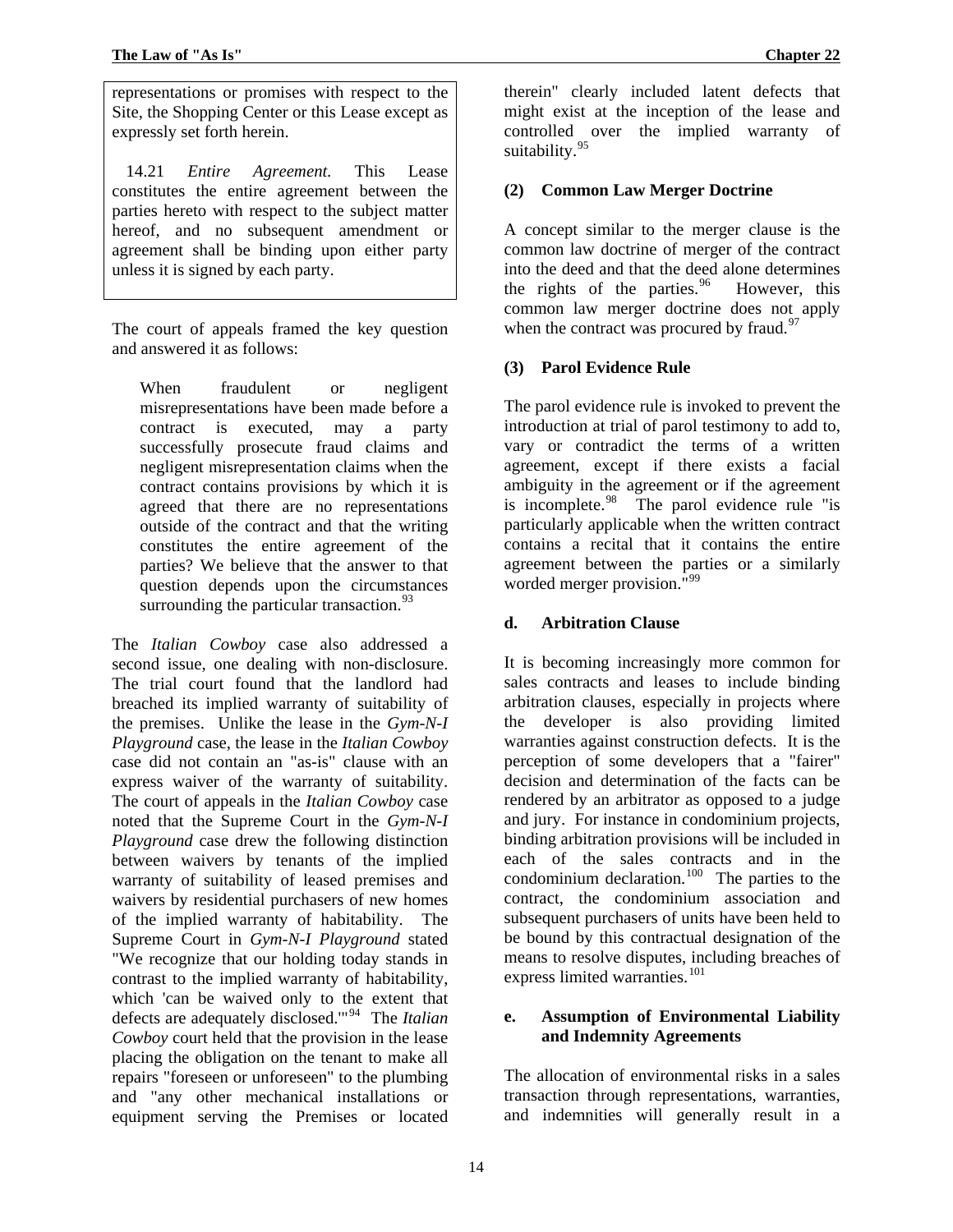<span id="page-22-0"></span>contractual assumption of liability. In cases where a condition is known to exist, a preferable method may be to provide for an express assumption of liability.<sup>[102](#page-44-0)</sup> An environmental indemnity agreement may be employed to shift back to the seller a potential cleanup risk arising out of detected marginal contaminations below reportable levels, but significant enough to trigger agency action if the condition comes to the attention of the governmental agency.

# **B. Standard Form Approaches**

# **1. TREC and TAR Forms**

## **a. TREC Forms**

The Texas Real Estate Commission ("TREC") has promulgated forms for use by Texas real estate licensees in the sale of residential, commercial unimproved and farm and ranch property. These forms are found on TREC's website. [www.trec.state.tx.us/pdf/contracts.](http://www.trec.state.tx.us/pdf/contracts) The TREC sales contract forms include: the One to Four Family Residential Contract (Resale) TREC No. 20-8 (06-30-08); the Unimproved Property Contract TREC No. 9-7 (06-30-08); and the Farm and Ranch Contract TREC No. 25-  $6 (06-30-08)^{103}$  $6 (06-30-08)^{103}$  $6 (06-30-08)^{103}$ .

Each of these TREC forms follow the same template and almost identical paragraph numbering system; provide for buyer inspection of the Property (Paragraph 7A); utilize a buyer optional termination period (Paragraph 23) for which an Option Fee is paid; delivery by seller to buyer of a seller's disclosure notice in the form required by § 5.008 of the Texas Property Code, if applicable (Paragraph 7.B); and an acknowledgement by buyer that it is accepting the Property in its "present condition" or in its present condition provided Seller, at Seller's expense shall complete specified repairs and treatments.

# **7. PROPERTY CONDITION:**

D. ACCEPTANCE OF PROPERTY CONDITION: Buyer accepts the Property in its present condition; provided Seller, at Seller's expense, shall complete the following specific repairs and treatments:

# **Matters Not Addressed**

The following are not addressed:

(1) the words "as is" are not used;

(2) a "waiver-of-reliance" clause

(3) an acknowledgment that the "present condition" clause is a material part of the contract;

(4) an express disclaimer of implied warranties;

(5) an acknowledgment that buyer is represented by counsel;

(6) a "no oral agreements" clause;

(7) a "merger" clause;

(8) an "entire-agreements" clause; and

(9) an arbitration clause.

Despite these omissions, the "present condition" acceptance language has been held in some cases to be an "as is" clause and to operate as a bar to a cause of action for fraud and for violation of the DTPA.[104](#page-44-0) However, the absence of an express "waiver-of-reliance" clause or a clear disclaimer or release of fraudulent representations in a "present condition" clause, has been held in other cases not to bar a cause of action for fraud or violation of the  $DTPA$ .<sup>[105](#page-45-0)</sup>

# **b. TAR Forms**

The Texas Association of Realtors ("TAR") also has published forms for use by its members in the sale or leasing of residential or commercial real property. The TAR Commercial Contract – Improved Property (TAR 1801 10-18-05) and TAR Commercial Property Condition Statement utilize a framework similar to the TREC forms: a buyer inspection during a feasibility period (Paragraph  $7.C(1)$ ; a buyer option to terminate during the feasibility period (Paragraph 7.B) for an agreed portion of the earnest money if buyer terminates during the feasibility period ("independent consideration"); delivery by seller to buyer of a seller's disclosure notice, TAR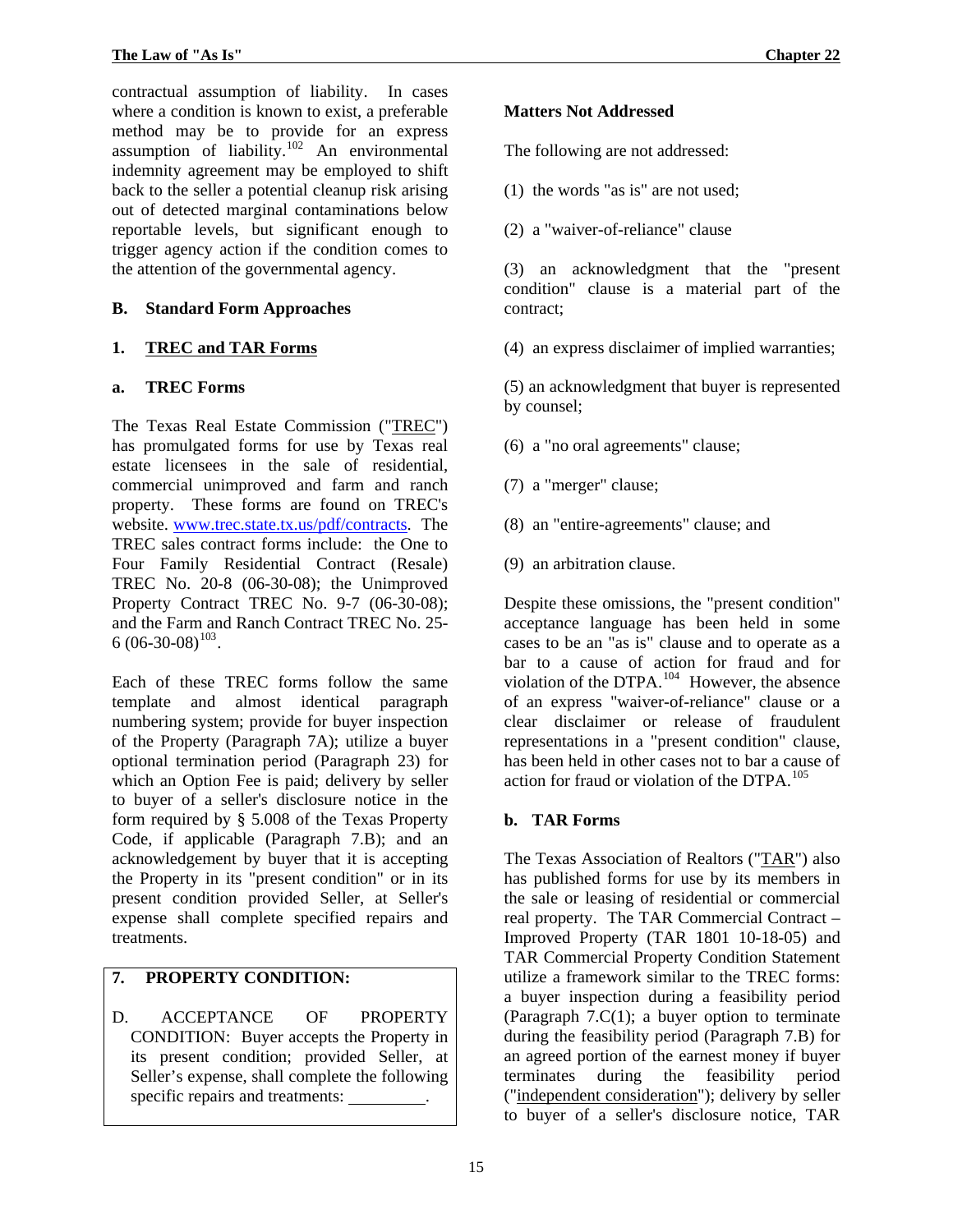<span id="page-23-0"></span>1408 1—18-05) Commercial Property Condition Statement); and an acknowledgement by buyer that it is accepting the Property in its "present condition" except for the completion by seller before closing of repairs specified in the contract (Paragraph 7A).

## **Matters Not Addressed**

This form does not address the following:

(1) an acknowledgment that the "present condition" clause is a material part of the contract;

(2) a "waiver-of-reliance" clause;

(3) an acknowledgment that the contract is the result of negotiation;

(4) an express disclaimer of implied warranties;

(5) a disclaimer of oral representations;

(6) an acknowledgment that buyer is represented by counsel;

(7) a "merger" clause;

(8) an environmental condition indemnity or release;

(9) a DTPA waiver; and

(10) an arbitration provision.

## **2. TEXAS REAL ESTATE FORMS MANUAL**

#### **a. One Size Fits All**

The TEXAS REAL ESTATE FORMS MANUAL includes in Chapter 8 a basic form of Real Estate Sales Contract for use in the sale of real property, but unlike the TREC and TAR forms it is not tailored to specific classifications of real property, such as the resale of a residence, commercial unimproved property or commercial improved property.

## **b. Framework**

The Real Estate Sales Contract utilizes a similar framework as the TREC and TAR forms: (1) a buyer inspection during an inspection period (Paragraph G.2); (2) a buyer option to terminate during the inspection period (Paragraph G3) with payment to seller of a nominal \$100 as consideration for the right to so terminate the contract (Paragraph J.1.a); (3) delivery during the inspection period by seller to buyer of a copy various records (Paragraph G.1 and Exhibit C to the contract); and (4) a series of representations as to: the seller's authority; the pendency or threat of litigation; seller's receipt of notice of violation of law; notice of nonrenewal or expiration licenses, permits, and approvals; notice of condemnation, zoning, or land-use proceedings affecting the property; notice of inquiries or notices by any governmental authority or third party with respect to the presence of hazardous materials on the property or the migration of hazardous materials from the property.

#### **c. Optional Clauses**

The FORM MANUAL'S Real Estate Sales Contract contains the following provisions not contained in the TAR form: (1) a disclaimer as to the existence of oral representations or promises (Paragraph M.2); (2) an acknowledgement that there is no special relationship between seller and buyer (Paragraph M.11); (3) a waiver of the application of the DTPA to the transaction (Paragraph M.14); (4) an expanded "as is" clause (Exhibit B, Paragraph B); and (5) an environmental condition and liability indemnity including if such condition or liability arose before closing, whether the condition is known or unknown, even if the condition or liability arose or arises under CERCLA, RCRA, the Texas Solid Waste Disposal Act, or the Texas Water Code, and even if the liability arises out of Sellers negligence, products liability or strict liability (Exhibit B, Paragraph C). These provisions are set out in the discussion below of clauses used in connection with disclaimers of representations and warranties.

## **(1) "As-Is" Clauses**

The Sales Contract form in the TEXAS REAL ESTATE FORMS MANUAL provides for the optional inclusion into the Sales Contract of the following "as is" clause: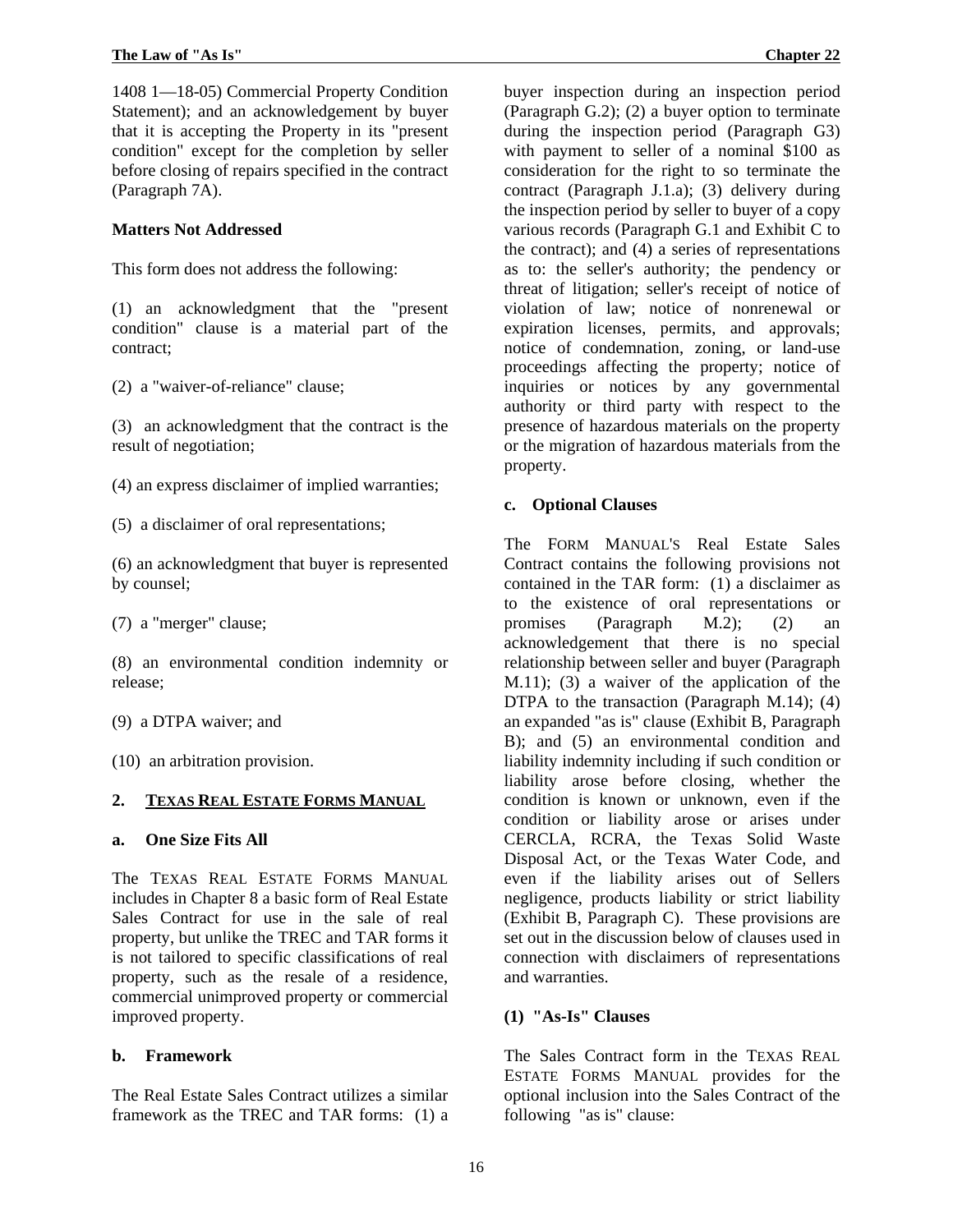<span id="page-24-0"></span> THIS CONTRACT IS AN ARM'S-LENGTH AGREEMENT BETWEEN THE PARTIES. THE PURCHASE PRICE WAS BARGAINED ON THE BASIS OF AN "AS IS, WHERE IS" TRANSACTION AND REFLECTS THE AGREEMENT OF THE PARTIES THAT THERE ARE NO REPRESENTATIONS, DISCLOSURES, OR EXPRESS OR IMPLIED WARRANTIES, EXCEPT FOR THE WARRANTY OF TITLE STATED IN THE CLOSING DOCUMENTS AND SELLER'S REPRESENTATIONS TO BUYER SET FORTH IN SECTION A OF THIS EXHIBIT B.

 THE PROPERTY WILL BE CONVEYED TO BUYER IN AN "AS IS, WHERE IS" CONDITION, WITH ALL FAULTS. [*Include if applicable:* SELLER MAKES NO WARRANTY OF CONDITION, MERCHANTABILITY, OR SUITABILITY OR FITNESS FOR A PARTICULAR PURPOSE WITH RESPECT TO THE PERSONAL PROPERTY.] ALL WARRANTIES, EXCEPT THE WARRANTY OF TITLE IN THE CLOSING DOCUMENTS, ARE DISCLAIMED.

 The provisions of this section B regarding the Property will be included in the deed [*include if applicable:* and bill of sale] with appropriate modification of terms as the context requires.

## **Components**

The FORMS MANUAL'S "as-is" clause covers the following components:

(a) an acknowledgment that the contract is an arms-length agreement;

(b) the purchase price has been adjusted on the basis of the sale of the property "as is, where is";

(c) an agreement that the property will be conveyed in an "as is, where is" condition, with all faults. The disclaimer language is in conspicuous type;

(d) an acknowledgment that there

representations other than those set out in the contract;

(e) a "disclaimer-of-warranties" disclaiming express or implied warranties; except for an exclusion from the "disclaimer-of-warranties" for the warranty of title stated in the Closing Documents; $^{106}$  $^{106}$  $^{106}$ 

(f) an option to add a disclaimer of warranties of condition, merchantability, suitability or fitness for a particular purpose if the transaction also involves the sale of personal property; and

(g) an acknowledgment that the "as-is" clause will be contained in the deed and any bill of sale.

#### **Matters Not Addressed**

The FORMS MANUAL'S "as-is" clause does not address the following:

(a) an express disclaimer of buyer's right to rely upon parol statements and assurances by seller or its agents as to the condition or value of the property;

(b) a "waiver-of-reliance" clause specifying that buyer is relying solely on its own investigation and inspection;

(c) a "release-of-claims" clause;

(d) an acknowledgment as to the sophistication of the parties; and

(e) an acknowledgment that the buyer is represented by counsel

## **(2) Environmental Indemnity**

The Real Estate Sales Contract in the FORMS MANUAL provides for inclusion of the following optional environmental indemnity provision:

AFTER CLOSING, AS BETWEEN BUYER AND SELLER, THE RISK OF LIABILITY OR EXPENSE FOR ENVIRONMENTAL PROBLEMS, EVEN IF ARISING FROM EVENTS BEFORE CLOSING, WILL BE THE SOLE RESPONSIBILITY OF BUYER, REGARDLESS OF WHETHER THE ENVIRONMENTAL PROBLEMS WERE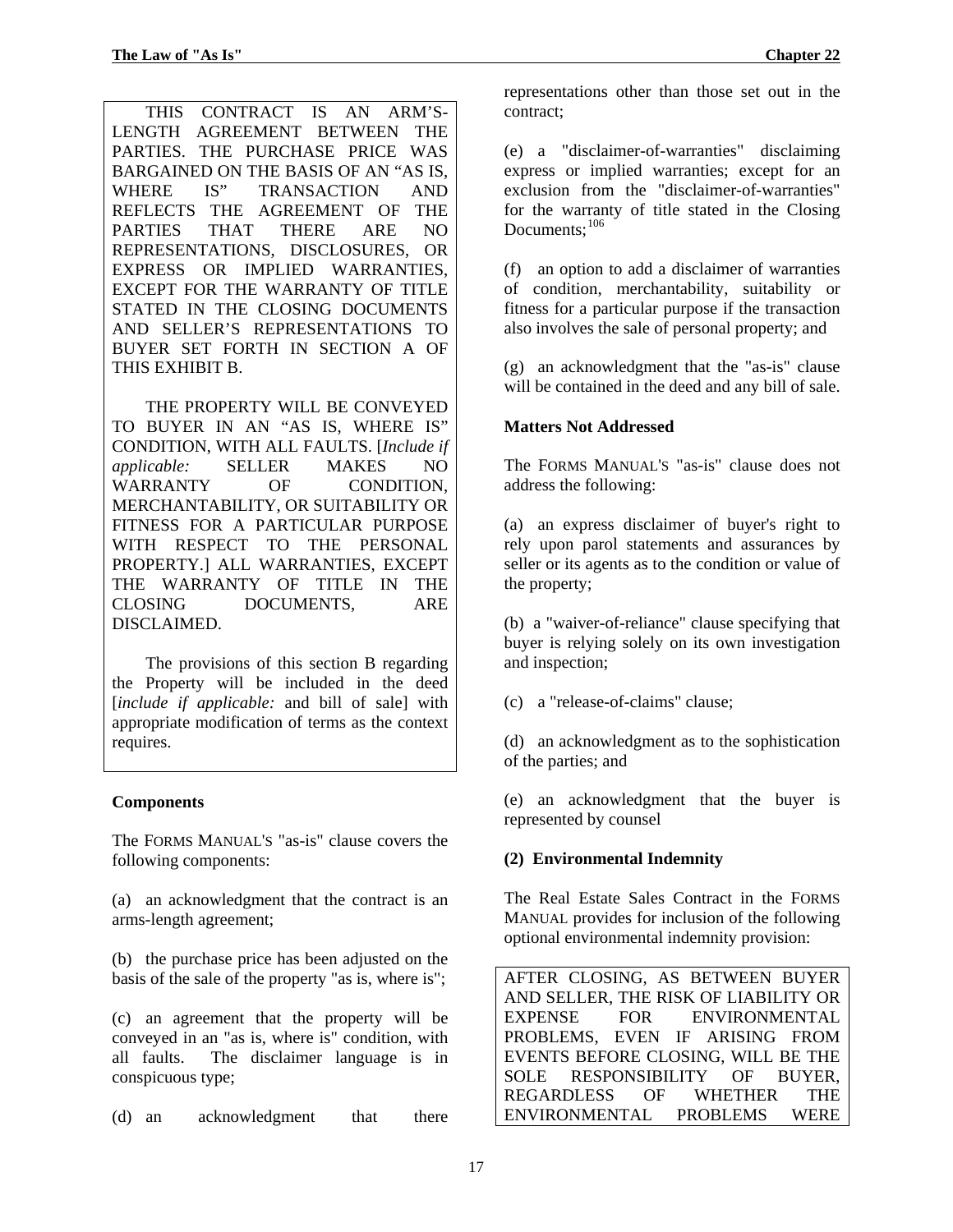<span id="page-25-0"></span>KNOWN OR UNKNOWN AT CLOSING. ONCE CLOSING HAS OCCURRED, BUYER INDEMNIFIES, HOLDS HARMLESS, AND RELEASES SELLER FROM LIABILITY FOR ANY LATENT DEFECTS AND FROM ANY LIABILITY FOR ENVIRONMENTAL PROBLEMS AFFECTING THE PROPERTY, INCLUDING LIABILITY UNDER THE COMPREHENSIVE ENVIRONMENTAL RESPONSE, COMPENSATION, AND LIABILITY ACT (CERCLA), THE RESOURCE CONSERVATION AND RECOVERY ACT (RCRA), THE TEXAS SOLID WASTE DISPOSAL ACT, OR THE TEXAS WATER CODE. **BUYER INDEMNIFIES, HOLDS HARMLESS, AND RELEASES SELLER FROM ANY LIABILITY FOR ENVIRONMENTAL PROBLEMS AFFECTING THE PROPERTY ARISING AS THE RESULT OF SELLER'S OWN NEGLIGENCE OR THE NEGLIGENCE OF SELLER'S REPRESENTATIVES.** BUYER INDEMNIFIES, HOLDS HARMLESS, AND RELEASES SELLER FROM ANY LIABILITY FOR ENVIRONMENTAL PROBLEMS AFFECTING THE PROPERTY ARISING AS THE RESULT OF THEORIES OF PRODUCTS LIABILITY AND STRICT LIABILITY, OR UNDER NEW LAWS OR CHANGES TO EXISTING LAWS ENACTED AFTER THE EFFECTIVE DATE THAT WOULD OTHERWISE IMPOSE ON SELLERS IN THIS TYPE OF TRANSACTION NEW LIABILITIES FOR ENVIRONMENTAL PROBLEMS AFFECTING THE PROPERTY.

 The provisions of this section C regarding the Property will be included in the deed [*include if applicable:* and bill of sale] with appropriate modification of terms as the context requires.

# **d. "Four-Corner" Clauses**

The TEXAS REAL ESTATE FORMS MANUAL Real Estate Sales Contract contains the following "entire agreements" and "merger" clause:

M. Miscellaneous Provisions

2. *Entire Contract.* This contract, together

with its exhibits, and any Closing Documents delivered at closing constitute the entire agreement of the parties concerning the sale of the Property by Seller to Buyer. There are no oral representations, warranties, agreements, or promises pertaining to the sale of the Property by Seller to Buyer not incorporated in writing in this contract.

- 5. *Survival*. The obligations of this contract that cannot be performed before termination of this contract or before closing will survive termination of this contract or closing, and the legal doctrine of merger will not apply to these matters….
- 14. *Waiver of Consumer Rights.* BUYER WAIVES ITS RIGHTS UNDER THE TEXAS DECEPTIVE TRADE PRACTICES— CONSUMER PROTECTION ACT, SECTION 17.41 *ET SEQ*. OF THE TEXAS BUSINESS AND COMMERCE CODE, A LAW THAT GIVES CONSUMERS SPECIAL RIGHTS AND PROTECTIONS. AFTER CONSULTATION WITH AN ATTORNEY OF ITS OWN SELECTION, BUYER VOLUNTARILY CONSENTS TO THIS WAIVER.

# Exhibit B

…

- … 8. *No Other Representation.* Except as stated above or in the notices, statements, and certificates set forth in Exhibit D, Seller makes no representation with respect to the Property.
- 9. *No Warranty.* Seller has made no warranty in connection with this contract.

## **Components**

Note that these clauses of the FORM'S MANUAL Sales Contract contain the following components:

(1) Entire Agreement. An acknowledgement that the contract and closing documents constitute the entire agreement between the parties concerning the sale of the property by seller to buyer.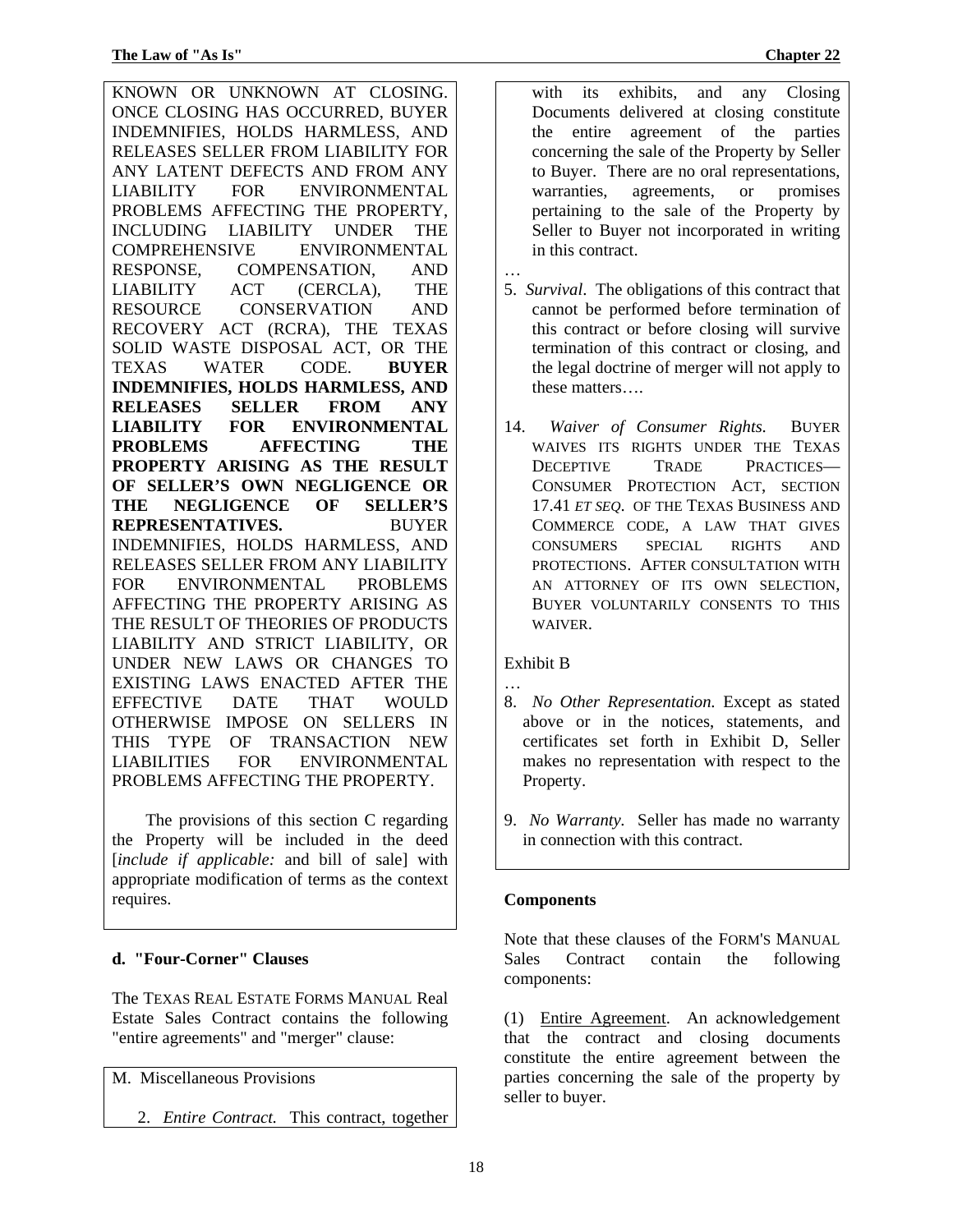(2) No Oral Representations. An acknowledgment by the buyer that there are no oral representations, warranties, agreements, or promises pertaining to the sale of the property by seller to buyer not incorporated in writing in this contract.<sup>[107](#page-46-0)</sup> Note, however, that this acknowledgment does not address representations, warranties, agreements, or promises by seller's agents.

(3) Identification of Representations Made. An exclusion of any representations as having been made by seller other than those specifically referenced and contained in the contract or in the notices, statements, and certificates set forth in the exhibit to the contract.

(4) Disclaimer of Warranties. An acknowledgment by the parties that seller has not made any warranties to the buyer.

(5) DTPA Waiver. A waiver of the DTPA.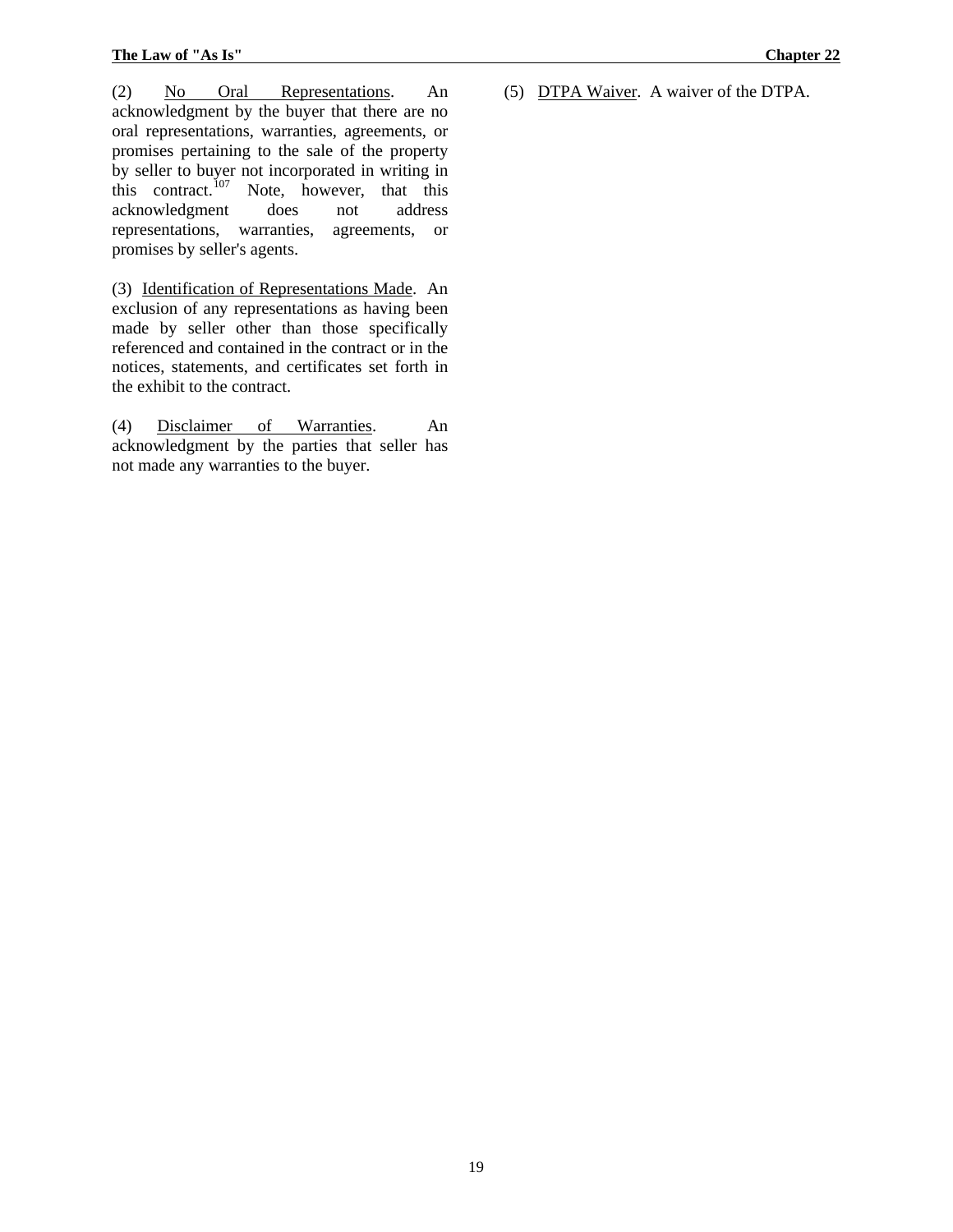# **ENDNOTES**

- <span id="page-27-2"></span><span id="page-27-1"></span><span id="page-27-0"></span> $\frac{1}{1}$ Lay Understandings. Truth telling: Jack Nicholson to Diane Keeton in Something's Gotta Give (2003).
- 2 Lay Understandings. Buyer beware: *Caveat emptor, qui ignorare non debuit guod jus alienum emit*— "let a purchaser, who ought not to be ignorant of the amount and nature of the interest which is about to buy, exercise proper caution." HEBERT BROOM, LEGAL MAXIMS 769.
- 3 Lay Understandings. Truthfulness is important: The angel to Pinocchio prior to giving Pinocchio life.
- 4 Lay Understandings. Silence is not a virtue: Francis Bacon 1561 – 1626.
- 5 Lay Understandings. Silence is golden: Thomas Carlyle 1795 - 1881 quoting a Swiss inscription: "Speech is silvern, Silence is golden, or as I might rather express it: Speech is of Time, Silence is of Eternity."
- 6 Lay Understandings. Honesty should be controlled: Don Marquis 1878 – 1937.
- 7 Lay Understandings. Honesty is the best policy: Richard Whatley, Archbishop of Dublin 1787 – 1863.
- 8 Lay Understandings. Business lies: Alan Arkin to Amy Adams in Sunshine Cleaning (2009).
- 9 Consumer Protection.
	- 1. DTPA.

Adopted in 1967. TEX. BUS. & COM. CODE §§ 17.41 *et seq*. (Vernon 2002). See discussion in paper.

2. Fraud in Real Estate Transactions.

TEX. BUS. & COM. CODE §§ 27.01 *et seq*. (Vernon 2002). See discussion in paper.

## 3. Implied Warranties as to New Home Construction: Constructed in a Good and Workmanlike Manner and Suitable for Habitability.

In 1968 the Texas Supreme Court in *Humber v. Morton*, 426 S.W.2d 554, 555 (Tex. 1968), announced that a builder of a new home impliedly warranted that the residence is (1) constructed in a good and workmanlike manner and (2) is suitable for human habitation (these warranties are referred to in Texas as the "*Humber* warranties"). In replacing *caveat emptor* with these two implied warranties the court noted the significance of a new home purchase for most buyers and the difficulty of discovering or guarding against latent defects in construction.

The Texas Supreme Court in *Melody Home Mfg. Co. v. Barnes*, 741 S.W.2d 349, 354 (Tex. 1987) defined "good and workmanlike" as "that quality of work performed by one who has the knowledge, training, or experience necessary for the successful practice of a trade or occupation and performed in a manner generally considered proficient by those capable of judging such work." One of the purposes behind the implied warranty that services be performed in a good and workmanlike manner is the protection of the helpless consumer who takes what he gets because he does not know enough technically to test or judge what is before him. *DiMiceli v. Affordable Pool Maint., Inc.*, 110 S.W.3d 164 (Tex. App.—San Antonio 2003, no pet.); *Sears, Roebuck & Co. v. Nichols*, 819 S.W.2d 900, 904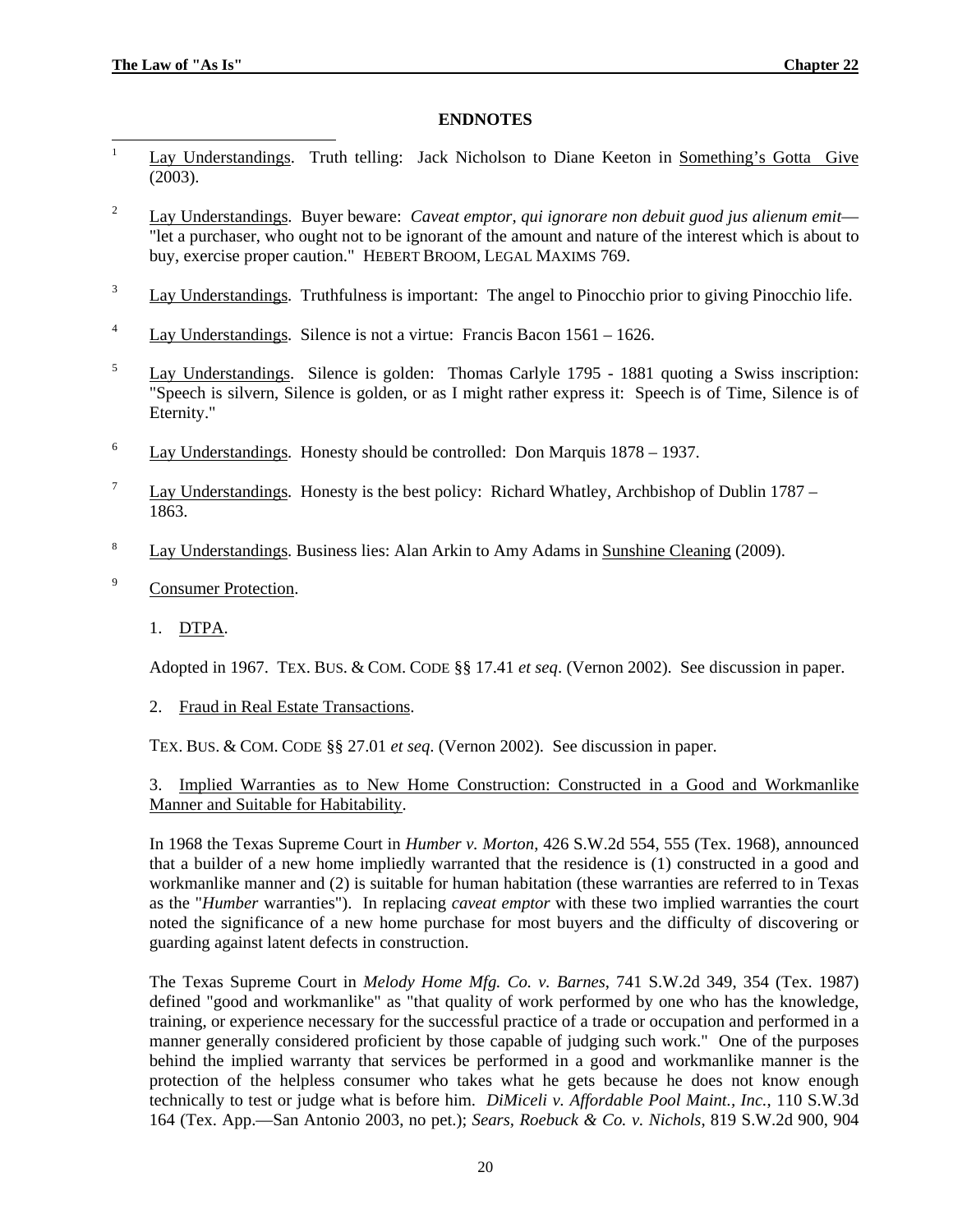<span id="page-28-0"></span>(Tex. App.—Hou.  $[14<sup>th</sup> Dist.]$  1991, writ denied).

These implied warranties have not been extended to the sale of a "used" home and at least one court has rejected extending them to newly constructed ancillary elements of a used home, such as a brick retaining wall, fences, and driveways. *Turner v. Conrad*, 618 S.W.2d 850 (Tex. Civ. App.—Ft. Worth 1981, writ ref'd n.r.e.). The court in *Turner* observed

It is applied to personalty, in the main, that the development of law has been such that the doctrine of *caveat vendor* had supplanted the former doctrine of *caveat emptor* so that one who sells personalty oftentimes dos so at this peril and sometimes finds himself legally liable to his purchaser under existent law for the same act or omission to act which in former years would be the risk imposed upon the purchaser. Thought there has been an extension of the *caveat vendor* doctrine into the realty area where new homes or structures erected thereon are conveyed with the land the same has not been true in an instance where other than a new home or structure (as the principal if not the only subject matter conveyed) is the subject of sale.

a. Implied Warranty of Good and Workmanlike Construction of a New Home. The implied warranty of good and workmanlike construction of a new home was later restated by the Texas Supreme Court to be that a builder impliedly warrants that it will construct a home "in the same manner as would a generally proficient builder engaged in similar work and performing under similar conditions." *Centex Homes v. Buecher*, 95 S.W.3d 266, 273 (Tex. 2002). In determining if the implied warranty of good and workmanlike construction has been breached, the court focuses on the builder's conduct. *Id.* at 272-73. The *Centex* court held that a home builder is required to perform with at least a minimal standard of care, and implicit in the good and workmanlike standard is a builder's use of reasonable skill and diligence. *Id*. at 273.

(1) Freedom of Contract: The *Centex* court held that the implied warranty of good and workmanlike construction of a new home could be waived. The court held that the implied warranty of good workmanship serves as a gap-filler and attaches to a new home sale if the parties' agreement does not provide how the builder is to perform. As a "gap filler," the parties' agreement may supersede the implied standard for workmanship, but the agreement cannot simply disclaim it." *Centex Homes*, at 274. Therefore, the implied warranty of good workmanship may be disclaimed when the parties' agreement provides for the manner, performance, or quality of the desired construction. *See* further discussion of the of freedom of contract and waivers in the next footnote.

(2) Statutory Override of Freedom of Contract. The portion of the holding in *Centex* that recognized that parties to a new home contract could waive the implied covenant of good and workmanlike construction was superseded by the Texas Legislature's adoption in 2003 of the Texas Residential Construction Commission Act ("TRCCA"). TEX. PROP. CODE §§ 426.001 *et seq.* (Vernon 2003 and Supp. 2008). Pursuant to this legislation, the Texas Residential Construction Commission (the "Commission") was created, which was directed to promulgate state-mandated minimum construction warranty standards applicable to residences constructed or remodeled after the September 1, 2003, effective date of TRCCA. Also, TRCCA set up the "State-Sponsored Inspection and Dispute Resolution Process ("SIRP") outlined in Subtitle D of TRCCA. The state-mandatory warranties promulgated by the Commission and an explanation of the SIRP are found on the Web at [www.trcc.state.tx.us](http://www.trcc.state.tx.us/) . The Commission has established the following warranties:

- **·** a one-year workmanship and materials warranty;
- **·** a two-year mechanical and delivery system warranty;
- **·** a ten-year structural warranty; and
- **·** a ten-year warranty of habitability.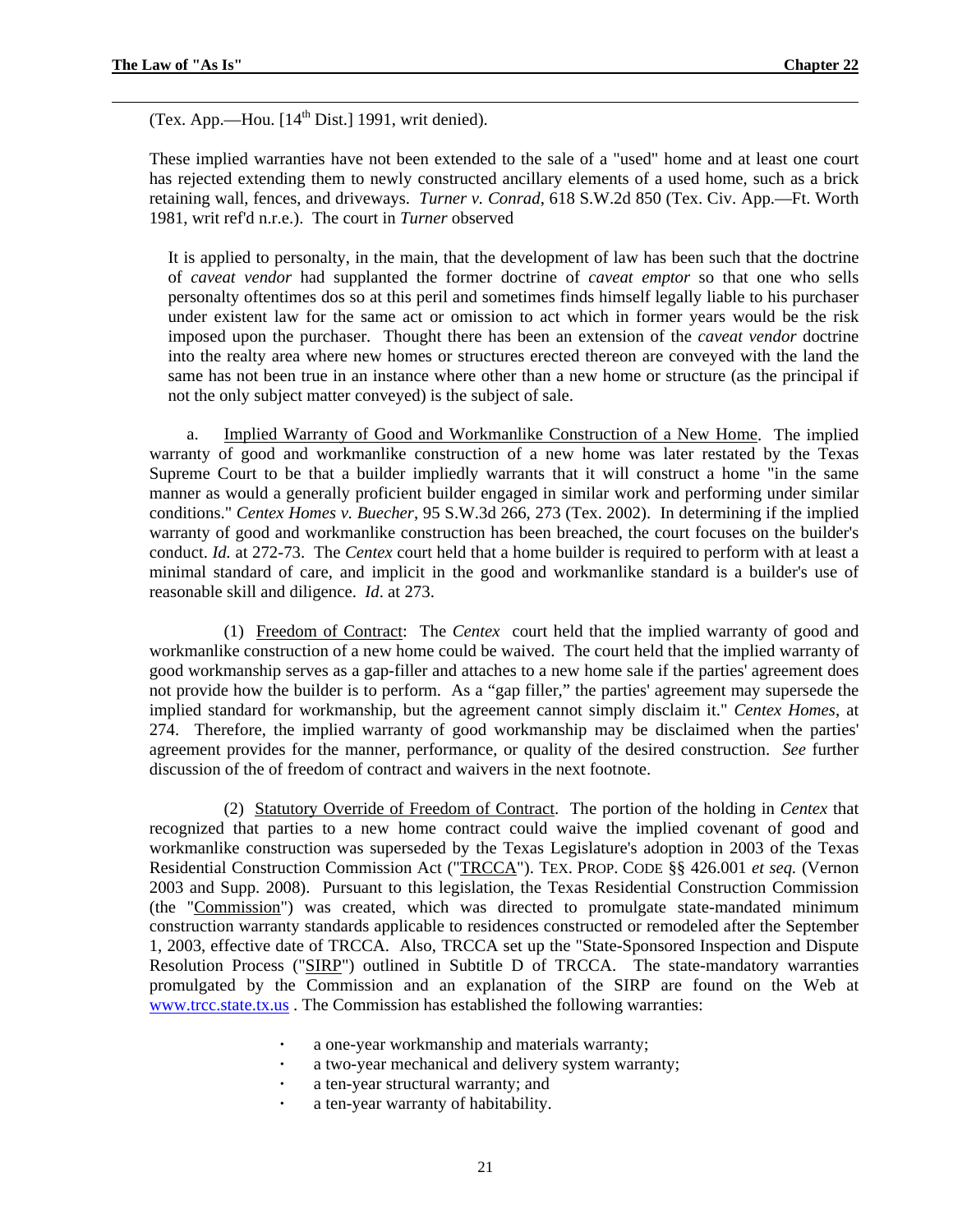<span id="page-29-0"></span>TRCCA provides that after the adoption of TRCCA the only residential construction warranties are the limited statutory warranties that are created by TRCCA. TRCCA § 430.007 provides that the statutory warranties may not be waived in a contract between a builder and a homeowner, but they may contract for more stringent warranties and building standards. TRCCA does not supplant a claimant's cause of action for fraud.

b. Implied Warranty of Habitability of a New Home. The second implied warranty found by the Texas Supreme Court to apply to new home construction is the implied warranty of habitability. The court found that this implied warranty is an "essential part of the new home sale." *Centex.* at 273. The court stated that this implied warranty protects new home buyers from conditions that are so defective that the property is rendered unsuitable for its intended use as a home." The implied warranty of habitability protects the purchaser from defects that undermine the basis of the bargain. In other words, the implied warranty of habitability "only protects new home buyers from conditions that are so defective that the property is rendered unsuitable for its intended use as a home." *Id.* A builder breaches the warranty if he fails to construct a home that is "safe, sanitary, and otherwise fit for human habitation." *Id.* In essence, "the warranty of habitability represents a form of strict liability since the adequacy of the completed structure and not the manner of performance by the builder governs liability." The court found that this implied warranty applies only to latent defects – those that are not discoverable by a reasonable inspection. The court noted that while this warranty may not be generally disclaimed, it may be disclaimed under certain limited circumstances (for example, an informed release of a known existing defect).

#### 4. Extension of Implied Warranty to Commercial Leases.

In 1988 the Texas Supreme Court abandoned the residential/commercial distinction concerning implied covenants of habitability. The court in *Davidow v. Inwood North Prof'l Group—Phase I,* 747 S.W.2d 373, 377 (Tex. 1988) stated:

[t]here is an implied warranty of suitability by the landlord in a commercial lease that the premises are suitable for their intended commercial purpose.

The *Davidow* court imposed the implied warranty of suitability in a commercial context and also attacked the doctrine of independent covenants by holding that the obligation to pay rent and the implied warranty of suitability were mutually dependent.

Dr. Davidow leased medical office space from Inwood North Professional Group. The lease required Inwood to provide air conditioning, electricity, hot water janitorial service, and security services. Dr. Davidow moved into the building and immediately began experiencing problems. The air conditioning did not work properly, the roof leaked, pests and rodents were rampant, electricity service was often interrupted, the office was not cleaned, no hot water was provided, the parking lot was filthy, and he experienced repeated break-ins and vandalism. Eventually, Dr. Davidow had enough, moved out, and stopped paying rent, even though 14 months remained on the lease term. Inwood sued Dr. Davidow for the unpaid rent. Dr. Davidow raised the affirmative defenses of material breach of the lease, and breach of the implied warranty that the premises were suitable for use as a medical office. The jury found that Inwood materially breached the lease, that Inwood warranted that the space was suitable for a medical office, and that the space was not, in fact, suitable for a medical office.

On appeal, the appellate court found that the covenant to pay rent was independent of the obligation of the landlord to maintain the building, and that the implied warranty of habitability did not extend to commercial leases.

The Texas Supreme Court examined the rationale for extending the implied warranty of habitability to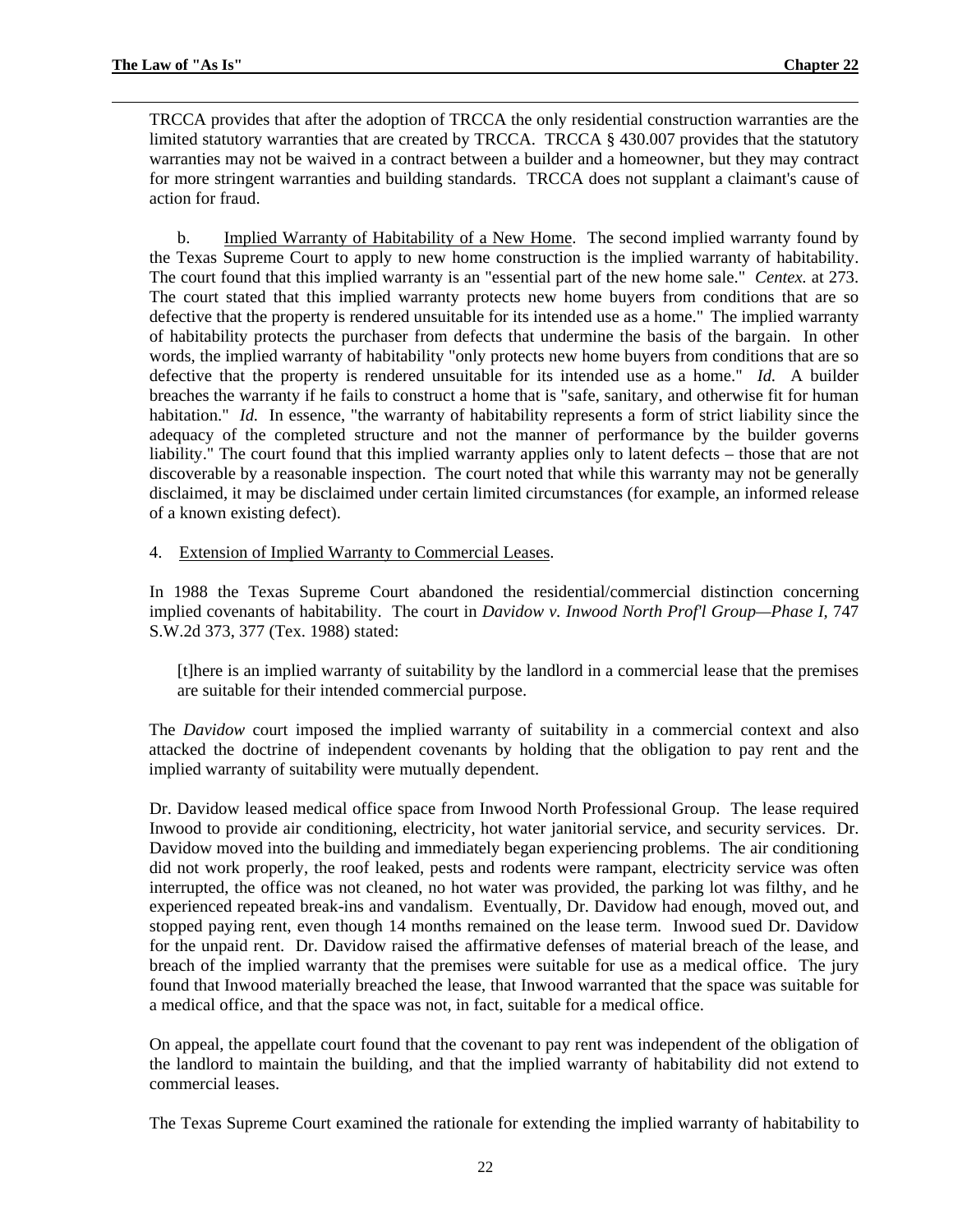<span id="page-30-0"></span>commercial tenants as it had been extended to residential tenants. The court found, that like residential tenants, commercial tenants were not likely to be in a position to assure the suitability of the premises. The court recognized that, like residential tenants, many commercial tenants had short term leases and limited financial resources to make necessary repairs. The court concluded that there is no valid reason to imply a warranty of habitability in residential leases and not in commercial leases. The *Davidow* court offered the following factors to be considered in determining the scope of the breach of the implied warranty: (1) the type of defect, (2) the effect of the defect on the tenant's use, (3) the length of time the defect existed, (4) the age of the building where the premises are located, (5) the location of the building, (6) whether the tenant waived the defects in the lease, and (7) any unusual or abnormal use of the premises by the tenant. While the *Davidow* court did not address whether or how the implied warranty of suitability could be waived, it did not preclude waiver, and, in fact, went so far as to suggest that the terms of the lease might alter the warranty. The court stated that if "the parties to a lease expressly agree that the tenant will repair certain defects, then the provisions of the lease will control."

#### 5. Express Negligence and Strict Liability Doctrine.

In order for indemnities protecting the indemnified party from the liabilities caused by its negligence or strict liability, the Texas Supreme Court has engrafted on to indemnities, exculpations and releases the consumer protection requirement that the agreement meet the twin tests of fair notice and express negligence.

a. Fair Notice. The concept of fair notice was introduced into Texas indemnity law in 1963 by the Texas Supreme Court in *Spence & Howe Const. Co. v. Gulf Oil Corp*., 365 S.W.2d 631 (Tex. 1963). The fair notice requirement focuses on the appearance and placement of the provision as opposed to its "content." The Supreme Court in *Spence* reasoned that

[t]he obvious purpose of this rule is to prevent injustice. A contracting party should be upon fair notice that under his agreement and through no fault of his own, a large and ruinous award of damages may be assessed against him solely by reason of negligence attributable to the opposite contracting party. *Id*. at 634.

b. Express Negligence. In 1987 the Texas Supreme Court expressing frustration with the writing style and craft of Texas lawyers in *Ethyl Corp. v. Daniel Const. Co*., 725 S.W.2d 705, 707 (Tex. 1987) adopted the "express negligence" requirement. In *Ethyl*, the court observed

As we have moved closer to the express negligence doctrine, the scriveners of indemnity agreements have devised novel ways of writing provisions which fail to expressly state the true intent of those provisions. The intent of the scriveners is to indemnify the indemnitee for its negligence, yet be just ambiguous enough to conceal that true intent from the indemnitor. The result has been a plethora of lawsuits to construe those ambiguous contracts. We hold the better policy is to cut through the ambiguity of those provisions and adopt the express negligence doctrine. The express negligence test replaced the "clear and unequivocal" test....

The express negligence requirement is a rule of contract interpretation and therefore is to be determined by the court as a matter of law. *Fisk Electric Co. v. Constructors & Associates, Inc.*, 888 S.W.2d 813, 814 (Tex. 1994). The indemnity must expressly state that it indemnifies the indemnified person for liabilities caused in whole or in part by its negligence and not leave it to inference. For instance, "x will indemnify y for all loss arising out of the acts or omissions of y except for loss caused by the gross negligence or willful misconduct of y" will not be enforced to indemnify y for loss caused by its negligence.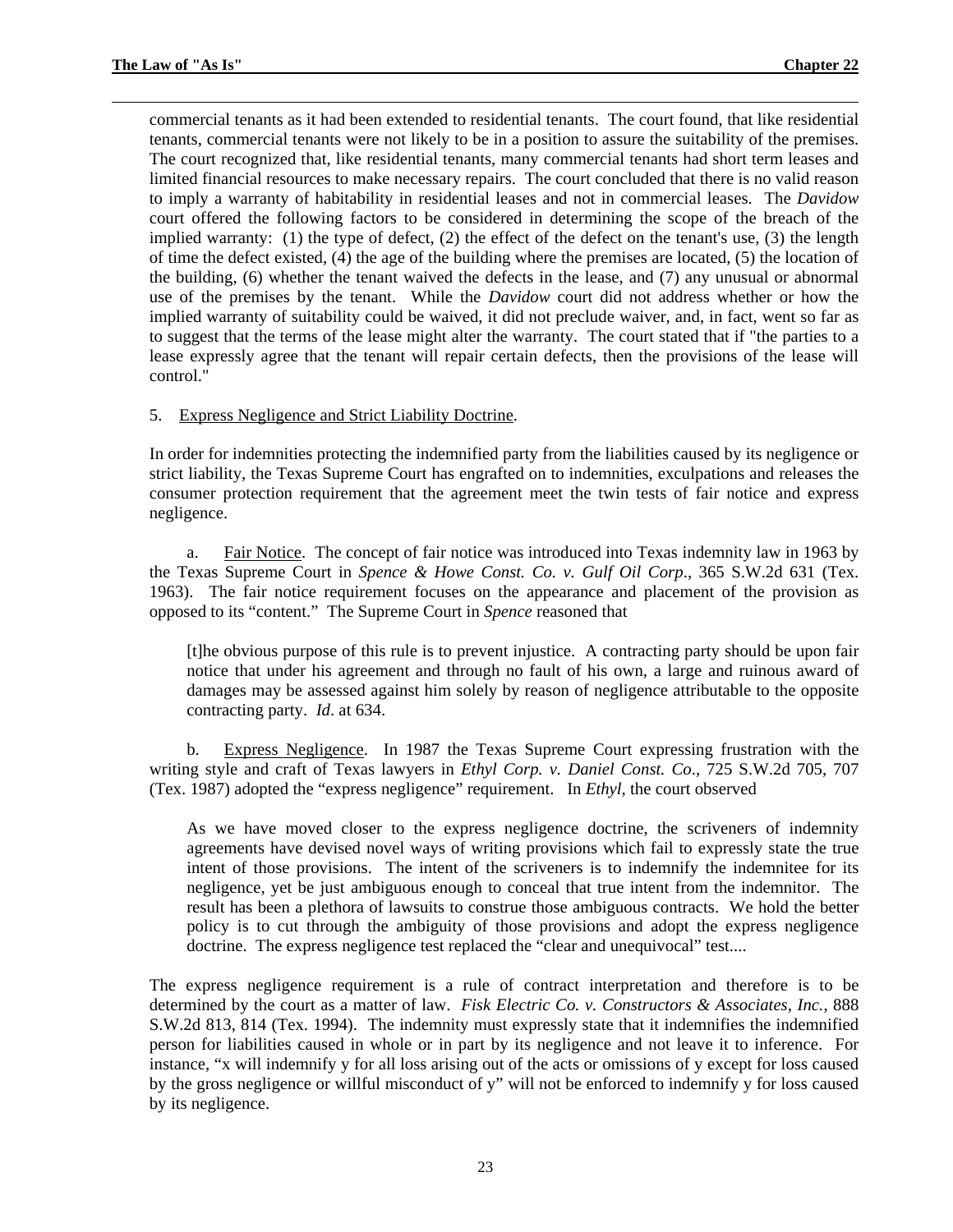<span id="page-31-0"></span>The fair notice test and the express negligence doctrine has been extended by the Texas Supreme Court to indemnities for liability arising out of the indemnified person's or released person's strict liability. In 1994 the Texas Supreme Court in *Houston Lighting & Power Co. v. Atchison, Topeka, & Santa Fe Railway Co*., 890 S.W.2d 455 (Tex. 1994) expanded the express negligence doctrine to require indemnity agreements intending to cover a protected party's strict liability to expressly state that it covers such strict liability. The court found that fairness dictates that such an "extraordinary shifting of risk" must be clearly and specifically expressed as to non-negligence based statutory strict liability in order to be enforced.

c. Extension of Fair Notice and Express Negligence Requirements to Releases of Negligence. In 1993 the Texas Supreme Court in *Dresser Industries, Inc. v. Page Petroleum, Inc*., 853 S.W.2d 505 (Tex. 1993) extended the fair notice principle and the express negligence doctrine to releases. This principle is likely to be extended to waivers, exculpations and disclaimers seeking to exclude liability for one's own negligence, being merely a release worded in a different format.

d. Extension to Indemnity for Strict Liability for Environmental Contamination. The Fifth Circuit has addressed indemnifications for strict liability under environmental protection laws in *Fina, Inc. v. ARCO*, 200 F.3D 266 (5<sup>th</sup> Cir. 2000). In *Fina* the court had to determine the enforceability of two indemnity provisions, the first in a 1969 sales contract between ARCO and BP Oil Company (the *"ARCO/BP Agreement"*) as to a refinery located in Port Arthur, Texas being acquired by BP from ARCO, and the second in a 1973 sales contract between BP and Fina (the "BP/Fina Agreement") whereby Fina acquired the refinery from BP. Fina sued BP and ARCO for \$14,000,000 in investigatory and remedial response costs it incurred after it discovered contamination at the refinery in 1989. Fina sought contribution from BP and ARCO under CERCLA. BP counterclaimed that the liability was covered in Fina's indemnity of BP in the BP/Fina Agreement. ARCO counterclaimed that the liability was covered by the indemnity in the ARCO/BP Agreement was assumed by Fina by the BP/Fina Agreement. The BP/Fina Agreement contained an express choice of laws provision choosing Delaware law. The ARCO/BP Agreement was silent as to applicable law. The indemnity provisions are the following:

ARCO/BP Agreement: BP shall indemnify, defend, and hold harmless ARCO ... against all claims, actions, demands, losses or liabilities arising from the ownership or the operation of the Assets ... and accruing from and after Closing ... except to the extent that any such claim, action, demand, loss or liability shall arise from the gross negligence of ARCO.

BP/Fina Agreement: Fina shall indemnify, defend and hold harmless BP ... against all claims, actions, demands, losses or liabilities arising from the use or the operation of the Assets ... and accruing from and after closing.

As to the BP/Fina Agreement the court first determined that it would uphold the parties choice of Delaware law as the court could not discern a fundamental public policy of the State of Texas that would be violated by applying the "clear and unequivocal" test applicable to the enforceability of indemnity provisions covering the Indemnified Person's negligence. The court then held that the "all claims" language in the BP/Fina Agreement clearly covered liabilities arising under CERCLA, even though CERCLA was not enacted until 1980. The court noted that unlike Texas no Delaware case had addressed the applicability of the clear and unequivocal test to claims based on strict liability. The court found that the same policy reasons that existed in Texas' extension of the express negligence doctrine to strict liability cases also existed in Delaware to extend the clear and unequivocal test to strict liability claims in interpreting indemnities.

The court rejected BP's argument that normal contract rules of interpretation should apply to interpreting the indemnity. BP argued that the clear and unequivocal test should not apply to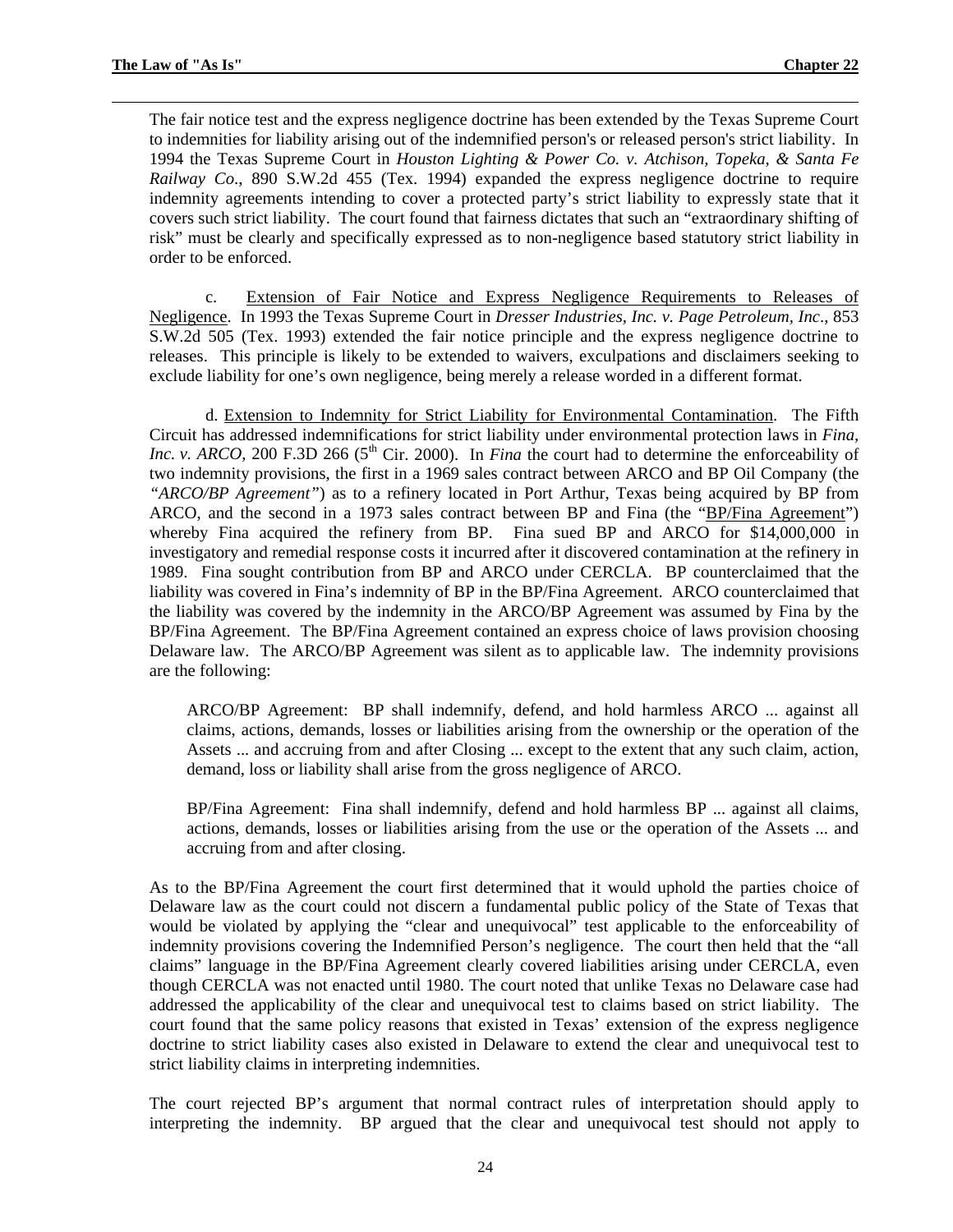<span id="page-32-0"></span>indemnification for *prior* acts giving rise to *potential future liability* (with "past" and "future" being determined by reference to the time at which the indemnity provision was signed). The court rejected BP's argument that under Texas law the express negligence doctrine is inapplicable to indemnities for past conduct giving rise to potential future liability and therefore similarly the court should find that Delaware would not apply the clear and unequivocal test to potential future liability for past acts. The court stated,

Even as to Texas law, it is not at all clear that BP's conclusion is correct. The language used by the Texas courts is ambiguous: "Future negligence" might refer to *future negligent conduct*, but it also might refer to *future claims based on negligence*. True, the Texas rule does clearly distinguish between (1) indemnification for past conduct for which claims have already been filed at the time the indemnity provision is signed and (2) indemnification for future conduct for which claims could not possibly have been filed at the time the indemnity provision was signed. Still, no Texas case has addressed the applicability of the rule to the rare situation in which a party attempts to invoke the protection of an indemnity agreement against a claim filed *after* the indemnity was signed but arising from conduct that occurred *prior* to signing of the indemnity. (emphasis added).

The court held that under Delaware law the indemnity in the BP/Fina Agreement did not clearly and unequivocally require Fina to indemnify BP for its strict liability under CERCLA that arose after the indemnity agreement (the "future claim") for conduct prior to the indemnity agreement. As to ARCO's "circuitous indemnity obligation" being enforceable against Fina, the court held that the ARCO/BP Agreement did not pass the fair notice test under Texas law and would not pick up strict liability claims for ARCO's future strict liability for its past conduct. The court noted that Fina's claims under the Resource Conservation Recovery Act, 42 U.S.C. §§ 6901 *et seq*., and § 361.344 of the Texas Solid Waste Disposal Act similarly would not be barred by the indemnity.

- <sup>10</sup> Freedom of Contract.
	- 1. A Fundamental Public Policy.

*BMG Direct Mktg., Inc. v. Peake*, 178 S.W.3d 763, 767 (Tex. 2005) (quoting *Wood Motor Co., v. Nebel*, 150 Tex. 86, 238 S.W.2d 181, 185 (1951) recently reaffirmed this policy, stating that:

[P]ublic policy requires … that men of full age and competent understanding shall have the utmost liberty of contracting, and that their contracts when entered into freely and voluntarily shall be held sacred and shall be enforced by Courts of justice. Therefore, you have this paramount public policy to consider-that you are not lightly to interfere with this freedom of contract. Freedom of contract allows parties to bargain for mutually agreeable terms and allocate risks as they set fit.

2. Finality of Releases.

The court in *Schlumberger* upheld a release even though it had been fraudulently induced, as the court found the public policy to uphold releases of claims between parties which expressly released the claim that the release itself was induced by fraud, to be greater than the policy to set aside contracts induced by fraud. *Schlumberger Technology Corp. v. Swanson*, 959 S.W.2d 171 (Tex. 1997). The court stated

Juxtaposed to this authority (authority supporting setting aside releases induced by fraudulent representations), we have a competing concern—the ability of parties to fully and finally resolve disputes between them. Parties should be able to bargain for and execute a release barring all further dispute. This principle necessarily contemplates that parties may disclaim reliance on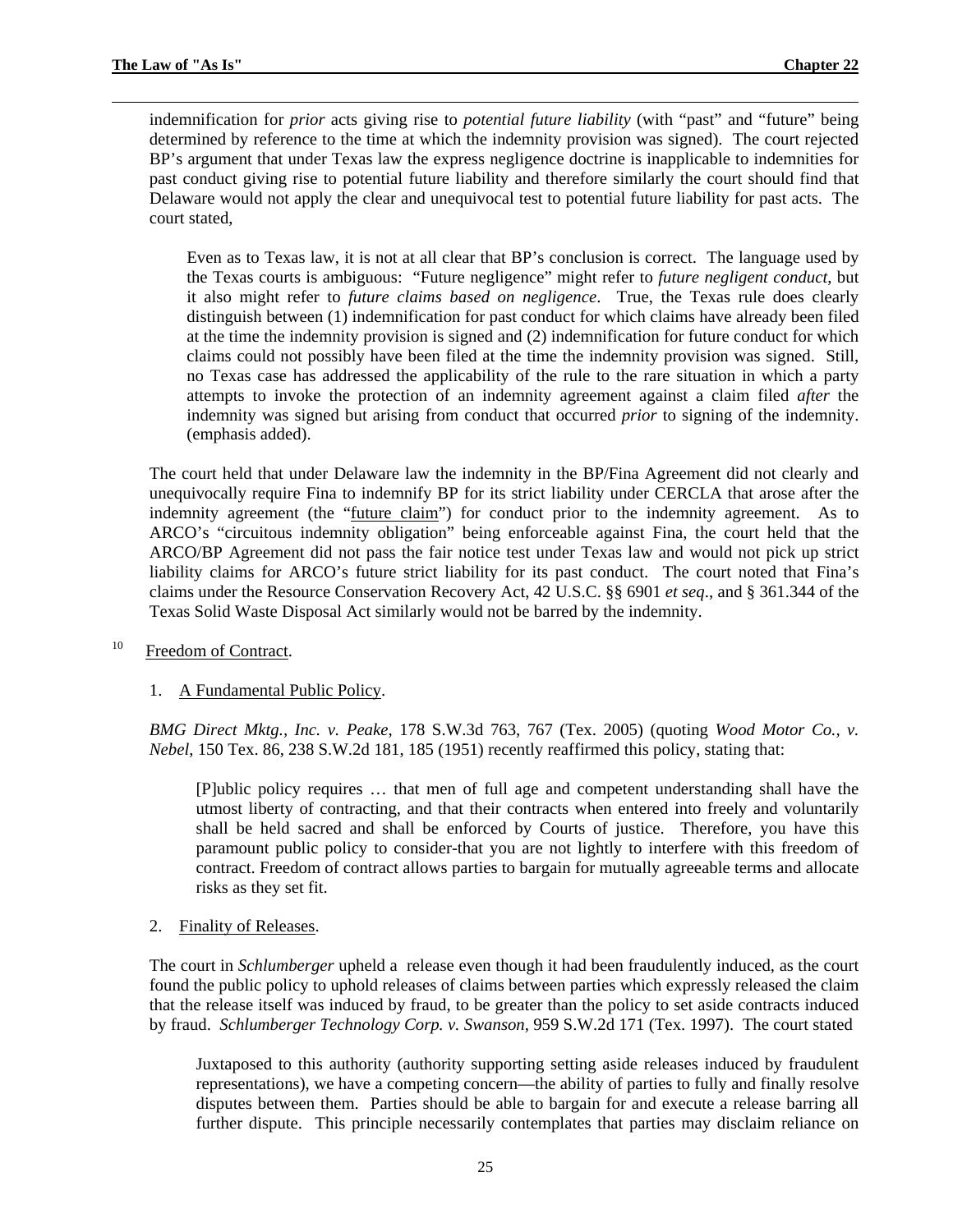<span id="page-33-0"></span>representations. And such a disclaimer, where the parties' intent is clear and specific, should be effective to negate a fraudulent inducement claim. As an example, a disclaimer of reliance may conclusively negate the element of reliance, which is essential to a fraudulent inducement claim. *See Prudential*, 896 S.W.2d at 161-62 (holding that agreement to buy property "as is," in which buyer included "voluntary, freely negotiated affirmation that he was depending on his own assessment of the building, precluded claim for damages when building was found to contain asbestos).

#### 3. Personal Property: Adoption of UCC in Texas.

The UCC as adopted in Texas and the case law construing its provisions have established freedom of contract as the norm in sales of personal property and there has developed a well established body of case law interpreting its provisions. TEX. BUS. & COM. CODE §§ 2.313 Express Warranties by Affirmation, Promise, Description, Sample; 2.314 Implied Warranty: Merchantability; Usage of Trade; 2.315 Implied Warranty: Fitness for Particular Purpose; and 2.316 Exclusion or Modification of Warranties (Vernon 2002).

§2.314 Implied Warranty: Merchantability; Usage of Trade provides as follows:

 (a) Unless excluded or modified (Section 2.316), a warranty that goods shall be merchantable is implied in a contract for their sale if the seller is a merchant with respect to goods of that kind….

Comment 8 to this section states "Fitness for the ordinary purpose for which goods of the type are used is a fundamental concept of the present section…."

§2.315 Implied Warranty: Fitness for Particular Purpose provides as follows:

 Where the seller at the time of contracting has reason to know any particular purpose for which the goods are required and that the buyer is relying on the seller's skill or judgment to select or furnish suitable goods, there is unless excluded or modified under the next section an implied warranty that the goods shall be fit for such purpose.

§2.316 Exclusion or Modification of Warranties provides as follows:

 (a) Words or conduct relevant to the creation of an express warranty and words or conduct tending to negate shall be construed wherever reasonable as consistent with each other; but subject to the provisions of this chapter on parol or extrinsic evidence (Section 2.202) negation or limitation is inoperative to the extent that such construction is unreasonable.

 (b) Subject to Subsection (c), to exclude or modify the implied warranty of merchantability or any part of it the language must mention merchantability and in case of a writing must be conspicuous, and to exclude or modify any implied warranty of fitness the exclusion must be by a writing and conspicuous. Language to exclude all implied warranties of fitness is sufficient if it states, for example, that "There are no warranties which extend beyond the description on the face hereof."

(c) Notwithstanding Subsection (b)

 (1) unless the circumstances indicate otherwise, all implied warranties are excluded by expressions like "as is", "with all faults" or other language which in common understanding calls the buyer's attention to the exclusion of warranties and makes plain that there is no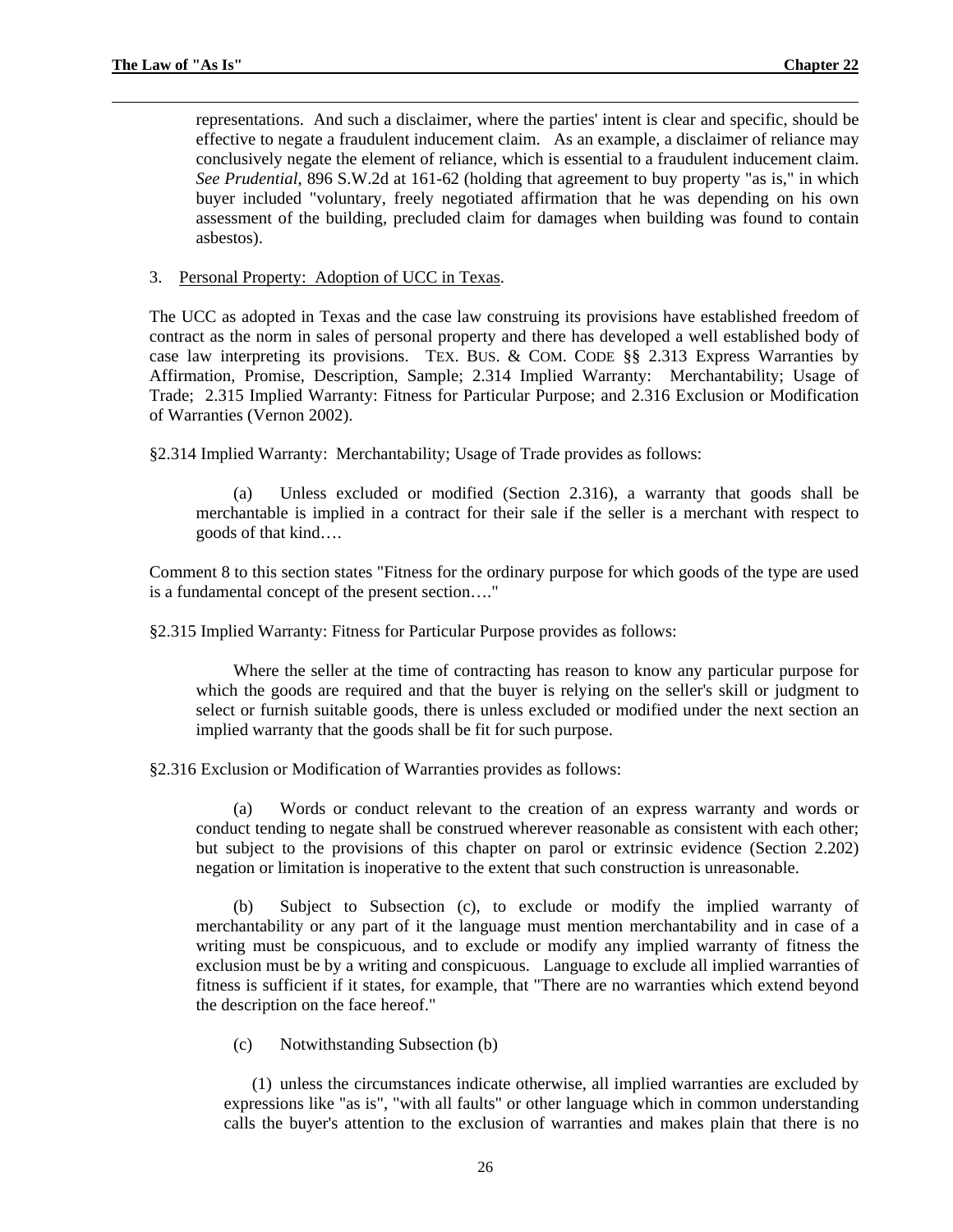<span id="page-34-0"></span>implied warranty; and

 (2) when the buyer before entering into the contract has examined the goods or the sample or model as fully as he desired or has refused to examine the goods there is no implied warranty with regard to defects which an examination ought in the circumstances to have revealed to him; and

 (3) an implied warranty can also be excluded or modified by course of dealing or course of performance or usage of trade.

 (d) Remedies for breach of warranty can be limited in accordance with the provisions of this chapter on liquidation or limitation of damages and on contractual modification of remedy (Sections 2.718 and 2.719).…

Care must be exercised in drafting a waiver as for example a waiver of the implied warranty of suitability does not waive the implied warranty of merchantability. *Kleas v. BMC West Corp.*, 2008 WL 5264883 (Tex. App.—Austin) (suit by building supply company to collect on an open account for building supplies – trim base boards) found that the "as is" clause which contained an express waiver of the implied warranty of fitness did not also waive the warranty of merchantability.

4. Contractual Waiver of Implied Warranty of Suitability in Commercial Leases.

*Gym-N-I Playgrounds, Inc. v. Snider*, 220 S.W.3d 905, 913 (Tex. 2007) recently upheld the enforceability of "as-is" clause as an effective waiver of the implied warranty of suitability in a commercial lease. The court stated

Our conclusion that the implied warranty of suitability may be contractually waived is also supported by public policy. Texas strongly favors parties' freedom of contract. *BMG Direct Mktg., Inc. v. Peake*, 178 S.W.3d 763 (Tex. 2005); *In re Prudential Ins. Co. of America*, 148 S.W.3d 124, 129 (Tex. 2004) ("As a rule, parties have the right to contract as they see fit as long as their agreement does not violate the law or public policy.").

In the *Gym-N-I Playgrounds* case, Snider owned and operated a playground equipment company, Gym-N-I Playgrounds, Inc. Snider bought six acres of land in New Braunfels and built a 20,075 square foot building. Gym-N-I's bookkeeper, Bonnie Caddell and Patrick Finn, another employee who performed miscellaneous jobs for Gym-N-I, bought the Gym-N-I business from Snider. Snider leased the building to them for the operation of the business they had purchase. Finn and Caddell did not inspect the building before entering into the lease because, as Caddell testified, they "knew more about the building" than anyone else. The lease contained an "as-is" "waiver-of-reliance" clause (the *Gym-N-I Playgrounds'* clause is set out in the main body of this paper). The lease required Gym-N-I to insure "all buildings and improvements on the Premises …against loss or damage by fire." Further, the lease required Gym-N-I to maintain the premises. A fire destroyed the building. Pursuant to the City of New Braunfels' fire code, owners are required to install sprinkler systems in any building exceeding 20,000 square feet if the building contains combustible materials. Although Gym-N-I's building exceeded the 20,000 threshold, the new Braunfels fire marshal recommended, but did not require, that the building be sprinkled. Caddell and Finn knew that the fire marshal's recommendation was never implemented.

Snider's insurer filed a subrogation suit against Gym-N-I, and Gym-N-I filed cross claims against Snider's insurer and third-party claims against Snider. Gym-N-I claimed, among other things, breach of the implied warranty of suitability for commercial purposes, and alleged that the fire was caused by defective electrical wiring and the lack of a sprinkler system. Snider argued that all of Gym-N-I's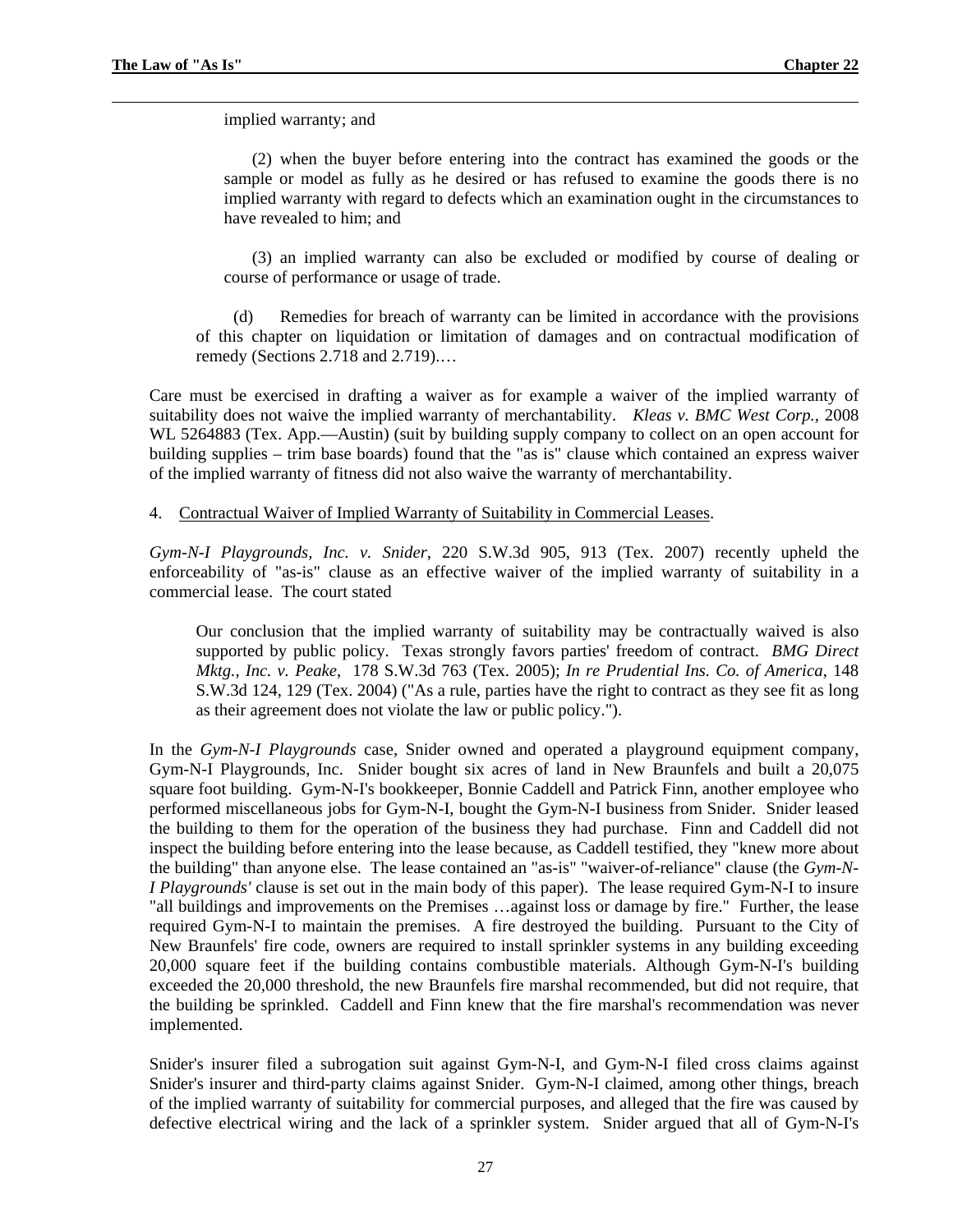<span id="page-35-0"></span>claims except a breach of contract claim, were barred by the "as is" clause and warranty disclaimer in the lease (or, alternatively, were precluded by the waiver of subrogation clause). The parties settled the contract claim, and the trial court granted Snider's motion for summary judgment.

On appeal Gym-N-I argued that *Davidow* authorized a waiver of the implied warranty of suitability "only when the lease makes the tenant responsible for certain specifically enumerated defects," and that the general "as is" provision could not waive the implied warranty of suitability.

The Texas Supreme Court held that "the 'as is' clause was in effect at the time of the fire, the implied warranty of suitability disclaimer expressly and effectively disclaimed that warranty, and the 'as is' clause negated the causation element of Gym-N-I's other claims against Snider." The court noted that they first recognized the implied warranty of suitability for intended commercial purposes in *Davidow* as meaning "that at the inception of the leas there are no latent defects in the facilities that are vital to the suitability of the premises for their intended commercial purpose and that these essential facilities will remain in a suitable condition." The court noted that they "agreed with *Davidow's* argument that 'commercial tenants generally rely on their landlords' greater abilities to inspect and repair the premises.'" The court stated that

While *Davidow* did not address whether or how the implied warranty of suitability may be waived, we did say that if "the parties to a lease expressly agree that the tenant will repair certain defects, then the provisions of the lease will control." …

Freedom of contract allows parties to bargain for mutually agreeable terms and allocate risks as they see fit. A lessee may wish to make her own determination of the commercial suitability of premises for her intended purposes. By assuming the risk that the premises may be unsuitable, she may negotiate a lower lease price that reflects that risk allocation. Alternatively, the lessee is free to rely on the lessor's assurances and negotiate a contract that leaves the implied warranty of suitability intact.

Noting the distinction from the implied warranty of habitability in the residential context, the *Gym-N-I* court stated that that commercial tenancies are "excluded primarily on the rationale that the feature of unequal bargaining power justifying the imposition of the warranty in residential leases is not present in commercial transactions." The court reasoned further that

The fact that the lessor impliedly warrants suitability in Texas ensures that, when the warranty is waived, the parties focus their attention on who is responsible for discovering and repairing latent defects, and they may allocate the risk accordingly. We see no compelling reason to disturb that market transaction here.

#### 5. Contractual Waiver of Implied Warranties in Product Sales Contracts.

In *Mid Continent Aircraft Corp. v. Curry County Spraying, Inc.*, 572 S.W.2d 308 (Tex. 1978) the court determined that the buyer's cause of action for property damage to airplane sustained in crash due to defective product (sale of a reconditioned airplane) was a cause of action for breach of warranty rather than for strict liability in tort, and where buyer bought the airplane "as is," there were no implied warranties of merchantability and fitness on which recovery could be had. The court noted that

Strict liability arose initially to compensate consumers for personal injuries caused by defective products, although it was sometimes referred to as "implied warranty in law as a matter of public policy." … The present case does not involve personal injury but concerns only economic loss to the purchased product itself. Distinguished from personal injury and injury to other property, damage to the product itself is essentially a loss to the purchaser of the benefit of the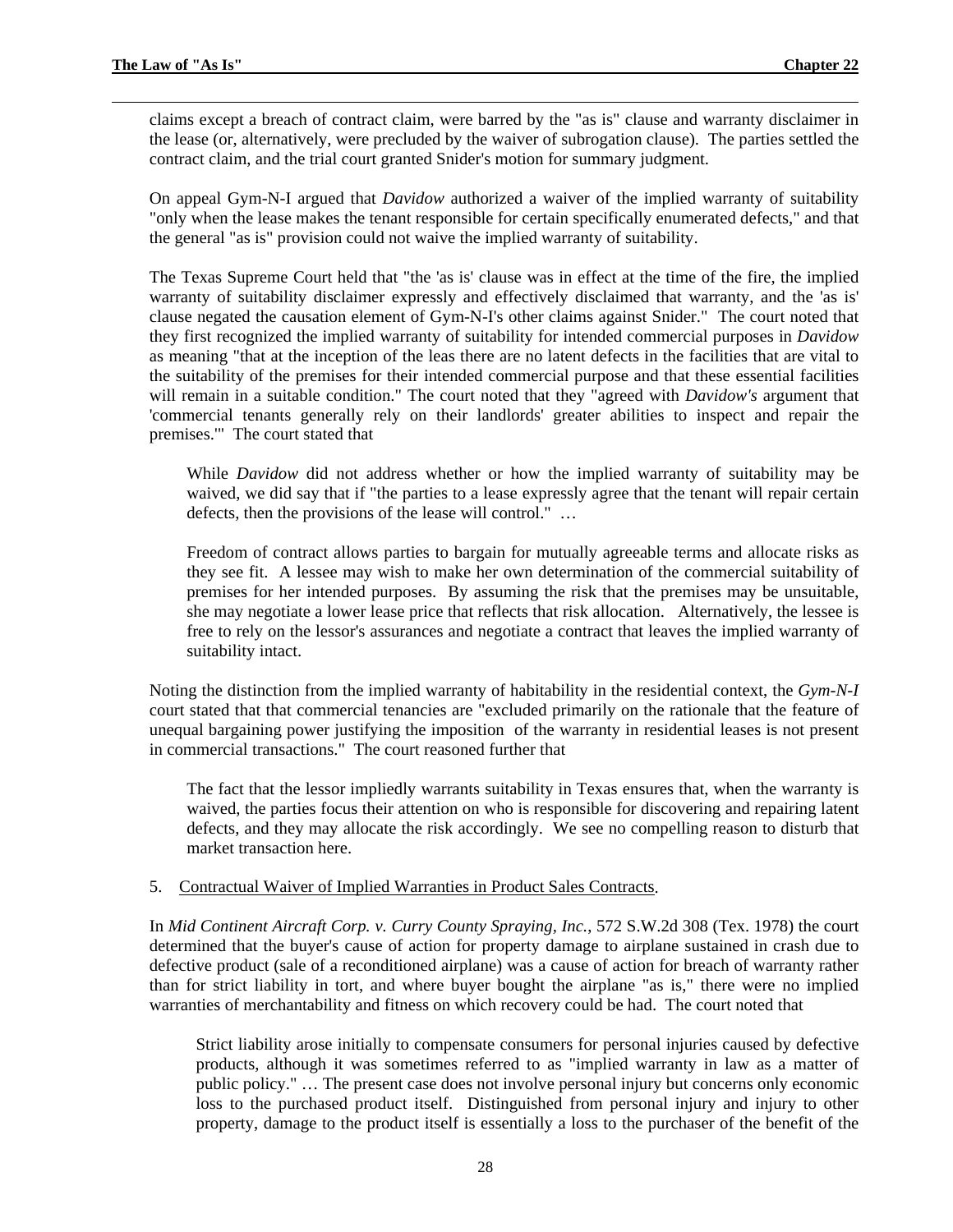<span id="page-36-0"></span>bargain with the seller. Loss of use and cost of repair of the product are the only expenses suffered by the purchaser. The loss is limited to what was involved in the transaction with the seller, which perhaps accounts for the Legislature providing that parties may rely on sales and contract law for compensation of economic loss to the product itself. … The consumer protection needs upon which strict liability is based are not sufficiently strong to impose that theory of recovery over the existing sales law remedies… In transactions between a commercial seller and commercial buyer, when no physical injury has occurred, injury to the defective product itself is an economic loss governed by the Uniform Commercial Code…. With regard to the implied warranties of merchantability and fitness, Section  $2.316(c)(1)$  of the Code provides for their exclusion with an "as is" disclaimer…. The result is that Curry County has taken the entire risk as to the quality of the airplane and the resulting loss. *Id.* at 312-313.

#### 6. Contractual Waiver of Implied Warranty of Good and Workmanlike Construction for New Homes.

In 1982, the Texas Supreme Court in *G-W-L, Inc. v. Robichaux*, 643 S.W.2d 392 (Tex. 1982) held that the *Humber* warranties could be disclaimed or waived if that intent were clearly expressed in the parties' agreement. However, the court in *Melody Home Manufacturing Co. v. Barnes,* 741 S.W.2d 349, 355 (Tex. 1987) found that in the context of repair and modification of tangible goods or property, the implied warranty of good workmanship could not as a matter of public policy be waived or disclaimed. Many commentators concluded that after *Melody Home* the *Humber* warranties no longer could be waived or disclaimed.

In 2002 the Texas Supreme Court in *Centex Homes v. Buecher*, 95 S.W.3d 266 (Tex. 2002) was presented with a class action brought by Centex's home purchasers which sought an injunction to prevent Centex from asserting that the homeowners had waived implied warranties of habitability and good and workmanlike construction. The sales contracts provided that the builder's express limited warranty replaced all other warranties, including these two implied warranties. The trial court dismissed the homeowners' petition. Holding that the implied warranties of habitability and good and workmanlike construction could not be waived, the court of appeals reversed the trial court's judgment and remanded the homeowners' claims for further proceedings. The Texas Supreme Court held (1) the implied warranty of good workmanship could be disclaimed by parties if the agreement provided for the manner, performance, or quality of the desired construction, and (2) the implied warranty of habitability could not be disclaimed. The court made the following distinctions between the implied warranty of good and workmanlike construction and the implied warranty of habitability, and on these distinctions justified permitting a contractual waiver of the implied warranty of good and workmanlike construction "if the agreement provided for the manner, performance, or quality of the desired construction":

The implied warranty of good workmanship focuses on the builder's conduct, while the implied warranty of habitability focuses on the state of the completed structure. (citation omitted). Through the implied warranty of good workmanship, the common law recognizes that a new home builder should perform with at least a minimal standard of care. (citations omitted). This implied warranty requires the builder to construct the home in the same manner as would a generally proficient builder engaged in similar work and performing under similar circumstances. (citation omitted). The implied warranty of good workmanship serves as a "gap-filler" or "default warranty"; it applies unless and until the parties express a contrary intention. (citation omitted). Thus, the implied warranty of good workmanship attaches to a new home sale if the parties' agreement does not provide how the builder or the structure is to perform.

The implied warranty of habitability, on the other hand, looks only to the finished product:

[T]he implied warranty of habitability is a result oriented concept based upon specific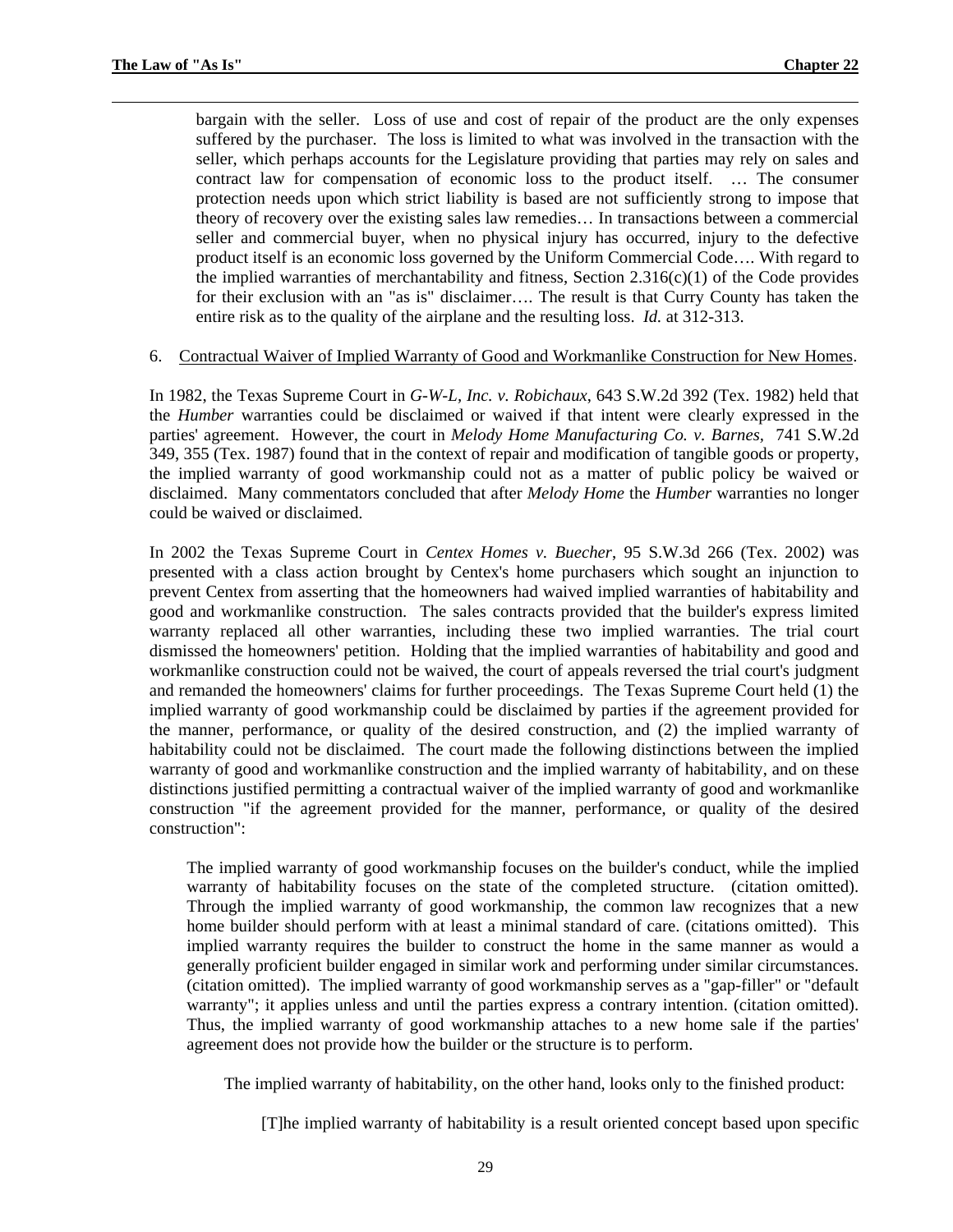…

<span id="page-37-0"></span> $\overline{a}$ 

public policy considerations. These include the propriety of shifting the costs of defective construction from consumers to builders who are presumed better able to absorb such costs; the nature of the transaction which involves the purchase of a manufactured product, a house; the buyer's inferior bargaining position; the foreseeable risk of harm resulting from defects to consumers; consumer difficulty in ascertaining defective conditions; and justifiable reliance by consumers on a builder's expertise and implied representations. (citation omitted).

This implied warranty is more limited in scope, protecting the purchaser only from those defects that undermine the very basis of the bargain. (citation omitted). It requires the builder to provide a house that is safe, sanitary, and otherwise fit for human habitation. (citation omitted). In other words, this implied warranty only protects new home buyers from conditions that are so defective that the property is unsuitable for its intended use as a home. As compared to the warranty of good workmanship, "the warranty of habitability represents a form of strict liability since the adequacy of the completed structure and not the manner of performance by the builder governs liability." (citation omitted).

These two implied warranties parallel one another, and they may overlap. For example, a builder's inferior workmanship could compromise the structure and cause the home to be unsafe. But a builder's failure to perform good workmanship is actionable even when the outcome does not impair habitability. (citation omitted). Similarly, a home could be well constructed and yet unfit for human habitation if, for example, a builder constructed a home with good workmanship but on a toxic waste site. Unfortunately, many courts, including this one, have not consistently recognized these distinctions.

The implied warranty of good workmanship, however, defines the level of performance expected when the parties fail to make express provision in their contract. It functions as a gap-filler whose purpose is to supply terms that are omitted from but necessary to the contract's performance. *See* RESTATEMENT (SECOND) CONTRACTS § 204 Supplying an Omitted Essential Term (1981). As a gap-filler, the parties' agreement may supersede the implied standard for workmanship, but the agreement cannot simply disclaim it. (citation omitted).

In conclusion, we hold that the implied warranty of good workmanship may be disclaimed by the parties when their agreement provides for the manner, performance or quality of the desired construction. We further hold that the warranty of habitability may not be disclaimed generally. This latter implied warranty, however, only extends to defects that render the property so defective that it is unsuitable for its intended use as a home. Further, the implied warranty of habitability extends only to latent defects. It does not include defects, even substantial ones, that are known by or expressly disclosed to the buyer. In the trial court, the homeowners, who had purchased homes from Centex under standardized contracts disclaiming the implied warranty of habitability and the implied warranty of good and workmanlike construction, sought a judicial declaration as a class that the disclaimer was unenforceable. The trial court concluded that the disclaimer provision validly waived both implied warranties and dismissed the class claims. Without deciding whether a class action is appropriate in this case, we remand the class claims for consideration in light of our clarification of the purpose and protection afforded by these implied warranties.

(*Note: this result overruled by statute, Texas Residential Construction Commission Act*, TEX. PROP. CODE §§ 426.001 *et seq.* (Vernon 2003 and Supp. 2008).

7. Statutory Override of Freedom of Contract.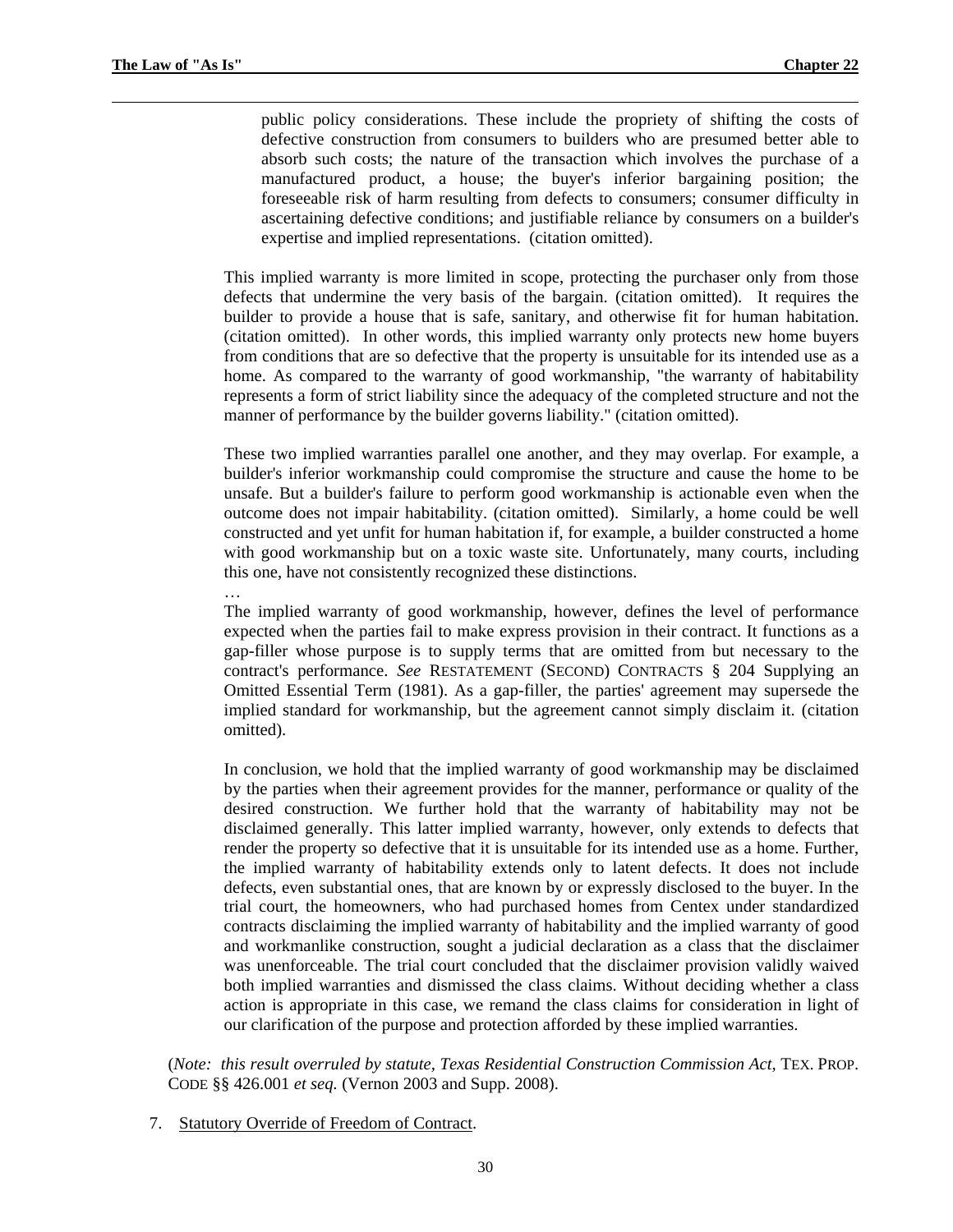<span id="page-38-0"></span>As discussed in Endnote 9 above, the portion of the holding in *Centex* that recognized that parties to a new home contract could waive the implied covenant of good and workmanlike construction was superseded by the Texas Legislature's adoption in 2003 of the Texas Residential Construction Commission Act ("TRCCA").

- $11$  "Indemnity". Indemnity is, "I agree to be liable for your wrongs." Indemnity is a shifting of the risk of a loss from a liable person to another. However, many times scriveners use an indemnity provision when they do not know whether the Indemnified Person is a potentially liable person. Sometimes, an indemnity provision is no more than a restatement of existing duties, "I will indemnify you for my wrongs;" "You will indemnify me for your wrongs."
- <sup>12</sup> "Exculpation". Exculpation is, "I am not liable to you for my wrongs." An exculpatory provision is designed to exclude, as between the parties to a contract, certain designated duties, liabilities or costs due to the occurrence or non-occurrence of events.
- <sup>13</sup> "Release". Release is, "You are not liable to me for your wrongs." A release is an agreement in which one party agrees to hold the other without responsibility for damage or other liability arising out of the transaction involved.
- 14 Silence Can Be Golden. *Bradford v. Vento,* 48 S.W.3d 749 Hns 4-6 (Tex. 2001); *Moore & Moore Drilling Co. v. White*, 345 S.W.2d 550, 555 (Tex. Civ. App.–Dallas 1961, writ ref'd n.r.e.); *American Marine Upholstery Co. v. Minsky*, 433 S.W.2d 717, 720 (Tex. Civ. App.—Eastland 1968, writ ref'd n.r.e.); *Richman Trusts v. Kutner*, 504 S.W.2d 539, 544 (Tex. Civ. App.–Dallas 1973, writ ref'd n.r.e.); and *Tempo Tamers, Inc. v. Crow-Houston Four, Ltd.* 715 S.W.2d 658, 669 (Tex. App. – Dallas 1986, writ ref'd n.r.e.).
- <sup>15</sup> No Duty to Disclose Facts which Other Party has Equal Opportunity to Obtain. *Keasler v. Natural Gas Pipeline Co. of America,* 569 F.Supp. 1180, 1186, *judgment aff'd* 741 F.2d 1380 (5<sup>th</sup> Cir. 1984) – citing comment k to the RESTATEMENT (SECOND) OF TORTS § 551 (1965). See Endnote 22 below.
- 16 No Duty to Raise a Subject Absent Actual Knowledge of Material Adverse Condition. *Prudential Ins. Co. of America v. Jefferson Assoc., Ltd.*, 896 S.W.2d 156, 162 (Tex. 1995); and *Robinson v. Preston Chrysler-Plymouth, Inc.*, 633 S.W.2d 500, 502 (Tex. 1982).
- 17 No Liability for Failure to Disclose What One Should Have Known, but Did Not. *Prudential Ins. Co. of America v. Jefferson Assoc., Ltd.*, 896 S.W.2d 156, 162 (Tex. 1995); *Ozuna v. Delaney Realty, Inc.*, 600 S.W.2d 780, 782 (Tex. 1980) (per curiam); and *Rich v. Olah*, 274 S.W.3d 878 (Tex. App.—Dallas 2008, no pet.) – Prior to selling his property, the seller had his residence inspected by the company that had previously undertaken foundation repairs and the inspector's report stated that the repairs were working as intended and that adjusting the piers would not solve new symptoms (cracks in the walls and kitchen tiles); seller provided buyer with a TREC form Property Disclosure Notice stating seller was not aware of any soil movement or settling or of the need for additional repairs; the court held that seller was not liable for not knowing that its inspector's foundation inspection report showed ground subsidence that was not addressed by its prior foundation repairs and reversed the trial court in its denial of seller's claim for attorney's fees). *Sims v. Century 21 Capital Team, Inc.*, 2006 WL 2589358 (Tex. App.—Austin, no pet.) – real estate agent did not know that property contained underground mines and could not be liable for fraudulent concealment.
- 18 Reasonable to Assume that Other Party Knows Facts. *Bradford v. Vento,* 48 S.W.3d 749 Hns. 4-6 (Tex. 2001)—buyer of sports memorabilia store in shopping mall brought suit for, in part, fraud against seller, mall manager, and mall owners. The trial court entered judgment on a jury verdict awarding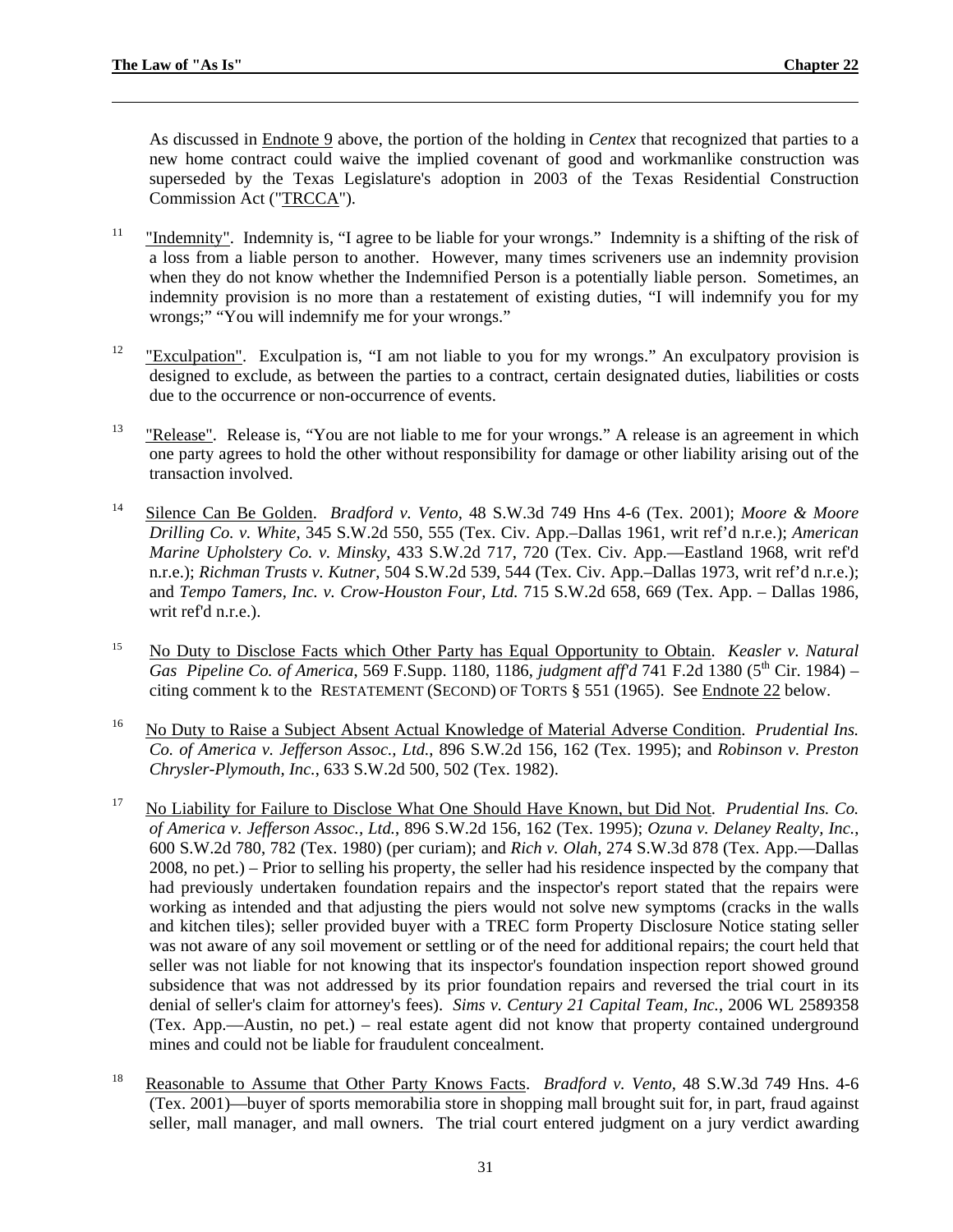<span id="page-39-0"></span>plaintiff damages, and the court of appeals affirmed in part. Reversing in part and rendering judgment that plaintiff take nothing, the Supreme Court held that there was no evidence that mall manager knew that plaintiff was ignorant of the lease terms, or that plaintiff did not have an equal opportunity to discover them, so that manager's assurance that he would "take care of" plaintiff's long-term-lease concerns did not amount to fraud for failing to advise plaintiff that the lease was nonassignable, that additional rent was due, or that plaintiff would be required to apply for a new lease; *Pellegrin*i v. *Cliffwood—Blue Moon Joint Venture*, 115 S.W.3d 577, 580 (Tex. App.—Beaumont 2003, no writ) no duty to disclose under the circumstances of this arm's length commercial transaction, where both parties were expert in the subject matter of the contract, and plaintiff had the opportunity, knowledge, and expertise to determine prior development of the oil and gas prospect.

- 19 No Reliance and Immateriality. *Schlumberger Technology Corp. v. Swanson*, 959 S.W.2d 171, 181 (Tex. 1997).
- <sup>20</sup> Buyer Beware. *American Marine Upholstery Co. v. Minsky*, 433 S.W.2d 717, 720 (Tex. Civ. App.— Eastland 1968, writ ref'd n.r.e.) the court did not allow a tenant to recovery against a landlord that had not disclosed to the tenant that the leased property had been damaged in the past due to overflow from an adjacent creek.
- 21 Disclosure Duty Arises in Confidential or Fiduciary Relationships. *Ins. Co. of N. America v. Morris*, 981 S.W.2d 667, 674-75 (Tex. 1998) ("[f]iduciary duties arise as a matter of law in certain formal relationships, including attorney-client, partnership, and trustee relationships"), such a duty can also arise where there is a confidential relationship between the parties ("confidential relationships may arise when the parties have dealt with each other in such a manner for a long period of time that one party is justified in expecting the other to act in its best interest"); *Hoggett v. Brown*, 971 S.W.2d 472, 487-88 (Tex.App.–Houston [14th Dist.] 1997, no writ); *SmithKline Beecham Corp. v. Doe*, 903 S.W.2d 347 (Tex. 1995); *Adickes v. Andreoli*, 600 S.W.2d 939, 945 (Tex. Civ. App.—Hou. [1st Dist. 1980, writ dism'd)—close personal friends—citing the RESTATEMENT (SECOND) OF TORTS § 551 (1965) see Endnote 22; *but see Formosa Plastics Corp. v. Presidio Engineers and Contractors, Inc.*, 941 S.W.2d 138, 146-47 (Tex. App.–Corpus Christi 1995), *rev'd on other grounds*, 960 S.W.2d 41 (Tex. 1997).
- <sup>22</sup> The Restatement's Position. RESTATEMENT (SECOND) OF TORTS  $§$  551 (1965) provides:

#### § 551. *Liability For Nondisclosure*

 (1) One who fails to disclose to another a fact that he knows may justifiably induce the other to act or refrain from acting in a business transaction is subject to the same liability to the other as though he had represented the nonexistence of the matter that he has failed to disclose, if, but only if, he is under a duty to the other to exercise reasonable care to disclose the matter in question.

 (2) One party to a business transaction is under a duty to exercise reasonable care to disclose to the other before the transaction is consummated,

(a) matters known to him that the other is entitled to know because of a fiduciary or other similar relation of trust and confidence between them; and

(b) matters known to him that he knows to be necessary to prevent his partial or ambiguous statement of the facts from being misleading; and

(c) subsequently acquired information that he knows will make untrue or misleading a previous representation that when made was true or believed to be so; and

(d) the falsity of a representation not made with the expectation that it would be acted upon, if he subsequently learns that the other is about to act in reliance upon it in a transaction with him; and

(e) facts basic to the transaction, if he knows that the other is about to enter into it under a mistake as to them, and that the other, because of the relationship between them, the customs of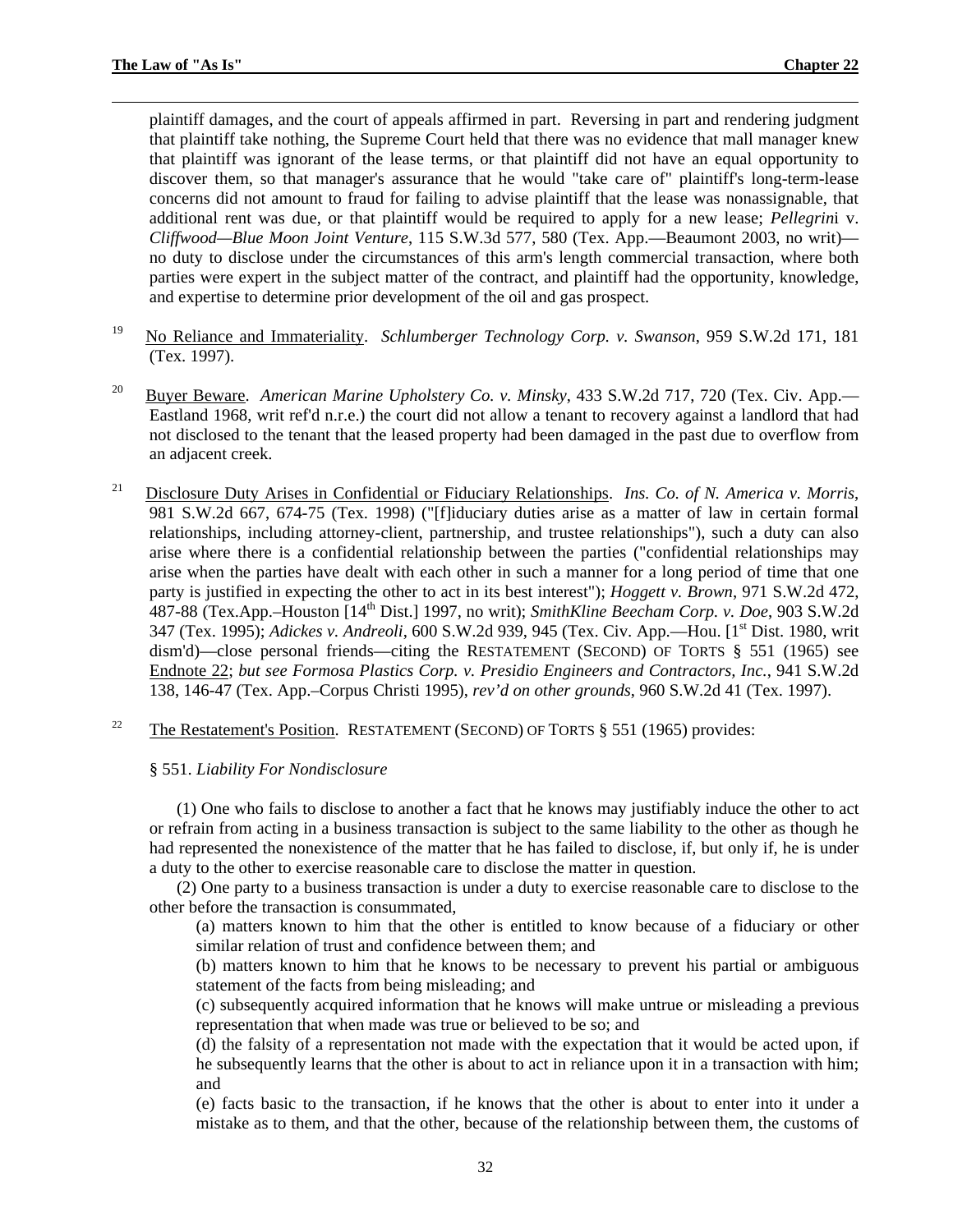the trade or other objective circumstances, would reasonably expect a disclosure of those facts.

<span id="page-40-0"></span>Comments to § 551:

#### Comment on Subsection (1):

*a.* Unless he is under some one of the duties of disclosure stated in Subsection (2), one party to a business transaction is not liable to the other for harm caused by his failure to disclose to the other facts of which he knows the other is ignorant and which he further knows the other, if he knew of them, would regard as material in determining his course of action in the transaction in question. The interest in knowing those facts that are important in determining the advisability of a course of action in a financial or commercial matter is given less protection by the rule stated in this Subsection than is given to the interest in knowing facts that are important in determining the recipient's course of action in regard to matters that involve the security of the person, land or chattels of himself or a third person.

*b.* The conditions under which liability is imposed for nondisclosure in an action for deceit differ in one particular from those under which a similar nondisclosure may confer a right to rescind the transaction or to recover back money paid or the value of other benefits conferred. In the absence of a duty of disclosure, under the rule stated in Subsection (2) of this Section, one who is negotiating a business transaction is not liable in deceit because of his failure to disclose a fact that he knows his adversary would regard as material. On the other hand, as is stated in [Restatement, Second, Contracts §](http://www.westlaw.com/Find/Default.wl?rs=dfa1.0&vr=2.0&DB=0101603&FindType=Y&SerialNum=0289907335)  [303\(b\)](http://www.westlaw.com/Find/Default.wl?rs=dfa1.0&vr=2.0&DB=0101603&FindType=Y&SerialNum=0289907335) the other is entitled to rescind the transaction if the undisclosed fact is basic; and under [Restatement of Restitution, § 8,](http://www.westlaw.com/Find/Default.wl?rs=dfa1.0&vr=2.0&DB=0101585&FindType=Y&SerialNum=0290373748) Comment *e*, and § 28, he would be entitled to recover back any money paid or benefit conferred in consummation of the transaction.

#### Comment on Subsection (2):

*c.* A person under the duty stated in this Subsection is required to disclose only those matters that he has reason to know will be regarded by the other as important in determining his course of action in the transaction in hand. He is therefore under no duty to disclose matter that the ordinary man would regard as unimportant unless he knows of some peculiarity of the other that is likely to lead him to attach importance to matters that are usually regarded as of no moment.

*d.* Under the rule stated in this Subsection the person under a duty of disclosure is not subject to liability merely because he has failed to bring the required information home to the person entitled to it. His duty is to exercise reasonable care to do so. If reasonable care is exercised, the fact that the information does not reach the person entitled to it does not subject him to liability. Thus a trustee whose distant cestui que trust is contemplating a sale of part of his interest in the trust res to a third person and who writes to his cestui que trust communicating certain information which it is material for the latter to know in the transaction in question, is not subject to liability in an action of deceit, if the letter goes astray and therefore does not reach the cestui until the sale is made. On the other hand, if the trustee knows that the consummation of the transaction is immediately imminent, it may not be reasonable for him to communicate by mail rather than by telegraph. However, in the great majority of cases the person owing the duty has so available an opportunity to make the required disclosure that it is rare that the failure to give it can be other than intentional or negligent.

#### Comment on Clause (a):

*e.* On the duty of a trustee to disclose all material matters to his beneficiary with whom he is dealing on the trustee's own account, see Restatement, Second, Trusts  $\S 170(2)$ . On the duty of a trustee to disclose to his beneficiary matters important for the beneficiary to know in dealing with third persons, see [Restatement, Second, Trusts § 173,](http://www.westlaw.com/Find/Default.wl?rs=dfa1.0&vr=2.0&DB=0101580&FindType=Y&SerialNum=0291388723) Comment *d*. On the duty of an agent to disclose to his principal matters important for the principal to know in dealing with the agent or a third person and the similar duty of the principal to the agent, see [Restatement, Second, Agency §§ 381](http://www.westlaw.com/Find/Default.wl?rs=dfa1.0&vr=2.0&DB=0101579&FindType=Y&SerialNum=0288873338) and [435](http://www.westlaw.com/Find/Default.wl?rs=dfa1.0&vr=2.0&DB=0101579&FindType=Y&SerialNum=0288873400). It is not within the scope of this Restatement to state the rules that determine the duty of disclosure which under the law of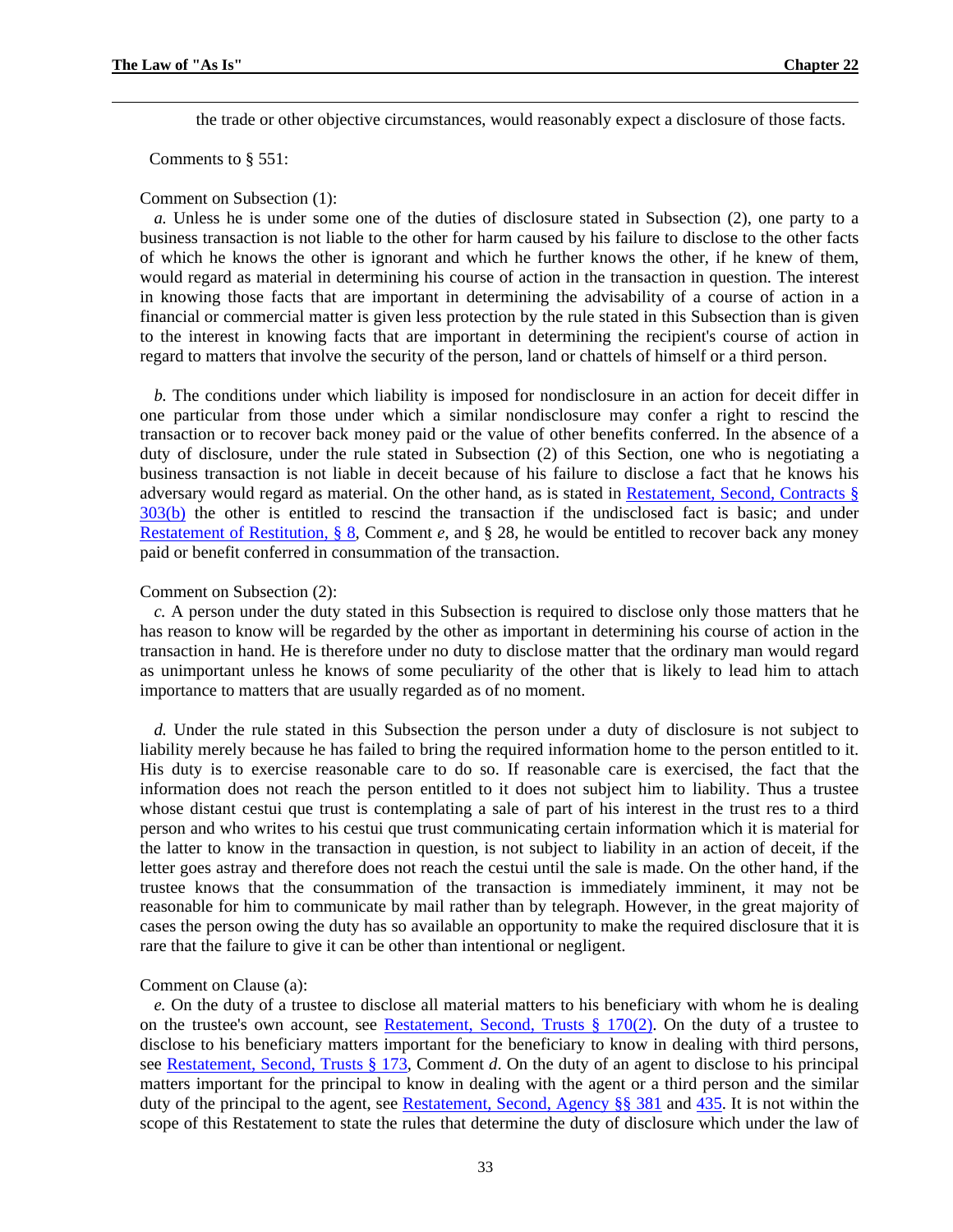<span id="page-41-0"></span>business associations the directors of a company owe to its shareholders.

*f.* Other relations of trust and confidence include those of the executor of an estate and its beneficiary, a bank and an investing depositor, and those of physician and patient, attorney and client, priest and parishioner, partners, tenants in common and guardian and ward. Members of the same family normally stand in a fiduciary relation to one another, although it is of course obvious that the fact that two men are brothers does not establish relation of trust and confidence when they have become estranged and have not spoken to one another for many years. In addition, certain types of contracts, such as those of suretyship or guaranty, insurance and joint adventure, are recognized as creating in themselves a confidential relation and hence as requiring the utmost good faith and full and fair disclosure of all material facts.

#### Comment on Clause (b):

*g.* A statement that is partial or incomplete may be a misrepresentation because it is misleading, when it purports to tell the whole truth and does not. (See  $\frac{8}{529}$ ). So also may a statement made so ambiguously that it may have two interpretations, one of which is false. (See  $\S$ § 527, [528](http://www.westlaw.com/Find/Default.wl?rs=dfa1.0&vr=2.0&DB=101577&DocName=REST2DTORTSs528&FindType=Y)). When such a statement has been made, there is a duty to disclose the additional information necessary to prevent it from misleading the recipient. In this case there may be recovery either on the basis of the original misleading statement or of the nondisclosure of the additional facts.

#### Comment on Clause (c):

*h.* One who, having made a representation which when made was true or believed to be so, remains silent after he has learned that it is untrue and that the person to whom it is made is relying upon it in a transaction with him, is morally and legally in the same position as if he knew that his statement was false when made.

#### Illustrations:

1. A, a stock breeder, tells B, a prospective buyer, that a thoroughbred mare is in foal to a well-known stallion. The mare miscarries. Immediately afterwards B offers \$500 for the mare relying, as A knows, upon his statement. A does not inform B of the mare's miscarriage. A is subject to liability to B for the loss that he suffers because the mare is not in foal as originally represented. 2. A, the president of a mercantile corporation, makes a true statement of its financial position to a credit rating company, intending the substance to be published by it to its subscribers. The corporation's financial position becomes seriously impaired, but A does not inform the credit rating company of this fact. The corporation receives goods on credit from B, a subscriber of the rating company, who when the goods are bought is relying, as A knows, on the credit rating based on his statements to the rating company. A is subject to liability in deceit to B.

#### Comment on Clause (d):

*i.* One who knowingly makes a misrepresentation without any expectation that the recipient will act upon it may subsequently discover that the other is relying upon it in a transaction then pending between them. If, in this case, he does not exercise reasonable care to inform the other that his misrepresentation is untrue, he is under the same liability as though he had then made it for the purpose of influencing the other's conduct in the transaction in hand.

The rule stated in Clause (d) is not necessarily limited to "a transaction with him." When, for example, the defendant makes a statement to the plaintiff concerning the credit of a third person not expecting it to be acted upon and then discovers that the plaintiff is about to lend money to the third person in reliance upon the statement, it would appear that the duty of disclosure would arise.

#### Comment on Clause (e):

*j. "Facts basic to the transaction."* The word "basic" is used in this Clause in the same sense in which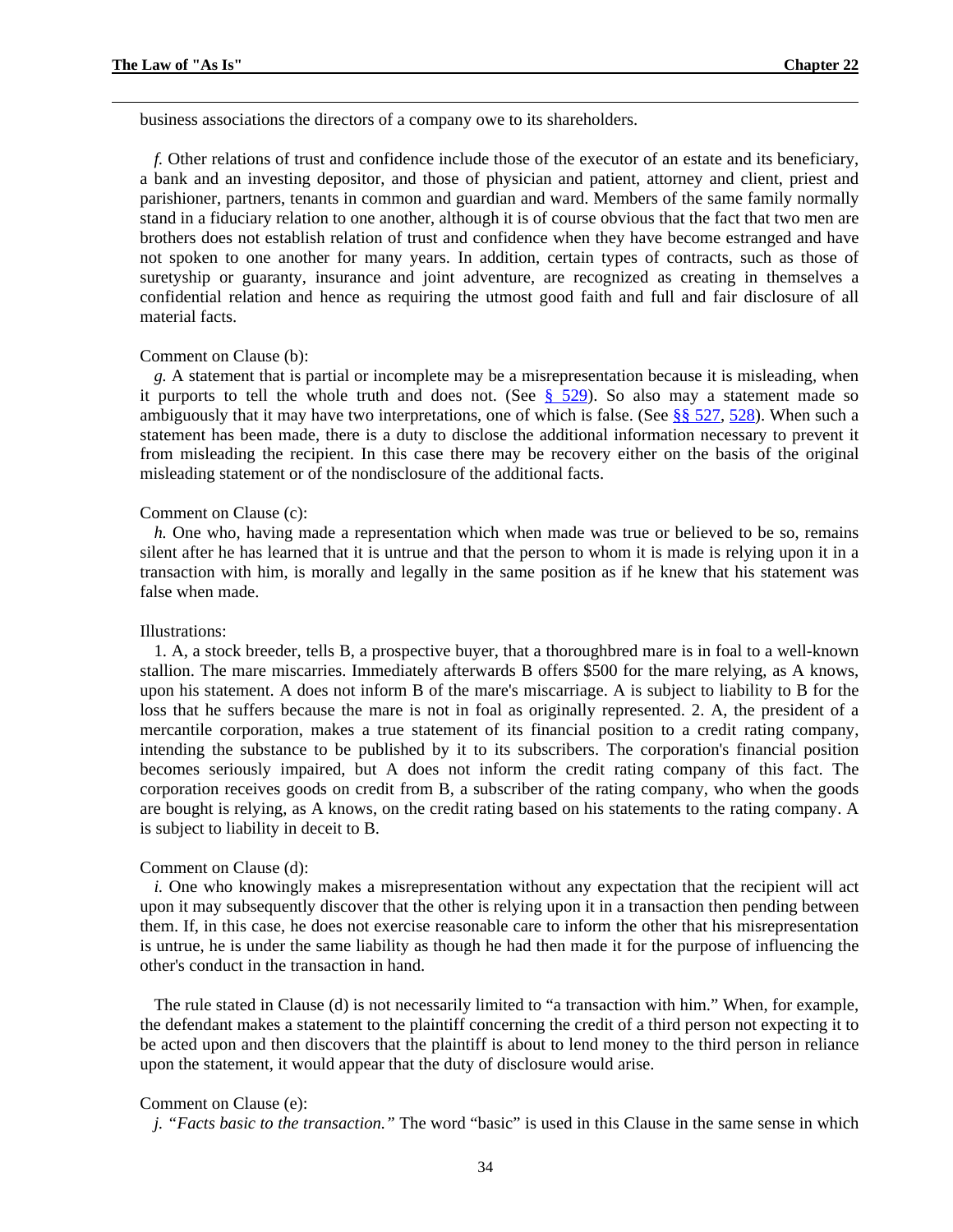<span id="page-42-0"></span>it is used in Comment *c* under § 16 of the Restatement of Restitution. A basic fact is a fact that is assumed by the parties as a basis for the transaction itself. It is a fact that goes to the basis, or essence, of the transaction, and is an important part of the substance of what is bargained for or dealt with. Other facts may serve as important and persuasive inducements to enter into the transaction, but not go to its essence. These facts may be material, but they are not basic. If the parties expressly or impliedly place the risk as to the existence of a fact on one party or if the law places it there by custom or otherwise the other party has no duty of disclosure. (Compare [Restatement, Second, Contracts § 296](http://www.westlaw.com/Find/Default.wl?rs=dfa1.0&vr=2.0&DB=0101603&FindType=Y&SerialNum=0289907322)).

#### Illustrations:

3. A sells to B a dwelling house, without disclosing to B the fact that the house is riddled with termites. This is a fact basic to the transaction. 4. A sells to B a dwelling house, knowing that B is acting in the mistaken belief that a highway is planned that will pass near the land and enhance its value. A does not disclose to B the fact that no highway is actually planned. This is not a fact basic to the transaction. 5. Having purchased a certain tract of land for \$25,000, A hears that B may have a claim to it. He goes to B and offers to purchase B's interest. B does not believe he has a valid legal claim but agrees to give A a quit-claim deed for \$250. B's lack of a valid legal claim is not a fact that he is under a duty to disclose.

#### Comment:

*k. Nondisclosure of basic facts.* The rule stated in Subsection (1) reflects the traditional ethics of bargaining between adversaries, in the absence of any special reason for the application of a different rule. When the facts are patent, or when the plaintiff has equal opportunity for obtaining information that he may be expected to utilize if he cares to do so, or when the defendant has no reason to think that the plaintiff is acting under a misapprehension, there is no obligation to give aid to a bargaining antagonist by disclosing what the defendant has himself discovered. To a considerable extent, sanctioned by the customs and mores of the community, superior information and better business acumen are legitimate advantages, which lead to no liability. The defendant may reasonably expect the plaintiff to make his own investigation, draw his own conclusions and protect himself; and if the plaintiff is indolent, inexperienced or ignorant, or his judgment is bad, or he does not have access to adequate information, the defendant is under no obligation to make good his deficiencies. This is true, in general, when it is the buyer of land or chattels who has the better information and fails to disclose it. Somewhat less frequently, it may be true of the seller.

#### Illustrations:

6. A is a violin expert. He pays a casual visit to B's shop, where second-hand musical instruments are sold. He finds a violin which, by reason of his expert knowledge and experience, he immediately recognizes as a genuine Stradivarius, in good condition and worth at least \$50,000. The violin is priced for sale at \$100. Without disclosing his information or his identity, A buys the violin from B for \$100. A is not liable to B.7. The same facts as in Illustration 6, except that the violin is sold at auction and A bids it in for \$100. The same conclusion. 8. B has a shop in which he sells second-hand musical instruments. In it he offers for sale for \$100 a violin, which he knows to be an imitation Stradivarius and worth at most \$50. A enters the shop, looks at the violin and is overheard by B to say to his companion that he is sure that the instrument is a genuine Stradivarius. B says nothing, and A buys the violin for \$100. B is not liable to A.

*l.* The continuing development of modern business ethics has, however, limited to some extent this privilege to take advantage of ignorance. There are situations in which the defendant not only knows that his bargaining adversary is acting under a mistake basic to the transaction, but also knows that the adversary, by reason of the relation between them, the customs of the trade or other objective circumstances, is reasonably relying upon a disclosure of the unrevealed fact if it exists. In this type of case good faith and fair dealing may require a disclosure.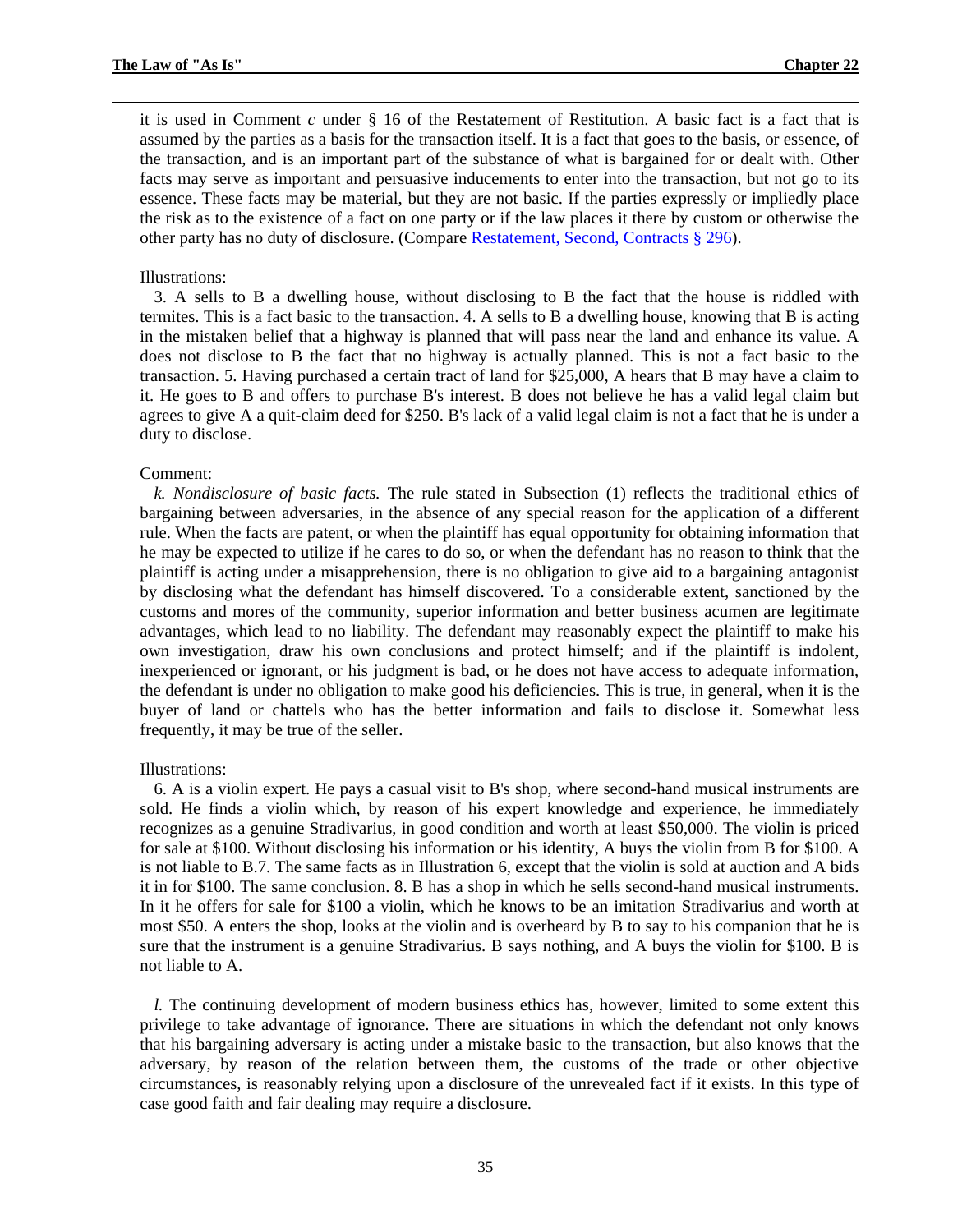<span id="page-43-0"></span>It is extremely difficult to be specific as to the factors that give rise to this known, and reasonable, expectation of disclosure. In general, the cases in which the rule stated in Clause (e) has been applied have been those in which the advantage taken of the plaintiff's ignorance is so shocking to the ethical sense of the community, and is so extreme and unfair, as to amount to a form of swindling, in which the plaintiff is led by appearances into a bargain that is a trap, of whose essence and substance he is unaware. In such a case, even in a tort action for deceit, the plaintiff is entitled to be compensated for the loss that he has sustained. Thus a seller who knows that his cattle are infected with tick fever or contagious abortion is not free to unload them on the buyer and take his money, when he knows that the buyer is unaware of the fact, could not easily discover it, would not dream of entering into the bargain if he knew and is relying upon the seller's good faith and common honesty to disclose any such fact if it is true.

There are indications, also, that with changing ethical attitudes in many fields of modern business, the concept of facts basic to the transaction may be expanding and the duty to use reasonable care to disclose the facts may be increasing somewhat. This Subsection is not intended to impede that development.

#### Illustrations:

9. A sells B a dwelling house, without disclosing the fact that drain tile under the house is so constructed that at periodic intervals water accumulates under the house. A knows that B is not aware of this fact, that he could not discover it by an ordinary inspection, and that he would not make the purchase if he knew it. A knows also that B regards him as an honest and fair man and one who would disclose any such fact if he knew it. A is subject to liability to B for his pecuniary loss in an action of deceit. 10. A is engaged in the business of removing gravel from the bed of a navigable stream. He is notified by the United States government that the removal is affecting the channel of the stream, and ordered to stop it under threat of legal proceedings to compel him to do so. Knowing that B is unaware of this notice, could not reasonably be expected to discover it and would not buy if he knew, A sells the business to B without disclosing the fact. A is subject to liability to B for his pecuniary loss in an action of deceit. 11. A, who owns an amusement center, sells it to B without disclosing the fact that it has just been raided by the police, and that A is being prosecuted for maintaining prostitution and the sale of marijuana on the premises. These facts have seriously affected the reputation and patronage of the center, and greatly reduced its monthly income. A knows that B is unaware of these facts, could not be expected to discover them by ordinary investigation and would not buy if he knew them. He also knows that B believes A to be a man of high character, who would disclose any serious defects in the business. A is subject to liability to B for his pecuniary loss in an action of deceit. 12. A sells a summer resort to B, without disclosing the fact that a substantial part of it encroaches on the public highway. A knows that B is unaware of the fact and could not be expected to discover it by ordinary inquiry, and that B trusts him to disclose any such facts. A is subject to liability to B for his pecuniary loss in an action of deceit.

*m. Court and jury.* Whether there is a duty to the other to disclose the fact in question is always a matter for the determination of the court. If there are disputed facts bearing upon the existence of the duty, as for example the defendant's knowledge of the fact, the other's ignorance of it or his opportunity to ascertain it, the customs of the particular trade, or the defendant's knowledge that the plaintiff reasonably expects him to make the disclosure, they are to be determined by the jury under appropriate instructions as to the existence of the duty.

*See Bradford v. Vento*, 48 S.W.3d 749, 755-56 (Tex. 2001); *Playboy Enterprises, Inc. v. Editorial Caballero, S.A. de C. V.*, 202 S.W.3d 250, 260 (Tex. App.—Corpus Christi-Edinburg 2006, writ denied).

<sup>23</sup> Disclosure Duty Arises When Other Party Does Not Have a Reasonable Opportunity to Discover a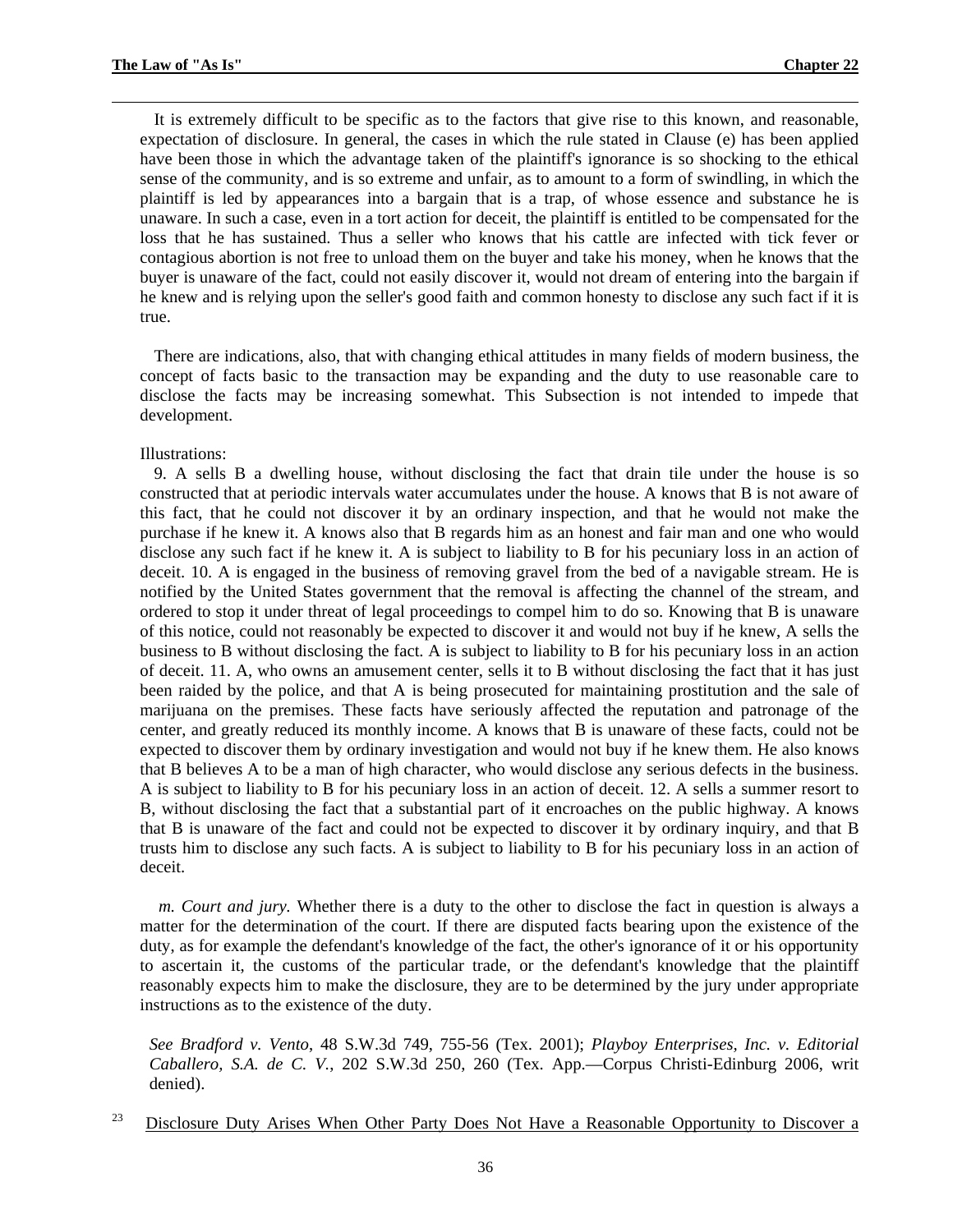<span id="page-44-0"></span>Material Fact. *Prudential Ins. Co. of America v. Jefferson Assoc., Ltd.*, 896 S.W.2d 156, 163 (Tex. 1995); *Smith v. National Resort Communities, Inc.*, 585 S.W.2d 655, 658 (Tex. 1979); *NRC, Inc. v. Prichardt*, 667 S.W.2d 292 (Tex. App.—Texarkana 1984, writ dism'd) citing comment b to the RESTATEMENT (SECOND) OF TORTS § 551 (1965) See Endnote 22. The buyer obtained rescission of the sales contract to buy a lakefront lot from seller that was advertised by seller as being suitable for home construction when it was found that there was an overflow easement on the property held by the local river authority (a material fact), which was not disclosed to buyer, but was know to seller, and which the court found would not be discoverable by the exercise of ordinary care and diligence on the part of the buyer. The court noted that "As to this, there is less strictness in recognizing a right of rescission and restitution in contrast to a deceit action in which damages are sought." *Id.* at 658; Keeton, *Rights of Disappointed Purchasers,* 32 TEX. L. REV. 1 (1953).

- <sup>24</sup> No Liability if No Reliance by Disclosure Recipient. *Trentman v. Whiteside*, 163 S.W.2d 418, 421 (Tex. Civ. App.—Austin 192), *aff'd* 141 Tex. 46, 170 S.W.2d 195 (Tex. 1943); *Dillard v. Clutter*, 145 S.W.2d 632, 634 (Tex. Civ. App.—Amarillo 1940, writ ref'd); *Donoho v. Hunter*, 287 S.W. 47, 49-50 (Tex. Comm'n App. 1926, judgm't adopted).
- <sup>25</sup> Duty on Disclosure Recipient to Make Reasonable Investigation. *Thigpen v. Locke*, 363 S.W.2d 247, 251 (Tex. 1962) – A party in an arm's length transaction must exercise ordinary care for the protection of his own interests, and any failure to do so will not be excused "by mere confidence in the honesty and integrity of the other party." *Sierra Associate Group, Inc. v. Hardeman*, 2009 WL 416465 (Tex. App.—Austin) – no reliance could be placed on advertisement that the property was "waterfront" property and no reliance could be placed on silence as to the existence of restrictive covenants on adjoining property barring anchoring of boat docks on the adjoining property. The court determined that the buyer had failed to conduct a reasonable investigation and thus could not rely on the affirmative characterization of the property as "waterfront" property. Buyer testified that (1) he reviewed a survey of the sale property and was aware that the shoreline of Lake Travis was below the 670' contour line and, therefore, beyond the boundary of the property; (2) he relied on the advice of his real estate attorney that he could access the lake from his property; and (3) he relied on the report of his real estate agent as to conversations with an employee of the LCRA who had confirmed that there would not be any problem putting a boat dock in that area; but that he had not made any inquiry of the owner of the property below the 670' contour line as to whether it would permit or was restricted against permitting the anchoring of a boat dock on its property.
- <sup>26</sup> Disclosure Duty May Arise If Knowledgeable Party also Knows Other Party is Ignorant or Does Not Have an Equal Opportunity to Discover Fact. *Bradford v. Vento,* 48 S.W.3d 749 Hns 4-6 (Tex. 2001); and *Smith v. National Resort Communities, Inc.*, 585 S.W.2d 655, 658 (Tex. 1979). The court in *Smith v. Levine*, 911 S.W.2d 427 (Tex. Civ. App.—San Antonio 1995, no writ) held that the jury could reasonably find that the defendant home seller should have disclosed to his buyer that the seller had previously obtained an engineer's report that the house's foundation was so defective that it had damaged the superstructure of the house, even though the seller knew that the buyer had observed minor cracks and a slight slope to the floor in one area of the house and an engineer hired by the buyer to do a "walk through" inspection had reported that the cracks were "minor and superficial." Seller had advertised the property as being in "excellent" condition and had assured the buyer that the cracks were superficial and routine for a house in that area. Under these circumstances the court refused to enforce the "as-is" disclaimer in the TREC form sales contract and a provision that the seller made "no warranties, either express or implied, as to any matter whatsoever including without limitation the condition of the home" or the provision that "[n]o verbal contract or agreement contrary to any of the terms conditioned [sic] in the foregoing contract ha[d] been made. citing comment b to the RESTATEMENT (SECOND) OF TORTS § 551 (1965) See Endnote 22.
- <sup>27</sup> The Restatement's Position. RESTATEMENT (SECOND) OF TORTS § 353 (1965) provides: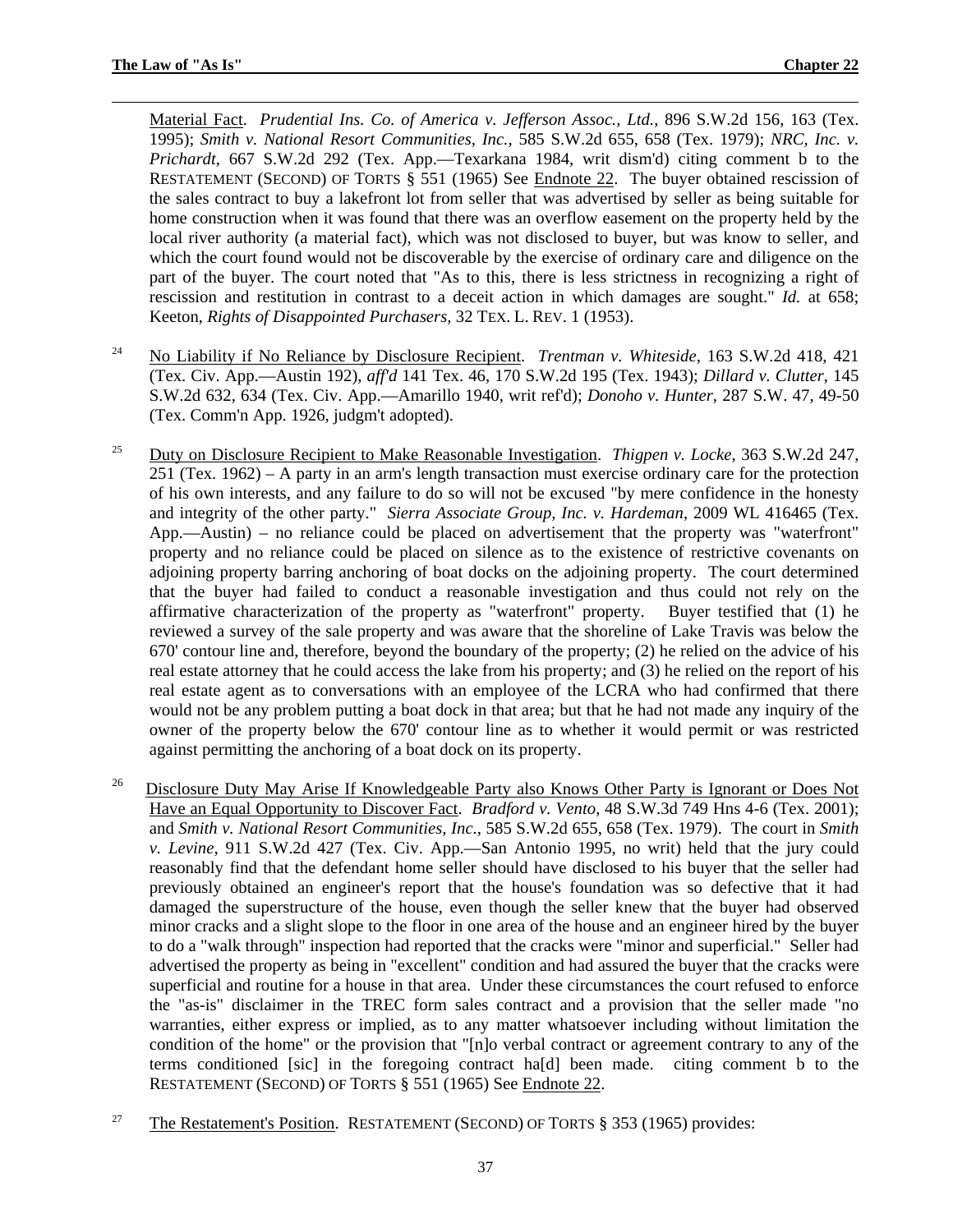<span id="page-45-0"></span>§ 353 Undisclosed Dangerous Conditions Known to Vendor

(1) A vendor of land who conceals or fails to disclose to his vendee any condition, whether natural or artificial, which involves unreasonable risk to persons on the land, is subject to liability to the vendee and others upon the land with the consent of the vendee or his subvendee for physical harm caused by the condition after the vendee has taken possession, if

(a) the vendee does not know or have reason to know of the condition or the risk involved, and

(b) the vendor knows or has reason to know of the condition, and realizes or should realize the risk involved, and has reason to believe that the vendee will not discover the condition or realize the risk.

(2) If the vendor actively conceals the condition, the liability stated in Subsection (1) continues until the vendee discovers it and has reasonable opportunity to take effective precautions against it. Otherwise the liability continues only until the vendee has had reasonable opportunity to discover the condition and to take such precautions.

*See First Fin. Dev. Corp. v. Hughston*, 797 S.W.2d 286, 290-91 (Tex. App.—Corpus Christi 1990, writ denied); *Davis v. Esperado Mining Co.* 750 S.W.2d 887, 888 (Tex. App.—Hou. [14<sup>th</sup> Dist.] 1988, no writ); *Moeller v. Fort Worth Capital Corp.*, 610 S.W.2d 857, 858, 861 (Tex. Civ. App.—Fort Worth 1980, writ ref'd n.r.e.); *Roberts v. Friendswood Dev. Co.*, 886 S.W.2d 363, 366-68 (Tex. App.—Hou. [1st Dist.] 1994, writ denied) and see *Lefmark Management Co. v. Old*, 946 S.W.2d 52 (Tex. 1997) discussing but not adopting § 353 of the RESTATEMENT (SECOND) OF TORTS.

- <sup>28</sup> The Restatement's Rationale for its Position. RESTATEMENT (SECOND) OF TORTS  $\S$  353, cmt. b and cmt. d.
- 29 Disclosure Duty When Partial Disclosure Conveys a False Impression. *Hoggett v. Brown*, 971 S.W.2d 472, 487-88 (Tex.App.–Houston [14th Dist.] 1997, no writ); *Ralston Purina Co. v. McKendrick*, 850 S.W.2d 629, 635 (Tex. Civ. App.–San Antonio 1993); *Spoljaric v. Percival Tours*, 708 S.W.2d 432, 435 (Tex. 1986); and RESTATEMENT (SECOND) OF TORTS § 551 (1977). The Texas Supreme Court has never adopted § 551. *SmithKline Beecham Corp. v. Doe*, 903 S.W.2d 347, 352 (Tex. 1995).
- 30 Disclosure Duty When Have Knowledge that Prior Statement is False or Misleading. *Ralston Purina Co. v. McKendrick*, 850 S.W.2d 629, 635 (Tex. Civ. App.–San Antonio 1993); *Susanoil, Inc. v. Continental Oil Co.*, 519 S.W.2d 230, 236 n. 6 (Tex. Civ. App.–San Antonio 1975, writ ref'd n.r.e.); and *Tempo Tamers, Inc. v. Crow-Houston Four, Ltd.* 715 S.W.2d 658, 669 (Tex. App. – Dallas 1986, writ ref'd n.r.e.).
- 31 "Representation". BLACK'S LAW DICTIONARY 1327 "Representation" (8th ed. 2004).
- 32 "Warranty". *Id.* at 1618
- 33 Statement of Fact or Opinion. *Prudential Ins. Co. of America v. Jefferson Assoc., Ltd.*, 896 S.W.2d 156 (Tex. 1995).
- <sup>34</sup> False Representation. *Henry S. Miller Co. v. Bynum*, 797 S.W.2d 51, 55 (Tex. App.—Hou. [1<sup>st</sup> Dist.] 1990, no writ) involving misrepresentations to a tenant by a leasing company. The court stated "[w]hen a seller makes representations to a buyer, it is under a duty to know if the representations are true."
- 35 Elements of Common Law Fraud Claim. *In re First Merit Bank*, 52 S.W.3d 749, 758 (Tex. 2001); *Ernst & Young, L.L.P. v. Pac. Mut. Life Ins. Co.,* 51 S.W.3d 573, 577 (Tex. 2001); *Haase v. Glazner*, 62 S.W.3d 795, 798-99 (Tex. 2001) –fraudulent inducement claims include fraud elements in addition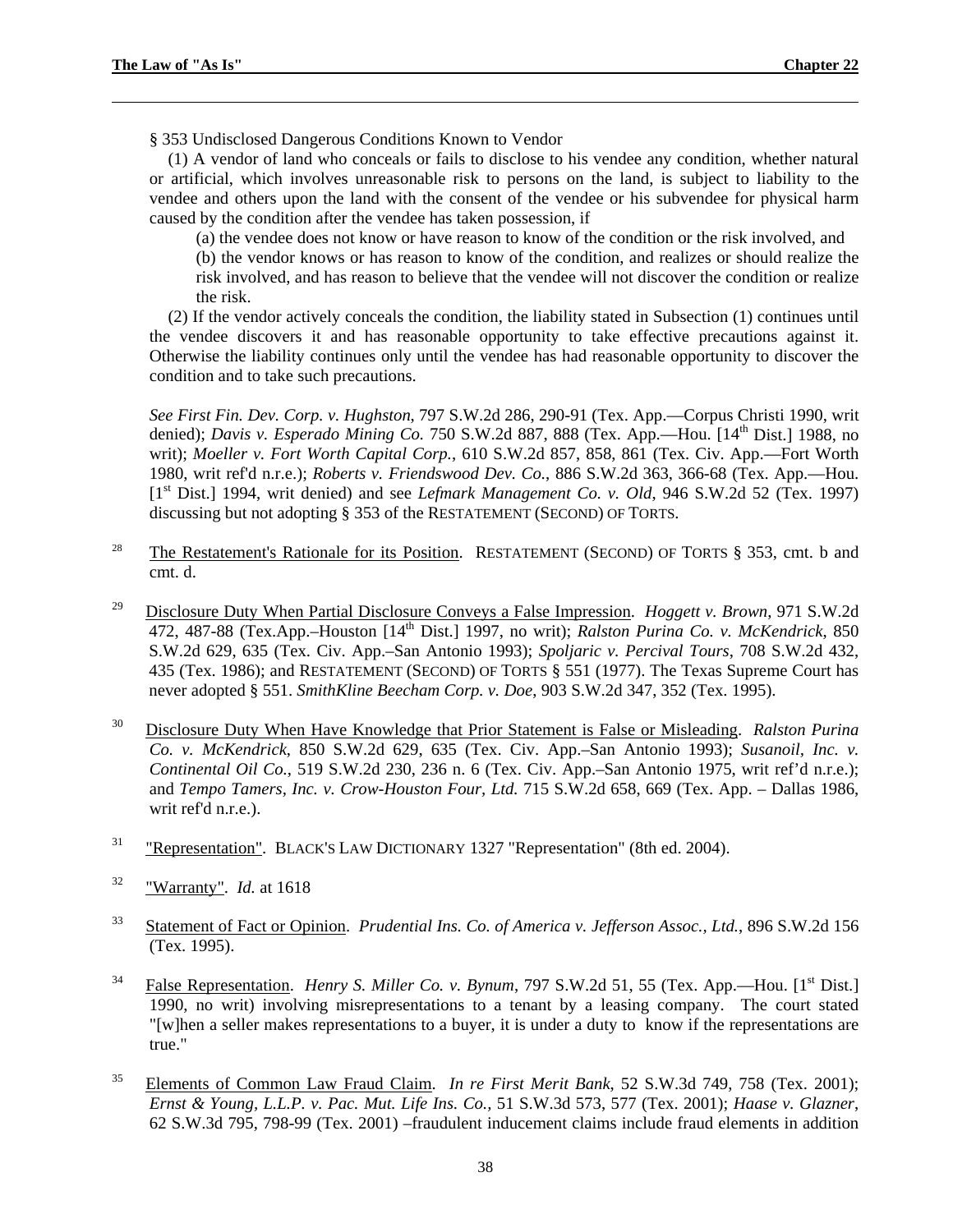to proof that one entered into a binding agreement as a result of the misrepresentation; *DeSantis v. Wackenhut Corp.*, 793 S.W.2d 670, 688 (Tex. 1990); *Coldwell Banker Whiteside Assocs. v. Ryan Equity partners, Ltd.*, 181 S.W.3d 879, 887-88 (Tex. App.—Dallas 2006, no pet).

- <span id="page-46-0"></span><sup>36</sup> Fraud by Non-Disclosure. Non-disclosure where a party has a duty to speak is fraud, as silence is misleading. *Smith v. National Resort Communities, Inc.*, 585 S.W.2d 655, 658 (Tex. 1979) cited by *Schlumberger Technology Corp. v. Swanson*, 959 S.W.2d 171 (Tex. 1997) citing comment b to the RESTATEMENT (SECOND) OF TORTS § 551 (1965) See Endnote 22.
- <sup>37</sup> Elements of Statutory Fraud in Real Estate Claim. Section 27.01 of the Texas Business and Commerce Code states:
	- (a) Fraud in a transaction involving real estate or stock in a corporation or joint stock company consists of a (1) false representation of a past or existing material fact, when the false representation is (A) made to a person for the purpose of inducing that person to enter into a contract; and (B) relied on by that person in entering into that contract; or (2) false promise to do an act, when the false promise is (A) material; (B) made with the intention of not fulfilling it; (C) made to a person for the purpose of inducing that person to enter into a contract; and (D) relied on by that person in entering into that contract.
	- (b) A person who makes a false representation or false promise commits the fraud described in Subsection (a) of this section and is liable to the person defrauded for actual damages.
	- (c) A person who makes a false representation or false promise with actual awareness of the falsity thereof commits the fraud described in Subsection (a) of this section and is liable to the person defrauded for exemplary damages. Actual awareness may be inferred where objective manifestations indicate that a person acted with actual awareness.
	- (d) A person who (1) has actual awareness of the falsity of a representation or promise made by another person and (2) fails to disclose the falsity of the representation or promise to the person defrauded, and (3) benefits from the false representation or promise commits the fraud described in Subsection (a) of this section and is liable to the person defrauded for exemplary damages. Actual awareness may be inferred where objective manifestations indicate that a person acted with actual awareness.
- <sup>38</sup> Elements of Statutory Fraud Cause of Action Reliance. *American Tobacco Co. v. Grinnell*, 951 S.W.2d 420, 436 (Tex. 1997)–summary judgment is proper if defendant negates the element of reliance.
- <sup>39</sup> DTPA Liability for Misrepresenting the Standard, Quality or Grade of Goods and Services. TEX. BUS. & Com. CODE § 17.46(b)(7) (Vernon Supp. 2008).
- $^{40}$  DTPA Liability for Failure to Disclose Information with Intent to Induce Buyer to Enter Transaction. TEX. BUS. & Com. CODE § 17.46(b)(24) (Vernon Supp. 2008); *Willowbrook Foods, Inc. v. Grinnell Corp.*, 147 S.W.3d 492, 506 (Tex. App.—San Antonio 2004, pet. denied) – plaintiff has to prove it would not have entered into the transaction had the information been disclosed; *Rich v. Olah*, 274 S.W.3d 878, 887 (Tex. App.—Dallas 2008, no pet.).
- <sup>41</sup> Reasonable Reliance on Representations Required. *Peltier Enters., Inc. v. Hilton*, 51 S.W.3d 616, 624 (Tex. App.—Tyler 2000, pet. denied).
- <sup>42</sup> DTPA Grounds for Recovery. TEX. BUS. & Com. CODE § 17.50(a)(1)-(4) (Vernon Supp. 2008).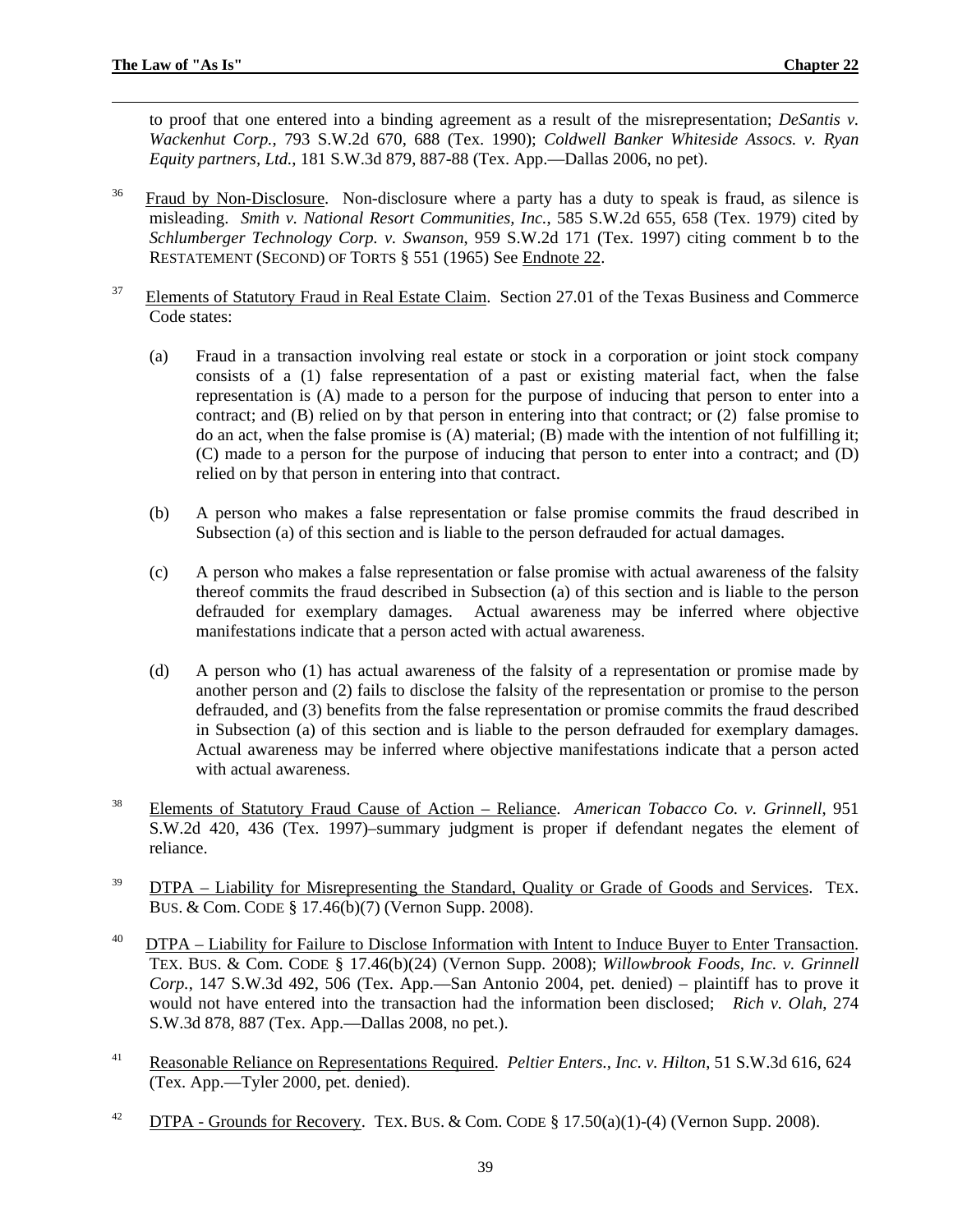- <sup>43</sup> Mental Anguish Damages. TEX. BUS. & Com. CODE § 17.50(b)(1) (Vernon Supp. 2008). If the trier of fact finds that the conduct of the defendant was committed *knowingly*, the consumer may recover damages for mental anguish and the trier of fact may award not more than three times the amount of economic damages; or if the trier of fact finds the conduct was committed *intentionally*, the consumer may recover damages for mental anguish and the trier of fact may award not more than three times the amount of damages for mental anguish and economic damages.
- 44 Excesses Arising out of the DTPA. *Brighton Homes, Inc. v. McAdams*, 737 S.W.2d 340 (Tex. Civ. App.—Houston [14<sup>th</sup> Dist.] 1987, writ ref'd n.r.e.). In *Brighton Homes* the homeowners alleged that they had problems with their foundation and sued their builder under the DTPA. The residence had been purchased new for \$30,000 and the foundation problems were repairable. The plaintiffs were successful and recovered \$202,000 in damages plus interest and court costs.
- 45 DTPA Liability for Failure to Disclose Information in Public Record. *Ojeda de Toca v. Wise,* 748 S.W.2d 449 (Tex. 1988) holding that failure to disclose to a buyer that the property is subject to a demolition order is a DTPA violation, even though the order was recorded in the Deed Records.
- <sup>46</sup> DTPA and "As-Is" Clauses. *Prudential Ins. Co. of America v. Jefferson Assoc., Ltd.*, 896 S.W.2d 156, 160 (Tex. 1995).
- 47 Negligent Misrepresentation Claim. *McCamish, Martin, Brown & Loeffler v. F. E. Appling Interests*, 991 S.W.2d 787, 791 (Tex. 1999); *Fed. Land Bank Ass'n v. Sloane*, 825 S.W.2d 439, 442 (Tex. 1991); *Rich v. Olah*, 274 S.W.3d 878 (Tex. App.—Dallas 2008, no writ) – Court found it did not need to address the seller-defendant's argument that nondisclosure of information as opposed to an affirmative representation, as the court held that the buyer-plaintiff could not justifiable rely on seller's alleged failure to disclose that seller was aware of cracks in the walls and kitchen tile and of sticking doors prior to the sale of the house; prior to selling his property, seller had his residence inspected by the company that had previously undertaken foundation repairs and the inspector's report stated that the repairs were working as intended and that adjusting the piers would not solve new symptoms; seller provided buyer with a TREC form Property Disclosure Notice stating seller was not aware of any soil movement or settling or of the need for additional repairs; the court held that seller was not liable for not knowing that its inspector's foundation inspection report showed ground subsidence that was not addressed by its prior foundation repairs and reversed the trial court in its denial of seller's claim for attorney's fees).
- <sup>48</sup> Reliance Party's Liability Limited to Intended Recipients. RESTATEMENT (SECOND) OF TORTS § 552(2) (1977). The court in *Income Apartments Investors, L.P. v. Building Diagnostics, Ltd.*, 1998 WL 476777 (Tex. App—Austin) held that a buyer, which had been furnished a consultant's report that erroneously stated that the property was copper wired but was aluminum wired, was not entitled to rely to its detriment on the report and did not have a cause of action against the report preparer as the report was prepared for the lender/seller and was issued to the lender/seller under instructions that it was not to be delivered to third parties without the consent of the preparer and granted permission to the lender/seller to only release the environmental assessment portion of the report and not the architectural and engineering portion of the report, which contained the error. Additionally, the court found that the report preparer was protected by the "as-is", "waiver-of-reliance" clauses in the sales contract, although the preparer was not named as a beneficiary of these clauses, as the buyer agreed in these provisions that it was relying *solely* on its own inspections, engineering studies and reports.
- 49 Limitation of Seller's Remedy to Forfeiture of Earnest Money. *John Dull & Co. V. Life of Neb. Ins. Co.,* 642 S.W.2d 1 (Tex.App.—Houston [1st Dist.] 1981, writ ref'd n.r.e.).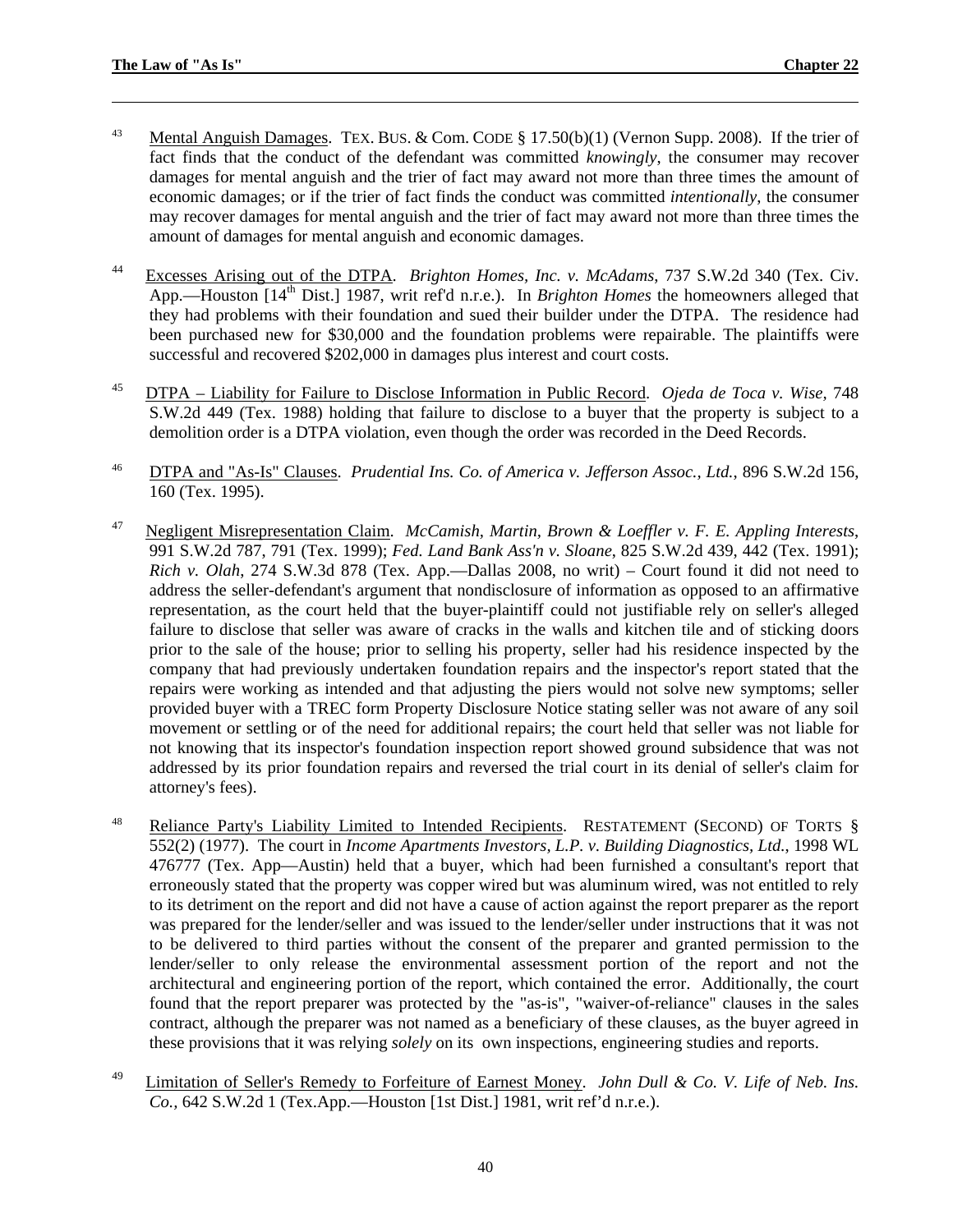- <sup>50</sup> "Knowledge" versus "Opinion". In *Kessler v. Fanning*, 953 S.W.2d 515 (Tex. App.—Ft. Worth 1997, no writ) the seller was held liable under the DTPA for failing to disclose on the Property Conditions Disclosure Statement his knowledge of rain water "ponding" in response to the question on the form inquiring as to the seller's knowledge of "improper drainage." Also, seller answered "no", in response to the buyer's agent's inquiry as to whether the seller "had anything to tell the Fannings about the house or the property." The court dismissed the seller's argument that seller's statement was merely "puffing" or an expression of an opinion. The court also found that buyer's inspection of the property, even though conducted by the inspector on a rainy day, was not a basis to excuse the seller from disclosing his knowledge as to drainage issues.
- <sup>51</sup> Statements as to One's Knowledge May Expose Representing Party to Liability for Negligent Ignorance. *Hexter v. Pratt,* 10 S.W.2d 692 (Tex. Comm'n App. 1928, judgm't adopted); *Morris v. Reaves,* 580 S.W.2d 891 (Tex. Civ. App.—Hou. [14th Dist.] 1979, no writ); and *Portman v. Earhnart,* 343 S.W.2d 294 (Tex. Civ. App.—Dallas 1960, writ ref'd n.r.e.).
- 52 "As-Is" Clause Litigated in *Prudential*. *Prudential Ins. Co. of America v. Jefferson Assoc., Ltd.*, 896 S.W.2d 156, 160 (Tex. 1995).
- 53 "As-Is" Clause Negates Reliance on Seller's or Agent's Representations or Conduct Outside the Contract. *Prudential Ins. Co. of America v. Jefferson Assoc., Ltd.*, 896 S.W.2d 156, 161(Tex. 1995); *Schlumberger Technology Corp. v. Swanson*, 959 S.W.2d 171, 181 (Tex. 1997); *Mid Continent Aircraft Corp. v. Curry County Spraying Service, Inc.*, 572 S.W.2d 308, 313 (Tex. 1978); *Dubow v. Dragon*, 746 S.W.2d 857, 860 (Tex.App.–Dallas 1988, no writ). The Texas Supreme Court upheld the use of "as is" clauses as a means of risk management in *Prudential Ins. Co. of America v. Jefferson Associates, Ltd.*, 896 S.W.2d 156 (Tex. 1995). In *Prudential* the buyer recognized that it was neither relying upon materials provided by the seller nor a misstatement by the seller's agent as to the character of the building being purchased. The court held:

A valid "as is" agreement, like the one in this case, prevents a buyer from holding a seller liable if the thing sold turns out to be worth less than the price paid because it is impossible for the buyer's injury on account of this disparity to have been caused by the seller .... The sole cause of a buyer's injury in such circumstances, by its own admission, is the buyer himself He has agreed to take the full risk of determining the value of the purchase. He is not obligated to do so; he could insist instead that the seller assume part or all of the risk by obtaining warranties to the desired effect. If the seller is willing to give such assurances, however, he will ordinarily insist upon additional compensation. Rather than pay more, a buyer may choose to rely entirely on his own determination of the condition and value of his purchase. In making this choice, he removes the possibility that the seller's conduct will cause him damage ....

Justice Cornyn's concurring opinion argues that Goldman's "as is" agreement is relevant to whether Prudential caused him harm, but not controlling. If Goldman's position at trial were the same as the position he took in the "as-is" agreement, he could not recover on any of the theories he asserts. Unable to show any reason why the agreement should not be enforced, such as fraudulent inducement, Goldman ought to be held to his voluntary, freely negotiated affirmation of his own assessment of the building. Justice Cornyn's concurring opinion suggests that Prudential should prevail if this was an arm's-length transaction. Goldman does not dispute that it was.

54 The *Prudential* Case. Prudential Insurance Company foreclosed its construction financing lien on an office building in Austin, and subsequently put the building on the market. Prudential offered the building for sale by closed bid in which the offers were submitted in the form of proposed contracts. Prudential permitted potential bidders to review financial records pertaining to the building and to inspect the building. F. B. Goldman, a knowledgeable real estate investor, purchased the building from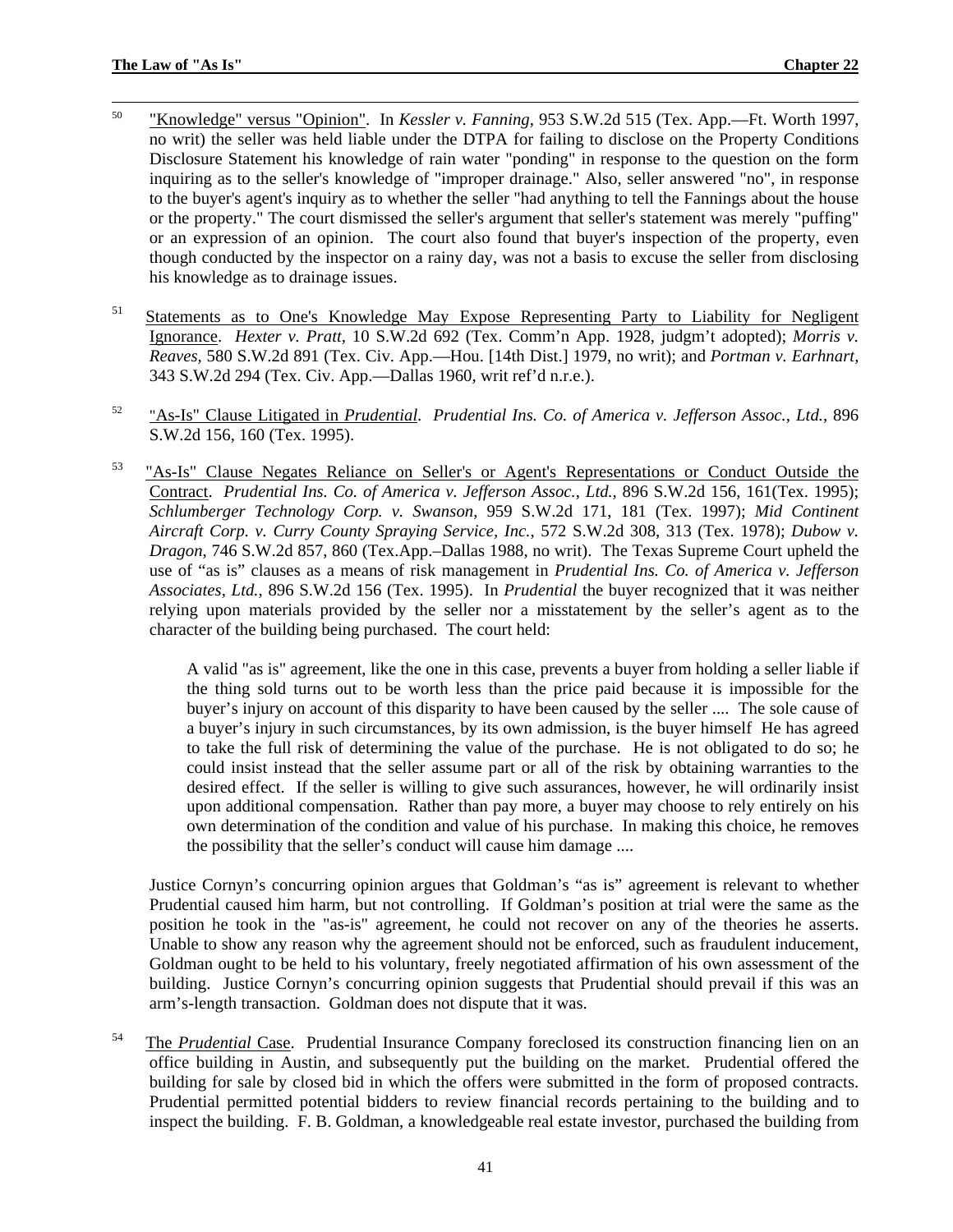Prudential. Goldman owned an interest in at least 30 commercial buildings. He was the president of a Dallas-based company which had developed, built, rehabilitated, owned or managed properties valued altogether at about \$100 million. He had bought and sold several large investment buildings on an "as is" basis. The sales contract contained an "as is" "non-reliance" provision (see actual provision set out in paper). Before bidding on the building, Goldman had the building inspected by his maintenance supervisor, his property manager, and an independent professional engineering firm. The inspection reports came back clean, except for a mechanical room foundation problem noted by his property manager. Prudential's on-site property manager, Donna Buchanan told Goldman's maintenance supervisor, Timmy Don Kirk, that the building was "superb", "superfine" and "one of the finest little properties in the City of Austin." Buchanan also told Timmy that the building had no defects except for a mechanical room foundation problem. Timmy asked Buchanan for the building plans and specifications, but she mistakenly told him she had only the "as-built" drawings, which she gave him. She referred Goldman to the architects for additional information. Neither Goldman nor anyone on his behalf contacted the architects or made any further effort to obtain the plans and specifications. Prudential had a set of plans in its possession at the time that showed that a fireproofing material which sometimes contained asbestos had been used in the original construction. The specifications called for use of a fireproofing material called Monokote or an approved substitute. Information published at the time by the manufacturer of Monokote stated that the product contained asbestos. Goldman contended that Prudential concealed the plans and specifications. The Supreme Court for purposes of its decision assumed that in fact Prudential concealed the plans and specifications. When Goldman later attempted to refinance the building he discovered that the building contained asbestos. He sued Prudential for violations of the DTPA, fraud, negligence, and breach of the duty of good faith and fair dealing. Goldman prevailed at both the trial court (jury found that Goldman suffered \$6,023,993 in actual damages, \$14,300,000 in punitive damages, and the trial court awarded a judgment, which including interest, costs and attorneys fees, totaled \$25,692,571.58) and the court of appeals. There was evidence at trial that the asbestos did not pose a health hazard, did not need to be removed, and could be managed in place at a cost of \$61,000. Goldman had paid \$7,150,000 for the building.

The Texas Supreme Court, however, held that the "as is" provision precluded the causation element required for Goldman to recover on the asserted causes of action. The court stated:

The sole cause of a buyer's injury [when he agrees to purchase something "as is"], by his own admission, is the buyer himself. He has agreed to take the full risk of determining the value of the purchase. He is not obliged to do so; he could insist instead that the seller assume part or all of that risk by obtaining warranties to the desired effect. If the seller is willing to give such assurances, however, he will ordinarily insist upon additional compensation. Rather than pay more, a buyer may choose to rely entirely upon his own determination of the condition and value of his purchase. In making this choice, he removes the possibility that the seller's conduct will cause him damage.

*Id.* at 160.

- 55 *Prudential* Rule: No Obstruction of Inspection. A seller cannot obstruct an inspection for defects in his property and still insist that the buyer take it 'as is'." *Prudential,* 896 S.W.2d at 162.
- <sup>56</sup> Boilerplate. BLACK'S LAW DICTIONARY 167 ( $7<sup>th</sup>$  Ed. 1999). "Boilerplate" is defined as "Fixed or standardized contractual language that the proposing party views as relatively nonnegotiable."
- 57 *Prudential* Rule: Bargained for Provision. The rule of thumb with the terms of an "as is" clause is, "the simpler, the more conspicuous, the more easily understood, the better." Statements that indicate that the purchasers "have inspected" and "are relying solely on their own inspection of the property" are important and have been upheld, particularly if printed in **BIG BOLD LETTERS.** *See Chesson v.*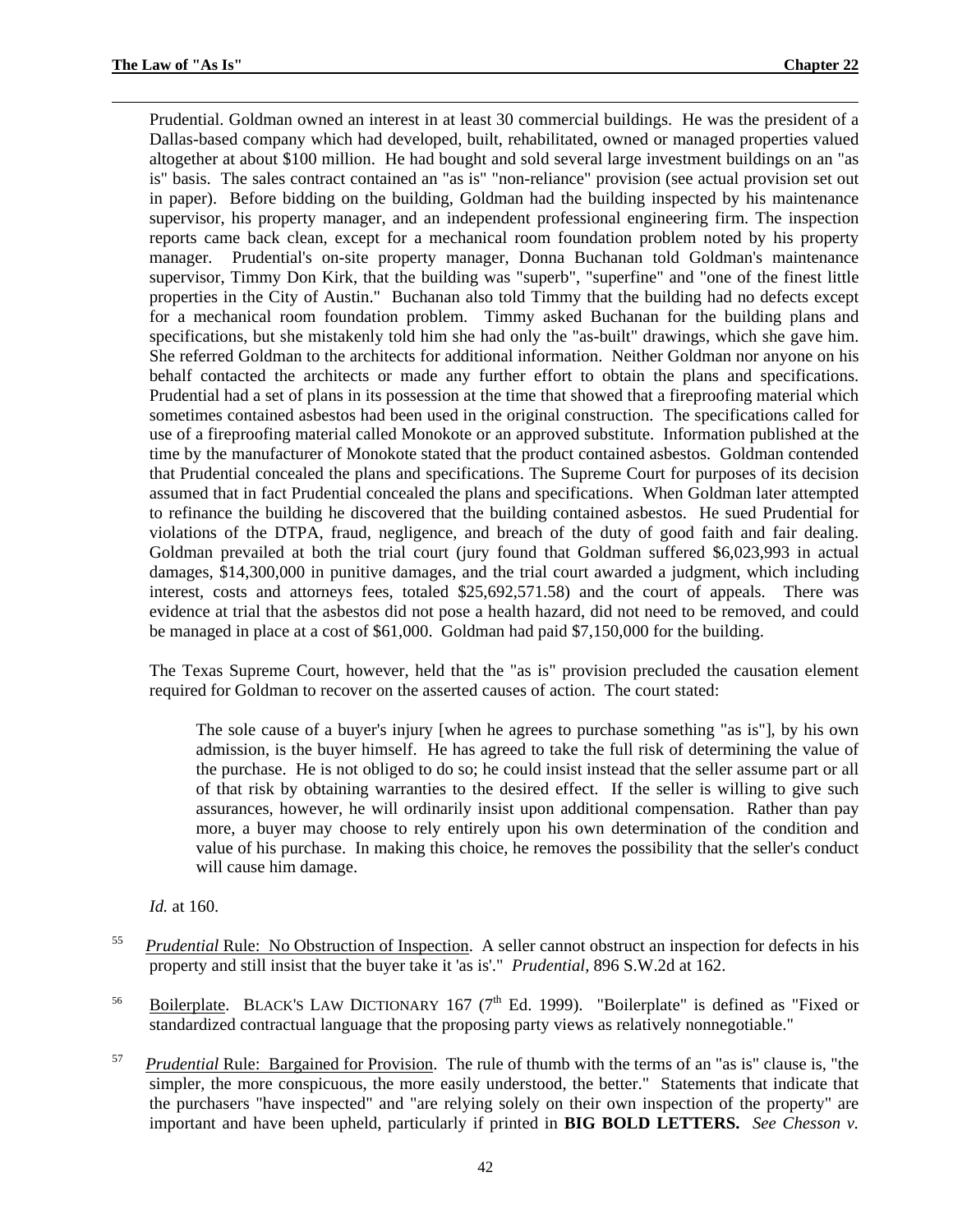*Hall*, 2005 WL 2045570 (S.D. Tex., Aug. 25, 2005) and cases cited therein.

- 58 *Prudential* Rule: Sophisticated Parties. Texas courts may uphold the validity of an "as is" clause if the parties to the agreement were equally sophisticated, particularly if the buyer has the opportunity to inspect the premises before purchase. In *Bynum v. Prudential Residential Servs., L.P.* 129 S.W.3d 781, 788 (Tex. App.—Houston [1<sup>st</sup> Dist.] 2004, pet. denied), the court upheld an "as is" provision because the purchasing party was represented in the transaction by a licensed real estate broker, had previously purchased other properties "as is," was a manager of a salvage business which sold parts "as is", and had the home inspected by a professional inspector prior to the closing. Similarly, in *Larsen v. Carlene Langford & Assocs., Inc.,* 41 S.W.3d 245 (Tex. App.—Waco 2001, pet. denied) , 252-53, the court found the "as is" clause enforceable where the purchaser was a licensed real estate agent and the seller was represented by a real estate agent and neither party was represented by an attorney. Texas courts will not enforce an "as is" provisions when one party is "unsophisticated" placing the parties in unequal bargaining positions. *Woodland*s *Land Dev. Co. v. Jenkins*, 48 S.W.3d 415, 422 (Tex. App.— Beaumont 2001, no pet.); and *Oakwood Mobile Homes, Inc. v. Cabler*, 73 S.W.3d 363, 372 (Tex. App.—El Paso 2002, pet denied.). The El Paso Court of Appeals determined that a husband and wife with a  $10<sup>th</sup>$  grade education and one year of college, respectively, were not of equal bargaining power to a manufactured home salesperson and the general manager of the manufactured home sales lot, and therefore held the "as is" clause in the sales contract unenforceable. *Oakwood*, 73 S.W.3d at 372. On the other hand, the Dallas Court of Appeals, in *Rader v. Danny Darby Real Estate, Inc.*, 2001 WL 1029355 (Tex. App.—Dallas 2001, no pet.) rejected a lack of sophistication argument from buyers who purchased a home in poor condition, negotiated several repairs and attempted to obtain additional repairs all without engaging a real estate agent or lawyer to review the purchase and sale agreement. The court held that the purchasers could not rely on the lack of sophistication argument, *standing alone,* to invalidate the "as is" clause. Clearly, the degree of sophistication is an issue.
- <sup>59</sup> "As-Is" Clause Litigated in *Gym-N-I Playgrounds. Gym-N-I Playgrounds, Inc. v. Snider*, 220 S.W.3d 905, 907 (Tex. 2007).
- 60 Conspicuous Disclaimer. In *Turner v. Conrad*, 618 S.W.2d 850, 852-53 (Tex. Civ. App.—Ft. Worth 1981, writ ref'd n.r.e.) the court noted that it was not deciding that the conspicuousness requirement of the Texas UCC (§ 2.316(b)) applicable to waivers of implied warranties in the sale of personal property applied to the waiver of implied warranties in real estate transactions. The court went on to further note that under the Texas UCC the trial court is charged with "the responsibility to test contractual clauses to see that those sought to be enforced were so conspicuous that a reasonable person against whom they are sought to be operative ought to have noticed them" and confirmed that the trial court "did justifiably deem the clause we have copied to satisfy any requirement that they be conspicuous if that be deemed of importance." The court in *MacDonald v. Mobley*, 555 S.W.2d 916, 919 (Tex. Civ. App.—Austin 1977, no writ) held that the conspicuousness requirements of Texas UCC § 2.316(b) are equally applicable to "as-is" disclaimers of implied warranties in real estate transactions. This court held that the disclaimer was not printed in large or contrasting type or in any other manner to draw the buyer's attention to it.
- <sup>61</sup> "Acknowledgment of No Reliance on Representations of Seller or Landlord. *Prudential Ins. Co. of America v. Jefferson Assoc., Ltd.*, 896 S.W.2d 156, 160 (Tex. 1995); *Smith v. Levine,* 911 S.W.2d 427, 432 (Tex. App.—San Antonio 1995, pet. denied) – court noted that the "as-is" clause in this case is silent on the reliance issue, and the buyers testified that they relied on the sellers' representation that the house was in "excellent" condition and believed the "as-is" clause referred only to problems that might develop in the future; *Weitzel v. Barnes*, 691 S.W.2d 598 (Tex. 1985)—the court stressed the fact that the "as is" clause in *Weitzel* did not state that the buyer was relying on its own inspection of the property as opposed to representations by the seller and held that the buyer could maintain an action under the DTPA against the seller for its misrepresentations, despite the fact that the contract provided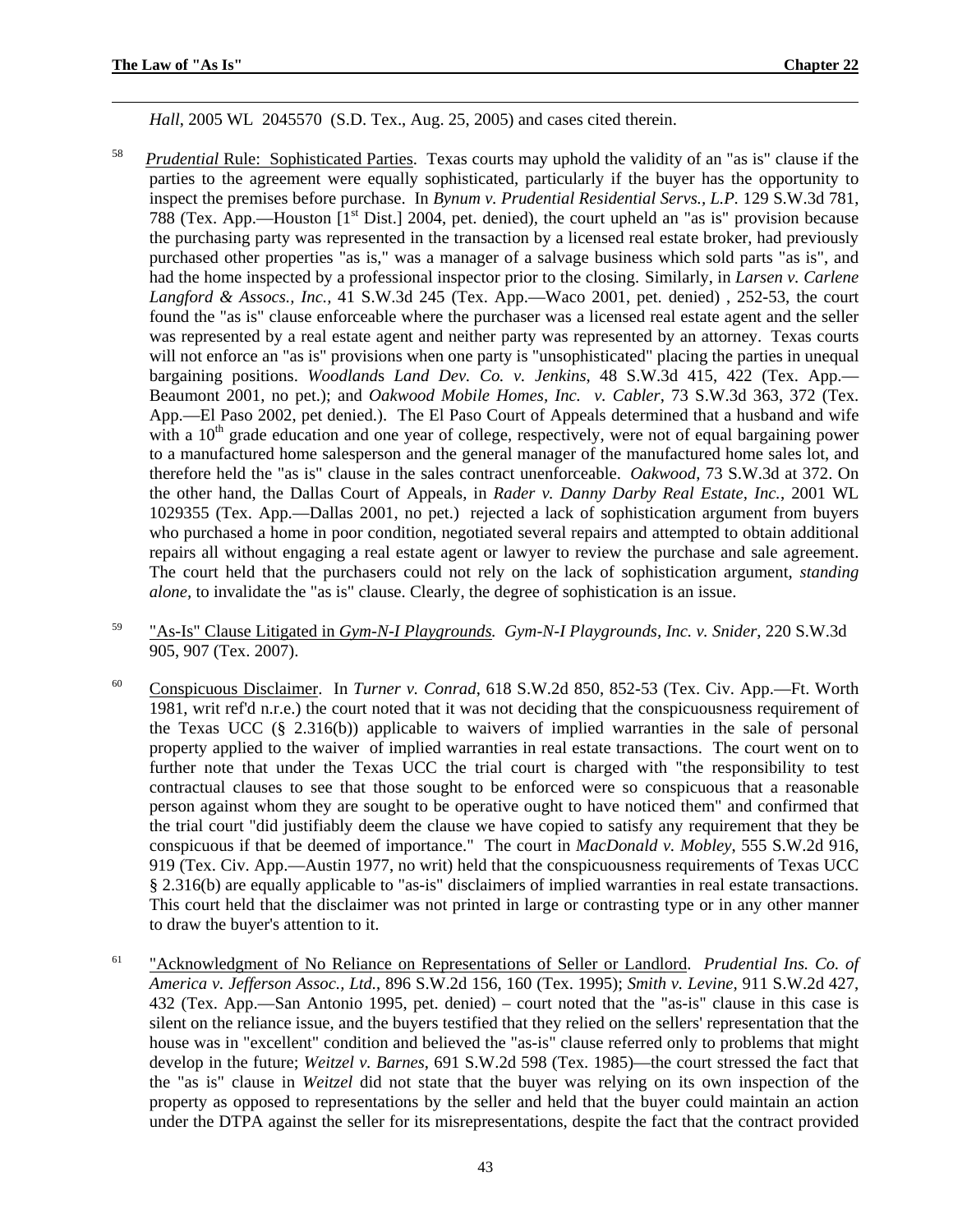that the buyer could inspect the property and elected not to do so (in reliance on seller's misrepresentations).

- <sup>62</sup> Provision for Express Survival after Closing of "As-Is" Disclaimer. *Prudential Ins. Co. of America v. Jefferson Assoc., Ltd.*, 896 S.W.2d 156, 160 (Tex. 1995); *Smith v. Levine,* 911 S.W.2d 427, 433 (Tex. App.—San Antonio 1995, pet. denied) – the court in this case observed "The 'as is' clause at issue in *Prudential* expressly provided that it would 'survive the Closing.' (omitted citation) By using this language, Prudential avoided the general rule that contractual provisions are merged into the deed by which the property is conveyed at closing; therefore, Prudential could legitimately rely on the 'as is' clause as a viable, post-closing defense to Goldman's allegations that Prudential misrepresented the condition of the property. (omitted citation). In this case, on he other hand, neither the earnest money contract nor the deed contains any indication that the 'as is' clause was intended to survive the closing, and the general rule would suggest that it did not."
- <sup>63</sup> "*Solely*". In *Income Apt. Investors L.P. v. Building Diagnostics Ltd.*, 1998 WL 476777 (Tex.App.— Austin) the court held that the buyer could not maintain a cause of action against the seller, despite the seller's having advertised the property as having copper wiring when in fact it had aluminum wiring, because the buyer had agreed in the "as-is" clause to rely *solely* on its own inspection and not on the representations of the seller.
- <sup>64</sup> Price Reductions; Election to Purchase "As Is" after Discovery of Defect. *Dubow v. Dragon*, 746 S.W.2d 857, 860 (Tex.App.–Dallas 1988, no writ)—the parties inserted into an amendment to the contract after an inspection of the property revealed a defective foundation the price was reduced and the following provision, which the court held barred buyer's recovery against seller after closing on a DTPA action:

After careful inspection of the house, and based solely on that inspection, the buyers feel the house will need repairs or ongoing maintenance as indicated by the attached inspection report. The buyers agree to take the home AS IS, WITH ALL CONTINGENCIES REMOVED.

According to the court, "The Dubows' reliance on their inspection of the house constituted a new and independent basis for purchase that intervened and superseded the Dragons' alleged wrongful act." However, the court in *McFarland v. Associated Brokers*, 977 S.W.2d 427 (Tex. App.—Corpus Christi 1998, judgment set aside, pet. granted)—found that the failure of the buyer to enter into an "as-is" agreement coupled with a "waiver-of-reliance" clause after buyer's inspector discovered that the roof leaked and seller caused a third-party contractor to make limited repairs to the roof, based on buyer's inspector's report, and provided a 1 year roof warranty, did not absolve the seller's broker for failing to disclose the full extent of its knowledge as to the defective roof. The roof leaked after closing. The court found that the buyer's inspection was not an intervening factor that broke the causal connection between buyers' damages and the agent's concealment.

Similarly, in *Kupchynsky v. Nardiello*, 230 S.W.3d 685 (Tex. App.—Dallas 2007, writ denied) the court found that the TREC form "as is" was boilerplate and not an important basis of the bargain, and thus upheld the trial court's awarding of damages to the buyer under the DTPA for violation of implied warranties of good and workmanlike manner and habitability. After discovery of moisture seeping through the grout of the balconies and 13 other deficiencies, the seller (a home builder that both built the house and occupied it at time of sale) agreed to fix the 13 other deficiencies, but the parties did not address the balconies as the seller assured the buyer that it was designed that way "per the blueprints". The evidence showed that there were never any blueprints for the balconies and that the builder/seller installed galvanized pans in the balcony substructure without a means for water to escape other than into the structure of the house. The court held that although the buyer had the property inspected, it was not relying *solely* on his own inspection but also on the oral representations of the seller.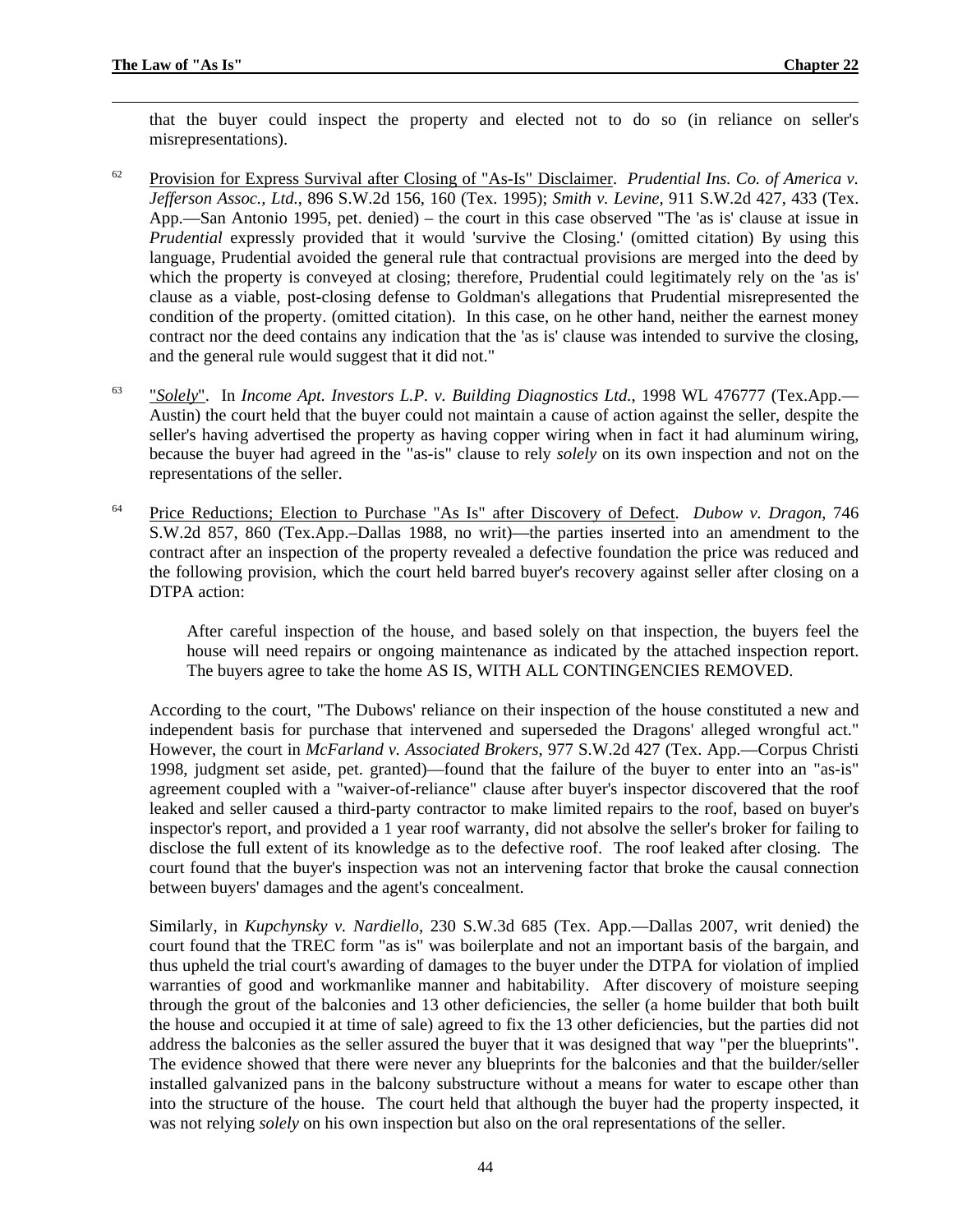- <sup>65</sup> Buyer Represented by Counsel. The court in *Erwin v. Smiley*, 975 S.W.2d 335 (Tex. App.—Eastland 1998, no writ) placed importance on the fact that the buyer of the residence was represented by counsel, which explained the meaning of the words "as-is" which were specially added to the TREC form language by the parties, in finding that the buyer could not maintain a DTPA action against the seller for the seller's having orally misrepresented to the buyer that the property had previously had a termite problem, but that it had been remedied. Buyer after closing had the property inspected for termites when he noticed certain areas beginning to show damage. The inspection revealed that the property had never been treated for termites but had severe termite damage as a result of 10 years of active infestation. The court found that neither seller nor buyer were sophisticated real estate investors, and concluded that they were of equal bargaining power.
- 66 Fraudulent Inducement. *Prudential Ins. Co. of America v. Jefferson Assoc., Ltd.*, 96 S.W.2d 156, 161 (Tex. 1995); *Schlumberger* at 181 (Tex. 1997). The court in *Gopher Oil Co. v. Union Oil Co.,* 955 F.2d 519 (8th Cir. 1992) found that an "as-is" clause was ineffective in preventing a buyer from obtaining relief from a seller whose employees had made oral statements as to prior occurrences at the property, but had omitted to mention a material hazardous substance spill. See RESTATEMENT (SECOND) OF CONTRACTS § 161 (1981) providing "A person's non-disclosure of a fact known to him is equivalent to an assertion that the fact does not exist..." See *Smith v. Levine,* 911 S.W.2d 427 (Tex. App.—San Antonio 1995, pet. denied) as to fraud by oral misrepresentations. The court in *Oat Note, Inc. v. Ampro Equities*, *Inc.*, 141 S.W.3d 274 (Tex. App.—Austin 2004, no writ) held that "as is" clause did not bar buyer from recovering from seller for its negligent misrepresentations.
- <sup>67</sup> "Waiver-of-Reliance" Clause or "Release" of Fraudulent Clause. *See* discussions of the *Forest Oil*  case, the *Italian Cowboys* case.
- 68 "Puffing" and Statements of Opinion. The court in *Prudential* determined that statements Prudential's building manager, Ms. Buchanan, to Goldman's maintenance supervisor, Timmy Kirk, that the building was "*superb*", "*super fine*, and "*one of the finest little properties in the City of Austin*." were not misrepresentations of material fact but merely "puffing" or opinion, and thus could not constitute fraud. *Citing Pennington v. Singleton*, 606 S.W.2d 682, 687 (Tex. 1980)(statement that boat and motor were "*new"* or in *"excellent*" or "*perfect*" condition were not merely puffing or opinion; also *citing Autohaus, Inc. v. Aguilar*, 794 S.W.2d 459, 462-464 (Tex. App.—Dallas 1990), *writ denied per curiam*, 800 S.W.2d (Tex. 1991)(car salesman's statement that a Mercedes was the "*best engineered car in the world*" did not qualify as an actionable misrepresentation of the car's characteristics or qualities). *See HOW Ins. Co. v. Patriot Financial Services, Inc.* 786 S.W.2d 533, 543-544 (Tex. App.—Austin 1990, no writ)("*meticulous construction*") denoted a high degree of quality such as "excellent" or "perfect," and such use, if inaccurate, was actionable under statutory or common-law fraud theories even though the description was general in nature.
- 69 Fraud Only if Intent. The court in *Prudential Ins. Co. of America v. Jefferson Assoc., Ltd.*, 896 S.W.2d 156, 163 (Tex. 1995) stated

Nor do we think Buchanan's statement that there were no defects in the building other than the foundation in the mechanical room was a statement of material fact, since Kirk does not claim to have attached much significance to it, certainly not enough on which to base a decision whether to spend over \$7 million to buy an office building. Even if he had attached more significance to Buchanan's statement there is no evidence whatever that Buchanan knew or had any reason to suspect that her statements were not absolutely correct, or that Buchanan knew that the building contained asbestos. A statement is not fraudulent unless the maker knew it was false when he made it or made it recklessly without knowledge of the truth.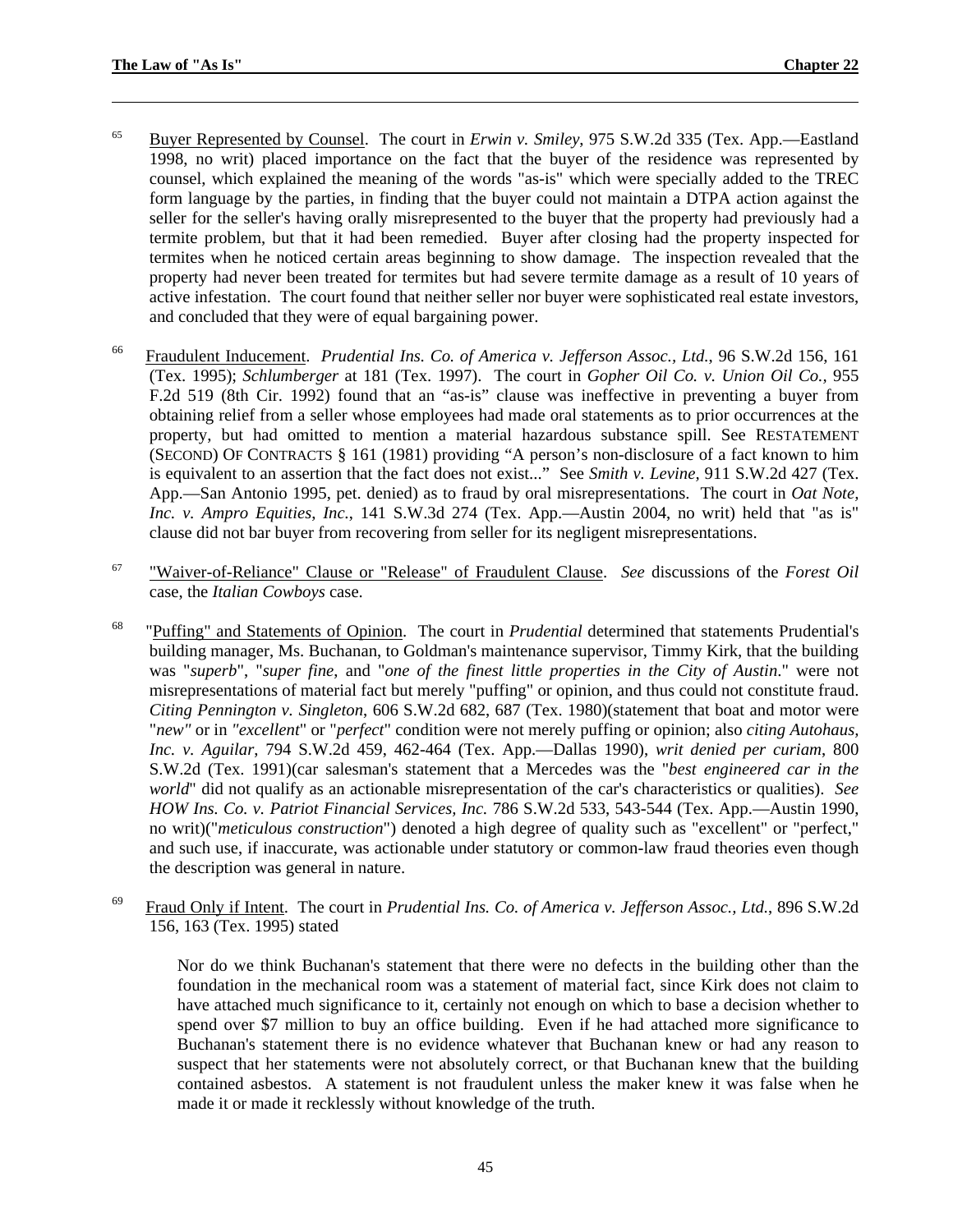- $70\,$ 70 Concealment. *Weitzel v. Barnes*, 691 S.W.2d 598, 601 (Tex. 1985); *Dallas Farm Mach. Co. v. Reaves*, 307 S.W.2d 233, 240 (Tex. 1957); *Cockburn v. Mercantile Petroleum, Inc.*, 296 S.W.2d 316, 326 (Tex. Civ. App. – Dallas 1956, writ ref'd n.r.e.) – "as is" buyer not bound by its independent investigation if seller hindered buyer's investigation.
- 71 Concealed Plans and Specifications in *Prudential* Would Not Put Inspector on Notice of Asbestos. The court in *Prudential* noted that the specifications called for use of a fireproofing material called Monokote or an approved substitute. The court determined that

Even someone aware of the information published by the manufacturer could not be certain whether any Monokote used in the Jefferson Building contained asbestos. Nor could anyone be certain from the specifications alone whether Monokote, or an approved substitute, was actually used in the building. Thus, when the original architects review the specifications in 1987, some three years after the sale, they saw nothing to indicate that the building contained asbestos.

*Prudential Ins. Co. of America v. Jefferson Assoc., Ltd.*, 896 S.W.2d 156, 159 (Tex. 1995).

72 The *Warehouse Associates* Case. *Warehouse Associates Corporate Centre II, Inc. v. Celotex Corp.*, 192 S.W.3d 225 (Tex. App.—Hou. [14th Dist.] 2006), review denied (2 pets.), rehearing of petition for review granted, rehearing of petition for review granted (January 25, 2008), order withdrawn (January 25, 2008). *Warehouse Associates* involves a dispute between sophisticated parties as to 12 acres of land on North Post Oak Road in Houston, Texas. Celotex Corporation operated an asphalt shingle manufacturing plant on the property for a number of years until 1998, when Celotex permanently closed the plant. Celotex decided to sell the property and retained Cushman & Wakefield as its realestate broker. While Cushman & Wakefield was entertaining bids for the property, Warehouse Associates asked Cushman & Wakefield for any documents that Celotex had regarding the property. In response, Celotex forwarded part of a 1996 environmental report prepared for Celotex. The part of this report Celotex produced indicates that there had been asbestos issues relating to the buildings on the property but indicates nothing about the asbestos contamination in the soil or use of asbestos in the manufacturing process on the property, as opposed to asbestos in building materials in the structures on the property. Celotex did not give Warehouse Associates the part of the report stating that asbestos previously had been used in the manufacturing process at the plant.

After receiving various offers and inquiries, on January 24, 2000 Celotex entered into a written contact with Warehouse Associates for the sale of the property. The contract provided for a purchase price of \$3.25 per square foot, or a total of approximately \$1,700,000. The contract recited that Celotex had begun demolition of all existing structures on the property down to the slab level. Celotex agreed to send a notice to Warehouse Associates upon completion of the demolition work. Under the contract, Warehouse Associations was allowed to inspect the property within 60 days from the date Celotex gave notice that it had completed the demolition work. During this 60-day inspection period, Warehouse Associates had the right to terminate the contract by written notice if it its inspections revealed conditions unsatisfactory to it in its sole discretion. In the contract, the parties agreed that, other than the warranties of title contained in the deed, Celotex did not make and was specifically disclaiming any representations, warranties, promises, covenants, or guaranties of any kind. The contract imposed no obligation on Celotex to provide documents or records relating to the property's condition. Warehouse Associates, however, was entitled to conduct inspections, tests, and investigations as it deemed necessary to determine the suitability of the property for its intended use. Unless Warehouse Associates terminated the contract before the inspection period expired, Warehouse Associates would be obligated to close the transaction, and, upon closing, Warehouse Associates would assume all existing and future liabilities associated with the ownership, use, and possession of the property, including any liabilities imposed by local, state, or federal environmental laws or regulations. In the contract, Warehouse Associates, as the buyer, acknowledged that it had the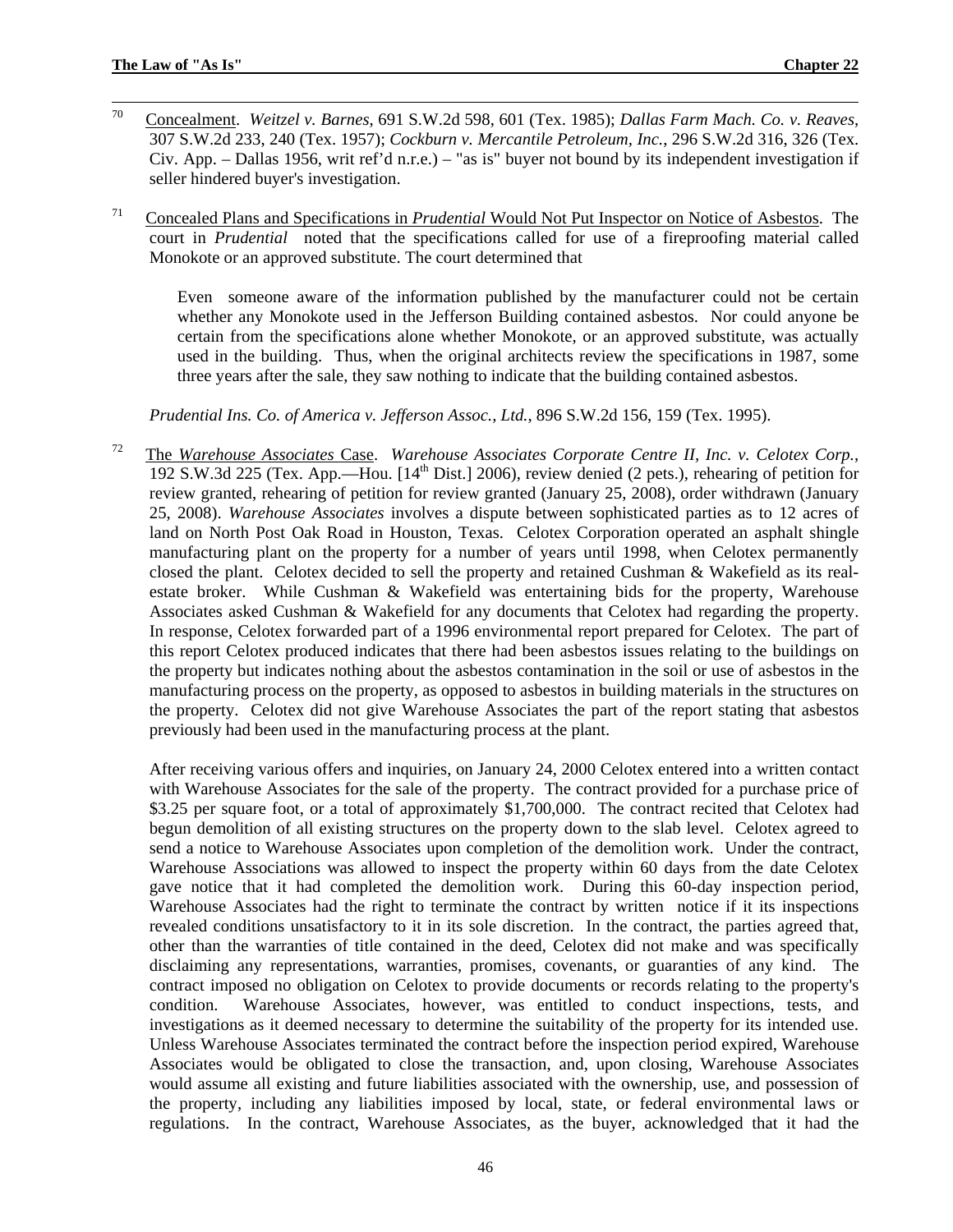opportunity to inspect the property and agreed that it was relying solely on its own inspection and investigation of the property an not on any information from Celotex. The parties also agreed that the sale of the property at closing would be on an "as is, where is" condition and basis "with all faults."

On February 10, 2000, Celotex gave notice that it had completed demolition of the buildings down to the slabs, triggering the buyer's 60-day inspection period that ended on April 10, 2000. On the day that the inspection period began, Celotex's contractor was excavating soil on the property and found what appeared to the contractor to be raw, friable asbestos buried in the ground. The contractor contacted Lecil M. Colburn, Celotex's Director of Environmental Affairs and chairman of a Celotex committee formed to sell various Celotex properties. The contractor asked Colburn what to do and Colburn instructed the contractor to leave the area of that property alone and to backfill the excavated area, indicating the matter would be addressed at a later date. The contractor had one employee, wearing a respirator, back fill the excavation as quickly as possible.

During the relevant period, HBC Engineering, Inc. inspected property and conducted a phase I environmental site assessment of the property. HBC had discussions about the property with Colburn and with David Murray, a shipping supervisor for Celotex. HBC did not specifically ask Colburn about asbestos, and Colburn said nothing to HBC about asbestos or the recent discovery of suspected asbestos-containing material buried in the ground on the property. Colburn listed the major raw materials Celotex had used in its single-manufacturing process. At the end of his interview with Colburn, an HBC representative asked Colburn if he was aware of any other environmental concerns, and Colburn said nothing about the suspected asbestos-containing material recently discovered on the property or about the possibility of asbestos being buried in the soil on the property. HBC also conducted an environmental site investigation that included analysis of soil and groundwater samples taken from the property. HBC did not test the soil for the presence of asbestos. In its reports to the buyer, HBC did not mention anything about any contamination of the soil on the property due to asbestos.

Warehouse Associates did not exercise its right to terminate the contract during the inspection period. On May 24, 2000, the sale closed and Celotex conveyed title to the property to Warehouse Associates by a special warranty deed that contained the same "waiver-of-reliance" and "as-is" language as the contract. In August 2000, a contractor demolishing the concrete slabs discovered asbestos-containing material in the soil on the property. An expert analyzed soil borings and detected more than 1% asbestos in 44 of 70 soil borings form sites across the property. This expert concluded that the property had extensive, widespread asbestos-containing material in the soil to a depth of at least 13 feet below the ground surface. Warehouse Associates filed claims against Celotex, alleging damage claims for common law fraud, negligent misrepresentation, and statutory fraud. Celotex counterclaimed against Warehouse Associates asserting various claims.

The trial court granted summary judgment in favor of Celotex awarding them more than \$2,000,000 in attorney' fees, expenses, and costs. The appellate court concluded that there is a genuine issue of fact as to whether Warehouse Associates was induced to enter into the contract by Celotex's alleged fraudulent misrepresentation or concealment of asbestos contamination in the soil on the property. Based on *Prudential*, the court concluded that the impairment-of-inspection is limited to conduct by the seller that impairs, obstructs, or interferes with the buyer's exercise of its contractual right to carefully view, observe, and physically examine the property. The court concluded that the summaryjudgment evidence proved as a matter of law that Celotex did not engage in such conduct. Celotex argued that, absent reliance upon the language in the contract in fact, Warehouse Associates' claims failed as a matter of law under *Bartlett v. Schmidt*. The court found that Celotex's argument lacked merit and did not provide a basis for the court to affirm the trial court' s judgment. Because of the genuine issue of fact as to the fraudulent-inducement exception the court found that the trial court erred in enforcing the contract language as a matter of law and in granting summary judgment based on the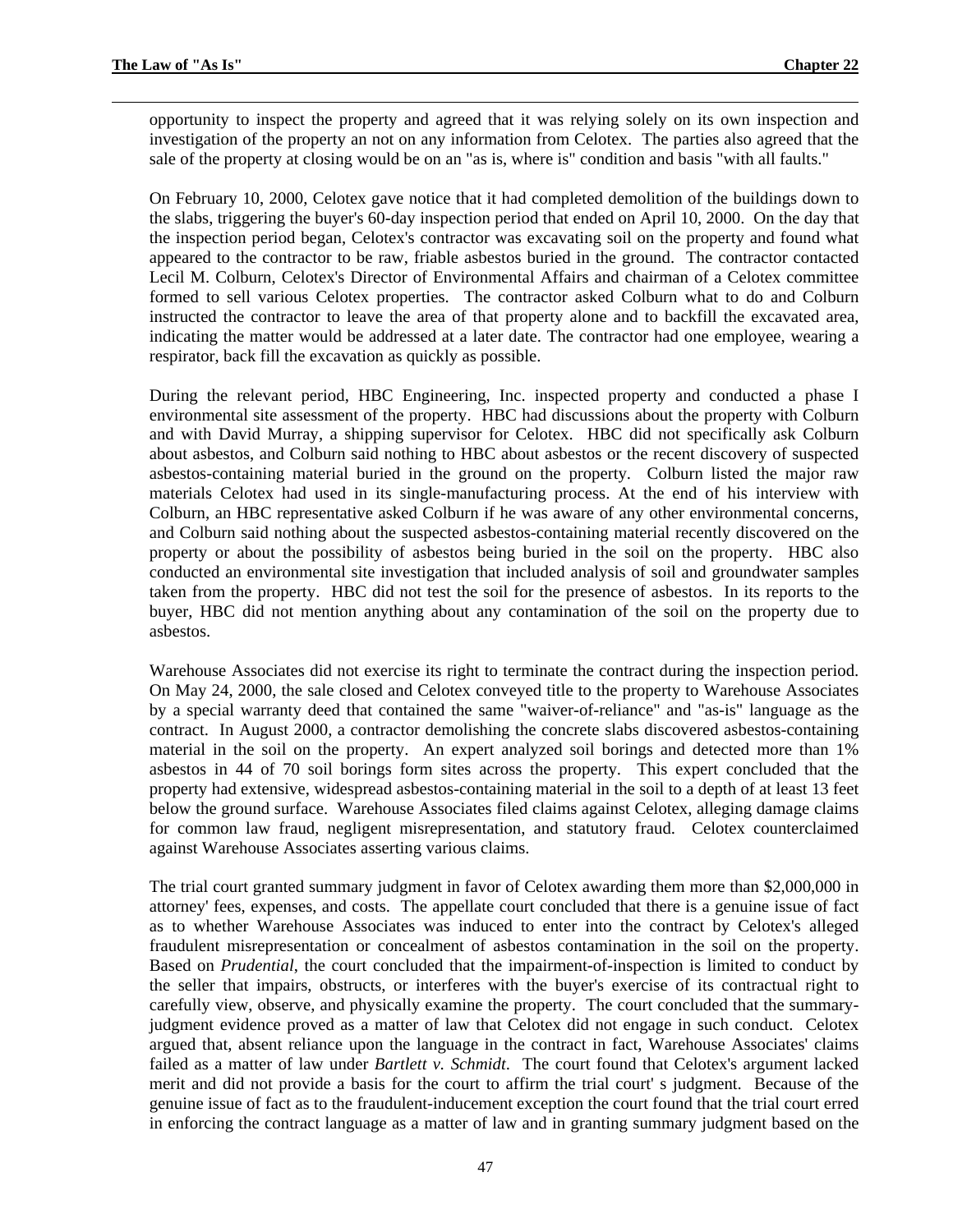doctrines of estoppel by contract and estoppel by deed. Celotex's fraudulent misrepresentations regarding the condition and prior use of the property did not impair Warehouse Associates' ability to inspect the property, and thus, the impairment-of-inspection did not provide a basis to bar enforcement of the "as-is" provision, where as here the buyer had access to the property, was free to take whatever soil and water samples it wanted, and had the ability to test the soil for asbestos contamination.

- 73 Ability to Learn of Fact Impaired by Seller's Conduct Impairment of Inspection. *Prudential Ins. Co. of America v. Jefferson Assoc., Ltd.*, 896 S.W.2d 156, 162 (Tex. 1995).
- 74 Totality of Circumstances. *Prudential Ins. Co. of America v. Jefferson Assoc., Ltd.*, 896 S.W.2d 156,162 (Tex. 1995). *Johnson v. Perry Homes*, 1998 WL 751945 (Tex. App.—Hou. [14th Dist.] 1998, pet. denied) –"The disclaimers of reliance on representations in this case are part of the 'boiler-plate' provisions in the contracts, and there is no evidence they were part of the basis of the bargain between appellants and (appellee)."
- 75 No Third Party Beneficiaries of "As Is". The court in *Haire v. Nathan Watson Co. and Fugro*, 221 S.W.3d 293, 298 (Tex. App.—Ft. Worth 2007, no pet.) (foundation cracks developed from excessive swelling of the soils beneath the home, and home was not designed nor constructed in a manner that would accommodate this excess swelling) held that neither the subdivision lot developer nor the geotechnical engineer that conducted the soil analysis were third party beneficiaries of the "as-is" provision in the sales contract of the home seller. The court held that the home buyer had standing to sue the developer and the engineer as the property damage arose while the buyer owned the property. *MCI Telecomm. Corp. v. Tex. Util. Elec. Co.* 995 S.W.2d 647, 651 (Tex. 1999); *Loyd v. ECO Res., Inc.*, 956 S.W.2d 110, 134 (Tex. App.—Hou. [14<sup>th</sup> Dist.] 1997, no writ); and *MJR Corp. v. B & B Vending Co.*, 760 S.W.2d 4, 11 (Tex. App.—Dallas 1988, writ den'd).

The *Haire* court found that the purchaser of a used home had standing to sue the subdivision lot developer and its geotechnical engineer for allegedly improperly designing and building the subdivision lots as the damages suffered by the buyer occurred *after* they purchased the residence. *Haire* at 298. But the court found that the buyer had pre-purchase knowledge of the potential foundation problems as they had received from the seller a copy of a prior owner's seller's disclosure notice that detailed foundation concerns as to the subdivision and a copy of prior seller's engineering report which noted previous foundation movement and resulting damage to the house. *But see* Goodson Pontiac GMC, L.L.C. v. AutoNation USA Corp., 2009 WL 41124 (Tex. App.-Hou. [1st] Dist.], no pet.) (parking lot flooded twice after Goodson acquired it from Moudy who acquired it from AutoNation) – the court held that any duty AutoNation had to a purchaser (Goodson) from its buyer (Moudy) for damages arising out of the defectively constructed parking lot built while AutoNation owned the car lot ceased when AutoNation sold it "as is" to Moudy.

- <sup>76</sup> Protection of a Party's Agent by a "As Is" Clause, "Waiver-of-Reliance" Clause Coupled with a "Release-of-Claims" Clause. Assuming that the court finds that the "as-is" clause, the "waiver-ofreliance" clause and "release-of-claims" clause are enforceable despite the seller's agent having made fraudulent misrepresentations, the agent may be protected by such provisions. *Fletcher v. Edwards*, 26 S.W.3d 66, 76 (Tex. App.—Waco 2000, pet. denied).
- <sup>77</sup> Third-Party Report Preparers. The court in *Income Apartments Investors, L.P. v. Building Diagnostics, Ltd.*, 1998 WL 476777 (Tex. App—Austin) held that a buyer, which had been furnished a consultant's report that erroneously stated that the property was copper wired but was aluminum wired, was not entitled to rely to its detriment on the report and did not have a cause of action against the report preparer as the report was prepared for the lender/seller and was issued to the lender/seller under instructions that it was not to be delivered to third parties without the consent of the preparer and granted permission to the lender/seller to only release the environmental assessment portion of the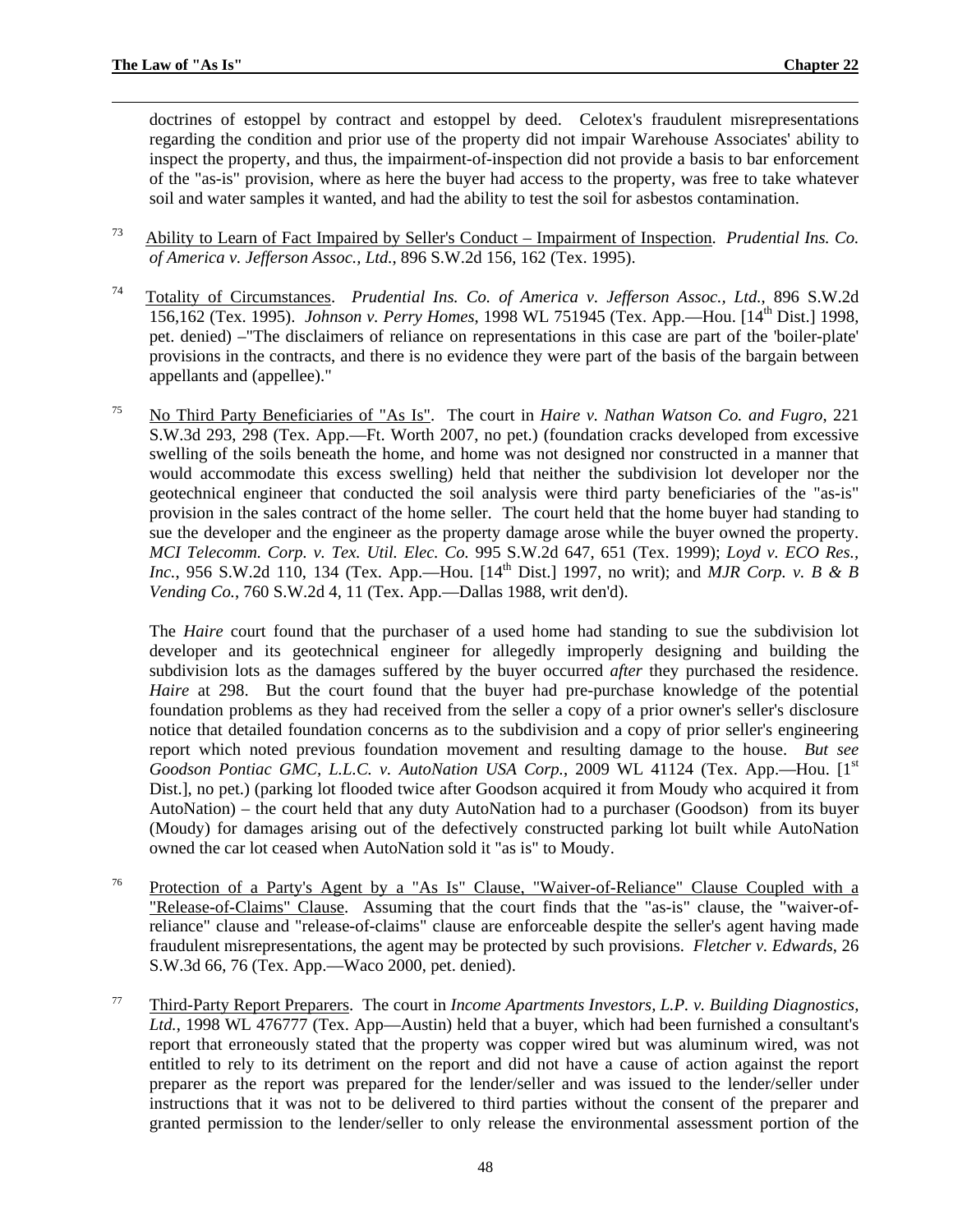report and not the architectural and engineering portion of the report, which contained the error. Additionally, the court found that the report preparer was protected by the "as-is", "waiver-of-reliance" clauses in the sales contract, although the preparer was named as a beneficiary of these clauses, as the buyer agreed in these provisions that it was relying *solely* on its own inspections, engineering studies and reports.

- <sup>78</sup> Disclaimer as to Property Condition is Not Disclaimer as to Other Matters. *Oliver v. Ortiz*, 2008 WL 3166326 (Tex. App.—Austin, no writ) – despite express provision in lease that there were no oral agreements outside of the lease and a disclaimer as to the condition of the leased premises and a disclaimer in bill of sale that there were no representations as to the condition of the personal property sold in connection with the business sold by seller to buyer, these provisions did not a disclaimer that there were no extracontractual representations as to the profitability of the business sold.
- 79 "As-Is" Clause in Comparative Negligence Responsibility Allocations. In *Folks v. Kirby Forest Ind. Inc.*, 10 F.3d 1173 (5th Cir. 1994), the court of appeals found that the district court committed an error in advising the jury that the jury should not consider the "as is" terms of the sale in assessing liability between Kirby and Hood Industries, Inc. An employee of Knight's Machinery Removal was injured when a machine collapsed due to the lack of hydraulic fluid. Kirby Forest had sold the machine "as is" to Hood Industries, Inc. at an auction at Kirby's closed plywood plant. After Hood Industries bought the machine, it hired Knight Machinery Removal to remove the machine and reinstall it in Hood Industries' sawmill. Kirby Industries was liable for injuries to Knight Machinery Removal's employee, as the employee was an invitee injured by a condition existing on Kirby's premises. *Id.* at 1176 applying the RESTATEMENT (SECOND) OF TORTS § 343 (1965) adopted in *Texas in Adam Dante Corp. v. Sharpe,* 483 S.W.2d 452, 454-55 (Tex. 1972), and rearticulated in *Corbin v. Safeway Stores, Inc.,* 648 S.W.2d 292 (Tex. 1983) and *Keetch v. Kroger Co.,* 845 S.W.2d 262, 266 (Tex. 1992). The court noted that *Kirby* did not contend that the "as is" clause reformed an otherwise defective indemnity clause. *Id.* 1180 n.14. However, the court also rejected the dissent's view that the court had changed the "as is" clause into an indemnity by permitting its presence in the sales contract to be considered by the jury as some evidence in apportioning liability between seller and buyer as to responsibility for the plaintiff's injury. *Id.* at 1180 n.16, and 1181 n.19.
- <sup>80</sup> "As-Is" Clause Does Not Operate as a Release for TSWDA or CERCLA Liability as Between Sellers and Buyers.

TSWDA: In *Bonnie Blue, Inc. v. Reichenstein*, 127 S.W.3d 366, 368, (Tex. App.—Dallas 2004, no pet.) the buyer did not seek damages based on misrepresentations or a failure to disclose, but instead sought statutory contribution for environmental cleanup costs under the Texas Solid Waste Disposal Act. TEX. HEALTH & SAFETY CODE §§ 361 *et seq.* (the "TSWDA"). The court held that the holding in the *Prudential* case did not bar the buyer's statutory contribution claim. Unlike the *Prudential* case where causation was required to establish liability, the TSWDA intends to hold those responsible for hazardous waste liable for their fair share of the cleanup costs without the need to establish causation. Under §361.344 of the TSWDA, a person who conducts "a removal or remedial action that is approved by TCEQ and is necessary to address a release or threatened release may bring suit in a district court to recover reasonable and necessary costs of that action and other costs as the court, in its discretion, considers reasonable." In such cases Plaintiff must give prior notice to the defendant of the release and plaintiff's plans to address it. Section 361.344(c). In apportioning costs, the court is to consider the following factors set out in §361.343: the relationship between the parties' actions in dealing with the waste and the remedy required to eliminate the release/threatened release; volume of solid waste each party is responsible for (to the extent the costs of the remedy are based on volume); toxicity or other waste characteristics (if those characteristics affect cost); a party's cooperation with (i) state agencies and (ii) pending efforts to eliminate the release, party's actions concerning the waste, and the party's degree of care. Court shall credit against a responsible party's share the party's expenditure related to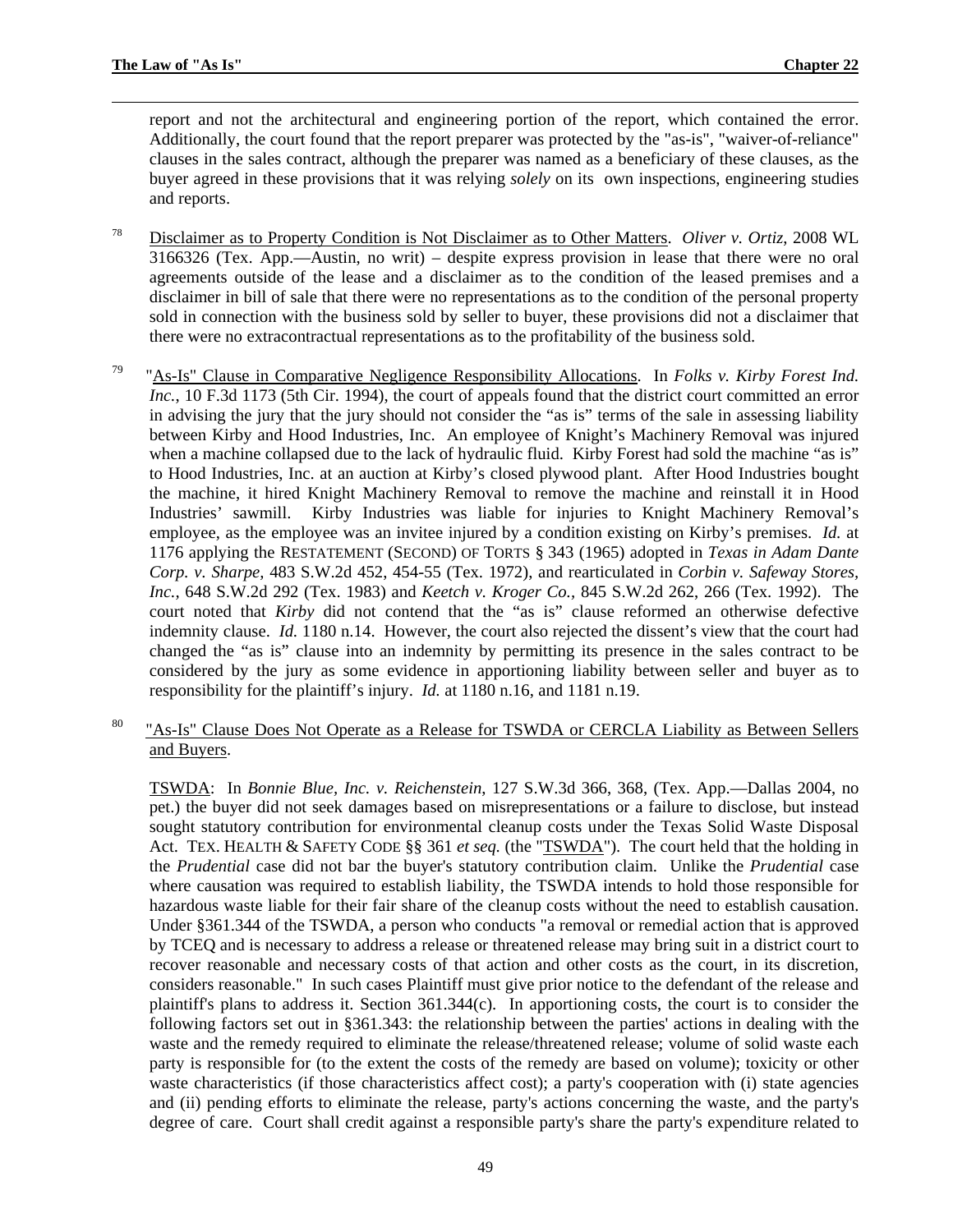the cleanup. Like CERCLA, under the TSWDA there is an "innocent owner" defense. It is available to an owner if at the time the owner acquired the "facility" the defendant did not know and had no reason to know that a hazardous substance that is the subject of the release or threatened release was disposed of on, in, or at the facility. But to demonstrate that the owner "had no reason to know," the owner must have made "all appropriate inquiry" into the previous ownership and use of the property "consistent with good commercial or customary practice. An owner can lose the innocent owner defense, even it it made "all appropriate inquiry" prior to its purchase, but after its purchase it obtains actual knowledge of a release while it owns the property, and sells it without disclosing that knowledge.

CERCLA: The majority of courts in the United States that have addressed the issue as to the effect of "as-is" clauses in sales contracts where after closing the property has been discovered to be contaminated have held that "as is" agreements do not overcome CERCLA's strict liability schemes, and thus do no transfer CERCLA liability to the buyer or even protect against CERCLA contribution actions by buyers. 42 U.S.C. § 9607(a)(4)(B) – CERCLA. See *Wiegmann & Rose Intern. Corp. v. NL Industries*, 735 F. Supp. 957 (N.D. Cal. 1990)(holding that "as is" clause did not avoid strict liability for response costs); *Southfund Partners III v. Sears, Roebuck and Co.*, 57 F. Supp. 2d 1369 (N.D. Ga. 1999)—"as-is" clause did not waive buyer's right to recover from seller under CERCLA or state law; *In Re Sterling Steel Treating, Inc.*, 94 B.R. 224 (E. D. Mich. 1989)—buyer cleaned up hazardous waste and recovered from seller under a CERCLA contribution claim against seller's bankruptcy estate despite presence of an "as is" clause in the sales contract; *International Clinical Laboratories, Inc. v. Stevens*, 710 F. Supp. 466, 29 Envt. Re. Cas. 1519, 19 E.L.R. 21084 (E. D. NY. 1989)—hazardous waste contamination caused by tenant of former owner; *Southland Corp. v. Ashland Oil, Inc.*, 696 F. Supp. 994, 28 Envt. Rep. Cas. 1805, 19 E.L.R. 2073, summary judgment den., on reconsideration, 28 Envt. Rep. Cas. 1813, 19 E.L.R. 20738 (D.C. N.J.)—buyer who purchased site which had been a dumping ground for hazardous and toxic wastes for over 30 years under an "as is, basis and without warranty or guaranty as to quality, character, condition, performance, or condition" was not precluded from obtaining clean up costs from seller under a CERCLA contribution action. An "as-is" clause not coupled with an effective release will not protect a seller who engaged in fraud. See for example, *Warehouse Associates Corporate Centre II, Inc. v. Celotex Corp.*, 192 S.W.3d 225 (Tex. App.—Hou.  $(14<sup>th</sup> Dist.)$  2006), review denied (2 pets.), rehearing of petition for review granted, rehearing of petition for review granted (January 25, 2008), order withdrawn (January 25, 2008); and *Bauer v. Giannis*, 359 Ill. App.3d 897, 834 N.E.2d 952 (2nd Dist. 2005). See *Niecko v. Emro Marketing Co.* 769 F. Supp. 973, 22 E.L.R. 20503 (E. D. Mich. 1991) for discussion of situation where buyer expressly assumed all CERCLA liabilities.

- <sup>81</sup> "As-Is" Clause May Negates Finding an Express Warranty of Workmanship as to Work under a Covenant of Repair. *In Rom Terminals, Ltd. v. Scallop Corp.*, 141 App. Div.2d 358 (1<sup>st</sup> Dept. 1988), 529 N.Y.S.2d 304, *app. den'd* 73 N.Y.2d 707 300, 536 N.E.2d 629). The court stated that an "as is" clause in the sales contract for sale of an oil storage terminal was evidence that the seller's promise to repair the cylindrical cell (aka "dolphin"), which rested on the riverbed and supported the pier, in a good, proper, and workmanlike manner did not create an express warranty of the quality of repairs which survived the closing. The parties agreed that the dolphin would be repaired prior to closing and that the repairs would be subject to buyer's approval, and that if the repairs were not completed by closing, that the seller would remain liable for the completion of the repairs. The repairs were completed and buyer inspected and approved the repairs prior to closing. The dolphin ruptured 7 months after closing. The court held that the promise to make repairs was not an express warranty of the quality of the repairs which survived the closing. The court noted that buyer's attorney failed to include express language providing that seller warranted the methods of repair.
- <sup>82</sup> "As Is" and "In Present Condition" Clauses Do Not Shift Pre-closing Risk of Loss to Buyer. *Rector v. Alcorn*, 241 N.W.2d 196 (Iowa 1976)—contractor damage; *Approved Properties, Inc. v. N.Y.*, 277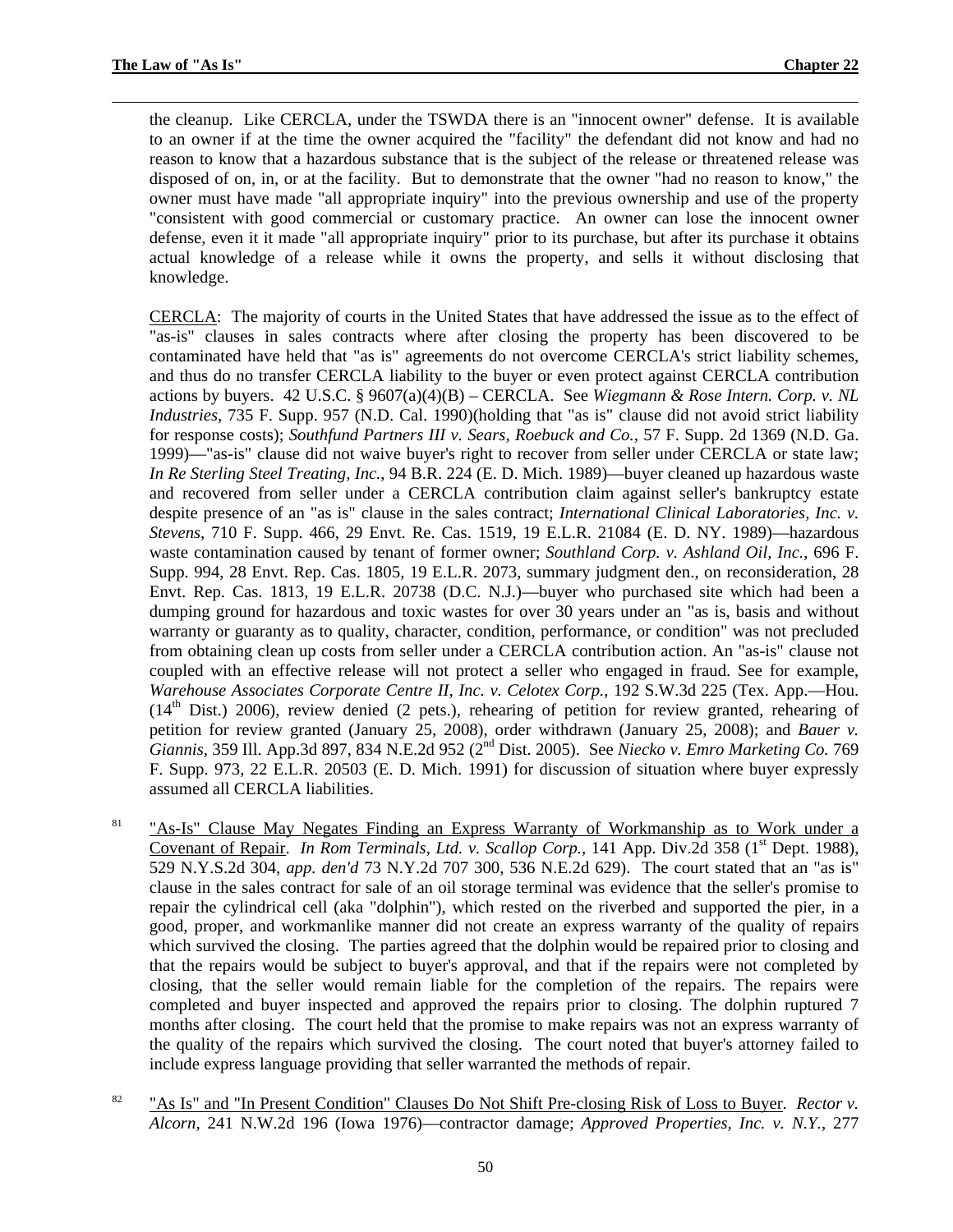N.Y.S.2d 236 (N.Y. 1966)—fire; *Redner v. N.Y.*, 278 N.Y.S.2d 51 (N.Y. 1967)—debris dumped on site pre-closing permitted contract termination pre-closing; *Bishop Ryan High School v. Lindberg*, 370 N.W.2d 726 (N.D. 1985)—court refused to order buyer to compel buyer to pay the second installment of the earnest money and declined to order the forfeiture of the first installment of earnest money after fire damaged property, and excused buyer from the contract, finding that the seller could not deliver the property in the condition it was in at the time of the contract's execution; *Bryant v. Willison Real Estate Co.*, 350 S.E.2d 748 (W. Va. 1986), 85 A.L.R.4<sup>th</sup> 221—court permitted buyer to rescind contract and receive return of earnest money after seller refused to either consent to rescission or to repair a water line in the sprinkler system which broke causing water to run throughout the building.

- <sup>83</sup> Seller Not Liable to Buyer for Seller's Agent's Misrepresentations in an "As Is" Sale. *Omerick v. Bushman*, 444 N.W.2d 409 (Wisc. 1989)—court stated that the "as-is" clause in the listing contract limited the actual authority of the seller's real estate agent to make representations or warranties to buyers regarding the condition of the property and the "as-is" clause in the sales contract removed any basis for a claim against the seller for a breach of warranty on a theory that the agent possessed apparent authority to make such representations or warranties. Seller did not have knowledge that the misrepresentations had been made by the agent to the buyer.
- 84 Release. *Schlumberger Technology Corp. v. Swanson*, 959 S.W.2d 171 (Tex. 1997).
- 85 Release with Waiver-of-Reliance Provision. *Forest Oil Corp. v. McAllen*, 268 S.W.3d 51 (Tex. 2008).
- <sup>86</sup> McAllen's Release in *Forest Oil*.

"[The plaintiffs] generally and unconditionally RELEASE, DISCHARGE, and ACQUIT [the defendants] of and from any and all claims and causes of action of any type or character known or unknown, which they presently have or could assert, including but not limited to all claims and causes of action (i) in any manner relating to, arising out of or connected with the McAllen Ranch Leases, or any of them, (ii) in any manner relating to, arising out of or connected with the Lands covered by the McAllen Ranch Leases, or any of them, (iii) in any manner relating to, arising out of or connected with any implied covenants pertaining to the McAllen Ranch Leases, or any of them, including (without limitation) implied covenants or obligations with respect to drainage, development, unitization, marketing or the administration of the McAllen Ranch Leases ... (vi) all claims and causes of action that the [plaintiffs] asserted or could have asserted in the Lawsuit including (without limitation) matters arising or sounding in contract, in tort (including intentional torts, fraud, conspiracy, and negligence), in trespass, for forfeiture, or under any other theory or doctrine, including any claim for attorneys fees, costs, and sanctions; and the [plaintiffs] hereby declare that all such claims and causes of action have been fully compromised, satisfied, paid and discharged; except that the [plaintiffs] reserve and except from this release only (a) their rights to receive the consideration (monetary and otherwise) provided in this Agreement, (b) their rights to accrued but unpaid royalties ..., (c) any rights and claims arising under the McAllen Ranch Leases ... after the Effective Date of this Agreement, (d) any rights or claims they may have, if any, for environmental liability, surface damages, personal injury, or wrongful death occurring at any time and relating to the McAllen Ranch Leases, (e) the funds held [pursuant to this Agreement], and (f) any intentional act done in contravention of this Agreement or the McAllen Ranch Leases between the date of execution hereof and the Effective Date. Any disputes over any of the above items excepted and reserved from this release *shall be resolved in arbitration* pursuant to [this Agreement]." (emphasis added by author)

<sup>87</sup> Court of Appeals Cases after *Schlumberger*. *Warehouse Assocs. Corporate Ctr. II, Inc. v. Celotex*  Corp., 192 S.W.3d 225, 230-34 (Tex. App.—Hou. [14<sup>th</sup> Dist.] 2006) – limiting *Schlumberger* to cases in which the parties resolve a long-running dispute that is also the topic of the alleged fraudulent representation; *Coastal Bank SSB v. Chase Bank of Texas, N.A.*, 135 S.W.3d 840, 844 (Tex. App.—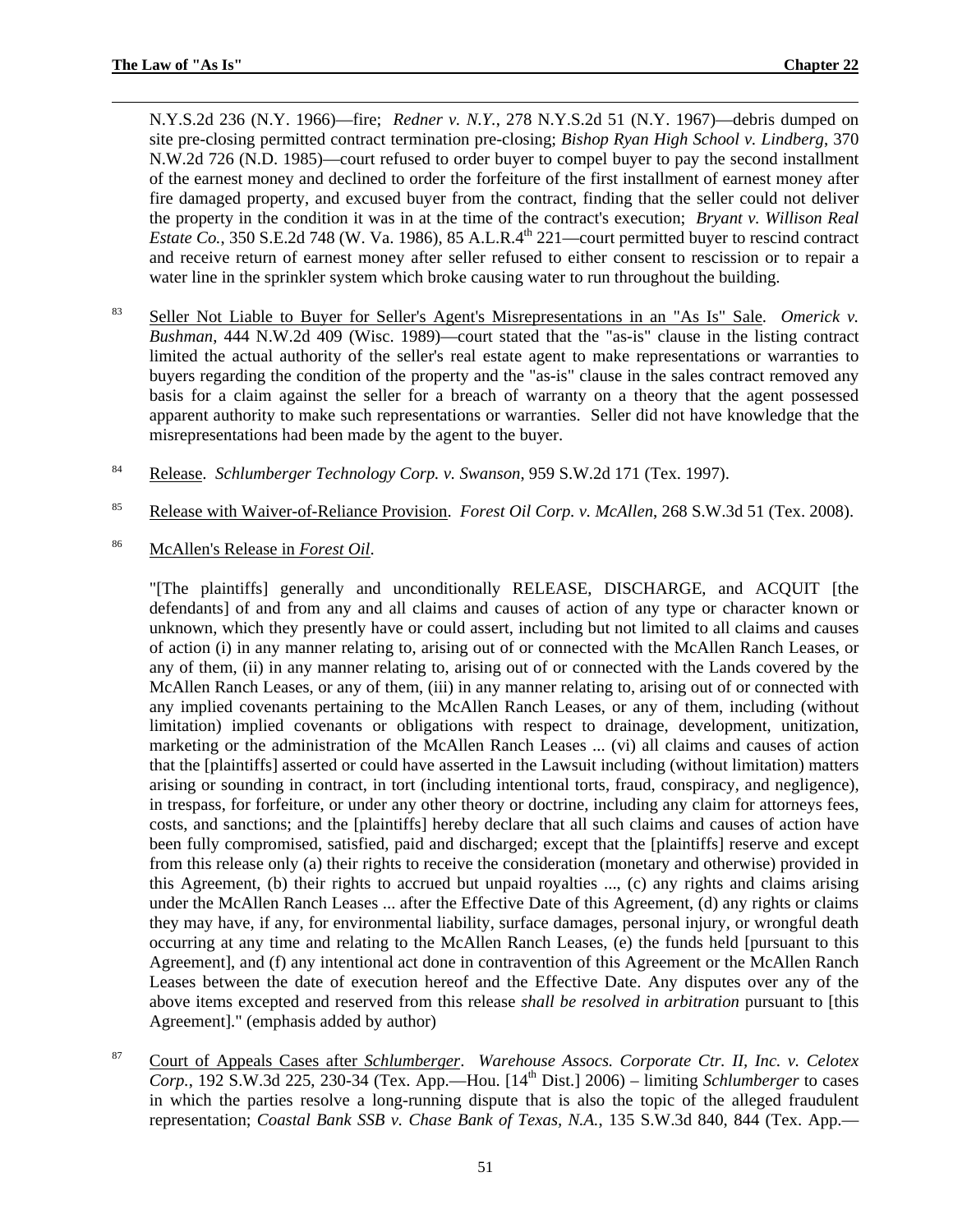Hou.  $[1<sup>st</sup> Dist.]$  2004, no pet.) – considering the broad language of the waiver-of-reliance provision to be the controlling factor; *IKON Office Solutions, Inc. v. Eifert*, 125 S.W.3d 113, 124-28 (Tex. App.— Hou. [14th Dist.] 2003, pet. denied) – applying *Schlumberger* in a factual situation that did not involve a settlement agreement or a contract that terminated the parties' relationship; *John v. Marshall Health Servs., Inc.*, 91 S.W.3d 446, 450 (Tex. App.—Texarkana 2002, pet. denied) – refusing to apply *Schlumberger* because "[h]ere, the contract was the beginning, not the end, of the relationship between" the parties.

- <sup>88</sup> Elements of a Release Basis of the Bargain. *Woodlands Land Dev. Co. v. Jenkins*, 48 S.W.3d 415, 422 (Tex. App.—Beaumont 2001, no pet.); *Johnson v. Perry Homes*, 1998 WL 751945 (Tex. App.— Hou. [14<sup>th</sup> Dist.] 1998, pet. denied) – The disclaimers of reliance on representations in this case are part of the 'boiler-plate' provisions in the contracts, and there is no evidence they were part of the basis of the bargain between appellants and (appellee)."; *Cell Comp, L.L.C. v. Southwestern Bell Wireless, L.L.C.*, 2008 WL 2454250 (Tex. app.—Corpus Christi, no pet.).
- <sup>89</sup> Elements of a Release Totality of the Circumstances. *Cell Comp, L.L.C. v. Southwestern Bell Wireless, L.L.C.*, 2008 WL 2454250 (Tex. App.—Corpus Christi, no pet.) – "We find, however, that the … *Schlumberger* factors do not point to a meaningful reliance disclaimer. Kerry, a Cell Comp officer, testified by deposition that she signed numerous copies of the agreement at Cingular's offices in Harlingen, Texas. Kerry also testified that she had not received previous drafts of the agreement and did not read the agreement before signing it. There is no evidence that an attorney for Cell Comp reviewed the agreement or that drafts were shuttled between Cell Comp and Cingular for review, edits, and negotiation…. The record, therefore reveals that Kerry, without the aid of counsel, executed an agreement that Cingular had drafted, and that the agreement waives reliance on any other representation or misrepresentation."
- <sup>90</sup> "Waiver-of-Reliance" Clause and "Entire Agreements" Clause Negating Reliance. *Prudential Ins. Co. of America v. Italian Cowboy Partners, Ltd.*, 270 S.W.3d 192 (Tex. App.—Eastland 2008, no pet.).
- <sup>91</sup> The False Statements Made to the Italian Cowboy Partners. The trial court in the *Italian Cowboy* case found that Powell, the director of property for Prizm (the landlord's broker), made the following statements to the Secchis (the principals of the tenant and the tenant's guarantors) during lease negotiations:

"a. The Secchis were lucky to be able to lease the Premises because the building on the Premises was practically new and was problem-free;

b. No problems had been experienced with the Premises by the prior tenant;

c. The building on the Premises was a perfect restaurant site and that the Secchis could get into the building as a restaurant site for next to nothing;

d. Given Fran Powell's superior and special knowledge, these matters were represented by PRIZM and Prudential as facts, not opinions. Fran Powell did not think the building was perfect at the time she told the Secchis it was." *Id.* at 198.

- 92 Clauses Negate Reliance. *Id.* at 201.
- <sup>93</sup> The Question in the *Italian Cowboy* case. *Id.* at 198.
- <sup>94</sup> *Gym-N-I Playgrounds* Case Waiver of the Implied Warranty of Suitability of Leased Premises. *Gym-N-I Playgrounds, Inc. v. Snider*, 220 S.W.3d 905, 913 (Tex. 2007).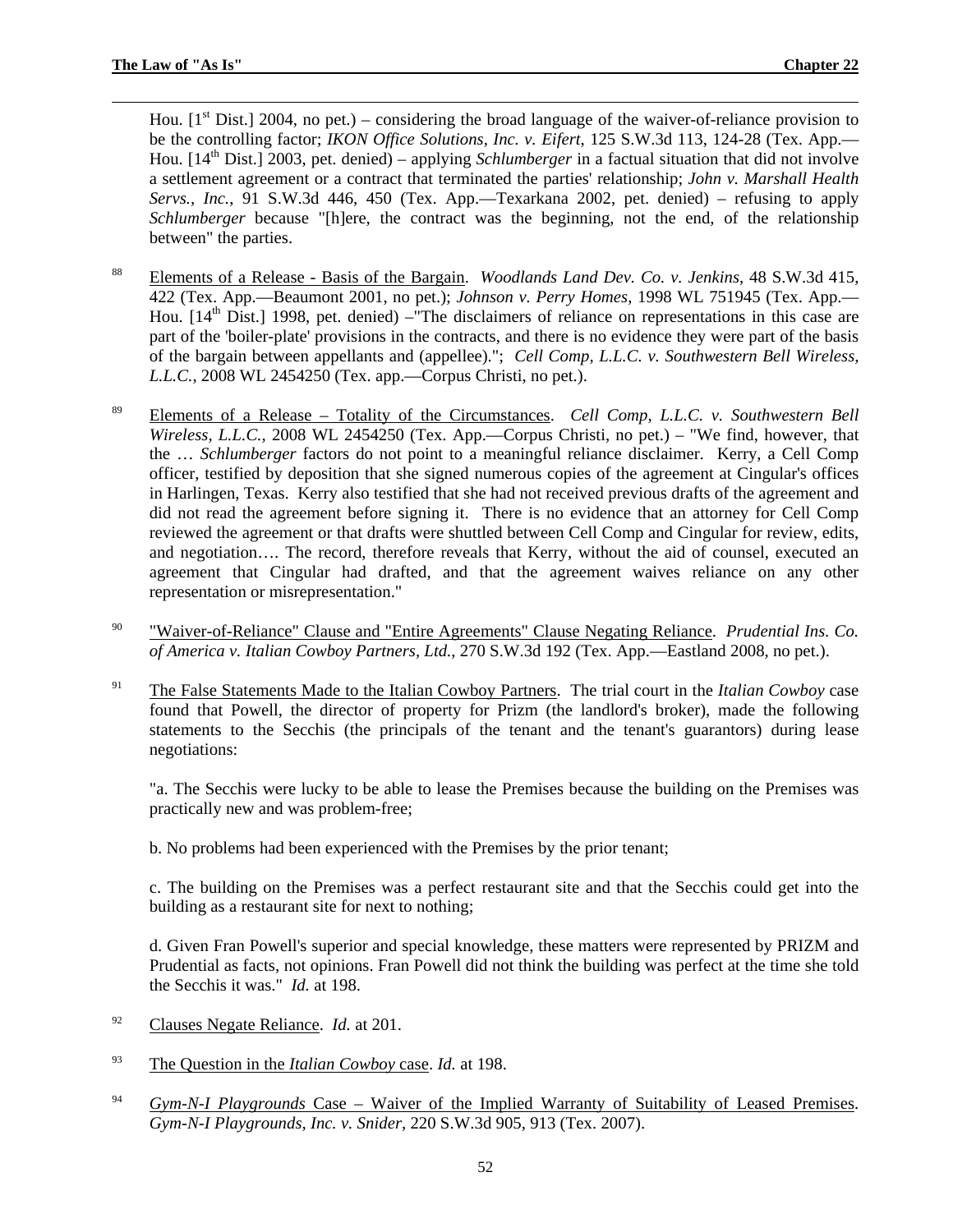- <sup>95</sup> Tenant Obligation to Maintain Controls Over Implied Warranty of Suitability of Commercial Leased Premises. *Prudential Ins. Co. of America v. Italian Cowboy Partners, Ltd.*, 270 S.W.3d 192, 203 (Tex. App.—Eastland 2008, no pet.).
- <sup>96</sup> Common Law Doctrine of Merger. As a general rule, a deed made in full execution of a contract of sale merges the provisions of the contract. *Harris v. Rowe,* 593 S.W.2d 303, 306-07 (Tex. 1979).
- 97 Fraudulent Inducement of Contract Vitiates Merger Doctrine. *ECC Parkway Joint Venture v. Baldwin*, 765 S.W.2d 504, 511-12 (Tex. App.—Dallas 1989, writ denied); *Rich v. Olah*, 274 S.W.3d 878, 887 (Tex. App.—Dallas 2008, no pet.); and see also *1464-Eight, Ltd. v. Joppich*, 154 S.W.3d 101, 104 n. 1 (Tex. 2004) – disapproving court of appeals cursory analysis that based on merger doctrine earnest money contract was superseded by documents executed at closing.
- <sup>98</sup> Parol Evidence Rule. *Fiess v. State Farm Lloyds*, 202 S.W.3d 744, 747 (Tex. 2006)—court may not consider extrinsic evidence to contradict or to vary the meaning of unambiguous langue in a written contract in order to create an ambiguity; *Edascio, L.L.C. v. Nextiraone L.L.C.*, 264 S.W.3d 786, 800 (Tex. App.—Hou.  $[1<sup>st</sup> Dist.]$  2008, no pet.) – parol evidence not admissible to change terms of the written agreement; *Ledig v. Duke Energy Corp.*, 193 S.W.3d 167, 178 (Tex. App.—Hou. [1<sup>st</sup> Dist.] 2006, pet. denied) – parol evidence is admissible to show the parties' true intentions if the writing is ambiguous; *Hilburn v. Providian Holdings, Inc.*, 2008 WL 4836840 (Tex. App.—Hous [1<sup>st</sup> Dist.], no pet.).
- 99 Entire Agreements Clause. *Baroid Equip., Inc. v. Odeco Drilling, Inc.*, 184 S.W.3d 1, 13 (Tex. App.— Hou.  $[1<sup>st</sup> Dist.]$  2005, pet. denied).
- 100 Arbitration Condominium Defects. Butler, Rieger, and Peterson, *Condominium Defect Litigation If You Build It, They Will Sue* in STATE BAR OF TEXAS PROF. DEV. PROGRAM, ADVANCED REAL ESTATE LAW COURSE (2006).
- 101 Arbitration Clause Binding on Subsequent Purchasers. *Stanford Dev. Corp. v. Stanford Condominium Owners Association*, 2009 WL 214380 (Tex. App.—Hou [1<sup>st</sup> Dist.] 2009, no writ). The court found that the common law merger doctrine did not prevent the continuing application of the arbitration provision in the sales contract after delivery of the deed to determine the developer's responsibility for construction defects. The court held that the merger doctrine does not apply to a deed that constitutes only partial performance of the sales contract. The deed does not merge other distinct and unperformed provisions of the contract. The court cited *Harris v. Rowe,* 593 S.W.2d 303, 306-07 (Tex. 1979) for the proposition that "A contract of sale of land that creates rights collateral to and independent of the conveyance, such as completion of construction or escrow agreements pending construction, survives a deed that is silent with respect to the construction or escrow agreement."
- Example of CERCLA Liability Indemnity. An example of a buyer's undertaking to indemnify seller from environmental liability, including CERCLA liability, for pre- and post-closing contamination is found in the TEXAS REAL ESTATE FORM MANUAL Real Estate Sales Contract Exhibit B paragraph C set out in Article V of this paper.
- <sup>103</sup> TREC Forms. 22 TEX. ADMIN. CODE § 537.28 (2008); 33 TEX. REG. 3883-84 (May 16, 2008); and 33 TEX. REG. 5695, 5698 (July 18, 2008).
- <sup>104</sup> "Present Condition" Clause Equivalent of "As-Is" Clause; Equivalent of "Waiver-of-Reliance" Clause. *Sims v. Century 21 Capital Team, Inc.*, 2006 WL 2589358 (Tex. App.—Austin, no pet.) – court held that the TREC form acceptance in "present condition" language was the equivalent of an "as-is" clause.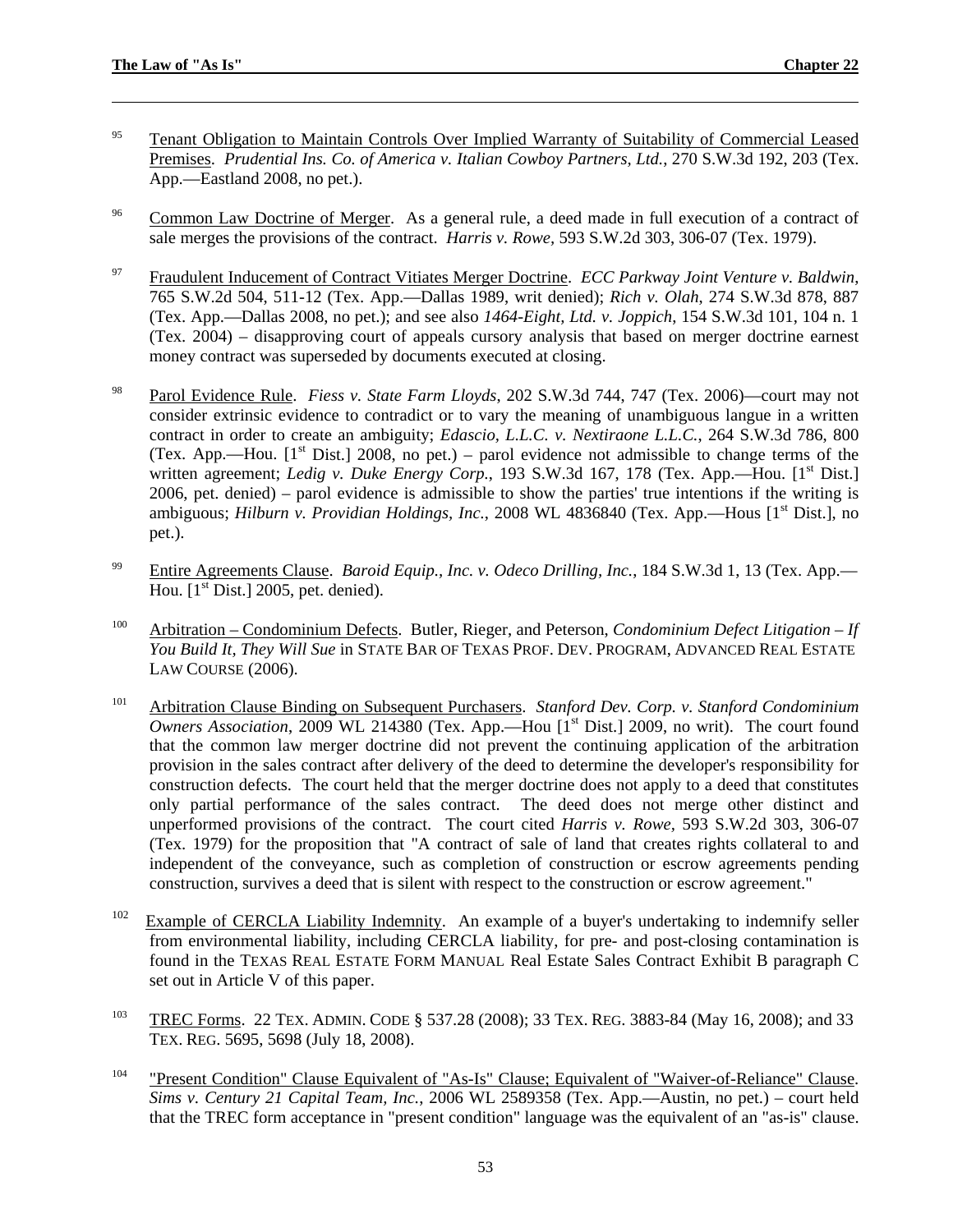The court noted that TREC forms are mandatory for use by real estate licensees. The court characterized this language as a plain English equivalent to "as is," and as such allows this provision of a contract to be understood by those who must comply with it. The court also noted that the Texas UCC in addressing disclaimers of implied warranties provides that the words "as is" are not mandatory or the exclusive words that may used to express this concept. "… 'as is', 'with all faults', …or other language that 'in common understanding calls the buyer's attention to the exclusion of warranties and makes plain that there is no implied warranty" may be used to disclaim warranties. TEX. BUS. & COM. CODE § 2.316. *Larsen v. Langford*, 41 S.W.3d 245, 251 (Tex. App.—Waco 2001, pet. denied)-- "present condition" acceptance clause in sales contract coupled with an "inspection acceptance" signed at closing, when signed by a sophisticated home buyer sufficient to establish to court that buyer was not relying on statements made by seller's broker (agent stated the property would make a "nice bed and breakfast when it was fixed up" and that the house need only "some leveling"). *Also see Turner v. Conrad*, 618 S.W.2d 850 (Tex. Civ. App.—Ft. Worth 1981, writ ref'd n.r.e.)—court held that the TREC acceptance language of acceptance "in its present condition" was sufficient to constitute a waiver by the buyer of any implied warranty in a sale of a used home (assuming that implied warranties even applied in the sale of a used home). The evidence showed that seller had acquired the property, a lot and home, with the intention of refurbishing it to sell. As part of the remodeling process, seller constructed a retaining wall alongside the driveway. After living in the home for more than 2 years, part of the retaining wall collapsed and buyer brought an action alleging that the wall had not been properly reinforced nor constructed with sufficient materials.

*But see MacDonald v. Mobley*, 555 S.W.2d 916, 919 (Tex. Civ. App.—Austin 1977, no writ)—the court held that the conspicuousness requirements of Texas UCC § 2.316(b) are equally applicable to "as is" disclaimers of implied warranties in real estate transactions. The disclaimer in this case reads "in the same condition as it is on this date." The court held that since the disclaimer was not printed in large or contrasting type or in any other manner to draw the buyer's attention to it, the implied warranty that the house was constructed in a good and workmanlike manner and suitable for human habitation was not waived. In this case the buyer sued the builder of a new home for violation of the DTPA.

<sup>105</sup> "Present Condition" Clause Not Equivalent of a "Waiver-of-Reliance" Clause. *Fletcher v. Edwards*, 26 S.W.3d 66, 75 (Tex. App—Waco 2000, pet. denied)—court held that a fact issue existed as to whether buyer was fraudulently induced into signing sales contract with a "present condition" acceptance clause followed by a second sales contract with an "as is" clause coupled with an express statement that seller and its agents had not "made any warranties or representations as [sic] the condition of the above-referenced property." The court found that although the agents could rely on the "as is" clauses in the sales contracts, the contract language did not constitute a clear release of claims of fraudulent inducement and a clear waiver-of-reliance. The court also found that the buyer was not a "sophisticated business player" and was not represented by counsel and thus the language in the sales contracts did not satisfy the *Schlumberger* case requirements for an effective release. The court in *Pairett v. Gutierrez*, 969 S.W.2d 512, 516 (Tex. App.—Austin 1998, no writ) held that the TREC "present condition" clause did not "clearly and unambiguously demonstrate(d) the buyer's agreement to rely solely on his own inspection," as did the "as is" coupled with "waiver-of-reliance" clause in the *Prudential* case. The court noted that the parties had filled in the Special Provision section of the TREC form with a handwritten "as is" acceptance of the decking, but that the defect complained of by the buyers was a cracked foundation. *Id.* at 517 FN. 2. The *Pairett* court also noted that the court in *Smith v. Levine*, 911 S.W.2d 427, 430-33 (Tex. App.—San Antonio 1995, writ denied) similarly held that because the "as is" clause failed to contain a "waiver-of-reliance" clause the "as is" clause did not as a matter of law negate causation because the Smiths knowingly concealed material information and made affirmative oral misrepresentations to the Levines regarding the condition of the house; and the Levines did not expressly and in written disclaim their reliance upon these oral representations. and in fact relied on the oral misrepresentations. These courts cited *Weitzel v. Barnes*, 691 S.W.2d 598 (Tex. 1985) as recognizing the requirement that to be effective an "as-is" clause must